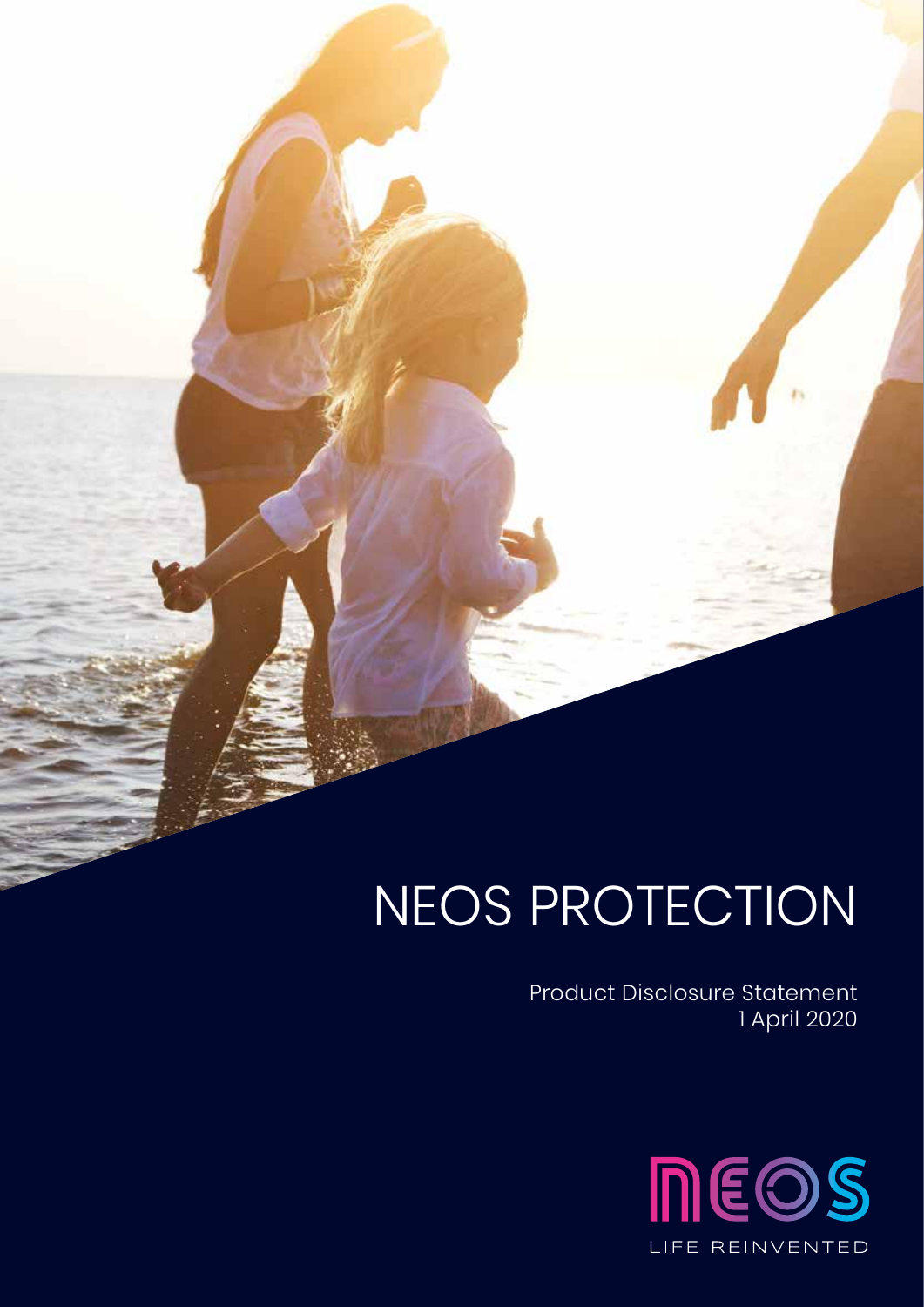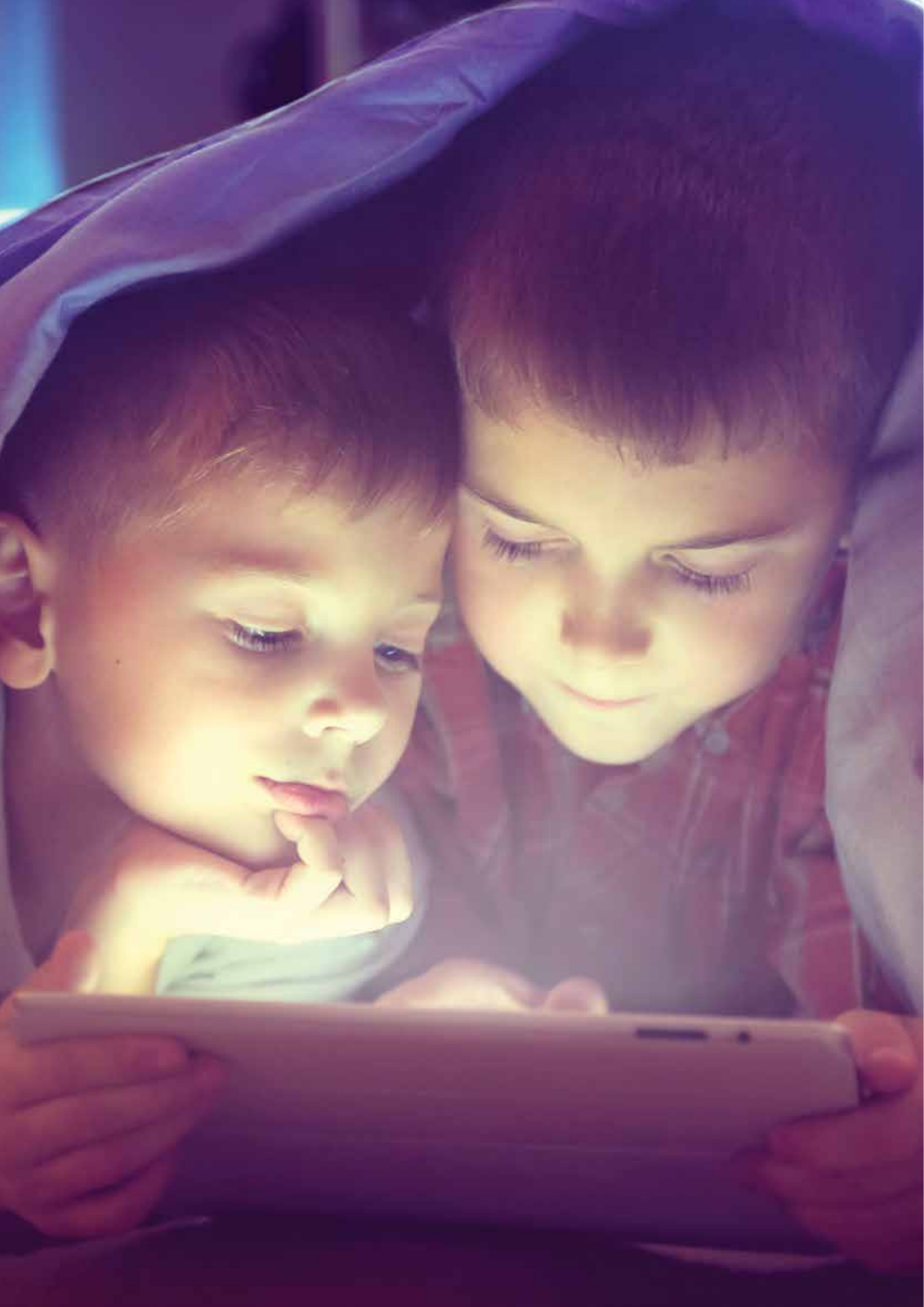# **PROTECTING WHAT'S IMPORTANT TO YOU WITH NEOS**

Making sure that you're covered with the right kind of life insurance is an invaluable gift that you can provide to both yourself, and your loved ones. Having the right life insurance gives you the confidence to plan and achieve your life goals, while knowing that should the worst happen, you and your loved ones are protected.

NEOS Protection is a life insurance product designed for that very purpose – to help you protect what's important to you. It includes five types of cover – Life Cover, Total and Permanent Disability (TPD) Cover, Critical Illness Cover, Child Cover and Income Protection Cover – allowing you to tailor your insurance to the needs of you and your family.

NEOS Protection is issued and insured by NobleOak Life Limited ABN 85 087 648 708 AFSL 247 302 (NobleOak).

NobleOak is an Australian Prudential Regulation Authority (APRA) regulated life insurer, who has been protecting Australians with award winning cover since 1877. NobleOak is responsible for meeting the terms and conditions of your cover, including the payment of benefits.

### **This document explains NEOS Protection**

How many cover types you have, the options that apply, and whether you purchase NEOS Protection inside superannuation – including within a self-managed superannuation fund (SMSF) – or outside of super (ordinary), is a decision for you and your financial adviser to make.

This Product Disclosure Statement (PDS) explains what you need to know about the benefits, features, options, risks and costs of NEOS Protection, to help you, and your financial adviser, make those decisions. However, the information and any advice given in this PDS, is general in nature and doesn't take into account your individual objectives, financial situation and needs. You should therefore consider the appropriateness of this information to your situation before acting on it.

The information in this PDS is current as at the date of issue.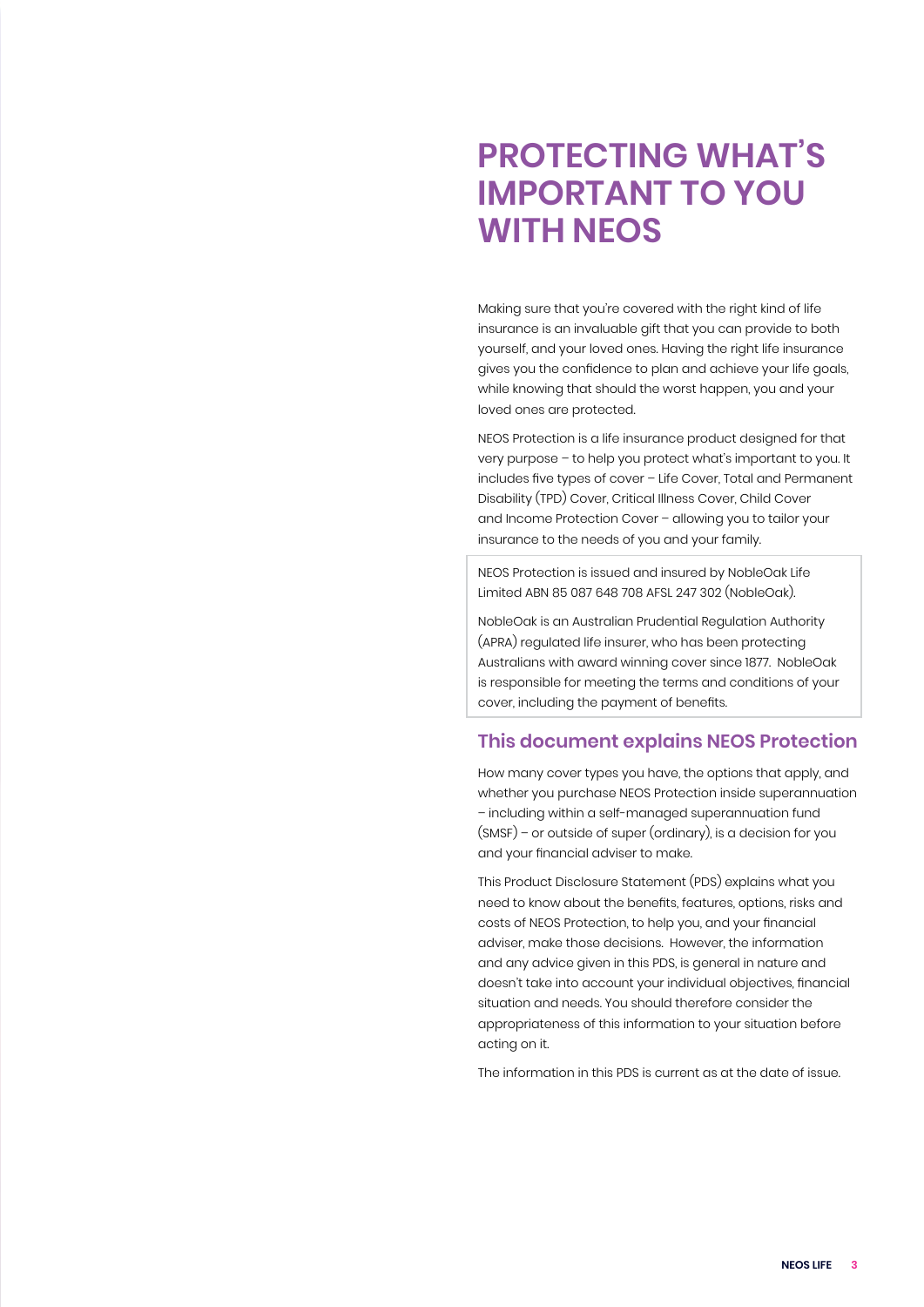However, from time to time we may change or update information that is not materially adverse. We'll provide a notice of any such changes at www.neoslife.com.au. If you'd like a free printed copy of the updated information, please email us at customerservice@neoslife.com.au

### **What is the role of NEOS Life?**

NEOS Life (NEOS), a registered business name of Australian Life Development Pty. Ltd. ABN 96 617 129 914 AFSL 50275, is a business focused solely on distributing and administering quality life insurance products to Australians.

Once issued, your NEOS Protection plan is administrated in Australia, by NEOS on behalf of NobleOak.

### **The NEOS Benefit Fund**

NEOS Protection is governed by the rules of NobleOak's NEOS Benefit Fund (Benefit Fund). These rules are approved by NobleOak's Board and APRA. You may request to view the Benefit Fund rules at any time.

When your plan is approved, you'll automatically become a member of the Benefit Fund. We'll also send you a welcome pack with a plan schedule which sets out your cover, your premium and any special terms which apply.

### **The Life Insurance Code of Practice**

As a member of the Financial Services Council of Australia (the FSC), we're bound by the Life Insurance Code of Practice which came into effect on 1 July 2017. The code outlines the standards that we're committed to in providing life insurance services to you. The code can be found at www.fsc.org.au.

### **Understanding what we mean**

While our aim is to always provide straightforward explanations, some words we use have specific meanings. These words appear throughout the PDS in *italics* and are explained in the Definitions section or, if they're regularly used terms, they're explained below. To help with your understanding of NEOS Protection, we've also capitalised the plan benefits and features, so you can easily identify them.

Terms regularly referred to in this PDS:

**Insured person** means the person whose life is insured under your plan. The insured person is shown on your plan schedule.

**Plan owner** means the person or legal entity who owns the plan. The plan owner is shown on your plan schedule.

**Plan** means the package of one or more cover types provided to you.

**You** or **your** means the insured person or plan owner as the context requires.

**Us, we, our** or the **insurer** means NobleOak.

**SIS** means the *Superannuation Industry (Supervision) Act 1993* or the *Superannuation Industry (Supervision) Regulations 1994*  (as applicable). We have reproduced certain definitions from the SIS regulations in the Definitions section. These definitions are valid as of the date of this PDS.

**Trustee** means a trustee of a superannuation fund, including a SMSF.

#### **Contact us**

**Phone:** 1300 090 188 **Email:** customerservice@neoslife.com.au **Website:** www.neoslife.com.au **Mail:** GPO Box 239, Sydney NSW 2001 **Hours:** Monday to Friday 8:00am – 6:00pm EST.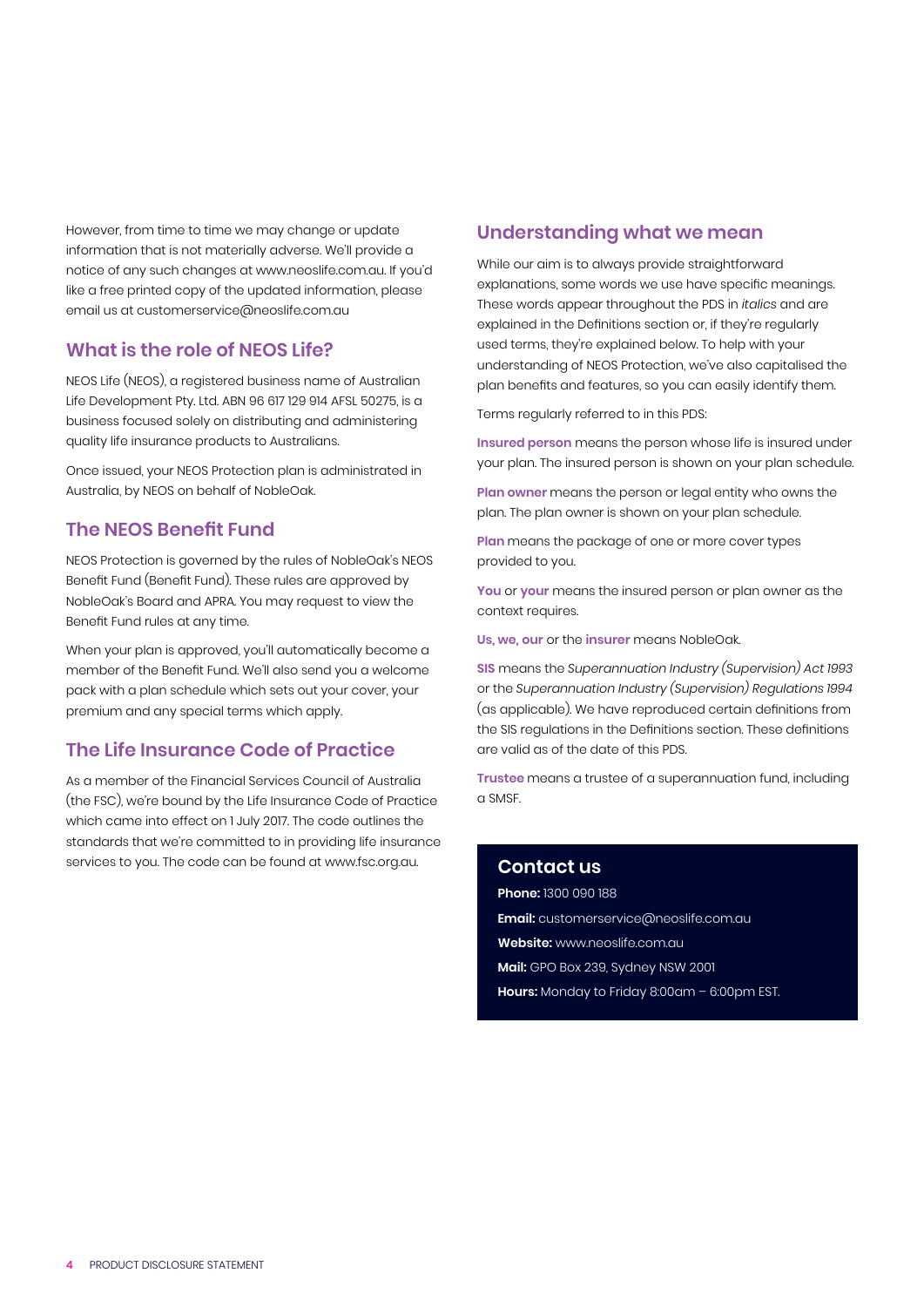# **CONTENTS**

| <b>About NEOS Protection</b>                      | 6              |
|---------------------------------------------------|----------------|
| Setting up your plan                              | 7              |
| Who can own your plan?                            | 7              |
| Structuring your cover                            | 8              |
| Applying for cover                                | Π              |
| Life Cover                                        | 13             |
| Cover overview                                    | 13             |
| <b>Included benefits</b>                          | 14             |
| <b>Optional benefits</b>                          | 15             |
| Adjustments                                       | 15             |
| <b>Exclusions</b>                                 | 15             |
| When Life Cover ends                              | 15             |
| <b>Total and Permanent Disability (TPD) Cover</b> | 16             |
| Cover overview                                    | 16             |
| Included benefits                                 | 18             |
| <b>Optional benefits</b>                          | 19             |
| Adjustments                                       | 19             |
| <b>Exclusions</b>                                 | 19             |
| When TPD Cover ends                               | 19             |
| <b>Critical Illness Cover</b>                     | 20             |
| Cover overview                                    | 20             |
| Included benefits                                 | 21             |
| <b>Optional benefits</b>                          | 24             |
| Adjustments                                       | 24             |
| <b>Exclusions</b>                                 | 24             |
| When Critical Illness Cover ends                  | 25             |
| <b>Child Cover</b>                                | 26             |
| Cover overview                                    | 26             |
| Included benefits                                 | 27             |
| <b>Exclusions</b>                                 | 29             |
| When Child Cover ends                             | 29             |
| <b>Benefits common to Life Cover, TPD Cover</b>   |                |
| and Critical Illness Cover                        | 30             |
| Included benefits                                 | 30             |
| <b>Optional benefits</b>                          | 36             |
| <b>Income Protection Cover</b>                    | 38             |
| Cover overview                                    | 38             |
| Important features of Income Protection Cover     | $\overline{4}$ |
| Included benefits                                 | 44             |

|                | <b>General definitions</b><br><b>Superannuation definitions</b>       | 70<br>73 |
|----------------|-----------------------------------------------------------------------|----------|
|                |                                                                       |          |
|                |                                                                       |          |
|                | <b>Exclusions</b>                                                     | 69       |
|                | How much we will pay                                                  | 69       |
|                | Income Protection Interim Accident Cover                              | 68       |
|                | <b>Critical Illness Interim Accident Cover</b>                        | 68       |
|                | Total and Permanent Disability (TPD) Interim<br><b>Accident Cover</b> | 68       |
|                | Life Interim Accident Cover                                           | 68       |
|                | <b>Complimentary Interim Accident Cover</b>                           | 68       |
|                | Direct debit service agreement                                        | 66       |
| <b>Claims</b>  |                                                                       | 64       |
|                | Replacement cover                                                     | 63       |
|                | Variations to your plan                                               | 63       |
| <b>Notices</b> |                                                                       | 63       |
|                | Changing the plan owner                                               | 63       |
|                | <b>General plan conditions</b>                                        | 63       |
|                | Your privacy                                                          | 61       |
|                | Complaints                                                            | 61       |
| <b>Risks</b>   |                                                                       | 61       |
|                | No cash value                                                         | 61       |
|                | <b>Important information</b><br>What we pay your financial adviser    | 61<br>61 |
|                |                                                                       |          |
|                | <b>Taxation information</b>                                           | 60       |
|                | Government taxes and charges                                          | 60       |
|                | Plan reinstatement                                                    | 60       |
|                | If you stop paying your premiums                                      | 60       |
|                | Paying your premium                                                   | 59       |
|                | Premium discounts                                                     | 59       |
|                | Your premium type<br>Can premium rates change?                        | 59       |
|                | How much will it cost?                                                | 59<br>59 |
|                | <b>Premiums and other costs</b>                                       | 59       |
|                |                                                                       |          |
|                | When Income Protection Cover ends                                     | 57       |
|                | Adjustments<br><b>Exclusions</b>                                      | 57       |
|                | <b>Optional benefits</b>                                              | 54<br>57 |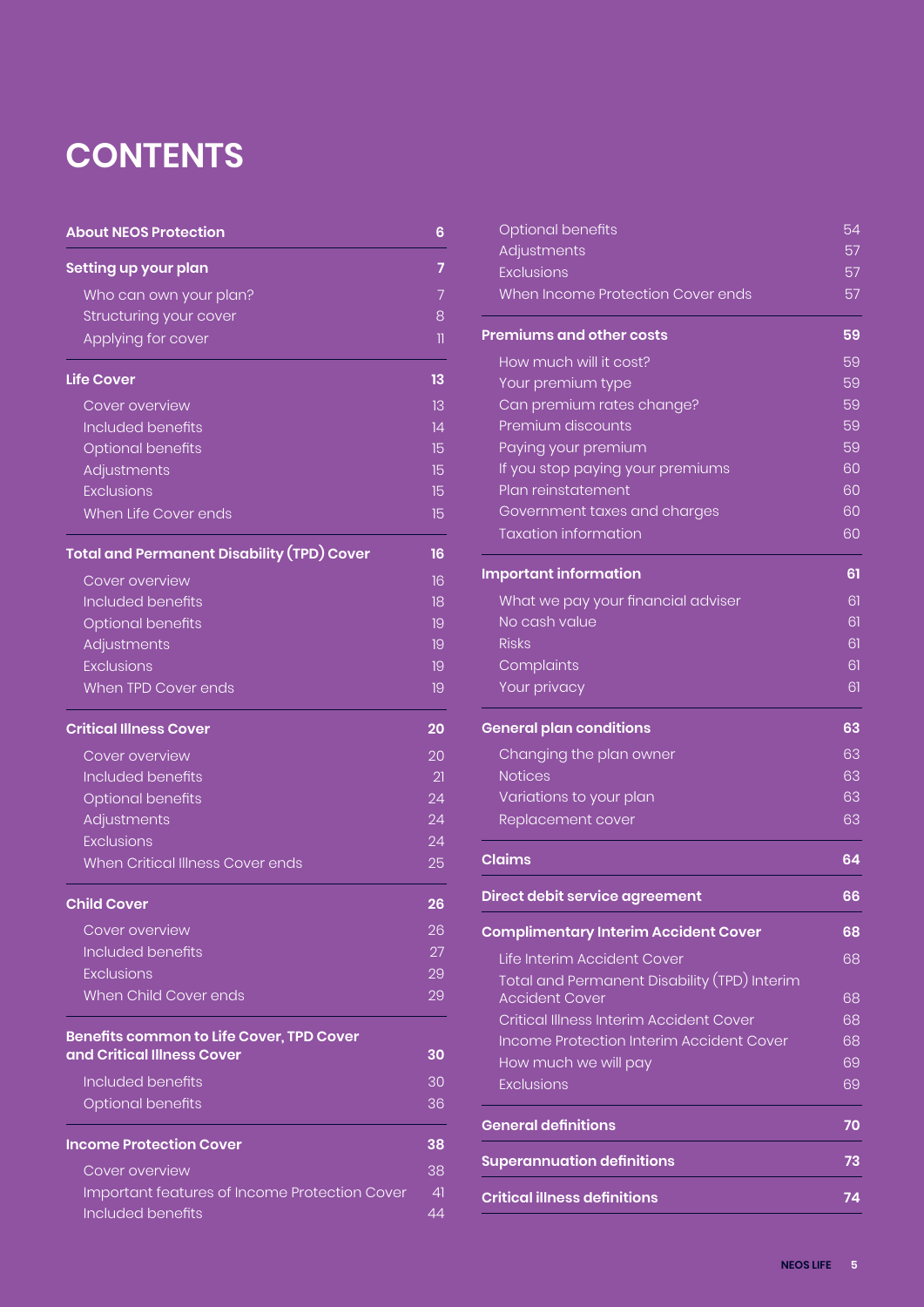# **ABOUT NEOS PROTECTION**

NEOS Protection allows you to select a combination of cover types and ownership structures to meet your needs as determined by you and your financial adviser. The flexible nature of these products allows you to tailor multiple covers

under the one plan, or link your cover under separate plans (including plans held within and outside of superannuation). The primary benefits provided under these cover types are summarised in this table.

#### **Type of cover What you're covered for**

| Life Cover                     | Life Cover provides a lump sum payment if you die or are diagnosed with a terminal<br><i>illness</i> .                                                                                                                                                          |
|--------------------------------|-----------------------------------------------------------------------------------------------------------------------------------------------------------------------------------------------------------------------------------------------------------------|
| <b>TPD Cover</b>               | TPD Cover provides a lump sum payment if you suffer total and permanent disability<br>in accordance with the TPD definition provided under your plan.                                                                                                           |
| <b>Critical Illness Cover</b>  | Critical Illness Cover provides a lump sum payment if you suffer a specified<br>Critical Illness Event that you're covered for.                                                                                                                                 |
| <b>Child Cover</b>             | Child Cover provides a lump sum payment if the insured child suffers a specified Child<br>Critical Illness Event that they're covered for. It also provides a lump sum payment<br>should the insured child die or be diagnosed with a <i>terminal illness</i> . |
| <b>Income Protection Cover</b> | Income Protection Cover provides a monthly benefit that helps to replace your income<br>if you're unable to work due to illness or injury and are disabled, in most cases, for longer                                                                           |
|                                | than the specified waiting period.                                                                                                                                                                                                                              |

All NEOS Protection plans also include the valuable features listed below.

#### **Worldwide cover**

You're fully covered, 24 hours a day, anywhere in the world.

#### **Guaranteed renewable**

We guarantee to renew your plan each year until your plan expires, provided you pay your premiums when due. This means we can't cancel your cover, place further restrictions on it or increase your individual premium (before applicable discounts) because of changes to your health, occupation or pastimes.

#### **Guaranteed upgrade of benefits**

Any future improvements to the benefits provided under a NEOS Protection cover type will be made available to you, provided they don't result in an increase in your premium and don't disadvantage you in any way.

Any improvements will apply to future claims. They won't apply to current claims, or to claims resulting from an *illness, injury* or *disability*, which occurred before these improvements came into effect.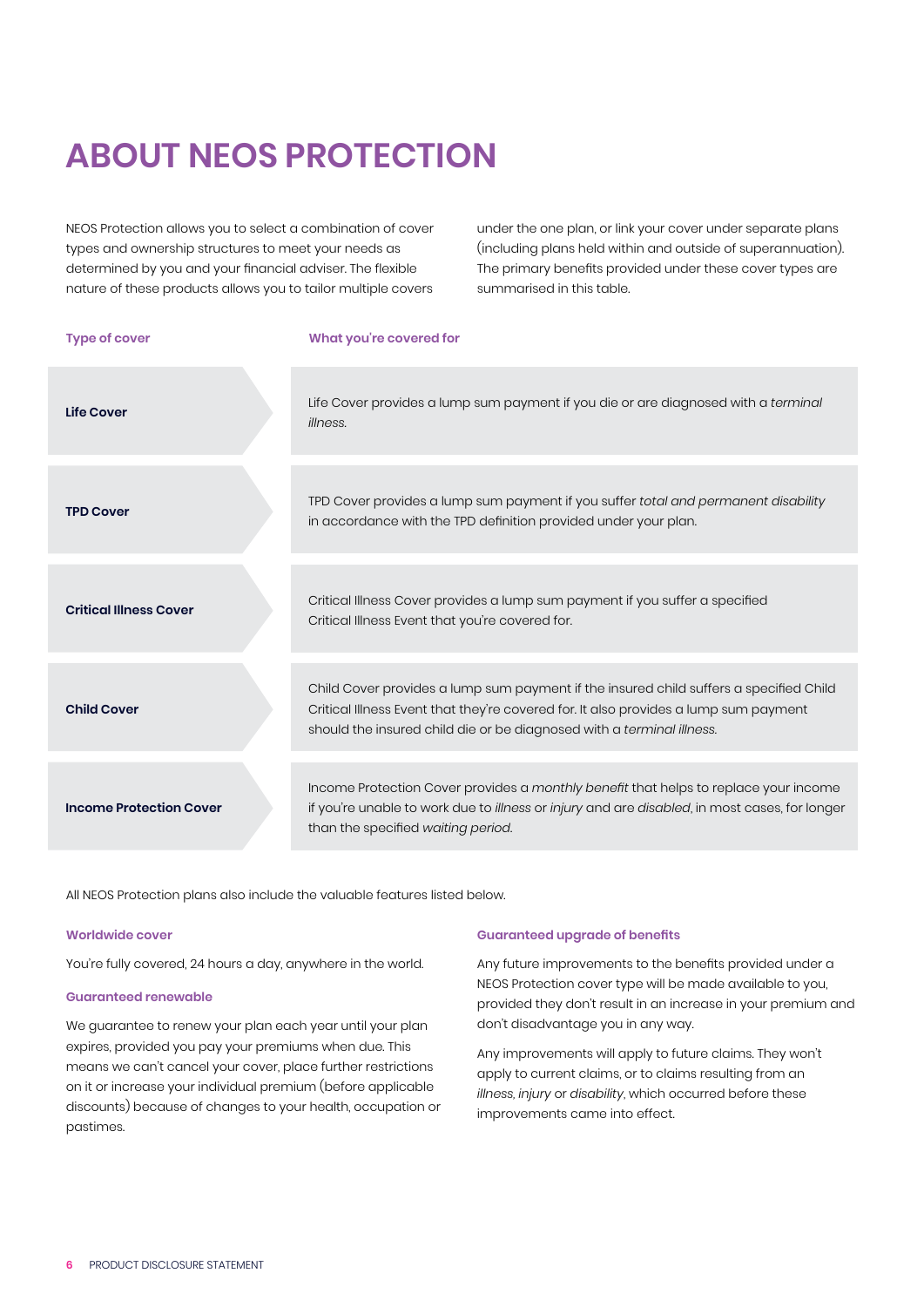**Critical** 

**Accident Cover**

# **SETTING UP YOUR PLAN**

## **Who can own your plan?**

Your plan can be owned by a superannuation fund or outside of super, by you or a legal entity. Your financial adviser can help you decide which ownership option is best for you.

If your plan is owned by a superannuation fund, we generally refer to it is a 'held inside or through super' or, 'superannuation business'.

The ownership options, and the cover types available under each option, are explained further in the table below.

| <b>Plan held outside of superannuation</b>                                                                                                                                                                  | <b>Cover types available</b>                                                                       |
|-------------------------------------------------------------------------------------------------------------------------------------------------------------------------------------------------------------|----------------------------------------------------------------------------------------------------|
| The plan owner can be:<br>• the insured person<br>• the insured person's partner or another individual; or<br>• a company, trust, or other legal entity, excluding the<br>trustee of a superannuation fund. | Life Cover<br><b>TPD Cover</b><br>Critical Illness Cover<br>Child Cover<br>Income Protection Cover |
| Your plan can have more than one plan owner. In this<br>instance, the owners are known as 'joint tenants.'                                                                                                  |                                                                                                    |

#### **Plan held inside of superannuation Cover types available**

The plan owner can be:

- the trustee of a superannuation master trust of which you're a member; or
- the trustee of your SMSF

#### **Your choice of inside or outside super will affect your options**

You have the choice of having cover inside or outside of super. However, that choice will influence:

- 1. how you pay your premiums
- 2. the tax treatment of your premiums and benefits; and
- 3. the features, benefits and options available under each cover type.

Your financial adviser can help you choose the structure that best suits your needs.

We use the following symbols throughout this PDS to indicate when a benefit/option/definition is available inside superannuation and outside superannuation.



Indicates that the benefit/option/definition is available on plans purchased inside a superannuation fund.

**NON SUPER CONDUCTER INDICATES that the benefit/option/definition** is available on plans purchased outside superannuation.

- Life Cover
- TPD Cover
- Income Protection Cover

#### **We pay the benefits to the plan owner**

Unless we state otherwise, we pay the benefits available under each cover type to the plan owner or nominated beneficiary, where applicable.

If cover is held inside super, we'll pay the benefit under that cover type to the trustee of your super fund. Whether the trustee can release the benefit to you will depend on the super fund's trust deed and superannuation law.

It's important that you ask your trustee or financial adviser for information on whether, and when, any benefit can be released to you.

We pay all benefits and amounts payable under your plan in Australian currency in Australia.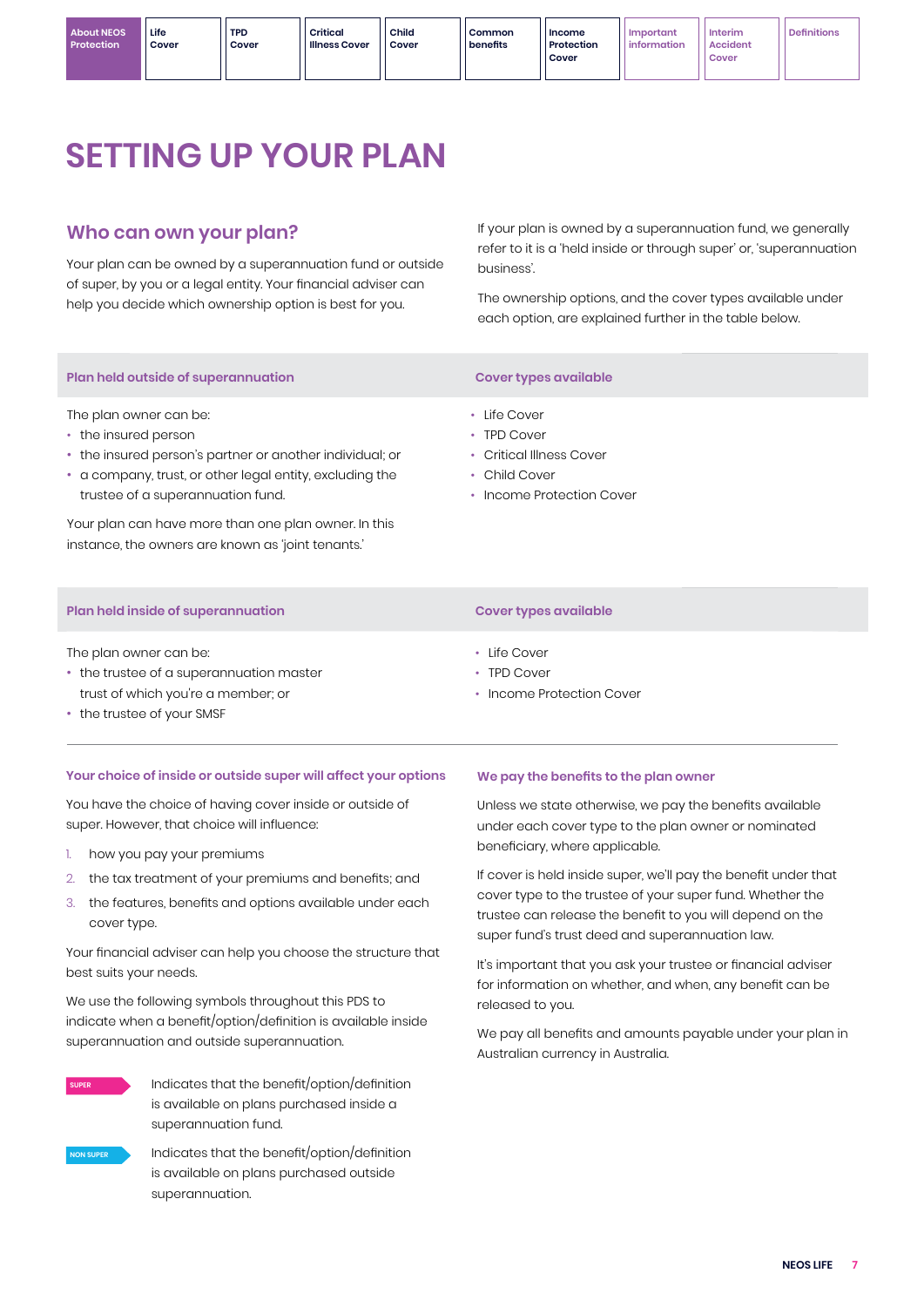### **Structuring your cover**

You have a number of options available when it comes to structuring your cover. You can hold all your cover types under one plan and your cover may be stand-alone or attached. You can also link cover held under separate plans via linking or splitting.

Your plan schedule will indicate when your cover is standalone, attached, linked or split.

#### **Structuring cover outside of superannuation**

The following diagram illustrates how you can structure your NEOS Protection cover types outside of superannuation.



#### **Stand-alone cover**

Stand-alone cover operates independently of any other cover type you may have. This means that when a benefit is paid for a stand-alone cover type, it won't reduce the *sum insured* for any other cover type you hold.

#### **Attached cover**

Attached cover interacts with the other cover types it's attached to. This means that when a benefit is paid for an attached cover type, the *sum insured* of the cover types it's attached to will be reduced by the benefit amount paid. This also means that the premiums payable on the attached cover types will be reduced accordingly.

The premium you pay for attached cover is generally lower than what you'll pay for the same cover types held as standalone cover.

#### **Structuring cover inside of superannuation**

The following diagram illustrates how you can structure your NEOS Protection cover types inside of superannuation. As with cover types held outside of super, you can choose whether to have stand-alone or attached cover types. In addition, you may also choose to have linked or split benefits. Linking benefits means that you can access the benefits available under cover types held outside of super, while also holding cover inside super.

#### **An important note**

If you structure your NEOS Protection plan inside superannuation:

- you'll need to be a member of the fund
- the trustee of the fund owns the plan on your behalf
- premiums and benefit payments are made through the fund and are subject to restrictions under the governing rules of the fund and in accordance with superannuation law; and
- some benefits and features of the cover type will not apply.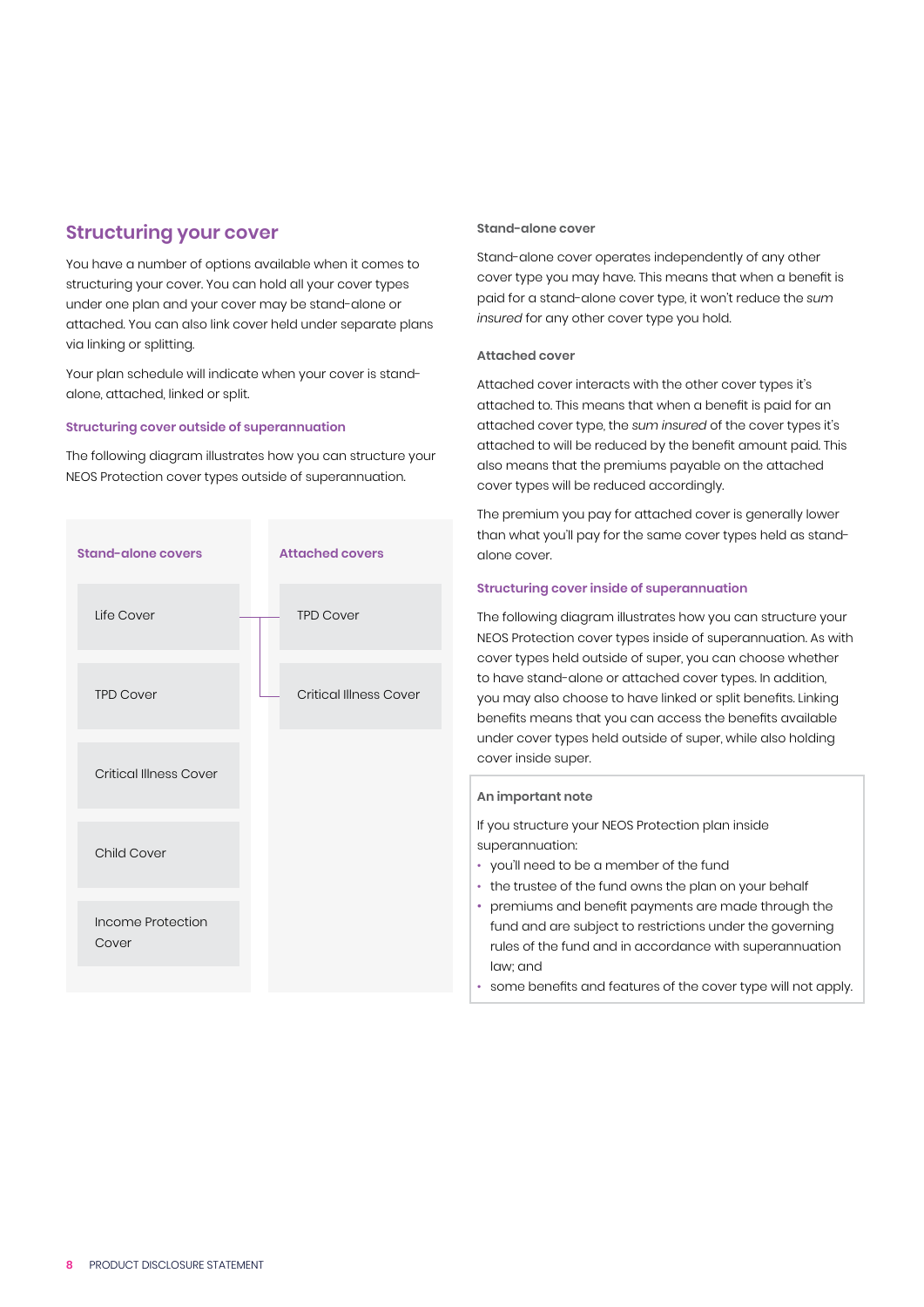| <b>About NEOS</b><br>Protection | Life<br>Cover | <b>TPD</b><br>Cover | Critical<br><b>Illness Cover</b> | Child<br>Cover | Common<br>benefits | Income<br>Protection<br>Cover | Important<br>information | Interim<br><b>Accident</b><br>Cover | <b>Definitions</b> |
|---------------------------------|---------------|---------------------|----------------------------------|----------------|--------------------|-------------------------------|--------------------------|-------------------------------------|--------------------|
|---------------------------------|---------------|---------------------|----------------------------------|----------------|--------------------|-------------------------------|--------------------------|-------------------------------------|--------------------|



#### **Stand-alone cover**

Stand-alone cover operates independently of any other cover type you may have. This means that when a benefit is paid for a stand-alone cover type, it won't reduce the *sum insured* for any other cover type you hold.

#### **Attached cover**

Attached cover interacts with the other cover types it's attached to. This means that when a benefit is paid for an attached cover type, the *sum insured* of the cover types it's attached to will be reduced by the benefit amount paid. This also means that the premiums payable on the attached cover types will be reduced accordingly.

The premium you pay for attached cover is generally lower than what you'll pay for the same types of cover held as stand-alone cover.

#### **Linked cover**

Linking is a way of bundling your cover by allowing you to have different plan owners for each cover type.

Linking is available between a NEOS Protection plan held outside of superannuation, and a NEOS Protection plan held inside of superannuation.

For example, you may want to have your Critical Illness Cover attached to your Life Cover, but want your Life Cover to be owned by the trustee of your SMSF, and the Critical Illness Cover to be owned by you, outside of superannuation – linking enables you to do this.

As with attached cover, when a benefit is paid, the *sum insured* of all cover types to which it's linked will be reduced by the amount of the benefit that has been paid. This also means that the premiums payable on the linked cover types will be reduced accordingly.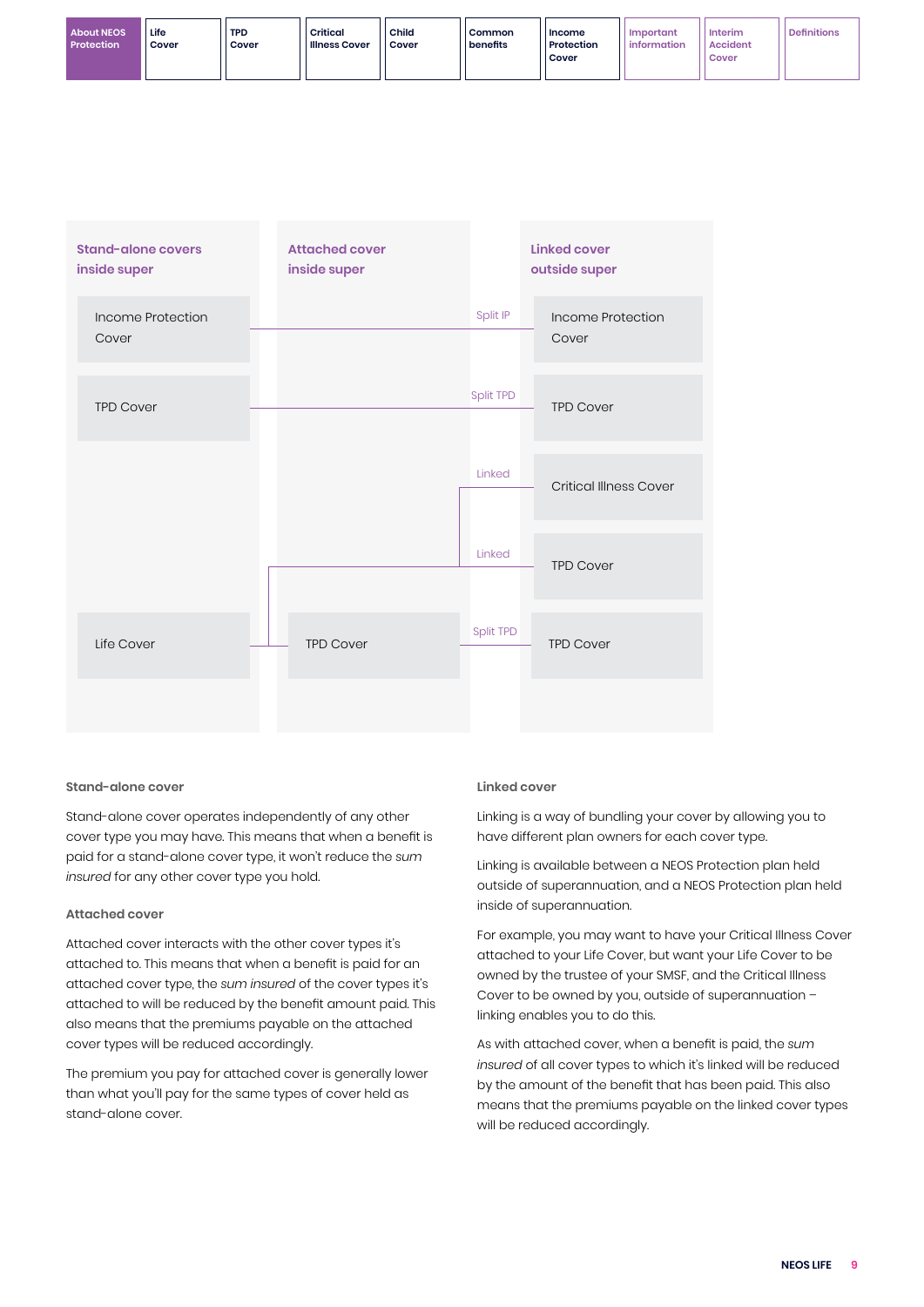#### **Split cover**

Split cover is a way of splitting an individual cover across two separate plans; one held inside of superannuation and the other held outside of superannuation.

Benefits (or the portion of a benefit) which are consistent with the superannuation conditions of release will be held under the plan with ownership inside superannuation. The remaining benefits (or the remaining portion of a benefit) will be held under the plan outside superannuation.

The maximum benefit payable under both plans will never exceed the amount that would have been payable under a single plan held outside of superannuation.

#### **Spilt TPD Cover**

Split TPD Cover allows you to purchase TPD Cover with an *own occupation* definition of *total and permanent disability*, with the portion of the TPD Cover which is consistent with a superannuation condition of release held under a plan inside superannuation, and the remainder of the TPD Cover held under a plan outside superannuation.

Any claim you make will firstly be assessed with reference to the terms and conditions of the plan held inside superannuation; and the amount payable will be paid to the trustee of the superannuation fund on your behalf. Any benefits not payable under the superannuation plan, may be paid under the non-superannuation plan, subject to you meeting the applicable terms and conditions.

#### **Split Income Protection Cover**

Split Income Protection Cover allows you to purchase your Income Protection Cover – Standard or Plus – with the portion of the Income Protection Cover which is consistent with a superannuation condition of release held under a plan inside of superannuation, and the remainder of the Income Protection Cover held under a plan outside superannuation. The overall level of cover held will be equivalent to the cover provided by an individual Income Protection Cover plan, whether that be Standard or Plus (as applicable).

Any claim you make will firstly be assessed with reference to the terms and conditions of the plan held inside of superannuation; and the amount payable will be paid to the trustee of the superannuation fund on your behalf. Any benefits not payable under the superannuation plan may be paid under the non-superannuation plan, subject to you meeting the applicable terms and conditions.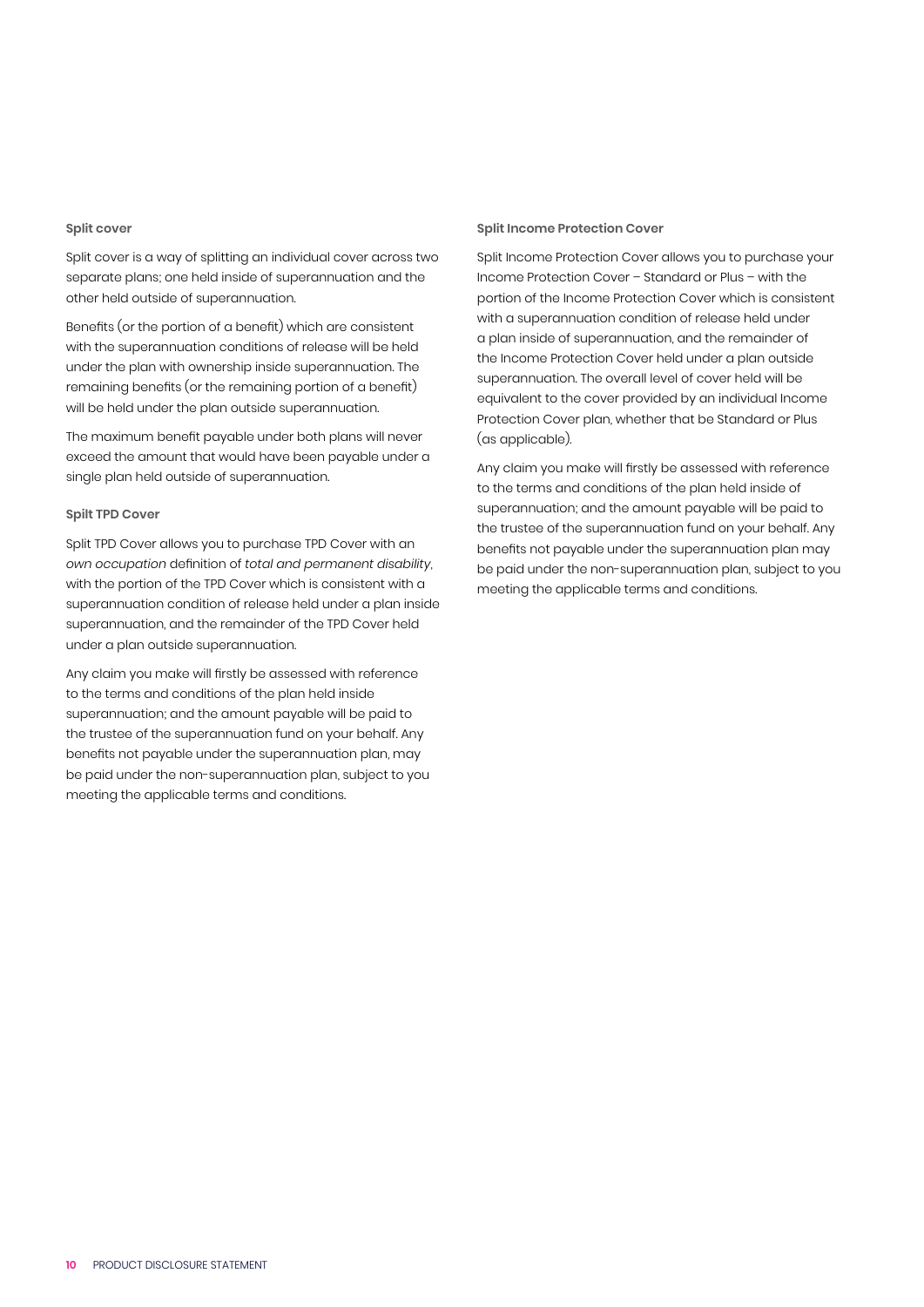**Accident Cover**

## **Applying for cover**

Before applying for NEOS Protection, you'll need to speak with your financial adviser. They can help you determine the type of cover and the benefit amount that will best suit your needs.

Once confirmed, your financial adviser can assist you in completing your application.

#### **Eligibility**

Unless otherwise agreed to by us in writing, to apply for NEOS Protection you must be:

- *an Australian Resident* or Australian company/trustee; and
- aged 18 or over, or acting as an officer or trustee on behalf of a company or superannuation fund.

You must have also received this PDS in Australia.

Additional eligibility criteria may apply to the insured person for different cover types. You should refer to the eligibility criteria in the Cover Overview section for each cover for more information.

#### **Your duty of disclosure**

As with any application for insurance, you have a duty to tell us anything that you think, or could reasonably be expected to know, is relevant to our decision to provide cover to you and the terms that apply.

You do not need to tell us anything that:

- reduces the risk to be undertaken by us
- is common knowledge
- we know or should know as an insurer; or
- we waive the duty to tell us about.

Your duty of disclosure extends until your plan's commencement date. This duty also applies before your plan is extended, varied or reinstated.

If the insurance is for the life of another person and that person does not tell us everything he or she should have, this may be treated as a failure by you to tell us.

#### **Non-disclosure**

Failure to comply with your duty of disclosure, as well as any misrepresentation you make, may result in the following:

- we may avoid your cover within three years of entering into it
- we may reduce your cover in accordance with a formula that takes into account the premium that would have been payable, if the duty of disclosure had been complied with, or the misrepresentation hadn't been made. Any reduction

in respect of the death of an insured person can only occur within three years of the cover commencement date

- we may vary your cover (except for Life Cover) in such a way as to place us in the position we would have been if all relevant matters had been disclosed to us
- if the non-disclosure or misrepresentation is fraudulent, we may refuse to pay your claim at any time and we may treat your cover as having never existed; and/or
- in exercising the above rights, we may consider whether different types of cover can constitute separate contracts of insurance. If they do, we may apply these rights separately to each type of cover.

#### **When cover starts**

Your plan starts when your application has been assessed and approved by us, and we have received the first premium. Until then, we may ask for more information to fully assess your application.

As soon as your cover is approved, a welcome letter will be sent to you via email, along with a plan schedule outlining the full details of your cover, including your plan's commencement date.

If your plan is held inside super, you must also be a member of the fund before your cover can start.

#### **You can change your mind**

If for any reason you feel that your plan doesn't meet your needs, you can cancel it by notifying us, in writing, within 30 days of the earlier of:

- the date you receive your plan schedule; or
- five business days after your plan commencement date.

This is known as the cooling-off period. Provided you have not made a claim, if you cancel your plan during this period, your plan will be cancelled from the commencement date and we'll refund any premiums you've paid.

If you've applied for cover inside superannuation, your refund may be required to be preserved within superannuation.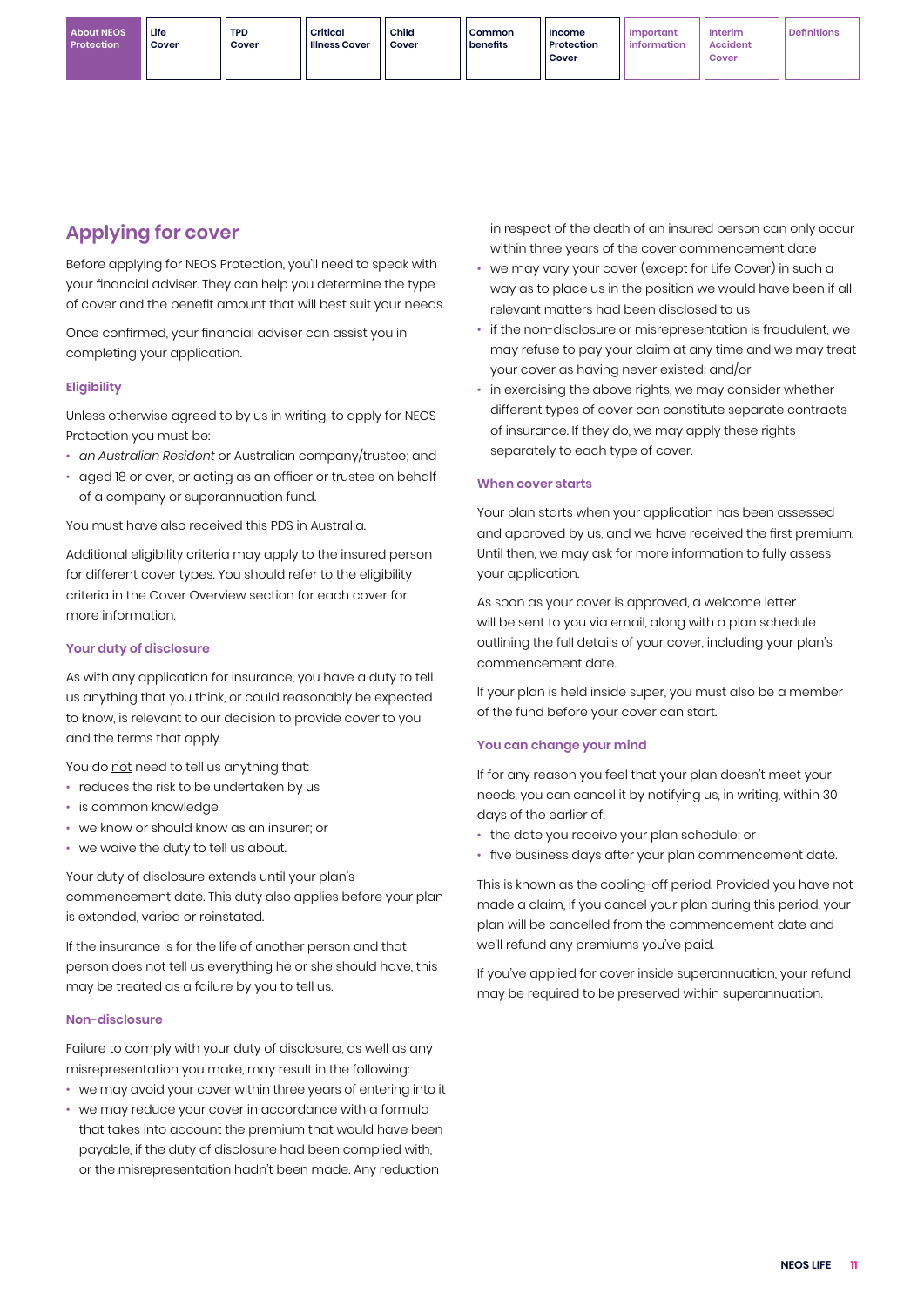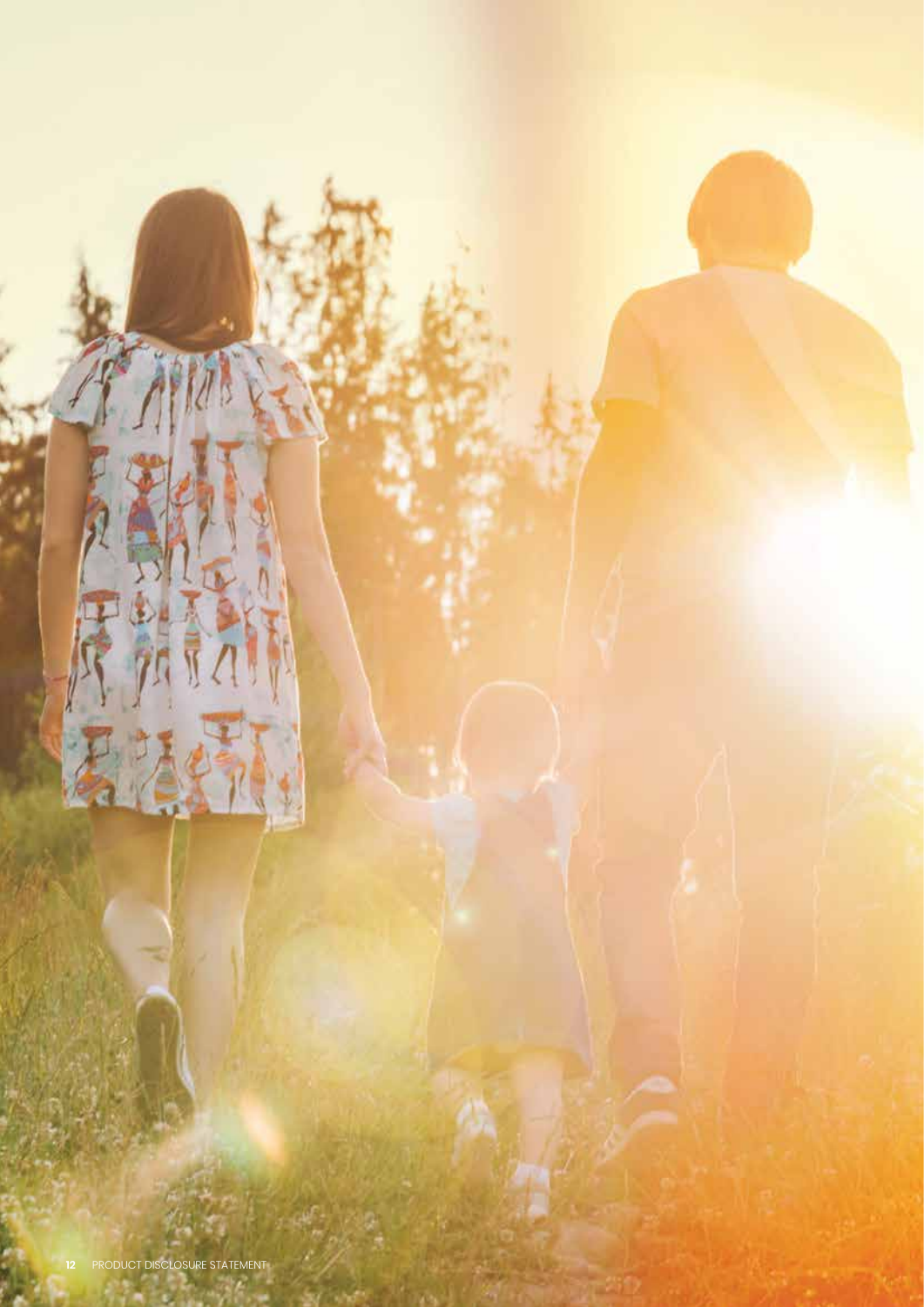| <b>About NEOS</b><br>Protection | <b>Life</b><br>Cover | <b>TPD</b><br>Cover | Critical<br><b>Illness Cover</b> | Child<br>Cover | Common<br>benefits | Income<br>Protection<br>Cover | Important<br>information | Interim<br><b>Accident</b><br>Cover | <b>Definitions</b> |
|---------------------------------|----------------------|---------------------|----------------------------------|----------------|--------------------|-------------------------------|--------------------------|-------------------------------------|--------------------|
|---------------------------------|----------------------|---------------------|----------------------------------|----------------|--------------------|-------------------------------|--------------------------|-------------------------------------|--------------------|

# **LIFE COVER**

### **Cover overview**

### **SUPER NON SUPER**

Life Cover provides a lump sum payment in the event of your death or *terminal illness*. This payment is based on the amount of cover you've chosen; also known as your *sum insured*. Life Cover is available both inside and outside superannuation.

#### **Minimum entry age**

• 18

#### **Maximum entry age**

- 75 for stepped premiums
- 60 for level premiums

#### **Benefit expiry age**

- Plan anniversary after you turn 99
- Plan anniversary after you turn 80, when structured inside superannuation

#### **Minimum sum insured that can be applied for**

• \$50,000

- **Maximum sum insured that can be applied for** • \$5,000,000 (at cover commencement)
- \$5,000,000 (in total over the life of your plan)

### **Premium types**

- Stepped premium
- Level premium to age 65 (reverts to stepped at the plan anniversary after you turn 65)
- Level premium to age 70 (reverts to stepped at the plan anniversary after you turn 70)

#### **Exclusions**

See page 15

#### **Included benefits**

The following benefits are included in Life Cover. Some benefits are not available inside superannuation as shown below.

| <b>Plan ownership</b>            | <b>Benefit</b>                                                 | Page |
|----------------------------------|----------------------------------------------------------------|------|
| <b>SUPER</b><br><b>NON SUPER</b> | Death Benefit                                                  | 14   |
| <b>SUPER</b><br><b>NON SUPER</b> | <b>Terminal Illness Benefit</b>                                | 14   |
| <b>NON SUPER</b><br><b>SUPER</b> | Indexation Benefit                                             | 30   |
| <b>SUPER</b><br><b>NON SUPER</b> | <b>Suspending Cover Benefit</b>                                | 31   |
| <b>NON SUPER</b><br><b>SUPER</b> | <b>Future Increase Benefit</b>                                 | 31   |
| <b>NON SUPER</b><br><b>SUPER</b> | Waiver of Premium While<br>Involuntarily Unemployed<br>Benefit | 34   |
| <b>NON SUPER</b>                 | <b>Funeral Advancement Benefit</b>                             | 14   |
| <b>NON SUPER</b>                 | Accommodation Benefit                                          | 30   |
| <b>NON SUPER</b>                 | <b>Financial Advice Benefit</b>                                | 34   |
| <b>NON SUPER</b>                 | Grief Support Benefit                                          | 35   |
| <b>NON SUPER</b>                 | Child's Critical Illness Benefit                               | 35   |

#### **Optional benefit available at an extra cost**

The following benefit is available at an extra cost. Your plan schedule will show which options you've purchased.

| <b>Plan ownership</b>            | <b>Benefit</b>                      | Page |  |
|----------------------------------|-------------------------------------|------|--|
| <b>NON SUPER</b><br><b>SUPER</b> | Disability Premium Waiver<br>Option | 37   |  |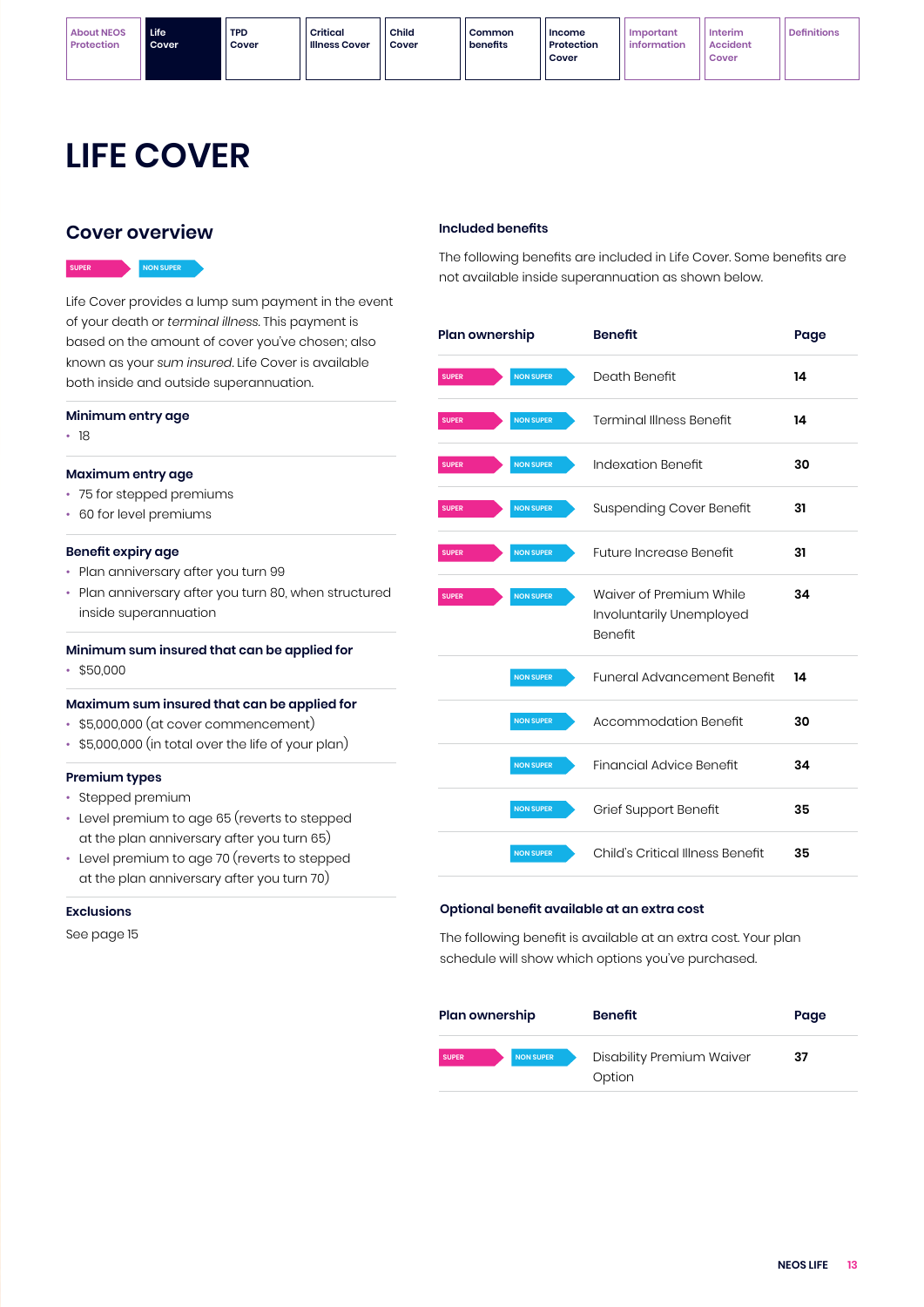### **Included benefits**

#### **Death Benefit**



### **Other included benefits**

The additional benefits included in Life Cover are described in the section, 'Benefits common to Life Cover, TPD Cover and Critical Illness Cover' from page 30 of this PDS.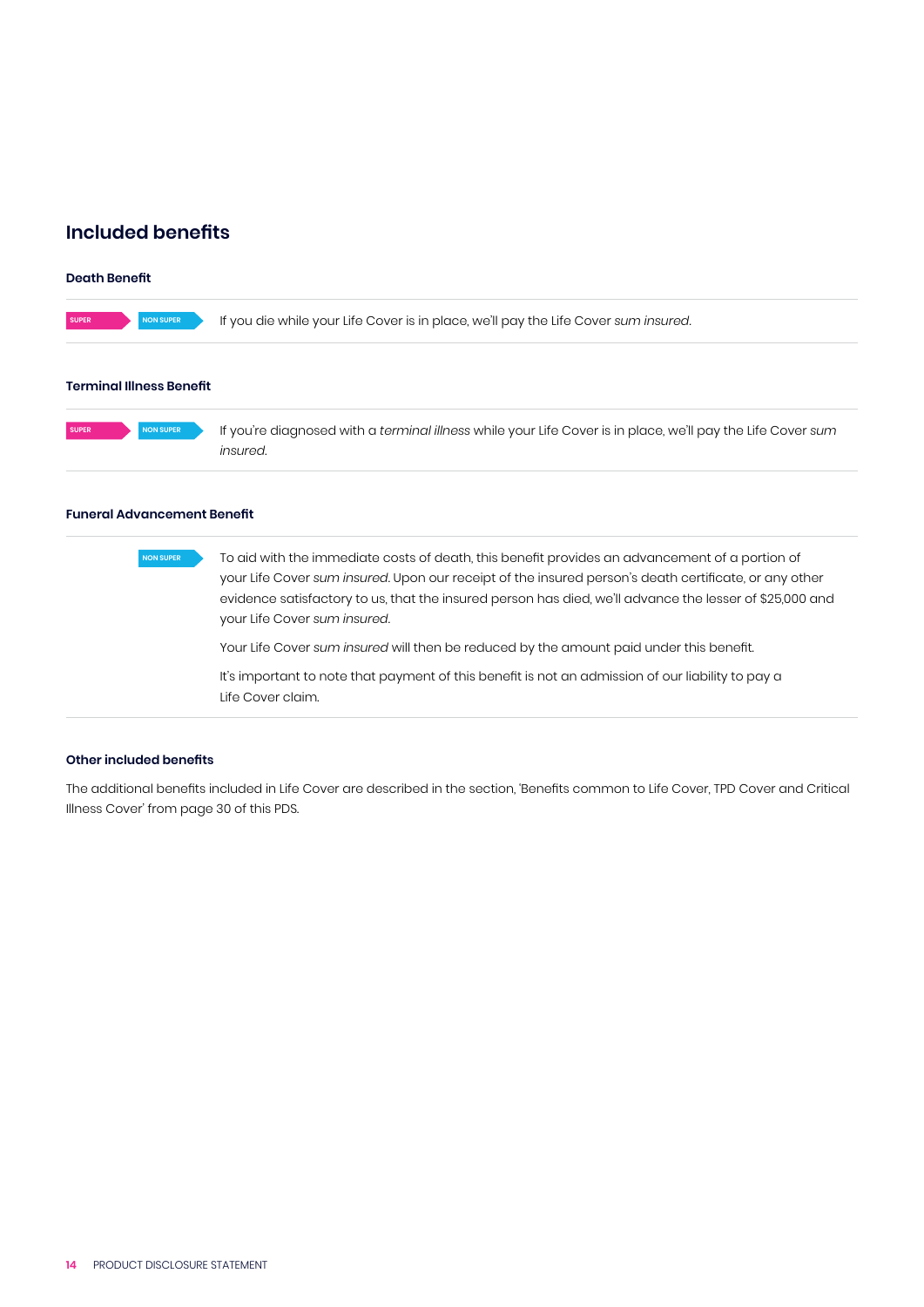| <b>About NEOS</b> |  |
|-------------------|--|
| Protection        |  |

**Interim Accident Cover**

**Child Cover**

## **Optional benefits**

Optional benefits available under Life Cover are described in the section, 'Benefits common to Life Cover, TPD Cover and Critical Illness Cover' from page 36 of this PDS.

## **Adjustments**

Your Life Cover *sum insured* will be reduced by any amount paid:

- under this cover for *terminal illness*
- under this cover for the Funeral Advancement Benefit
- for TPD Cover, when your TPD cover is attached or linked to your Life Cover; and
- for Critical Illness Cover, when your Critical Illness Cover is attached or linked to your Life Cover.

## **Exclusions**

We'll not pay any benefit under Life Cover for anything that is specifically excluded on your plan schedule.

We'll not pay any Death Benefit if the event giving rise to the claim is caused directly or indirectly by suicide, attempted suicide or any intentional self-inflicted act by you, within 13 months of:

- your cover commencement date
- an increase in your *sum insured* (this only applies in respect of the increased amount with the exception of any increase in cover as a result of the Indexation Benefit); or
- the date on which your cover was last reinstated.

However, if your Life Cover is replacing existing life cover provided by us, or another insurer, the 13-month exclusion for suicide or any intentional, self-inflicted act, will not apply if:

- the life cover being replaced has been in place for at least 13 months
- your Life Cover *sum insured* is equal to or less than, the *sum insured* of your existing life cover (if the *sum insured* is higher, then the exclusion will apply to the difference between your new Life Cover *sum insured* and your existing life cover *sum insured*)
- your existing life cover is cancelled within seven days of Life Cover's commencement date. We'll not pay in the event of suicide or any intentional, self-inflicted act until your existing life cover has been cancelled
- all similar exclusions under your existing life cover have expired
- the life cover being replaced has comparable benefits; and
- no claim is paid, payable, lodged or pending under your existing life cover.

## **When Life Cover ends**

**Income** 

**Cover**

Life Cover will end on the earlier of:

- the date we receive your written request to cancel your cover
- your death
- your full *sum insured* for Life Cover is paid or reduced to nil
- the date we cancel your plan because premiums were not paid when due
- the date we cancel your plan in accordance with our rights in relation to your duty of disclosure
- 30 days after you stop being a member of the superannuation fund (if your cover has been purchased inside superannuation); and
- the plan anniversary immediately after
	- you turn 99, if your cover is outside superannuation
- you turn 80, if your cover is inside superannuation (in which case, you can apply to continue cover outside superannuation).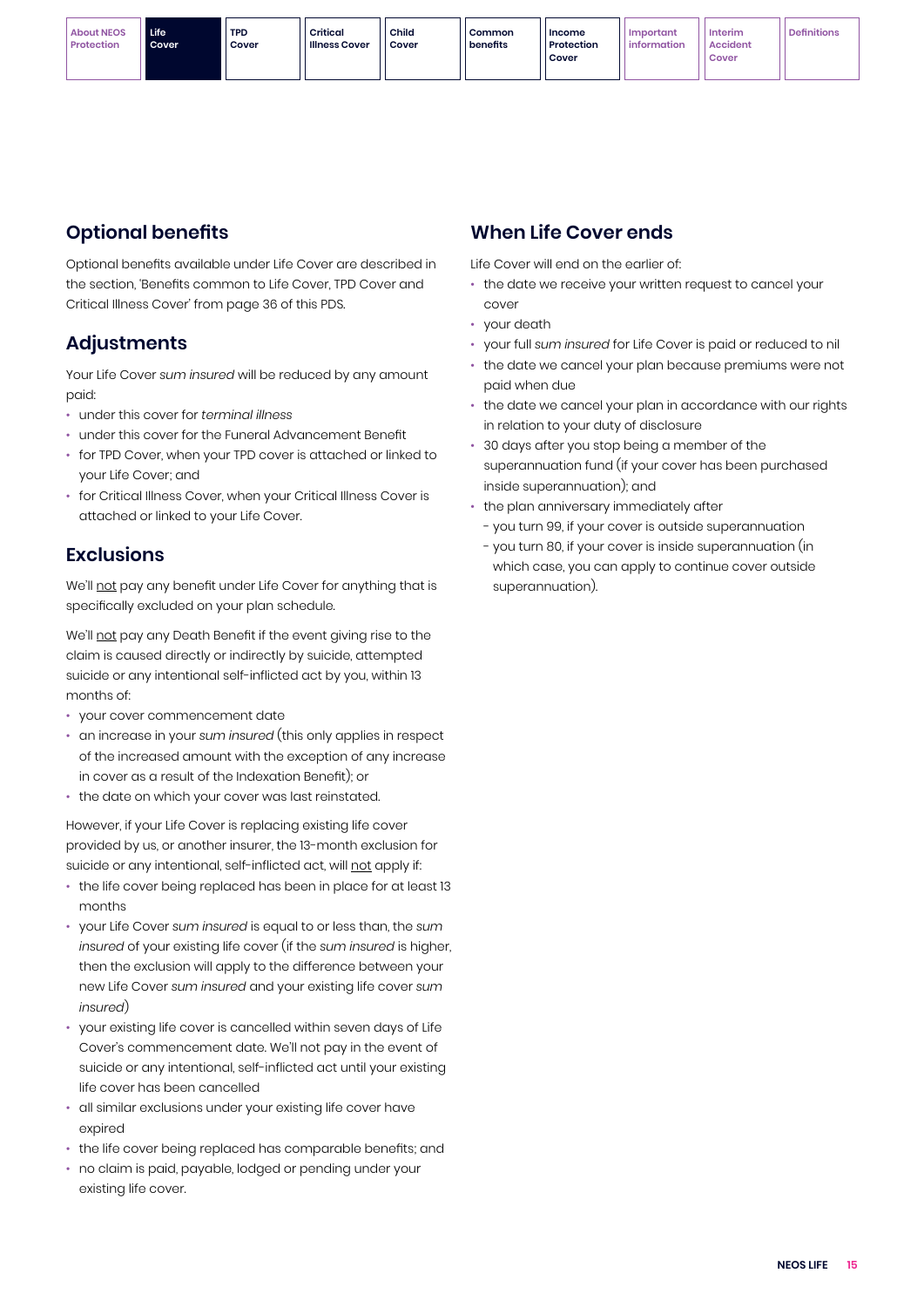# **TOTAL AND PERMANENT DISABILITY (TPD) COVER**

### **Cover overview**



TPD Cover provides a lump sum payment if you suffer *total and permanent disability* as a result of *illness* or *injury*. This payment is based on the amount of cover you've chosen; also known as your *sum insured*.

TPD Cover is available both inside and outside superannuation. The definition of *total and permanent disability* that you can choose is restricted inside superannuation.

#### **Minimum entry age**

• 18

#### **Maximum entry age**

• 60

#### **Benefit expiry age**

- Plan anniversary after you turn 99
- Plan anniversary after you turn 80, when structured inside superannuation

#### **Minimum sum insured that can be applied for**

• \$50,000

#### **Maximum sum insured that can be applied for**

• \$3,000,000

#### **Premium types**

- Stepped premium
- Level premium to age 65 (reverts to stepped at the plan anniversary after you turn 65)
- Level premium to age 70 (reverts to stepped at the plan anniversary after you turn 70)

#### **TPD definitions available**

- Super
- Any occupation
- *Own occupation*
- *Activities of daily living (*ADL)

#### **Product structure combinations**

- Stand-alone TPD Cover
- TPD Cover attached to Life Cover (your TPD Cover *sum insured* must not exceed your Life Cover *sum insured*)
- TPD Cover linked to Life Cover (your TPD Cover *sum insured* must not exceed your Life Cover *sum insured*)
- Split TPD Cover

#### **Exclusions**

• See page 19

#### **Included benefits**

The following benefits are included in TPD Cover. Some benefits are not available inside superannuation as shown in the table below.

| <b>Plan ownership</b>            | <b>Benefit</b>                                                 | Page |
|----------------------------------|----------------------------------------------------------------|------|
| <b>SUPER</b><br><b>NON SUPER</b> | <b>Total and Permanent</b><br><b>Disability Benefit</b>        | 18   |
| <b>NON SUPER</b><br><b>SUPER</b> | Death Benefit (for stand-<br>alone TPD Cover)                  | 18   |
| <b>SUPER</b><br><b>NON SUPER</b> | <b>Indexation Benefit</b>                                      | 30   |
| <b>SUPER</b><br><b>NON SUPER</b> | <b>Future Increase Benefit</b>                                 | 31   |
| <b>SUPER</b><br><b>NON SUPER</b> | <b>Suspending Cover Benefit</b>                                | 31   |
| <b>NON SUPER</b><br><b>SUPER</b> | Waiver of Premium While<br>Involuntarily Unemployed<br>Benefit | 34   |
| <b>NON SUPER</b>                 | Specific Loss Benefit                                          | 18   |
| <b>NON SUPER</b>                 | Accommodation Benefit                                          | 30   |
| <b>NON SUPER</b>                 | Financial Advice Benefit                                       | 34   |
| <b>NON SUPER</b>                 | Grief Support Benefit                                          | 35   |
| <b>NON SUPER</b>                 | Child's Critical Illness Benefit                               | 35   |

#### **Optional benefits available at an extra cost**

The following benefits are available at an extra cost. Your plan schedule will show which options you've purchased.

| <b>Plan ownership</b> |                  | <b>Benefit</b>                             | Page |
|-----------------------|------------------|--------------------------------------------|------|
| <b>SUPER</b>          | <b>NON SUPER</b> | Disability Premium Waiver<br>Option        | 37   |
| <b>SUPER</b>          | <b>NON SUPER</b> | Life Cover Buy Back Option+                | 36   |
| <b>SUPER</b>          | <b>NON SUPER</b> | Accelerated Life Cover Buy<br>Back Option+ | 36   |

+Only available when TPD Cover is attached or linked to Life Cover.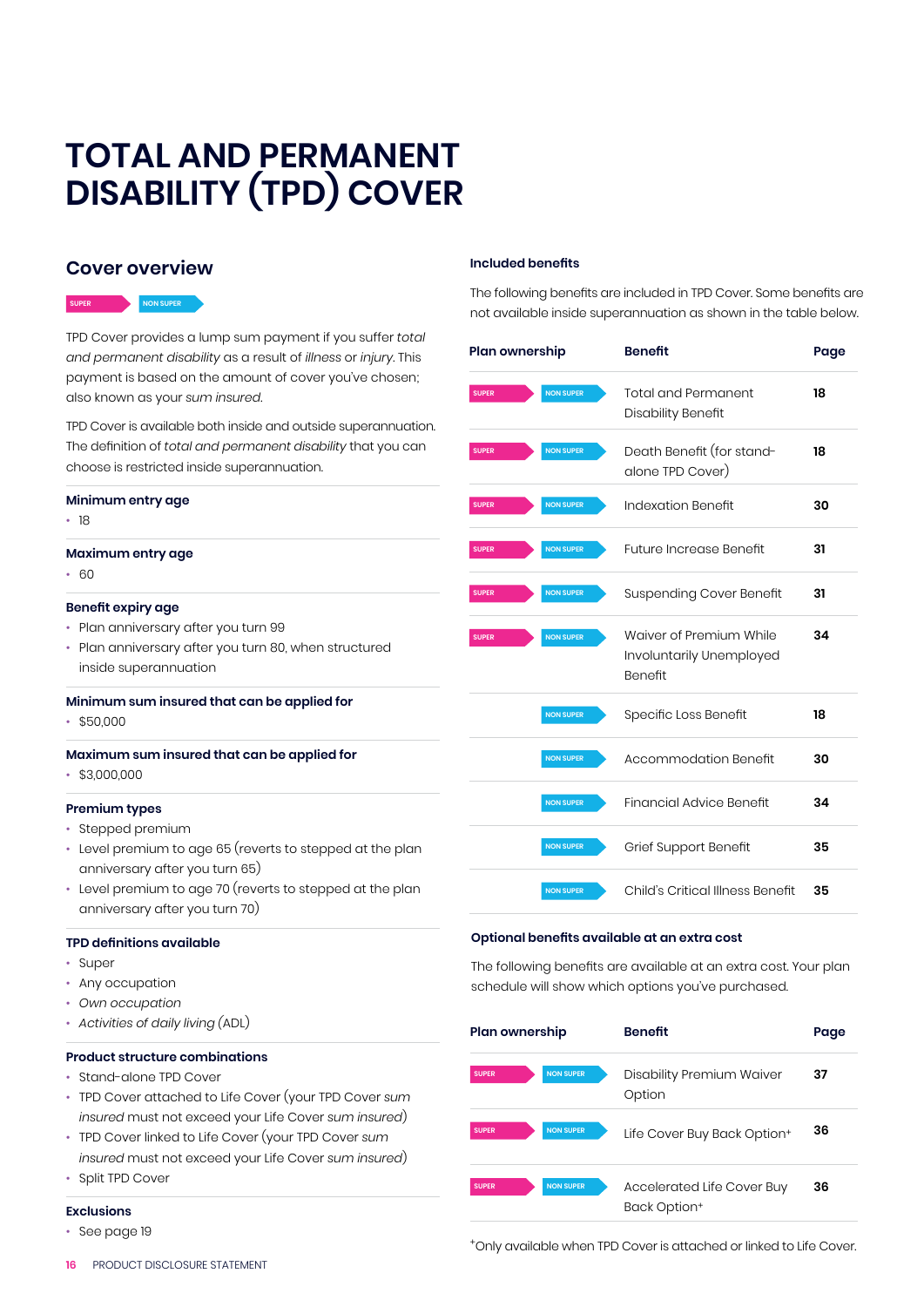| <b>About NEOS</b><br>Protection | Life<br>Cover | TPD.<br>Cover: | Critical<br><b>Illness Cover</b> | Child<br>Cover | Common<br>benefits | Income<br>Protection<br>Cover | Important<br>information | Interim<br><b>Accident</b><br>Cover | <b>Definitions</b> |
|---------------------------------|---------------|----------------|----------------------------------|----------------|--------------------|-------------------------------|--------------------------|-------------------------------------|--------------------|
|---------------------------------|---------------|----------------|----------------------------------|----------------|--------------------|-------------------------------|--------------------------|-------------------------------------|--------------------|

### **TPD definitions**

We offer the following total and permanent disability (TPD) definitions:

| <b>Plan ownership</b>            | <b>Benefit</b>     | Page |
|----------------------------------|--------------------|------|
| <b>NON SUPER</b>                 | Own occupation TPD | 71   |
| <b>NON SUPER</b>                 | Any occupation TPD | 72   |
| <b>NON SUPER</b><br><b>SUPER</b> | <b>ADL TPD</b>     | 73   |
| <b>SUPER</b>                     | Super TPD          | 73   |

Your financial adviser can let you know which definition is available to you, depending on your occupation.

The definition that applies to your cover will be shown on your plan schedule.

However, following the plan anniversary after you turn 70, the definition of *total and permanent disability* will change. After age 70, *total and permanent disability* will mean you suffer, as defined in the 'Critical illness definitions' section on page 74 of this PDS:

- *loss of independent existence (permanent)*
- *loss of use of limbs (permanent);* or
- *blindness (permanent and irreversible).*

If TPD Cover is held inside superannuation, in addition to the above, you must also satisfy the definition of *permanent incapacity.*

#### **Split TPD Cover**

Split TPD cover allows you to purchase TPD Cover with an *own occupation* definition of TPD across two separate plans; one inside superannuation and the other outside superannuation.

Benefits (or the portion of a benefit) which are consistent with the superannuation conditions of release will be held under the plan issued to the trustee of a superannuation fund. The remaining benefits (or the remaining portion of a benefit) will be held under a plan issued to you outside superannuation.

Any claim you make will firstly be assessed with reference to the terms and conditions of the plan held inside superannuation; and the amount payable will be paid to the trustee of the superannuation fund on your behalf. Any benefits not payable under the superannuation plan may be paid under the non-superannuation plan, subject to you meeting the applicable terms and conditions.

#### **Important things to note**

- The premium payable for the plan outside superannuation will be reduced by the premium charged for the superannuation plan. This means that the overall premium you pay will be the same as if you'd purchased a single TPD Cover plan with an *own occupation* definition outside superannuation.
- The TPD Cover *sum insured* for each plan both the super and non-super plan – must always be the same. This means your TPD Cover *sum insured* under each plan may only be increased or reduced together. This includes any increase via the Indexation Benefit.
- Once the full TPD Cover *sum insured* is paid under one plan, all TPD Cover will cease under both plans.
- In the event that your TPD Cover held inside superannuation is cancelled, your TPD Cover held outside superannuation will also be cancelled. However, in the event that your TPD Cover held outside super is cancelled, the TPD Cover held inside super can still exist.
- Your plan schedule will indicate when splitting applies.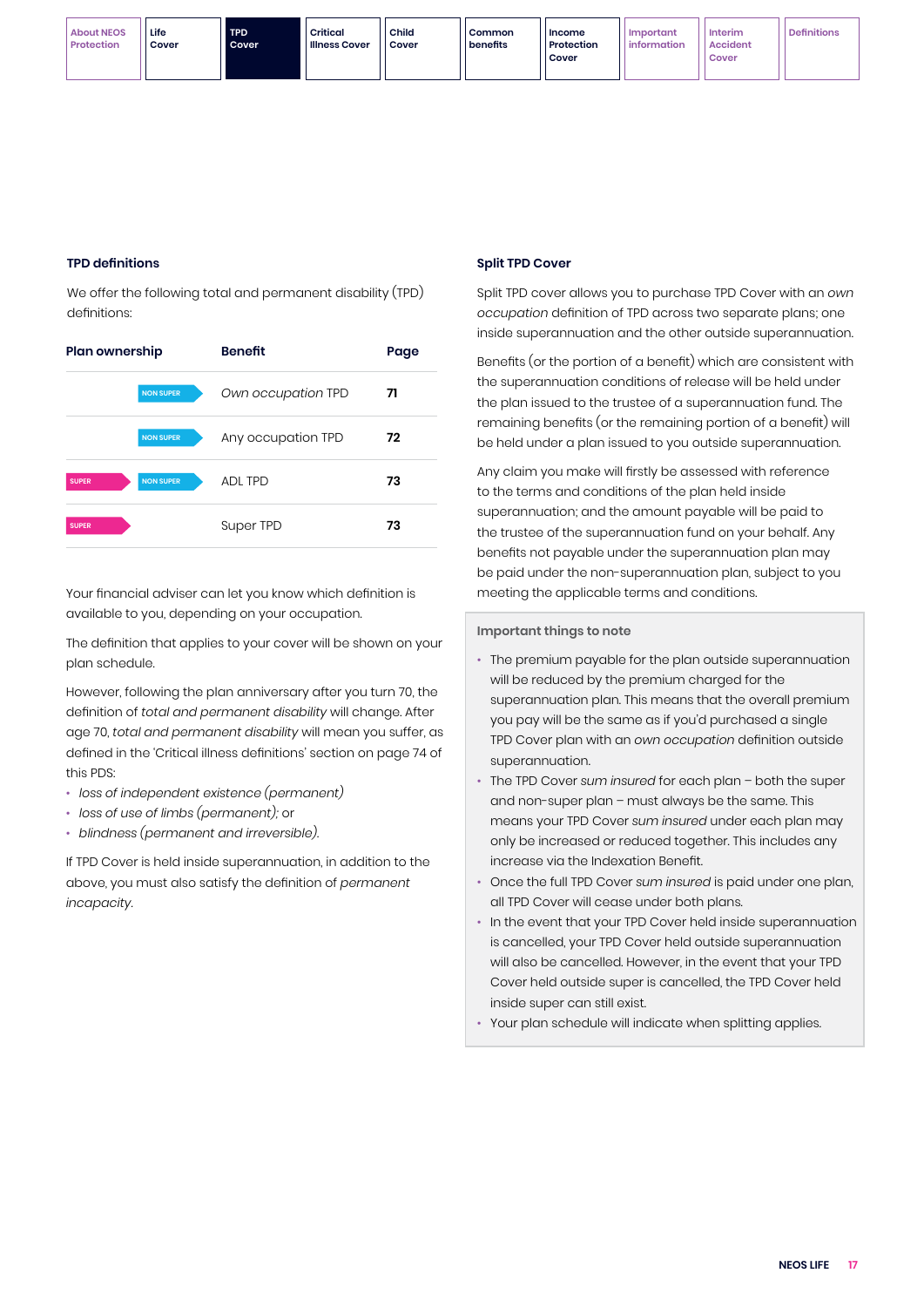### **Included benefits**

#### **Total and Permanent Disability Benefit**

| <b>NON SUPER</b><br><b>SUPER</b> | If you suffer total and permanent disability while this cover is in place, and you meet the conditions<br>of the TPD definition which applies (as stated on your plan schedule), we'll pay your TPD Cover sum<br>insured. |
|----------------------------------|---------------------------------------------------------------------------------------------------------------------------------------------------------------------------------------------------------------------------|
| <b>Specific Loss Benefit</b>     |                                                                                                                                                                                                                           |
| <b>NON SUPER</b>                 | If you suffer:<br>• loss of use of a single limb; or<br>• loss of sight (permanent) in one eye,                                                                                                                           |
|                                  | as defined in the 'Critical illness definitions' section on page 74 of this PDS, we'll pay 25% of your TPD<br>Cover sum insured, up to a maximum of \$500,000.                                                            |
|                                  | Once paid, we'll reduce your TPD Cover sum insured, and the sum insured for any attached or linked Life<br>Cover or Critical Illness Cover, by the amount paid under this benefit.                                        |
| <b>Death Benefit</b>             |                                                                                                                                                                                                                           |
| <b>NON SUPER</b><br><b>SUPER</b> | This benefit only applies if you have stand-alone TPD Cover, as stated on your plan schedule.                                                                                                                             |

**SUPER NON SUPER** This benefit only applies if you have stand-alone TPD Cover, as stated on your plan schedule.

If you die, and a Total and Permanent Disability Benefit has not been paid or is not payable, we'll pay a benefit of \$10,000.

### **Other included benefits**

The additional benefits included in TPD Cover are described in the section, 'Benefits common to Life Cover, TPD Cover and Critical Illness Cover' from page 30 of this PDS.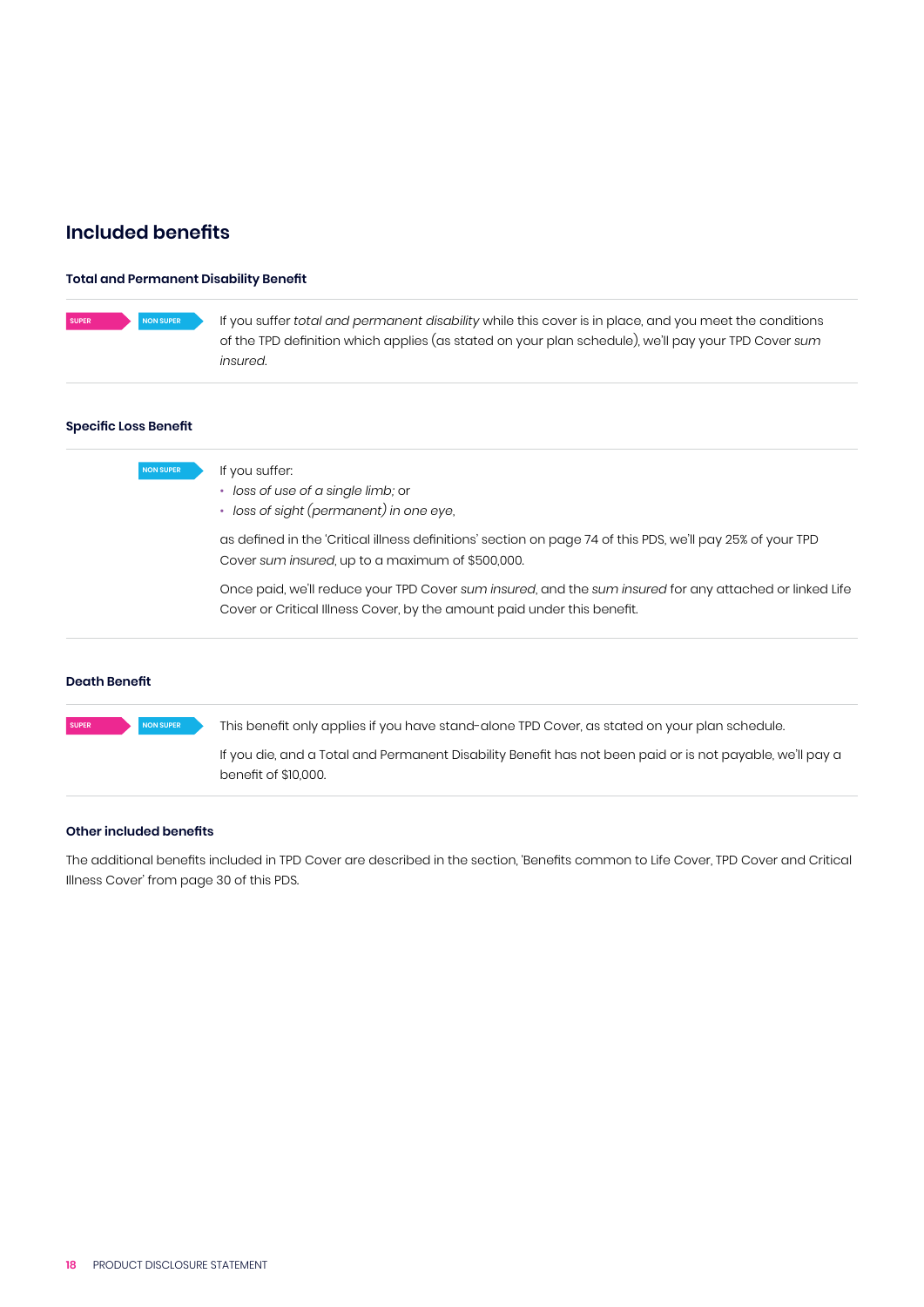**Critical** 

**Interim Accident Cover**

## **Optional benefits**

**Life Cover**

**Protection**

Optional benefits available under TPD Cover are described in the section, 'Benefits common to Life Cover, TPD Cover and Critical Illness Cover' from page 36 of this PDS

**TPD Cover**

## **Adjustments**

Your TPD Cover *sum insured* will be reduced by any amount paid:

- under this cover for a Specific Loss Benefit
- for *terminal illness*, when your TPD Cover is attached or linked to your Life Cover; and
- for Critical Illness Cover, when your Critical Illness Cover is attached or linked to your Life Cover, and your TPD Cover is also attached or linked to your Life Cover.

Following the plan anniversary after you turn 70, the definition of *total and permanent disability* will change. After age 70, *total and permanent disability* will mean you suffer, as defined in the 'Critical Illness definitions' section on page 74 of this PDS:

- *loss of independent existence (permanent)*
- *loss of use of limbs (permanent);* or
- *blindness (permanent and irreversible)*.

If TPD Cover is held inside superannuation, in addition to the above, you must also satisfy the definition of *permanent incapacity*.

The maximum TPD Cover available from the plan anniversary after you turn age 70 is \$3,000,000 across all plans issued by us. If you're covered for more than \$3,000,000 at this age, we'll reduce your aggregate *sum insured*, and we'll reduce your premium accordingly.

## **Exclusions**

We'll not pay any benefit under TPD Cover:

- for anything that is specifically excluded on your plan schedule; or
- if the event giving rise to the claim is caused directly or indirectly by attempted suicide, or any intentional selfinflicted act by you.

### **When TPD Cover ends**

Your TPD Cover will end on the earlier of:

- the date we receive your written request to cancel your cover
- your death
- your full TPD Cover *sum insured* is paid or reduced to nil
- the date we cancel your plan because premiums were not paid when due
- the date we cancel your plan in accordance with our rights in relation to your duty of disclosure
- 30 days after you stop being a member of the superannuation fund (if your cover has been purchased inside superannuation); and
- the plan anniversary immediately after
	- you turn 99, if your cover is outside superannuation
	- you turn 80, if your cover is inside superannuation (in which case, you can apply to continue cover outside superannuation).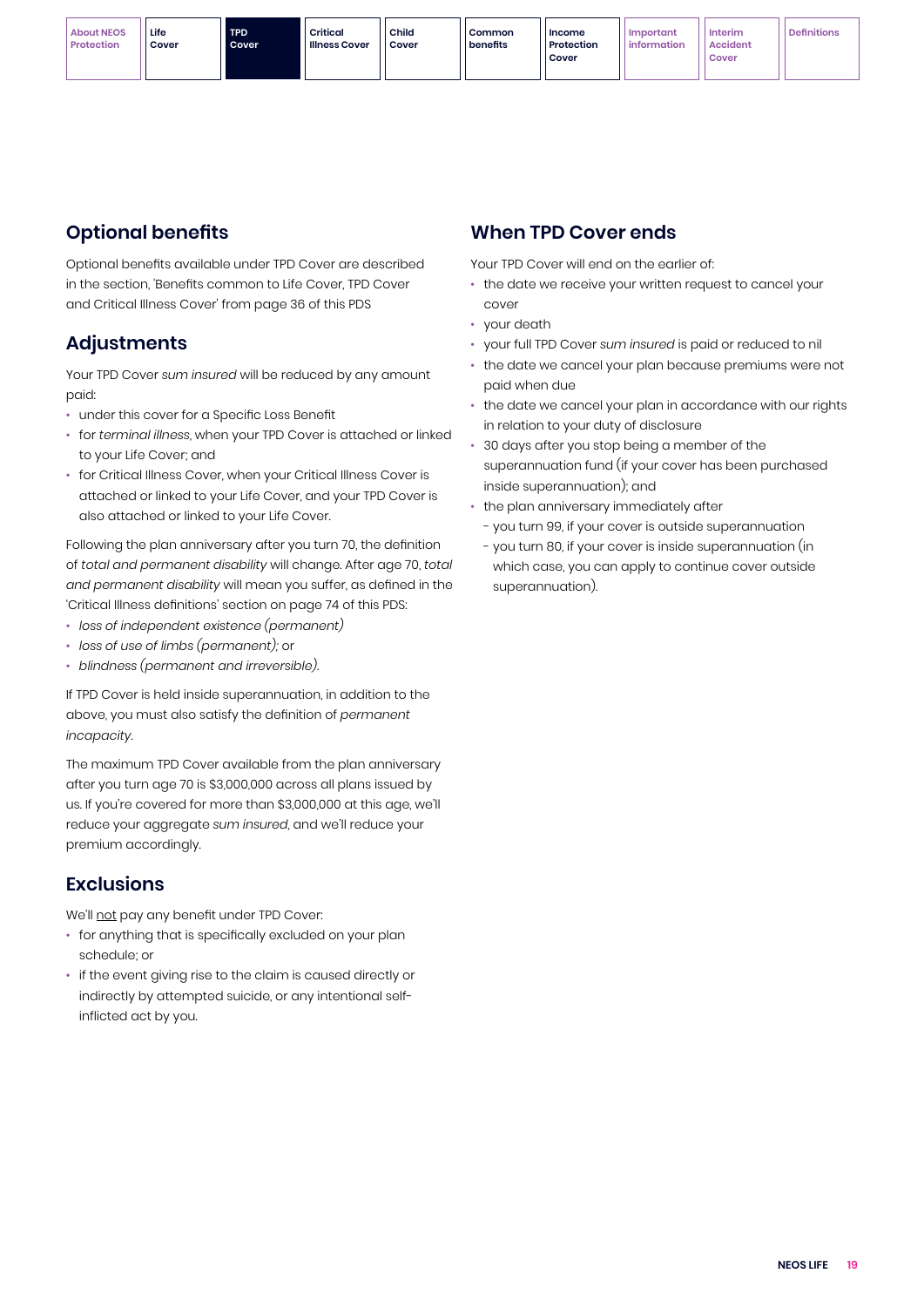# **CRITICAL ILLNESS COVER**

### **Cover overview**

#### **NON SUPER**

Critical Illness Cover provides a lump sum payment if you're diagnosed with one of the specified Critical Illness Events included under this cover, and you survive for at least 14 days from the date of diagnosis.

Some Critical Illness Events are also subject to a qualifying period, as explained on page 22.

Critical Illness Cover is not available inside superannuation.

#### **Choice of cover**

- Critical Illness Standard
- Critical Illness Plus

Your plan schedule will show which cover you've purchased.

#### **Minimum entry age**

• 18

#### **Maximum entry age**

• 60

#### **Benefit expiry age**

- Plan anniversary after you turn 80
- From the plan anniversary immediately after you turn 70, cover is only provided for *loss of independent existence*

#### **Minimum sum insured that can be applied for**

• \$25,000

#### **Maximum sum insured that can be applied for**

- \$1,000,000 (at cover commencement)
- \$2,000,000 (in total over the life of your plan)

#### **Premium types**

- Stepped premium
- Level premium to age 65 (reverts to stepped at the plan anniversary after you turn 65)
- Level premium to age 70 (reverts to stepped at the plan anniversary after you turn 70)

#### **Product structure combinations**

- Stand-alone Critical Illness Cover
- Critical Illness Cover attached to Life Cover (your Critical Illness Cover *sum insured* must not exceed your Life Cover *sum insured*)
- Critical Illness Cover linked to Life Cover (your Critical Illness Cover *sum insured* must not exceed your Life Cover *sum insured*)

#### **Exclusions**

• See page 24

#### **Included benefits**

The following benefits are included in Critical Illness Cover.

| <b>Benefit</b>                                                 | Page | <b>Standard</b> | <b>Plus</b> |
|----------------------------------------------------------------|------|-----------------|-------------|
| <b>Critical Illness Benefit</b>                                | 21   | J               | ✓           |
| Paralysis Support Benefit                                      | 23   | ℐ               |             |
| <b>Critical Illness Cover</b><br>Reinstatement Benefit         | 23   | ℐ               |             |
| Indexation Benefit                                             | 30   | ✓               | J           |
| <b>Accommodation Benefit</b>                                   | 30   |                 |             |
| <b>Future Increase Benefit</b>                                 | 31   | ✓               | J           |
| <b>Suspending Cover Benefit</b>                                | 31   | J               | ℐ           |
| Waiver of Premium While<br>Involuntarily Unemployed<br>Benefit | 34   | ℐ               | ./          |
| <b>Financial Advice Benefit</b>                                | 34   | J               |             |
| Grief Support Benefit                                          | 35   |                 |             |
| Child's Critical Illness Benefit                               | 35   | J               |             |
| <b>Partial Critical Illness Benefit</b>                        | 22   | x               | J           |

#### **Optional benefits available at an extra cost**

The following benefits are available at an extra cost. Your plan schedule will show which options you've purchased.

| Benefit                                             | Page |  |  |
|-----------------------------------------------------|------|--|--|
| Life Cover Buy Back Option <sup>+</sup>             | 36   |  |  |
| Accelerated Life Cover Buy Back Option <sup>+</sup> | 36   |  |  |
| Disability Premium Waiver Option                    | 37   |  |  |

+Only available when Critical Illness Cover is attached or linked to Life Cover.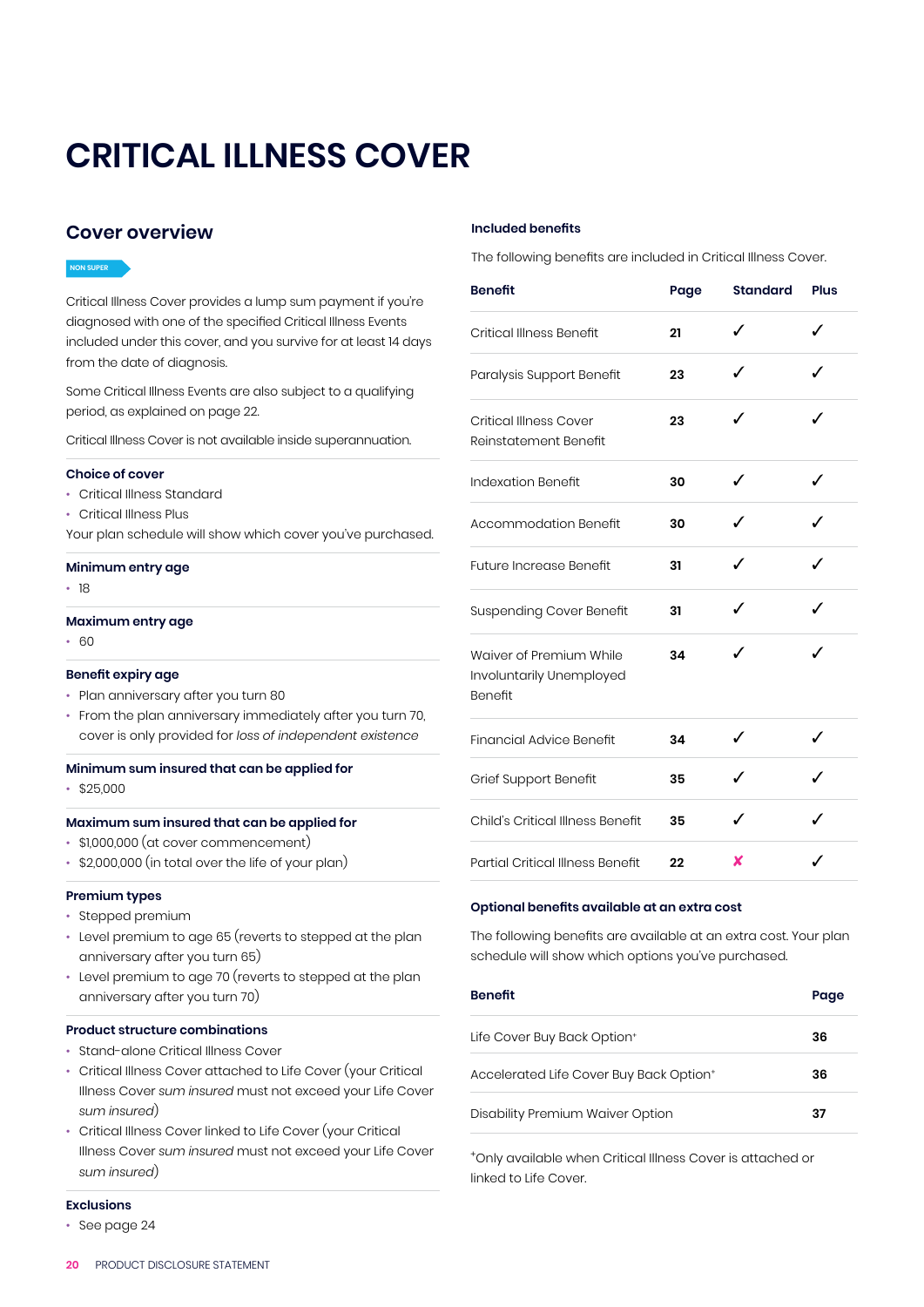| <b>About NEOS</b><br>Protection | Life<br>Cover | <b>TPD</b><br>Cover | Critical<br><b>Illness Cover</b> | Child<br>Cover | Common<br>benefits | Income<br>Protection<br>. Cover | Important<br>information | Interim<br>Accident<br>Cover | <b>Definitions</b> |
|---------------------------------|---------------|---------------------|----------------------------------|----------------|--------------------|---------------------------------|--------------------------|------------------------------|--------------------|
|---------------------------------|---------------|---------------------|----------------------------------|----------------|--------------------|---------------------------------|--------------------------|------------------------------|--------------------|

### **Included benefits**

#### **Critical Illness Benefit**

We'll pay your Critical Illness Cover *sum insured* if you suffer one of the Critical Illness Events listed in the table below. You must meet our definition of the event, as detailed in the 'Critical illness definitions' section on page 74 of this PDS, and survive for at least 14 days.

If you suffer more than one Critical Illness Event, your *sum insured* is only payable for the first occurring Critical Illness Event, unless the first event to occur is *angioplasty*. If *angioplasty* occurs, the benefit paid will be 25% of your *sum insured* up to a maximum of \$50,000 (unless a benefit is payable for *triple vessel angioplasty* in which case, we'll pay your Critical Illness Cover *sum insured*). Your remaining *sum insured* will be the basis used to determine the benefit payment if you suffer another Critical Illness Event.

More than one payment can be made for *angioplasty*.

#### **Critical Illness Events**

Each of these events has a specific meaning. Please refer to the 'Critical illness definitions' section from page 74 of this PDS for more information.

#### **Heart conditions**

- *Angioplasty^*
- *Aortic surgery*
- *Cardiomyopathy (permanent and irreversible)*

#### **Nervous system conditions**

- *Coma (of specified severity)*
- *Dementia including Alzheimer's disease (permanent and irreversible)*
- *Encephalitis and meningitis (resulting in permanent neurological deficit)*
- *Major head trauma (with permanent neurological deficit)*

#### **Body organ conditions**

- *Benign brain tumour (resulting in irreversible neurological deficit)*
- *Cancer (excluding early stage cancers)^*
- *Chronic kidney failure (requiring transplantation or dialysis)*

#### **Blood conditions**

- *Aplastic anaemia (requiring treatment)* • *Medically-acquired HIV (contracted from a medical procedure or operation)*
- **Other conditions**
- *Prolonged intensive care*
- *Blindness (permanent and irreversible)*
- *Loss of hearing (permanent)*
- *Heart attack^*
- *Heart valve surgery^*
- *Coronary artery bypass surgery^*
- *Open heart surgery^*
- *Out of hospital cardiac arrest^*
- *Primary pulmonary hypertension*
- *Triple vessel angioplasty^*
- *Meningococcal disease (resulting in significant permanent impairment)*
- *Multiple sclerosis (with multiple episodes of neurological deficit and persisting neurological abnormalities)*

• *Chronic liver failure (resulting in permanent symptoms)* • *Chronic lung failure (requiring permanent oxygen therapy)* • *Major organ transplant*

• *Muscular dystrophy*

• *Stroke (resulting in neurological deficit)^*

• *Paralysis (total and irreversible)* • *Parkinson's disease (permanent)* • *Progressive and debilitating motor neurone disease*

- *Pneumonectomy*
- *Severe burns (covering at least 20% of the body's surface area)*
- *Severe rheumatoid arthritis (with significant impairment)*

• *Loss of speech (permanent)*

• *Occupationally-acquired HIV* • *Occupationally-acquired* 

• *Loss of independent existence* 

• *Loss of use of limbs (permanent)*

*hepatitis B or C*

*(permanent)*

• *Severe diabetes*

^ These conditions are subject to a 90-day qualifying period as explained on the following page.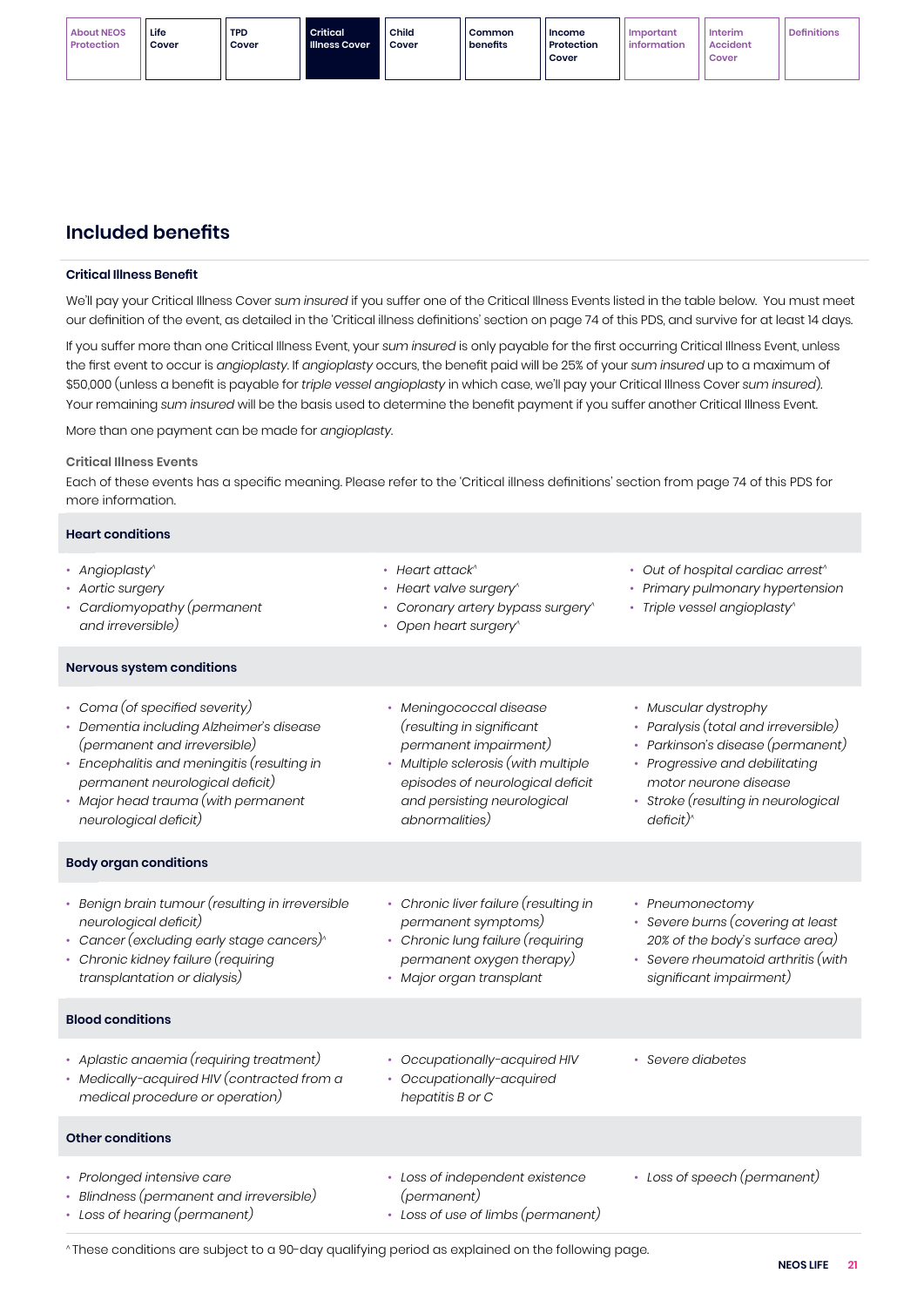#### **90-day qualifying period**

Unless we've agreed to waive the 90-day qualifying period because you're replacing existing critical illness cover with our Critical Illness Cover, no benefit will be paid for any of the Critical Illness Events marked with  $a^{\wedge}$  in the previous table, if the event first occurred, was diagnosed, or symptoms leading to the event occurred, were diagnosed or first became apparent, within 90 days immediately following:

- the Critical Illness Cover commencement date
- an increase in your Critical Illness Cover *sum insured* (this only applies in relation to the increased amount with the exception of any increase in cover as a result of the Indexation Benefit); and
- the date your cover was last reinstated.

When we've agreed to replace existing critical illness cover that was issued by us or another insurer, the 90-day qualifying period will not apply if:

- your existing critical illness cover has been in force for at least 90 days, and all existing qualifying periods on your cover have expired
- the replacement Critical Illness Cover is for the same, or lower, *sum insured* than your existing critical illness cover. If your *sum insured* is higher, then the 90-day qualifying period will apply to the difference between your new Critical Illness Cover *sum insured* and your existing critical illness cover *sum insured*
- your existing critical illness cover provided similar cover for the same Critical Illness Events, including events that are subject to a 90-day qualifying period, included under this cover
- the existing critical illness cover is cancelled within seven days of the issue of your replacement Critical Illness Cover; and
- no claim is payable, or pending, under your existing critical illness cover.

#### **Partial Critical Illness Benefit**

#### This benefit is only available if you've purchased Critical Illness Plus, as shown on your plan schedule.

We'll pay a partial benefit, as indicated in the table below, if you suffer a Partial Critical Illness Event and you survive for at least 14 days from the date of diagnosis.

Any partial benefit paid will reduce your Critical Illness Cover *sum insured*, and the *sum insured* for any attached or linked Life Cover or TPD Cover. When a partial benefit reduces your remaining Critical Illness Cover *sum insured* to below \$10,000, we'll pay the entire *sum insured* to you. As a result, your Critical Illness Cover will cease (subject to the Critical Illness Cover Reinstatement Benefit).

You can only claim for each type of partial Critical Illness Event once, except for *carcinoma in situ* where you may make a subsequent claim for a carcinoma that is situated on a uniquely different site of your body to your previous claim.

| <b>Partial Critical Illness Event</b>                                                                                                                                                                                                               | Maximum benefit                                      |
|-----------------------------------------------------------------------------------------------------------------------------------------------------------------------------------------------------------------------------------------------------|------------------------------------------------------|
| • Loss of hearing in one ear (permanent)<br>• Loss of sight in one eye (permanent)<br>• Loss of use of a single limb (permanent)                                                                                                                    | 10% of your sum insured to a<br>maximum of \$100,000 |
| • Carcinoma in situ $\Lambda^*$<br>• Diagnosed benign brain tumour^<br>· Early stage chronic lymphocytic leukaemia^<br>• Early stage melanoma (excluding melanoma in situ) $\wedge$<br>• Early stage prostate cancer^                               | 25% of your sum insured to a<br>maximum of \$100,000 |
| • Adult onset insulin dependent diabetes mellitus diagnosed after age $30^{\circ}$<br>· Severe ulcerative colitis (requiring permanent immunosuppressive medication)<br>· Severe Crohn's disease (requiring permanent immunosuppressive medication) | 20% of your sum insured to a<br>maximum of \$100,000 |

^ These conditions are subject to a 90-day qualifying period as explained in the above section.

<sup>+</sup> If you're diagnosed with *carcinoma in situ* of the cervix uteri classified as Cervical Intraepithelial Neoplasia grade 3 (CIN-3), we'll pay a portion of the Partial Critical Illness Benefit to you. This amount will be the lesser of 10% of your *sum insured* and \$100,000. If you're subsequently diagnosed with a grading higher than CIN-3, we'll pay the Partial Critical Illness Benefit, less any portion already paid, subject to the maximum for *carcinoma in situ* as outlined in the above table.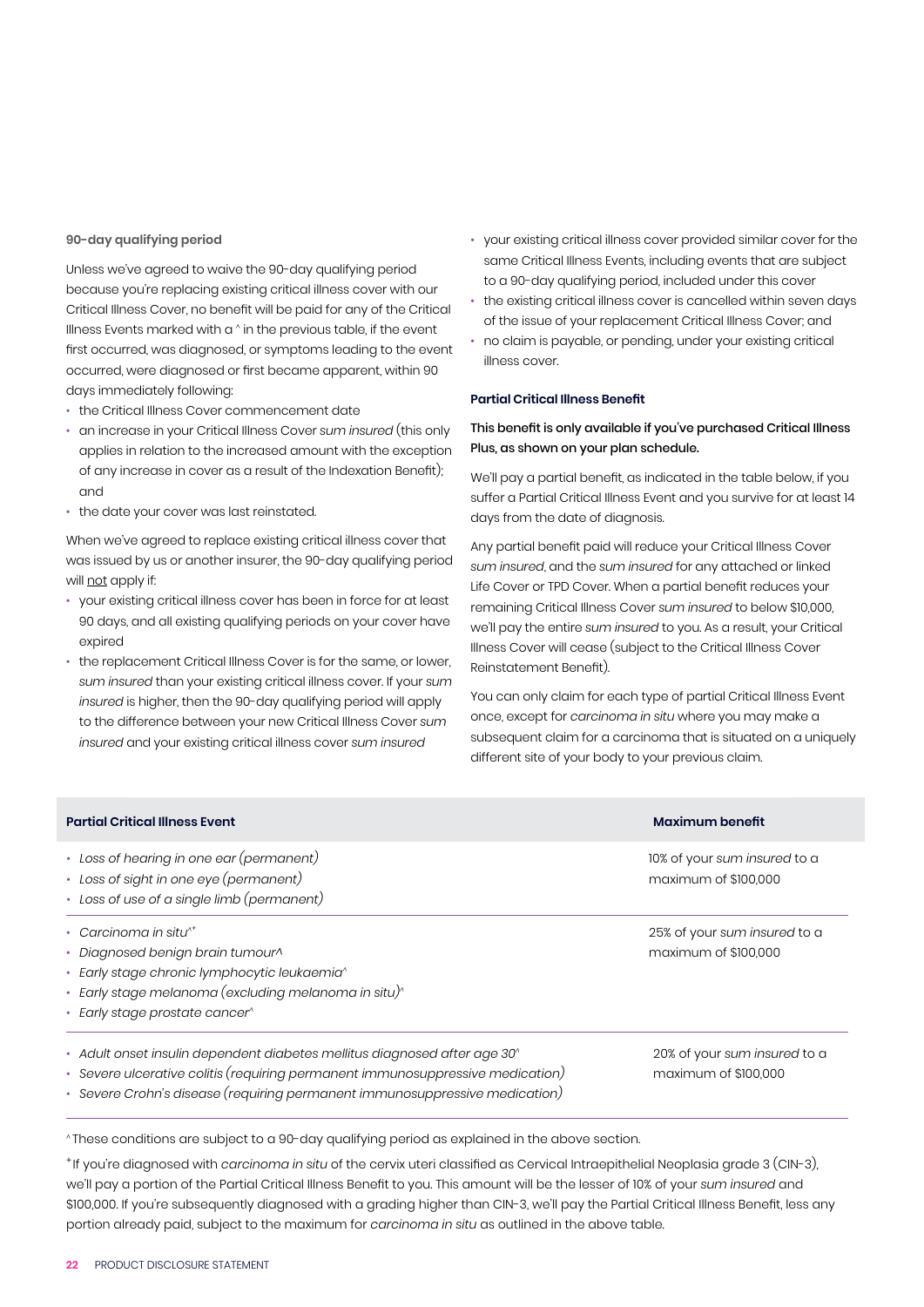| <b>About NEOS</b> | Life  |
|-------------------|-------|
| Protection        | Cover |
|                   |       |

**Accident Cover**

### **Paralysis Support Benefit**

If you suffer *paralysis (total and irreversible*), your Critical Illness Cover payment will be two times your *sum insured*, to a maximum of \$2,000,000. If your *sum insured* is greater than \$2,000,000, then your *sum insured* will be paid.

### **Critical Illness Cover Reinstatement Benefit**

You can reinstate your Critical Illness Cover *sum insured* after we pay you a Critical Illness Benefit, or Partial Critical Illness Benefit, without the need to provide medical, pastimes or occupational evidence to us.

If you've claimed for one of the following Critical Illness Events:

- *dementia including Alzheimer's disease (permanent and irreversible)*
- *blindness (permanent and irreversible)*
- *loss of hearing (permanent)*
- *loss of use of limbs (permanent)*
- *multiple sclerosis (with multiple episodes of neurological deficit and persisting neurological abnormalities); or*
- *Parkinson's disease (permanent),*

you can apply to reinstate your cover within 30 days of the later of:

- six months after the date we receive your valid Critical Illness Cover claim form; and
- six months after the date you satisfied the relevant Critical Illness Event definition.

If you've claimed for a Critical Illness Event not listed above, you can apply to reinstate your cover within 30 days of the later of:

- 12 months after the date we receive your valid Critical Illness Cover claim form; and
- 12 months after the date you satisfied the relevant Critical Illness definition.

If your premium type is stepped, your premium for the reinstated Critical Illness Cover will be based on your age at the time of the reinstatement.

If your premium type is level, your premium for the reinstated Critical Illness Cover will be based on your age at your cover start date.

Any premium loadings, exclusions, limitations or varied terms that applied to your original Critical Illness Cover, as well as the Indexation Benefit, will also apply to your reinstated Critical Illness Cover.

**Important things to note** 

This benefit is not available if:

- the Critical Illness Cover Reinstatement Benefit has already been exercised in aggregate for the full original Critical Illness Cover *sum insured*
- you're older than 70
- you have been paid a benefit for *loss of independent existence*
- you have been paid, or a claim is being assessed for, a Total and Permanent Disability Benefit under TPD Cover
- you have been paid, or a claim is being assessed for, a benefit for *terminal illness* under Life Cover; or
- you're eligible to claim on any other NEOS Protection cover type.

**Exclusions on reinstated Critical Illness Cover**

We'll not pay a claim under reinstated Critical Illness Cover for:

- the same Critical Illness Event for which we paid a claim under your original Critical Illness Cover
- a condition which is directly, or indirectly, related to a condition for which a claim has been previously paid under your original Critical Illness Cover (or treatment of that condition)
- a condition which first occurred, was diagnosed, or symptoms leading to the event occurred, were diagnosed or first became apparent, before the reinstatement date of your Critical Illness Cover
- *stroke (resulting in neurological deficit), heart attack, out of hospital cardiac arrest, coronary artery bypass surgery, angioplasty, triple vessel angioplasty, heart valve surgery, aortic surgery, cardiomyopathy (permanent and irreversible), open heart surgery, primary pulmonary hypertension or chronic kidney failure (requiring transplantation or dialysis)*, if a Critical Illness Benefit has been paid for any of these Critical Illness Events under your original Critical Illness Cover
- *Paralysis (total and irreversible)* or *blindness (permanent and irreversible)*, if the cause of the condition was the result of a *stroke (resulting in neurological deficit)* and a Critical Illness Benefit has been paid for *heart attack, out of hospital cardiac arrest, coronary artery bypass surgery, angioplasty, triple vessel angioplasty, heart valve surgery, aortic surgery, cardiomyopathy (permanent and irreversible), open heart surgery or primary pulmonary hypertension*, under your original Critical Illness Cover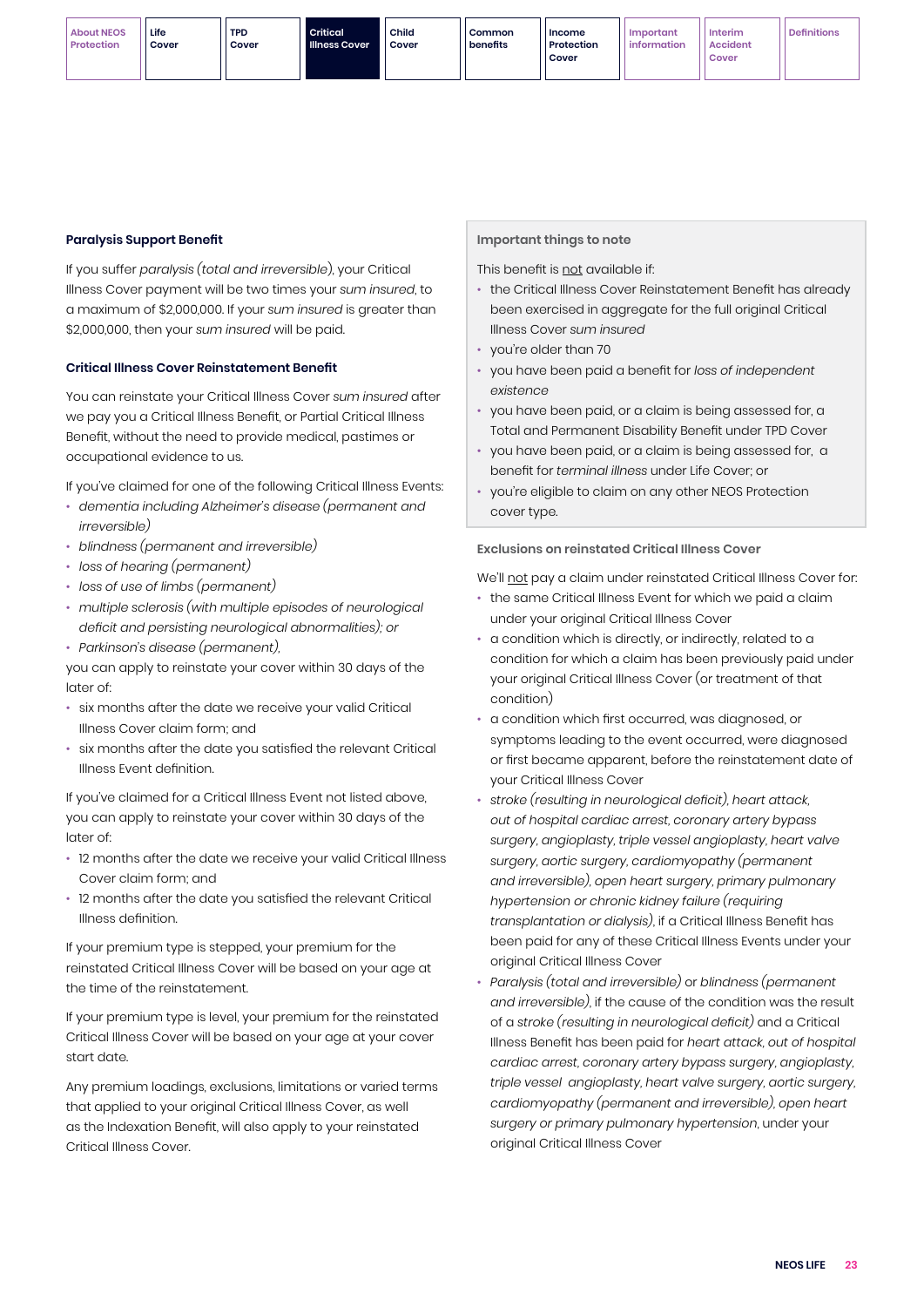- *Cancer (excluding early stage cancers), benign brain tumour (resulting in irreversible neurological deficit), carcinoma in situ, early stage melanoma (excluding melanoma in situ), early stage prostate cancer* or *early stage chronic lymphocytic leukaemia*, if a Critical Illness Benefit or Partial Critical Illness Benefit has been paid for any of these conditions under your original Critical Illness Cover; or
- *Heart attack* or *stroke (resulting in neurological deficit)* if a Critical Illness Benefit has been paid for *dementia* including *Alzheimer's disease (permanent and irreversible)* under your original Critical Illness Cover.

The Future Increase Benefit is not available for the reinstated Critical Illness Cover.

#### **Other included benefits**

The additional benefits included in Critical Illness Cover are described in the section, 'Benefits common to Life Cover, TPD Cover and Critical Illness Cover' from page 30 of this PDS.

### **Optional benefits**

Optional benefits available under Critical Illness Cover are described in the section, 'Benefits common to Life Cover, TPD Cover and Critical Illness Cover' from page 36 of this PDS.

### **Adjustments**

Your Critical Illness Cover *sum insured* will be reduced by any amount paid:

- under your cover for *angioplasty* or any Partial Critical Illness Benefit
- for *terminal illness*, when your Critical Illness Cover is attached or linked to your Life Cover; and
- for TPD Cover, when both your TPD Cover and Critical Illness Cover is attached or linked to your Life Cover.

On the plan anniversary immediately after you turn 70, we'll only pay your Critical Illness Cover *sum insured* if you suffer *loss of independent existence*.

The maximum Critical Illness Cover available at age 70 is \$2,000,000 across all plans issued by us. If you're covered for more than \$2,000,000 at this age, we'll reduce your aggregate *sums insured*. The Indexation Benefit will continue to be available if your *sum insured* is reduced to \$2,000,000.

### **Exclusions**

We'll not pay any benefit under Critical Illness Cover:

- if the event giving rise to your claim is caused directly or indirectly by an intentional, self-inflicted injury or attempted suicide
- if you don't survive for at least 14 days following the Critical Illness Event
- for anything we've specifically excluded, as stated on your plan schedule
- for any *illness* or *injury* that occurred before the Critical Illness Cover commencement date of which you were aware or someone in your position could have been expected to be aware. This doesn't include an *illness* or *injury* you disclosed to us and we accepted; and
- for Critical Illness Events subject to the 90-day qualifying period – unless we've waived the qualifying period (as explained on page 22) – if the event first occurred, was diagnosed, or symptoms leading to the event occurred, were diagnosed or first became apparent, within the 90 days immediately following:
	- the date we received your fully completed application for Critical Illness Cover
	- an increase in your Critical Illness Cover *sum insured* (but only in respect of the increased amount with the exception of any increase in cover as a result of the Indexation Benefit); and
	- the date your cover is last reinstated.

When your Critical Illness Cover has been reinstated through the Critical Illness Reinstatement Benefit, we'll not pay a claim for certain Critical Illness Events as explained on page 23.

We'll not pay any benefit under your Critical Illness Cover following the plan anniversary immediately after you turn 70 for any Critical Illness Event except *loss of independent existence.*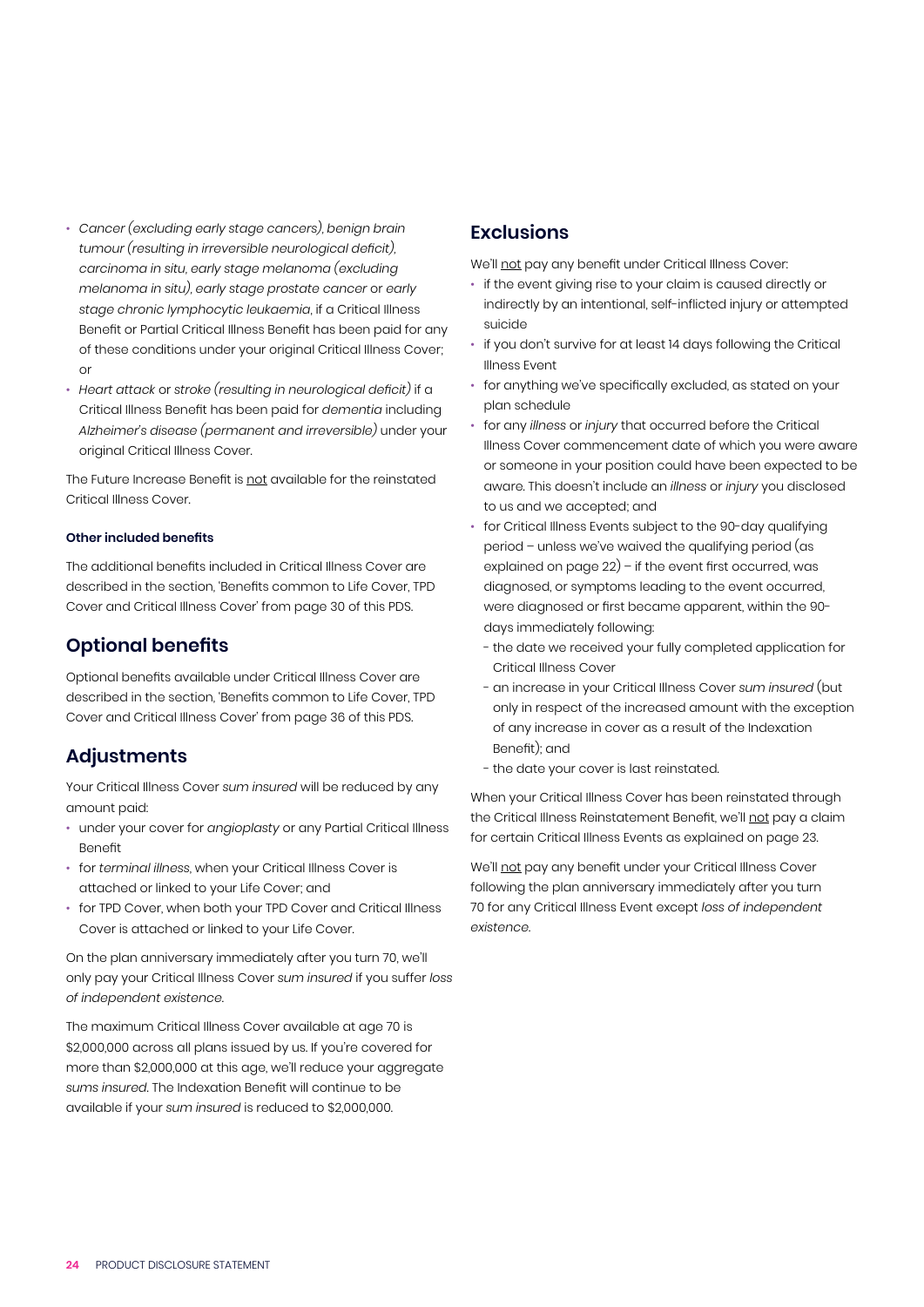| <b>About NEOS</b><br>Protection | Life<br>Cover | <b>TPD</b><br>Cover | Critical<br><b>Illness Cover</b> | Child<br>Cover | Common<br>benefits | Income<br>Protection<br>Cover | Important<br><i>information</i> | Interim<br><b>Accident</b><br>Cover | <b>Definitions</b> |
|---------------------------------|---------------|---------------------|----------------------------------|----------------|--------------------|-------------------------------|---------------------------------|-------------------------------------|--------------------|
|---------------------------------|---------------|---------------------|----------------------------------|----------------|--------------------|-------------------------------|---------------------------------|-------------------------------------|--------------------|

## **When Critical Illness Cover ends**

Critical Illness Cover will end on the earlier of:

- the date we receive your written request to cancel your cover
- your death
- your full Critical Illness Cover *sum insured* is paid or reduced to nil
- the date we cancel your plan because premiums weren't paid when due
- the date we cancel your plan in accordance with our rights in relation to your duty of disclosure; and
- the plan anniversary immediately after you turn 80.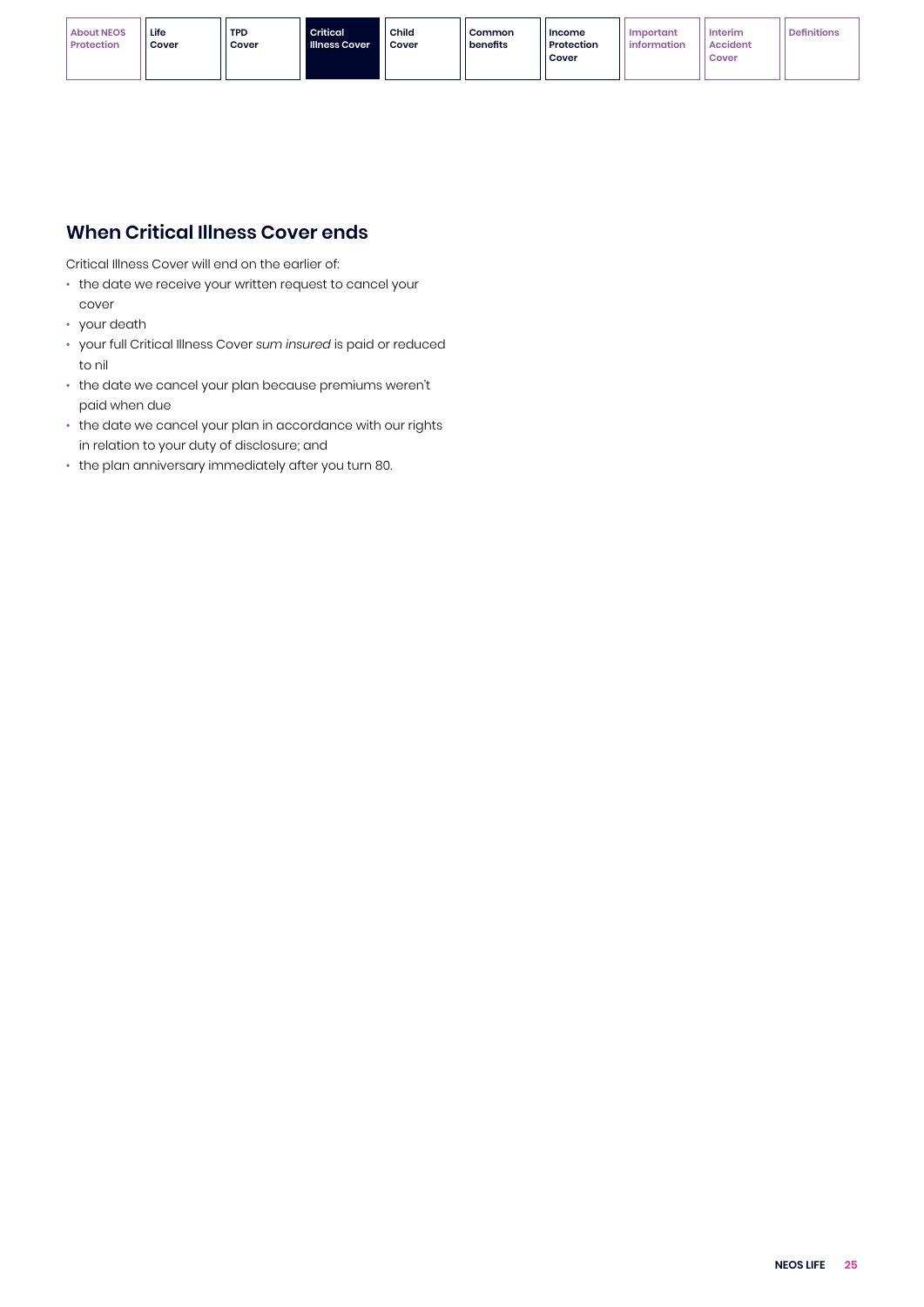# **CHILD COVER**

### **Cover overview**

### **NON SUPER**

Child Cover provides a lump sum payment if the insured child dies, becomes *terminally ill* or is diagnosed with one of the specified Child Critical Illness Events included under this cover.

Child Cover is not available inside superannuation.

#### **Minimum entry age**

• Two

#### **Maximum entry age**

• 15

#### **Benefit expiry age**

• Plan anniversary after the insured child turns 19

#### **Minimum sum insured that can be applied for**

• \$10,000

#### **Maximum sum insured that can be applied for**

• \$200,000

#### **Premium types**

• Stepped premium (currently, the same premium rate applies across all ages)

#### **Product structure combinations**

• Child Cover can only be applied for in conjunction with Life, TPD or Critical Illness Cover, for an adult. If the adult cover is declined, cancelled (for reasons other than a claim) or lapses, we'll also decline, cancel or lapse your Child Cover.

#### **Exclusions**

• See page 29

### **Included benefits**

The following benefits are included in Child Cover.

| <b>Benefit</b>                     | Page |
|------------------------------------|------|
| Death Benefit                      | 27   |
| <b>Terminal Illness Benefit</b>    | 27   |
| Critical Illness Benefit           | 27   |
| <b>Funeral Advancement Benefit</b> | 28   |
| Grief Support Benefit              | 28   |
| Continuation of Cover Benefit      | 28   |
| Conversion of Child Cover Benefit  | 29   |
| Indexation Benefit                 | 30   |
| Accommodation Benefit              | 30   |
| <b>Suspending Cover Benefit</b>    | 31   |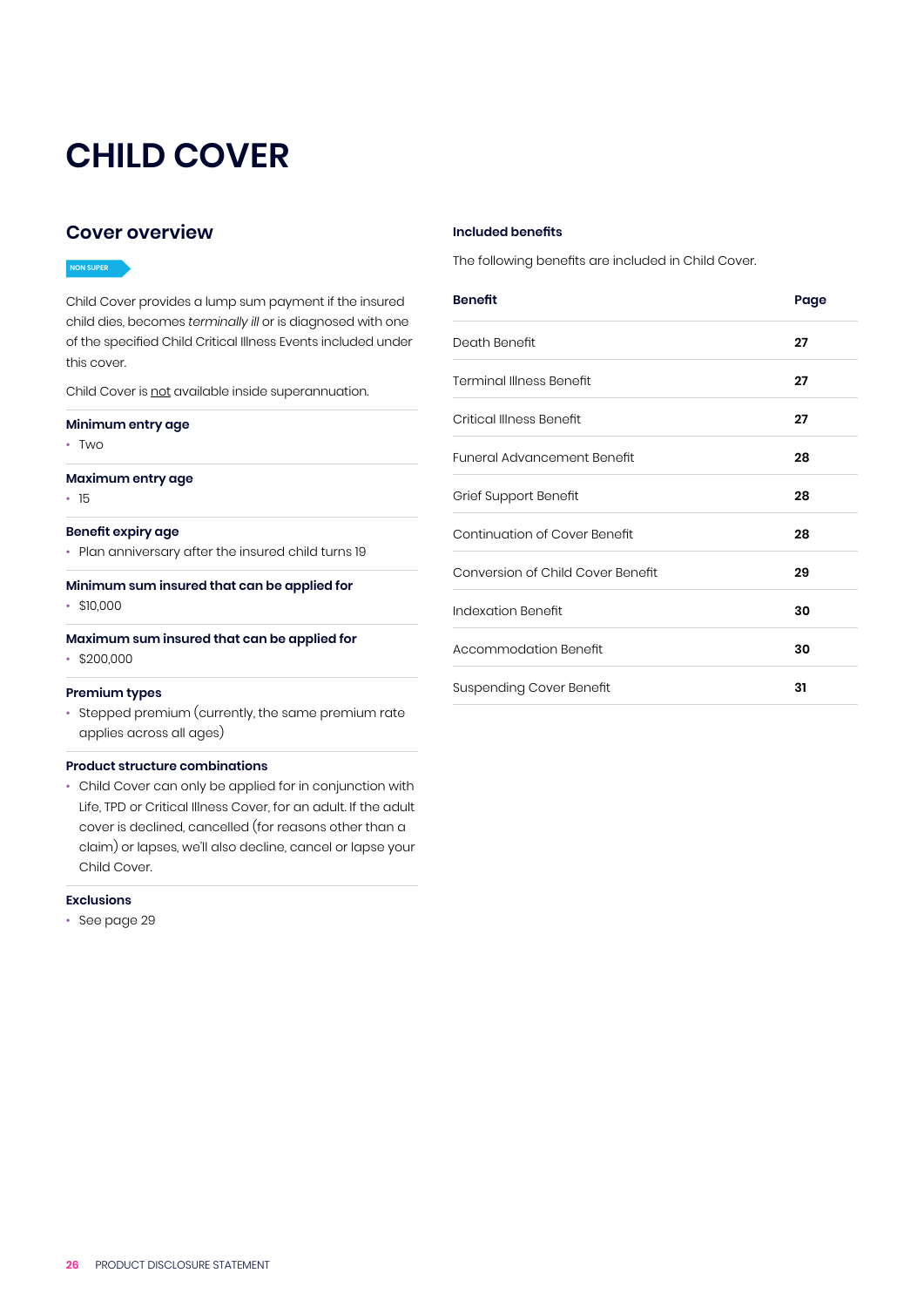| <b>About NEOS</b><br>Protection | Life<br>Cover | <b>TPD</b><br>Cover | Critical<br>Illness Cover | Child<br><b>Cover</b> | Common<br>benefits | Income<br>Protection<br>Cover | Important<br>information | Interim<br>Accident<br>Cover | <b>Definitions</b> |
|---------------------------------|---------------|---------------------|---------------------------|-----------------------|--------------------|-------------------------------|--------------------------|------------------------------|--------------------|
|---------------------------------|---------------|---------------------|---------------------------|-----------------------|--------------------|-------------------------------|--------------------------|------------------------------|--------------------|

### **Included benefits**

### **Death Benefit**

We'll pay the Child Cover *sum insured* if the insured child dies while this cover is in place.

#### **Terminal Illness Benefit**

We'll pay the Child Cover *sum insured* if the insured child becomes *terminally ill* while this cover is in place.

#### **Critical Illness Benefit**

We'll pay the Child Cover *sum insured* if the insured child is diagnosed with, or suffers, one of the Child Critical Illness Events listed in the following table.

#### **Child Critical Illness Events**

#### **Heart conditions**

| • Cardiomyopathy (permanent and irreversible) | $\cdot$ Heart attack $\wedge$ |
|-----------------------------------------------|-------------------------------|
|                                               |                               |

### **Nervous system conditions**

| • Coma (of specified severity)<br>• Encephalitis and meningitis (resulting in permanent<br>neurological deficit)<br>• Major head trauma (with permanent neurological deficit) | • Meningococcal disease (resulting in significant<br>permanent impairment)<br>• Paralysis (total and irreversible)<br>• Stroke (resulting in neurological deficit) $\wedge$<br>· Subacute sclerosing panencephalitis |
|-------------------------------------------------------------------------------------------------------------------------------------------------------------------------------|----------------------------------------------------------------------------------------------------------------------------------------------------------------------------------------------------------------------|
| <b>Body organ conditions</b>                                                                                                                                                  |                                                                                                                                                                                                                      |
| • Chronic kidney failure (requiring transplantation or dialysis)<br>· Major organ transplant<br>• Severe burns (covering at least 20% of the body's surface area)             | • Benign brain tumour (resulting in irreversible<br>neurological deficit)<br>• Cancer (excluding early stage cancers) <sup>^</sup>                                                                                   |
| <b>Blood conditions</b>                                                                                                                                                       |                                                                                                                                                                                                                      |
| • Aplastic anaemia (requiring treatment)                                                                                                                                      | • Medically-acquired HIV (contracted from a medical<br>procedure or operation)                                                                                                                                       |
| <b>Other conditions</b>                                                                                                                                                       |                                                                                                                                                                                                                      |
| • Blindness (permanent and irreversible)<br>• Loss of hearing (permanent)<br>• Loss of use of limbs (permanent)                                                               | • Loss of speech (permanent)<br>• Prolonged intensive care<br>• Loss of independent existence (permanent)                                                                                                            |

^ These conditions are subject to a 90-day qualifying period as explained on the following page.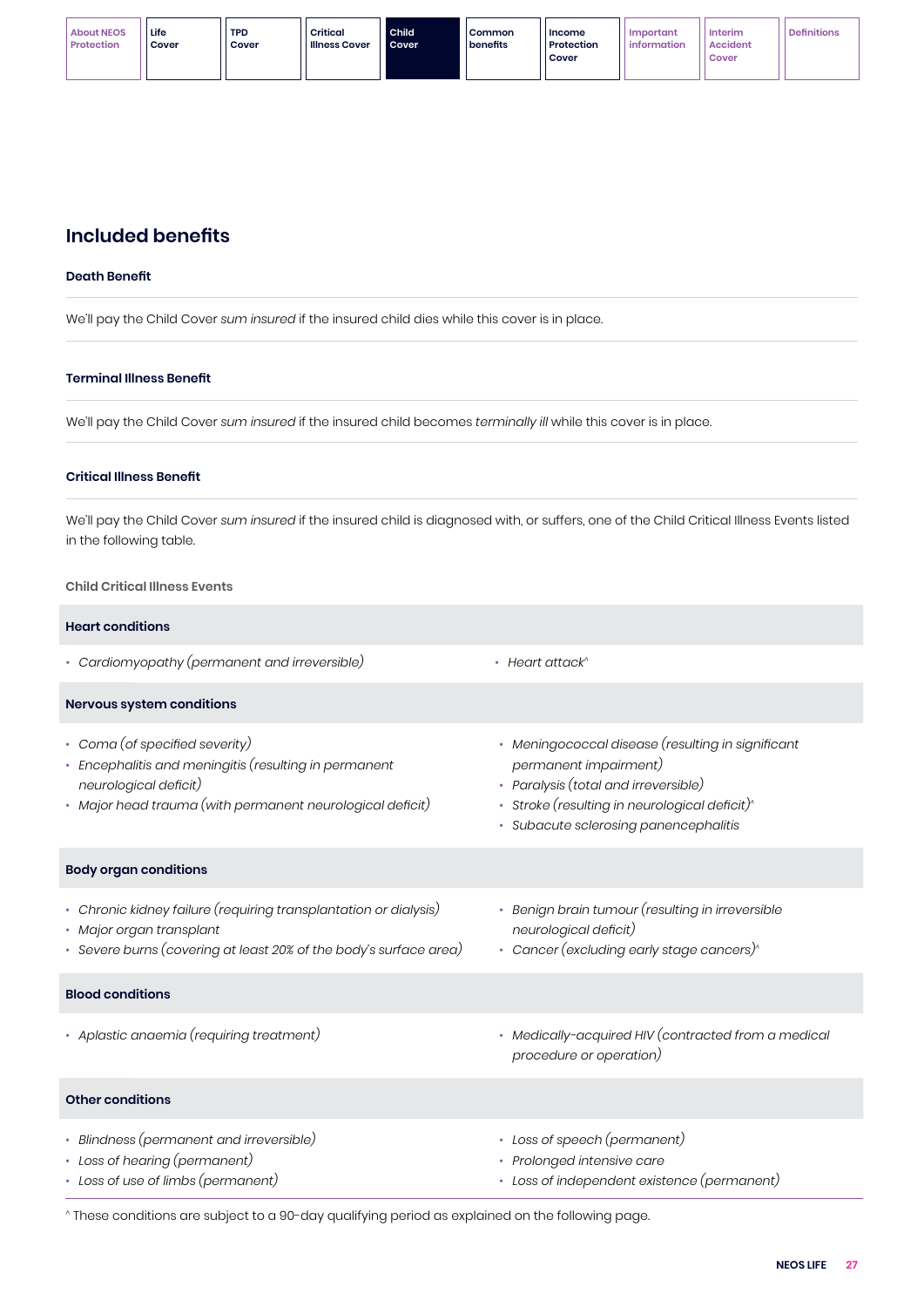#### **90-day qualifying period**

Unless we've agreed to waive the 90-day qualifying period because you're replacing existing child cover with our Child Cover, no benefit will be paid for any of the critical illnesses marked with a  $\hat{ }$  in the previous table, if the event first occurred, was diagnosed, or symptoms leading to the event occurred, were diagnosed or first became apparent, within 90 days immediately following:

- the date we received your fully completed application for Child Cover
- an increase in your Child Cover *sum insured* (but only in respect of the increased amount with the exception of any increase in cover as a result of the Indexation Benefit); and
- the date your Child Cover was last reinstated.

When we've agreed to replace your existing child cover, issued by us or another insurer, the 90-day qualifying period will not apply if:

- your existing child cover has been in force for at least 90 days, and all existing qualifying periods on that child cover have expired
- your replacement Child Cover is for the same, or lower, *sum insured* than the existing child cover. If your *sum insured* is higher, then the 90-day qualifying will apply to the difference between your new Child Cover *sum insured* and your existing child cover *sum insured*
- your existing child cover provided similar cover for the same Child Critical Illness Events, including events that are subject to a 90-day qualifying period, included under this cover
- your existing child cover is cancelled within seven days of the issue of your replacement Child Cover; and
- no claim is payable, or pending, under your existing child cover.

#### **Funeral Advancement Benefit**

To aid with the immediate costs of death, this benefit provides an advancement of a portion of your Child Cover *sum insured* upon our receipt of the insured child's death certificate, or any other evidence satisfactory to us, that the insured child has died. The advancement amount will be the lesser of \$25,000 and your Child Cover *sum insured*.

Your Child Cover *sum insured* will then be reduced by the amount paid under this benefit.

It's important to note that payment of this benefit is not an admission of our liability to pay the Child Cover claim.

#### **Grief Support Benefit**

If we pay the full Child Cover *sum insured*, we'll reimburse the cost of grief counselling sessions for you, or an *immediate family member* of the insured child, with a counsellor acceptable to us.

The maximum total amount we'll reimburse under this benefit for each insured child is \$1,000.

The Grief Support Benefit must be exercised within 12 months of payment of the full Child Cover *sum insured*.

#### **Continuation of Cover Benefit**

If you die or your plan ends for any reason, the child's other parent or guardian may continue Child Cover by moving Child Cover under their NEOS Protection plan.

This can be done at any time up to 60 days after the underlying plan terminates, without the need to provide medical evidence to us.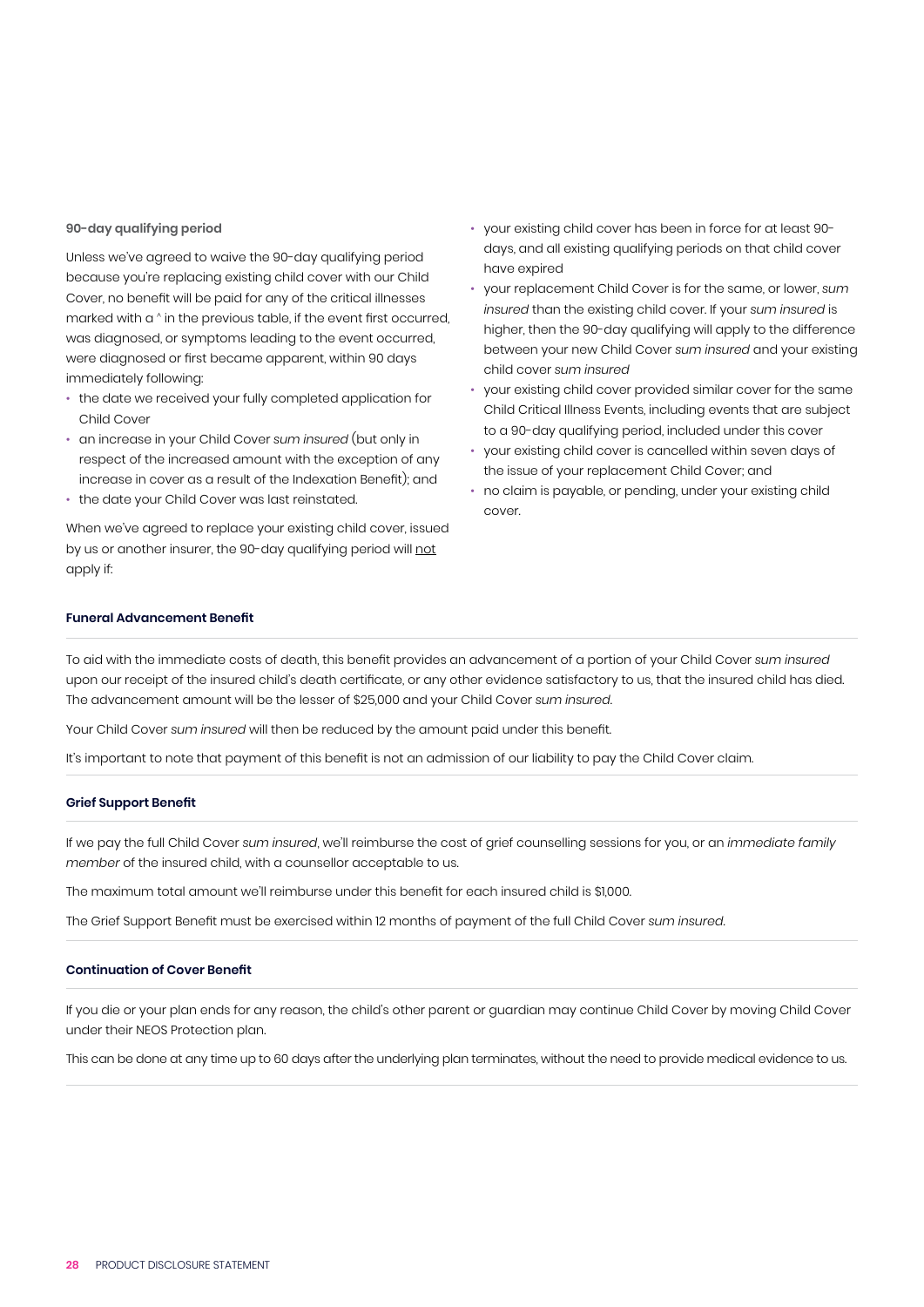| <b>About NEOS</b><br>Protection | Life<br>Cover | <b>TPD</b><br>Cover | Critical<br><b>Illness Cover</b> | Child<br>Cover | Common<br>benefits | Income<br>Protection<br>Cover | Important<br>information | Interim<br><b>Accident</b><br>Cover | <b>Definitions</b> |
|---------------------------------|---------------|---------------------|----------------------------------|----------------|--------------------|-------------------------------|--------------------------|-------------------------------------|--------------------|
|                                 |               |                     |                                  |                |                    |                               |                          |                                     |                    |

#### **Conversion of Child Cover Benefit**

When the insured child approaches the expiry age for Child Cover, they have the option of converting their existing cover to Life Cover. They may also choose to attach or link Critical Illness Cover, without having to reapply or supply medical evidence to us.

To be eligible for this option, the insured child must exercise it:

- before their Child Cover expires or is cancelled; and
- when they're 18 or 19 years old.

The *sum insured* on their new cover can be up to the same *sum insured* that applied under their Child Cover at the time it expired.

Their new premium will be based on their age and the current premium rates at the time the new cover is issued.

Any exclusions which applied to their Child Cover will also be applied to their new cover.

#### **Other included benefits**

The following additional benefits included in Child Cover are described in the section, 'Benefits common to Life Cover, TPD Cover and Critical Illness Cover' from page 30 of this PDS. When reading this section, substitute references to 'you' and 'your' with 'insured child'.

- Indexation Benefit
- Accommodation Benefit
- Suspending Cover Benefit.

### **Exclusions**

We'll not pay any benefit under Child Cover:

- if the event giving rise to the claim is caused directly or indirectly by an intentional, self-inflicted act, or attempted suicide, within the first 13 months of:
	- the cover start date
	- an increase in the *sum insured* (but only in respect of the increased amount with the exception of any increase in cover as a result of the Indexation Benefit); or - the date on which cover was last reinstated
	-
- if the event giving rise to the claim is caused directly or indirectly by a *congenital condition*
- for anything we have specifically excluded, as stated on your plan schedule
- for any *illness* or *injury* that occurred before Child Cover commencement date, unless clearly disclosed and accepted by us
- for any illegal act inflicted on the insured child by you or the child's guardian; and
- for Child Critical Illness Events subject to the 90-day qualifying period (as explained on page 28), if the event first occurred, was diagnosed, or symptoms leading to the event occurred, were diagnosed or first became apparent, within the first 90 days immediately following:
	- the date we received your fully completed application for Child's Cover
- an increase in your Child's Cover *sum insured* (but only in respect of the increased amount with the exception of any increase in cover as a result of the Indexation Benefit); and
- the date your Child's Cover was last reinstated.

### **When Child Cover ends**

Child Cover will end on the earlier of:

- the date we receive your written request to cancel Child Cover
- your death
- your plan is cancelled as a result of your Life Cover, TPD Cover, or Critical Illness Cover being cancelled or expiring
- the full Child Cover *sum insured* is paid or reduced to nil
- the date we cancel Child Cover because premiums weren't paid when due
- the date we cancel Child Cover in accordance with our rights in relation to your duty of disclosure; and
- the plan anniversary immediately after the insured child turns 19.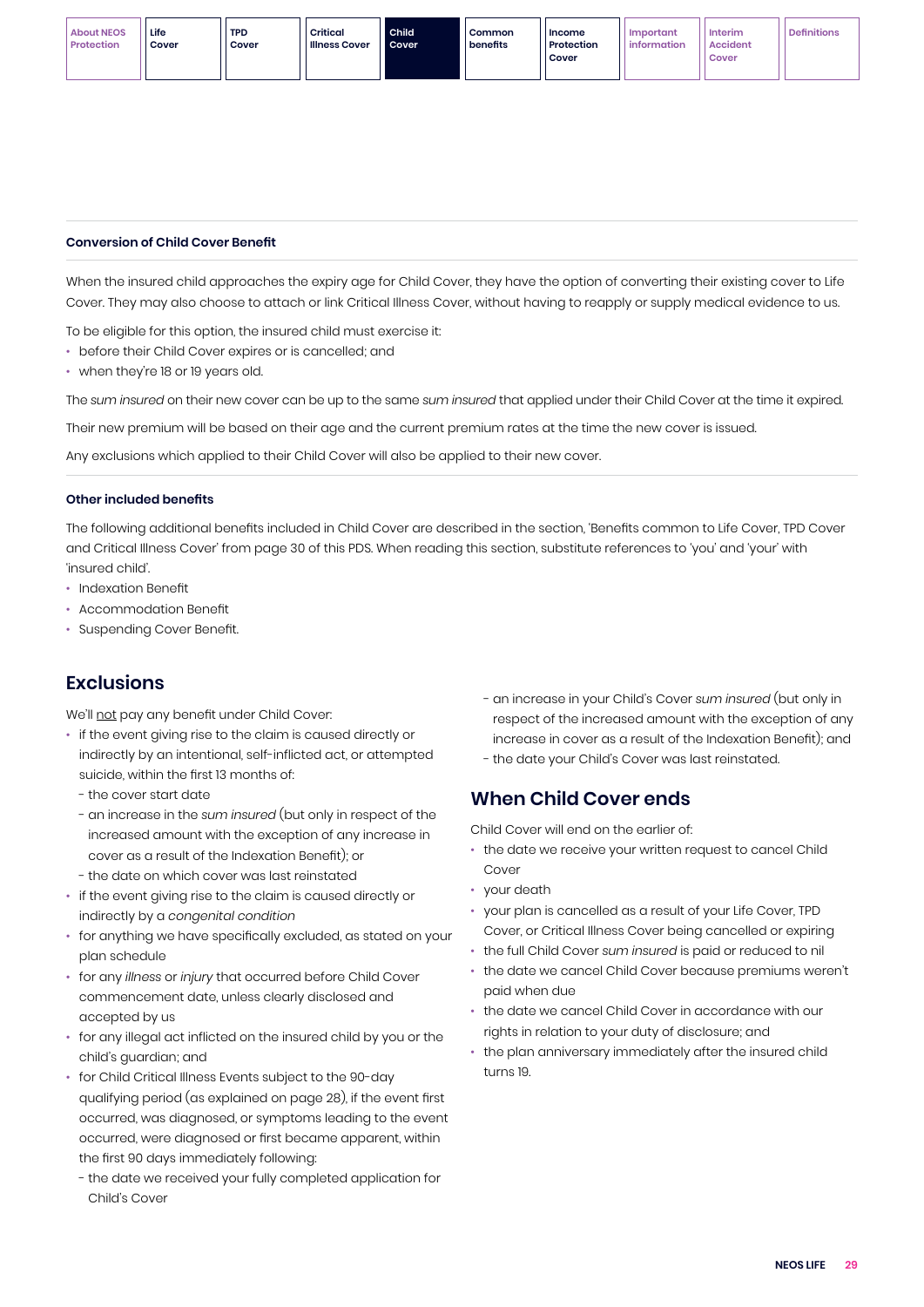# **BENEFITS COMMON TO LIFE COVER, TPD COVER AND CRITICAL ILLNESS COVER**

### **Included benefits**

The following additional benefits apply to Life Cover, TPD Cover and Critical Illness Cover. Some benefits are not available if cover is held inside superannuation.

#### **Indexation Benefit**

| <b>NON SUPER</b><br><b>SUPER</b> | On each anniversary of your plan, we'll automatically increase your sum insured by the higher of:<br>$\cdot$ 5%; or<br>• the percentage increase in the Consumer Price Index (CPI).                                                                                                                                                                                                                                                                                                                                                                                                                       |  |  |  |  |  |  |  |  |
|----------------------------------|-----------------------------------------------------------------------------------------------------------------------------------------------------------------------------------------------------------------------------------------------------------------------------------------------------------------------------------------------------------------------------------------------------------------------------------------------------------------------------------------------------------------------------------------------------------------------------------------------------------|--|--|--|--|--|--|--|--|
|                                  | Your premium will also be increased to reflect the increase in your sum insured.                                                                                                                                                                                                                                                                                                                                                                                                                                                                                                                          |  |  |  |  |  |  |  |  |
|                                  | If you don't want the Indexation Benefit to apply, you'll need to let us know in writing within 30 days after<br>the relevant plan anniversary. If you decline an increase, you'll not be excluded from being offered<br>increases in future years.                                                                                                                                                                                                                                                                                                                                                       |  |  |  |  |  |  |  |  |
|                                  | You can request to remove the Indexation Benefit permanently from your cover at any time, however<br>should you wish to have the Indexation Benefit restarted, we may require further information from you<br>before agreeing to restart it.                                                                                                                                                                                                                                                                                                                                                              |  |  |  |  |  |  |  |  |
|                                  | The Indexation Benefit will not apply:<br>• while premiums are being waived under the following options:<br>-Disability Premium Waiver Option; or<br>-Accelerated Life Cover Buy Back Option;<br>• while the Suspending Cover Benefit is being exercised; and<br>• when your combined total sums insured for Life Cover, TPD Cover and Critical Illness Cover across all<br>plans issued by us exceed \$20,000,000.                                                                                                                                                                                       |  |  |  |  |  |  |  |  |
| <b>Accommodation Benefit</b>     |                                                                                                                                                                                                                                                                                                                                                                                                                                                                                                                                                                                                           |  |  |  |  |  |  |  |  |
| <b>NON SUPER</b>                 | If we pay:<br>• your full Life Cover sum insured for terminal illness and based on the advice of a medical practitioner,<br>you're confined to bed as a result of the terminal illness<br>• your full TPD Cover sum insured and based on the advice of a medical practitioner, you're confined<br>to bed as a result of the total and permanent disability for which we've paid the benefit; or<br>• your full Critical Illness Cover sum insured and based on the advice of a medical practitioner, you're<br>confined to bed as a result of the Critical Illness Event for which we've paid the benefit |  |  |  |  |  |  |  |  |

AND

- an *immediate family member* is required to travel more than 100 kilometres from their place of residence to be with you; or
- you're more than 100 kilometres from your place of residence and require an *immediate family member* to be with you,

we'll reimburse up to \$250 per day for your *immediate family member's* accommodation costs, for each day you remain *confined to bed*, for a maximum period of 30 days. The Accommodation Benefit will cease to apply if you die.

This benefit must be claimed within 30 days of the Terminal Illness Benefit, Total and Permanent Disability Benefit or Critical Illness Benefit being paid.

A copy of the invoice or accommodation receipt must be provided to us upon request. This benefit is payable only once for any 12-month period.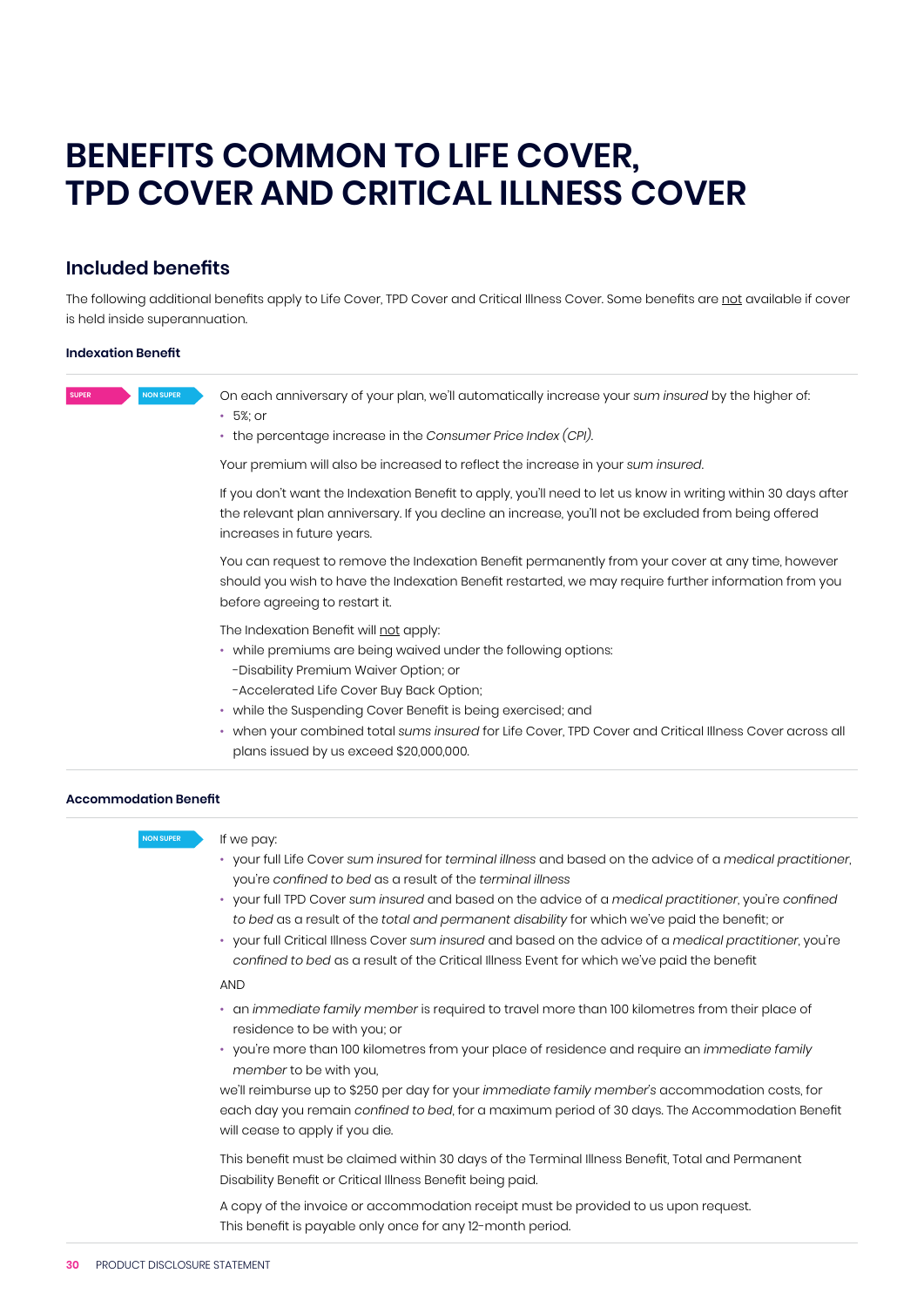| <b>About NEOS</b><br>Protection | Life<br>Cover | <b>TPD</b><br>Cover | Critical<br>Illness Cover | Child<br>Cover | Common<br>benefits | Income<br>Protection<br>Cover | Important<br>information | Interim<br><b>Accident</b><br>Cover | <b>Definitions</b> |
|---------------------------------|---------------|---------------------|---------------------------|----------------|--------------------|-------------------------------|--------------------------|-------------------------------------|--------------------|
|---------------------------------|---------------|---------------------|---------------------------|----------------|--------------------|-------------------------------|--------------------------|-------------------------------------|--------------------|

#### **Suspending Cover Benefit**

**SUPER NON SUPER** If you've held your cover for a continuous period of at least 12 months, you can suspend your cover due to hardship for a period of time. During this period, you'll not need to pay premiums however, you'll also be unable to make a claim in respect of any event, *illness* or *injury* that occurs during the suspension period.

To exercise this benefit:

*sum insured*.

- you must notify us in writing at least 30 days before the premium due date (monthly or annually) from which you wish to suspend your cover
- you must specify the length of the suspension period required (three, six, nine or 12 months)
- acknowledge that premiums and cover will be suspended; and
- provide us with satisfactory evidence of hardship.

At the end of your suspension period, we'll continue your cover and your premium payments will resume, unless you let us know otherwise. If the resumed premiums cannot be collected, then your cover will be cancelled.

You may cancel your suspension of cover early. However, you must let us know in writing that you wish to do so. We'll resume your premium payments from when your cover resumes.

Your cover may be suspended under this benefit for a maximum of 12 months over the life of your cover.

| <b>SUPER</b> | <b>NON SUPER</b> | The Future Increase Benefit allows you to increase your Life Cover, TPD Cover and/or Critical Illness<br>Cover sum insured after certain, specified events, without having to supply further medical or other<br>underwriting evidence to us.                                                                                                                                                |
|--------------|------------------|----------------------------------------------------------------------------------------------------------------------------------------------------------------------------------------------------------------------------------------------------------------------------------------------------------------------------------------------------------------------------------------------|
|              |                  | The events, and the maximum increase amounts applicable to each event, are shown in the table on<br>the following page.                                                                                                                                                                                                                                                                      |
|              |                  | You may apply for an increase for only one personal, professional, business or plan event per cover<br>type, in any 12-month period.                                                                                                                                                                                                                                                         |
|              |                  | For all increases applied for under the Future Increase Benefit, the maximum amount you can increase<br>your sum insured is the lesser of:<br>• your sum insured at your cover commencement date; and<br>$\cdot$ \$2,000,000,<br>subject to your total cover not exceeding:<br>• \$5,000,000 for Life Cover<br>• \$3,000,000 for TPD Cover; and<br>• \$2,000,000 for Critical Illness Cover. |
|              |                  | The minimum increase amount is \$10,000.<br>If TPD Cover and/or Critical Illness Cover are attached or linked to Life Cover, your Life Cover sum<br>insured must always be greater than, or equal to, the higher of your TPD Cover and Critical Illness Cover                                                                                                                                |

#### **Future Increase Benefit**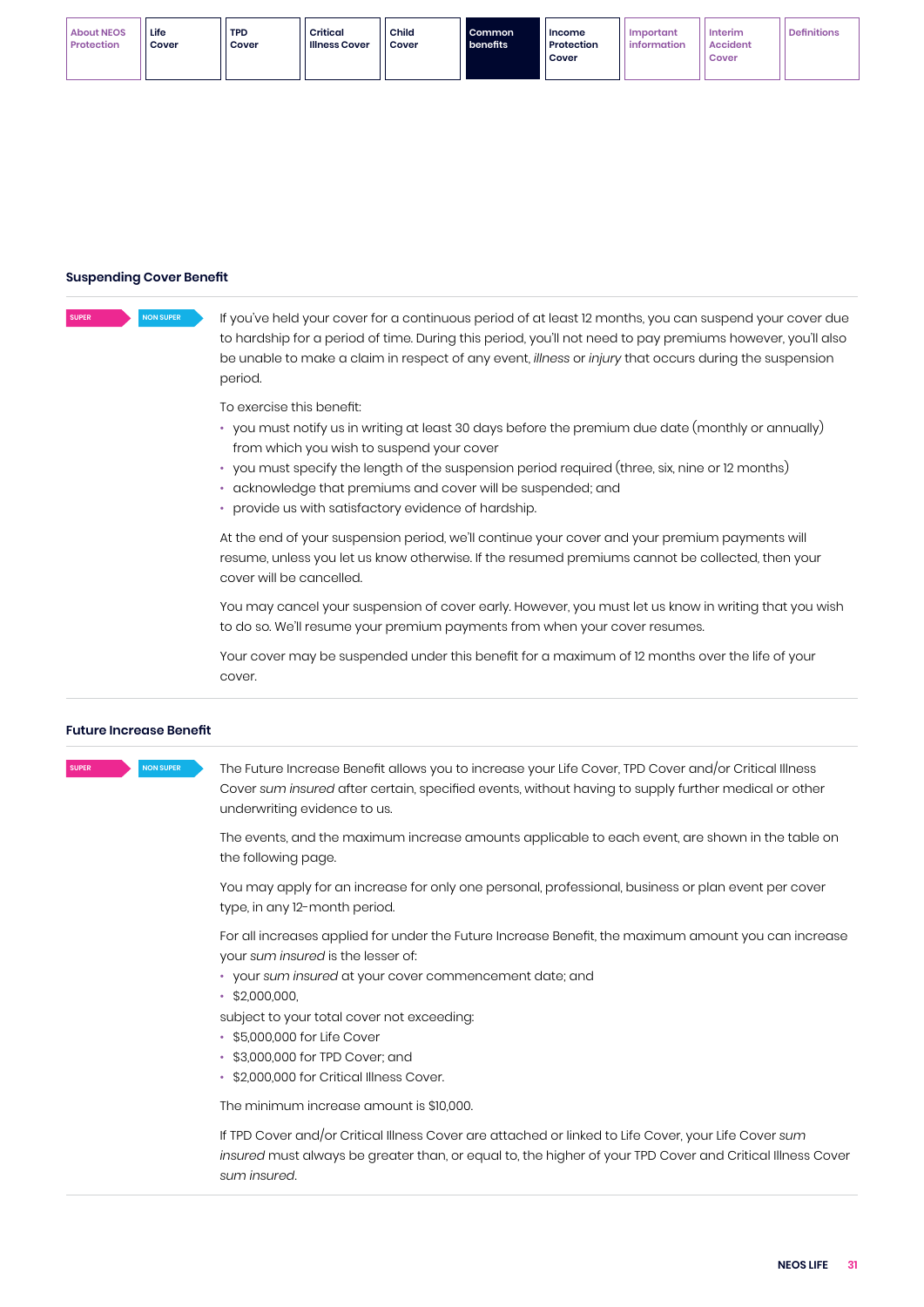- You marry, register a de facto relationship or enter into a de facto agreement
- You divorce, legally separate, register a separation from a marriage or registered de facto relationship, or cancel a de facto agreement
- The death of your spouse, registered de facto partner or partner under a de facto agreement
- Your child is born, or you legally adopt a child
- Your child starts school
- You increase your mortgage for your primary place of residence
- You're granted a housing loan by a financial institution to buy your primary residence
- You complete your first undergraduate degree at a recognised Australian university; or
- You become a carer for the first time.

#### **Maximum sum insured increase**

Lesser of:

- 25% of your relevant *sum insured* at the cover commencement date
- the amount of the housing loan or increase to the mortgage; and
- \$200,000.

| <b>Professional events</b>                                                                                                                                                                                                                                                                               | <b>Maximum sum insured increase</b>                                                                                                                                                                                |
|----------------------------------------------------------------------------------------------------------------------------------------------------------------------------------------------------------------------------------------------------------------------------------------------------------|--------------------------------------------------------------------------------------------------------------------------------------------------------------------------------------------------------------------|
| • You receive a salary increase of 15% or more<br>• You qualify as a Fellow of your profession<br>• You become a partner of your organisation; or<br>• You commence a private practice.                                                                                                                  | Lesser of:<br>• 25% of your sum insured at the cover commencement<br>date<br>· 10 times your salary package increase; and<br>\$200,000.                                                                            |
| <b>Business events</b>                                                                                                                                                                                                                                                                                   | <b>Maximum sum insured increase</b>                                                                                                                                                                                |
| • If the original purpose of your cover was to support a business<br>purpose such as a buy/sell arrangement, a share purchase<br>agreement or a business succession agreement, and the value<br>of that business increases (using the same methodology as<br>was used to determine your original cover). | Lesser of:<br>• 25% of your sum insured at the cover commencement<br>date<br>• the amount of the increase in the value of the<br>financial interest in the business; and<br>\$200,000.                             |
| • If you're responsible for a business loan and there is an<br>increase in the loan liability.                                                                                                                                                                                                           | Lesser of:<br>• 25% of your sum insured at the cover commencement<br>date<br>• the amount of the increase in the value of the<br>business loan; and<br>$\cdot$ \$200,000.                                          |
| • If you're a key person in a business and your value to the<br>business increases.                                                                                                                                                                                                                      | Lesser of:<br>* 25% of your relevant sum insured at the cover<br>commencement date<br>• five times the average of the last three annual<br>increases in your gross remuneration package; and<br>$\cdot$ \$200,000. |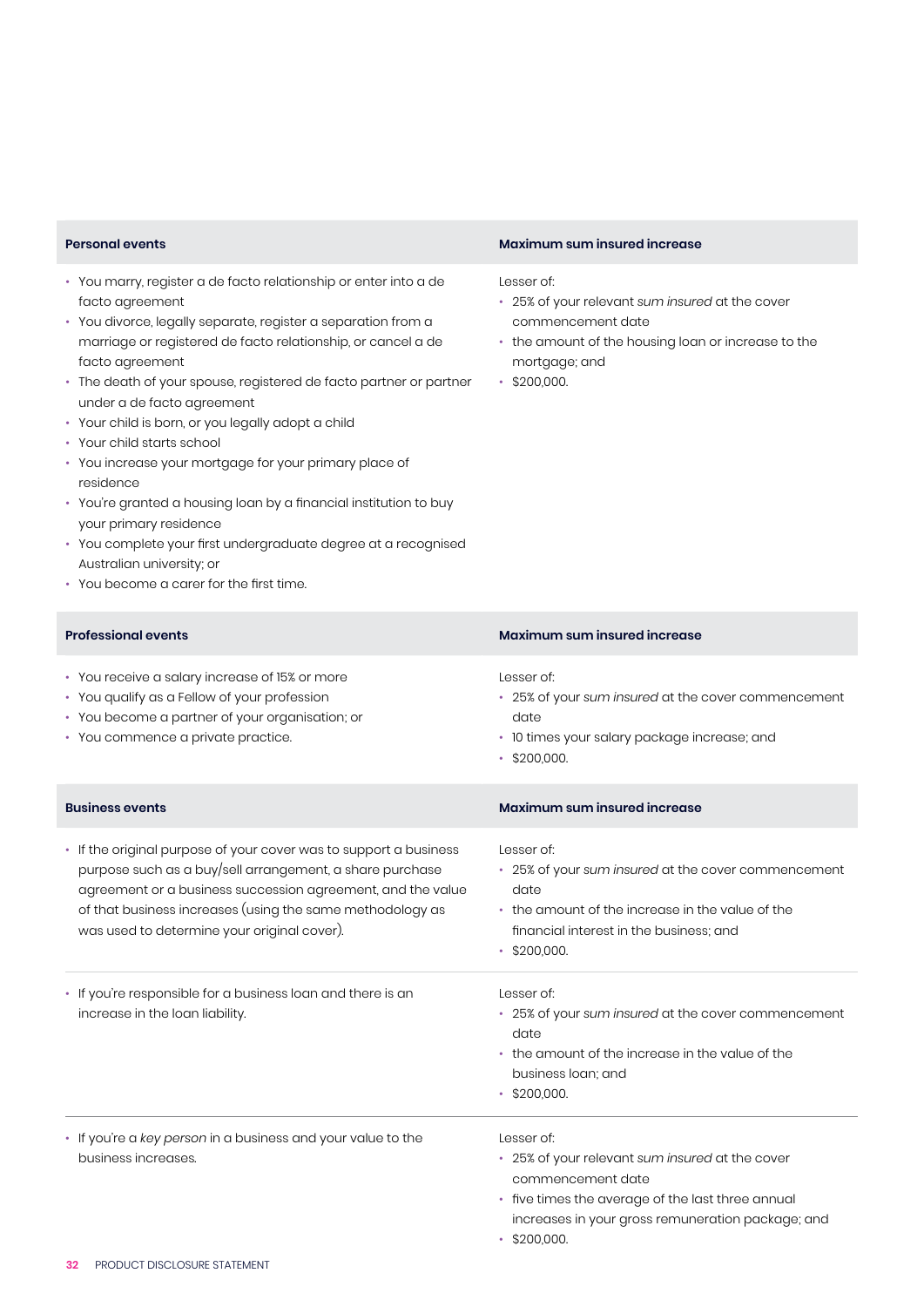| <b>About NEOS</b><br>Protection | Life<br>Cover | <b>TPD</b><br>Cover | Critical<br><b>Illness Cover</b> | Child<br>Cover | Common<br>benefits | Income<br>Protection<br>Cover | Important<br>information | Interim<br><b>Accident</b><br>Cover | <b>Definitions</b> |
|---------------------------------|---------------|---------------------|----------------------------------|----------------|--------------------|-------------------------------|--------------------------|-------------------------------------|--------------------|
|---------------------------------|---------------|---------------------|----------------------------------|----------------|--------------------|-------------------------------|--------------------------|-------------------------------------|--------------------|

| <b>Plan event</b>                                                                                                                                                                                                                                                                                                                                                                                                                                       | Maximum sum insured increase                                                                                                                                                                                                                                                                                                                                        |
|---------------------------------------------------------------------------------------------------------------------------------------------------------------------------------------------------------------------------------------------------------------------------------------------------------------------------------------------------------------------------------------------------------------------------------------------------------|---------------------------------------------------------------------------------------------------------------------------------------------------------------------------------------------------------------------------------------------------------------------------------------------------------------------------------------------------------------------|
| • On every third anniversary of the commencement of your<br>cover; provided that your sum insured has not been increased<br>under this Future Increases Benefit during the previous three<br>years.                                                                                                                                                                                                                                                     | Lesser of:<br>• 25% of the sum insured at the cover commencement<br>date; and<br>\$200.000.<br>٠                                                                                                                                                                                                                                                                    |
| To apply for an increase under this benefit, you must provide<br>any evidence we request to demonstrate that the personal,<br>professional, business or plan event has occurred.<br>Your application also needs to be made:<br>• within 30 days of the occurrence of the personal,<br>professional, business or plan event; or<br>• within 30 days of the plan anniversary immediately<br>following the personal, professional, business or plan event. | Your increased sum insured will not apply until we've<br>confirmed it in writing to you; which will be no later than 30<br>days from the date you satisfied our requirements. Your<br>premium will also be increased to reflect the increase in your<br>cover. Your premium for the increased sum insured will be<br>based on your age at the time of the increase. |

#### **Important things to note**

Within the first six months of an increase to a *sum insured*, the increased amount of the *sum insured* will only be payable for death, *total and permanent disability* or a Critical Illness Event (as applicable) which results from an *accident*.

This benefit is not available:

- immediately after you turn 60
- if you've made, or are eligible to make, a claim under any Life Cover, TPD Cover or Critical Illness Cover issued by us; or
- if your cover is issued with a medical loading greater than 100%, as stated on your plan schedule.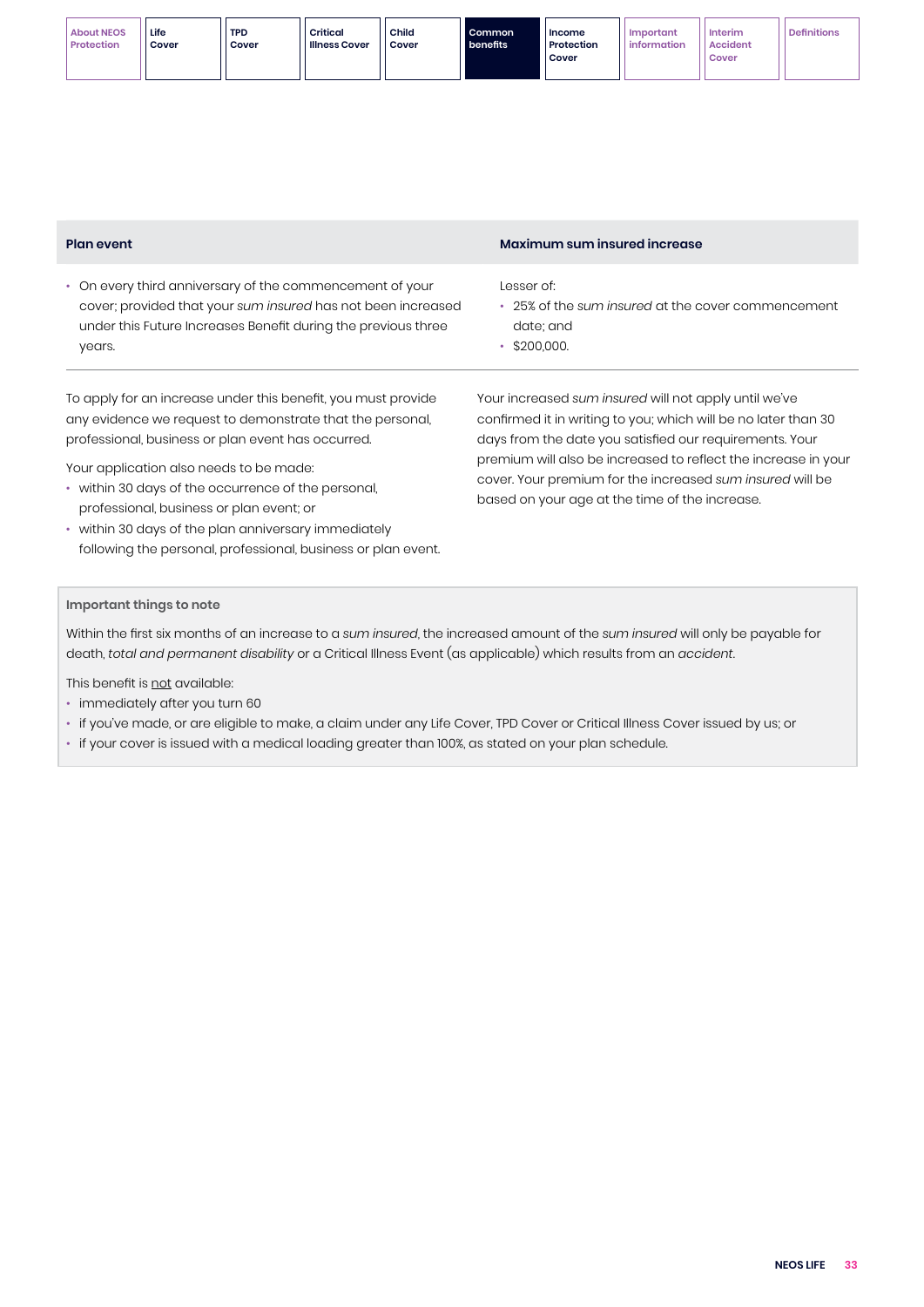#### **Financial Advice Benefit**

**NON SUPER** If we pay your full Life Cover, TPD Cover or Critical Illness Cover *sum insured*, we'll reimburse the cost of engaging a financial adviser to prepare a financial plan(s) for you and/or any other beneficiaries under your cover. The financial adviser must be operating under an Australian Financial Services Licence.

> The total amount payable under this benefit will be the lesser of the actual fee charged by the financial adviser and \$3,000.

The financial plan must be provided within 12 months of receiving the full *sum insured* from us and this benefit will only be paid once, regardless of how many cover types you have with us.

A copy of the invoice or receipt showing the amount paid and the services provided must be provided to us upon request.

#### **Waiver of Premium While Involuntarily Unemployed Benefit**

**SUPER NON SUPER** If you become *involuntarily unemployed* (other than as a direct result of *illness* or *injury*), we'll waive your premium for up to three months over the life of your plan while you're unemployed.

To exercise this waiver, you must notify us in writing within 30 days of the premium due date from which you're applying to have your premiums waived. You'll need to provide us with satisfactory evidence of your *involuntary unemployment*.

If your plan includes Child Cover, we'll also waive any premiums that become payable for the Child Cover.

At the end of your waiver period, your premium payments will resume unless you let us know otherwise. If the resumed premiums cannot be collected, then your cover will be cancelled.

#### **Important things to note**

- Your plan must have been in place for at least 12 consecutive months before you can exercise this waiver.
- You must be registered with an Australian government approved employment agency as of the date you notify us that you want to exercise the waiver.
- The waiver is not available if you're self-employed.
- The waiver is only available if you're paying your premiums monthly, and is only available in respect of future premiums (i.e. premiums that have not yet been paid by you).
- We'll waive premiums under this benefit for separate periods of time you're *involuntarily unemployed*, subject to a maximum of three months over the life of your plan.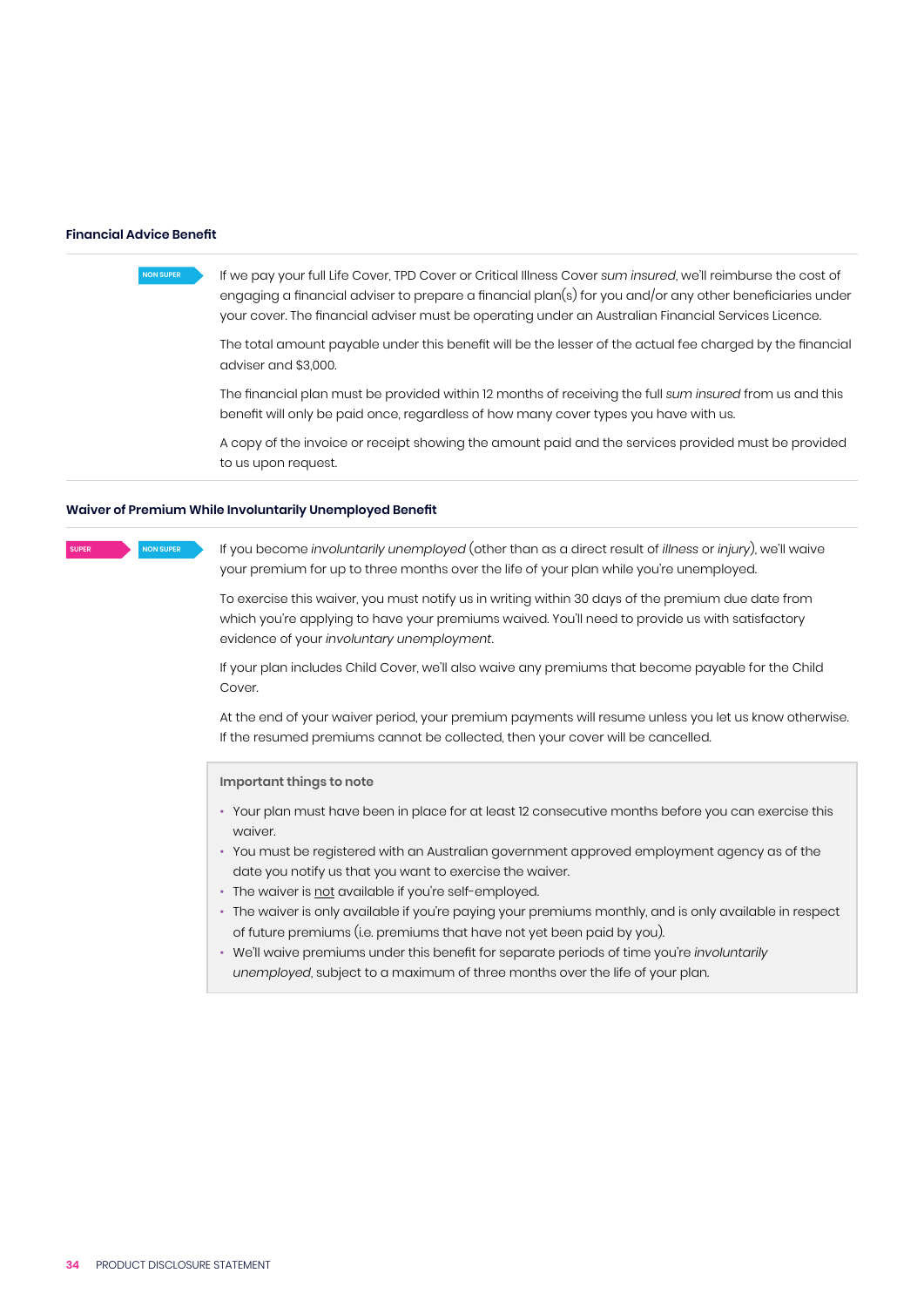| <b>About NEOS</b><br>Protection | Life<br>Cover | <b>TPD</b><br>Cover | Critical<br><b>Illness Cover</b> | Child<br>Cover | Common<br><b>benefits</b> | Income<br>Protection<br>Cover | Important<br>information | Interim<br><b>Accident</b><br>Cover | <b>Definitions</b> |
|---------------------------------|---------------|---------------------|----------------------------------|----------------|---------------------------|-------------------------------|--------------------------|-------------------------------------|--------------------|
|---------------------------------|---------------|---------------------|----------------------------------|----------------|---------------------------|-------------------------------|--------------------------|-------------------------------------|--------------------|

#### **Grief Support Benefit**

**NON SUPER** If we pay your Life Cover, Critical Illness Cover, or TPD Cover *sum insured*, we'll reimburse the cost of grief counselling sessions.

The maximum total amount we'll reimburse under the Grief Support Benefit in respect of each insured person is \$1,000.

The Grief Support Benefit must be claimed within 12 months of payment of your *sum insured* and the counselling session must be provided by an accredited counsellor approved by us.

A copy of the invoice or receipt showing the amount paid and the services provided must be provided to us upon request.

#### **Child's Critical Illness Benefit**

**NON SUPER** We'll pay a benefit payment of \$10,000 when a child who is financially dependent on you:

- dies
- is diagnosed as *terminally ill*; or
- suffers a Child Critical Illness Event listed on page 27 of this PDS.

The Child's Critical Illness Benefit is available when the child is aged between one and 18. However, this benefit will only be paid once for an individual child across all Life, Critical Illness and TPD Covers issued by us, and is only ever payable once under a cover type.

The Child's Critical Illness Benefit is not payable for an *illness* which occurred or was diagnosed, or the signs or symptoms leading to diagnosis became apparent:

- when the child was aged less than one; or
- before your cover commencement date.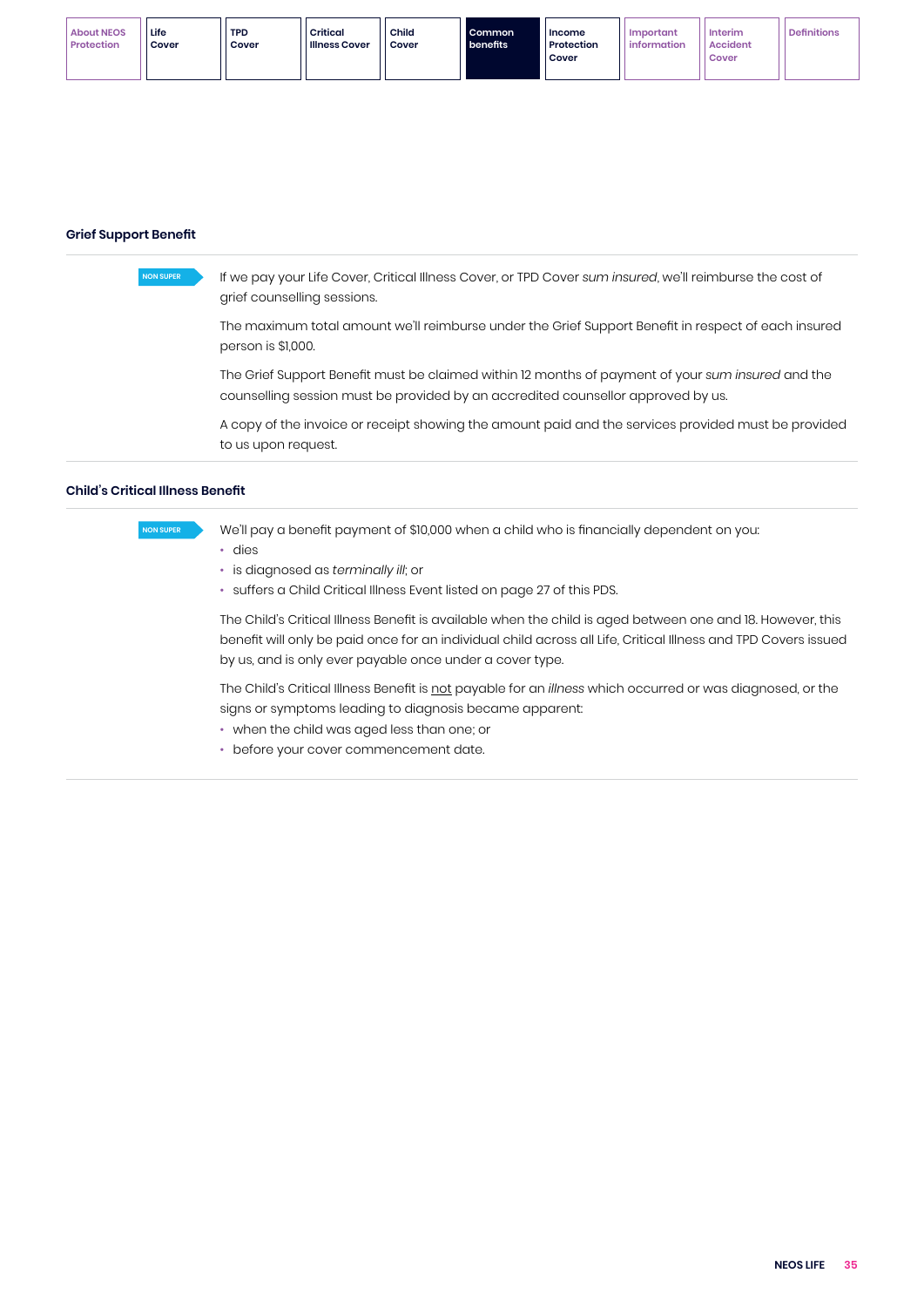### **Optional benefits**

The below optional benefits are available at an extra cost. If selected, they will be shown on your plan schedule.

#### **Life Cover Buy Back Option**

| <b>NON SUPER</b> | This option is only available if you have Critical Illness Cover or TPD Cover, attached or linked to your<br>Life Cover.                                                                                                                                                                                                                                                                                                                                                                                                                                                                                                                                       |
|------------------|----------------------------------------------------------------------------------------------------------------------------------------------------------------------------------------------------------------------------------------------------------------------------------------------------------------------------------------------------------------------------------------------------------------------------------------------------------------------------------------------------------------------------------------------------------------------------------------------------------------------------------------------------------------|
|                  | This option allows you to reinstate your Life Cover sum insured after it has been reduced as a result of<br>a benefit being paid on your attached, or linked, Critical Illness Cover or TPD Cover, without having to<br>provide further evidence of medical, pastimes or occupation to us.                                                                                                                                                                                                                                                                                                                                                                     |
|                  | You may apply to reinstate your attached or linked Life Cover sum insured within 30 days of the<br>12-month anniversary of:<br>• the date we received your fully completed claim form in relation to which the full or partial Critical<br>Illness Cover or TPD Cover sum insured is paid; or<br>• the date you satisfied the:<br>- Critical Illness Event definition in respect of the Critical Illness Benefit paid; or<br>- the TPD definition in respect of the Total and Permanent Disability Benefit paid.<br>If your premium type is stepped, the premium for your reinstated Life Cover will be based on your age<br>at the time of the reinstatement. |
|                  | If your premium type is level, the premium for your reinstated Life Cover will be based on your age at<br>your plan commencement date.                                                                                                                                                                                                                                                                                                                                                                                                                                                                                                                         |
|                  | Important things to note<br>• Any premium loadings, exclusions or varied terms that applied to your original Life Cover, will also<br>apply to the reinstated Life Cover.<br>• The Indexation Benefit will apply to the reinstated Life Cover.<br>• The Future Increase Benefit is not available under your reinstated Life Cover.<br>• This option expires on the plan anniversary immediately after you turn 65.                                                                                                                                                                                                                                             |

#### **Accelerated Life Cover Buy Back Option**

### **SUPER NON SUPER This option is only available if you have Critical Illness Cover or TPD Cover, attached or linked to your Life Cover.**

If we pay your full Critical Illness Cover or TPD Cover *sum insured*, the amount of the attached or linked Life Cover *sum insured* that is reduced will be reinstated on the later of:

- 14 days after we receive your Critical Illness Cover or TPD Cover claim form; and
- the date we pay your Critical Illness Cover or TPD Cover claim.

We'll waive future premiums for the portion of your Life Cover *sum insured* that is reinstated under this option, up until the plan anniversary immediately after you turn 65.

This option cannot be exercised if:

- a benefit has been paid for *terminal illness*, we're in the process of assessing a *terminal illness* claim or you're eligible, or imminently likely to be eligible, to make a claim for *terminal illness*
- you don't survive for at least 14 days following the *illness* or *injury* that caused your Critical Illness Event or *total and permanent disability*
- only a partial TPD payment was made under the Specific Loss Benefit (unless multiple payments have been made which total the full TPD Cover *sum insured*); or
- only a partial critical illness payment was made under the Partial Critical Illness Benefit (unless multiple payments have been made which total the full Critical Illness Cover *sum insured*).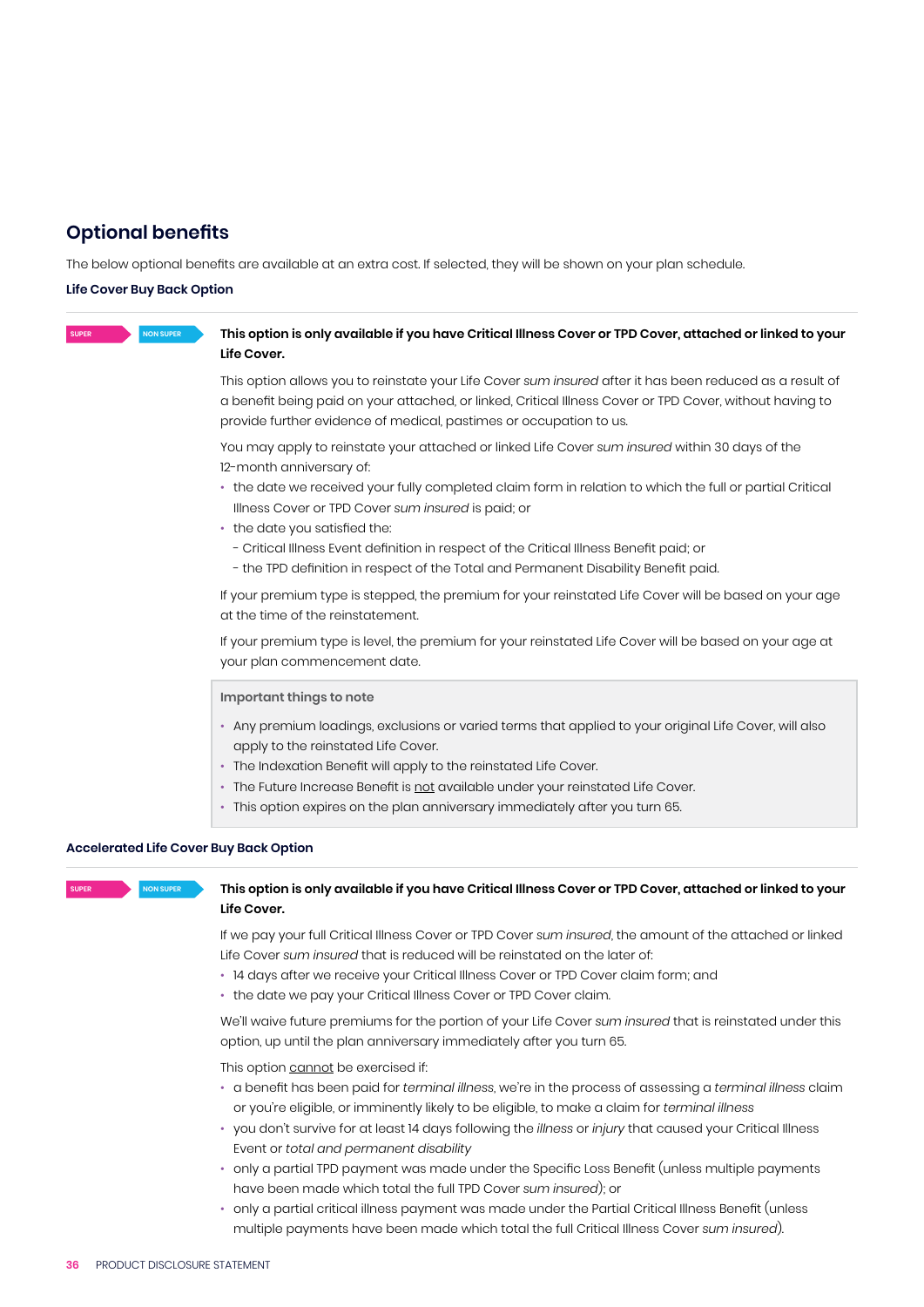| <b>About NEOS</b><br>Protection | Life<br>Cover | <b>TPD</b><br>Cover | Critical<br><b>Illness Cover</b> | Child<br>Cover | Common<br>benefits | Income<br>Protection<br>Cover | Important<br>information | Interim<br><b>Accident</b><br>Cover | <b>Definitions</b> |
|---------------------------------|---------------|---------------------|----------------------------------|----------------|--------------------|-------------------------------|--------------------------|-------------------------------------|--------------------|
|---------------------------------|---------------|---------------------|----------------------------------|----------------|--------------------|-------------------------------|--------------------------|-------------------------------------|--------------------|

**Important things to note**

- Your reinstated Life Cover *sum insured* cannot be increased under the Indexation Benefit or Future Increase Benefit.
- Any premium loadings, exclusions or varied terms which applied to your original Life Cover will also apply to your reinstated Life Cover.
- This option expires on the plan anniversary immediately after you turn age 65.

### **Disability Premium Waiver Option**

**ION SUPER** We'll waive your premiums for your Life Cover, TPD Cover and/or your Critical Illness Cover if, as a result of *illness* or *injury*, for three consecutive months you're:

- totally unable to work in any occupation for which you're suited by training, education or experience
- not earning an income; and
- following the advice of a *medical practitioner.*

We'll waive your premiums until the earlier of:

- your return to work
- you commence earning an income; or
- the plan anniversary immediately after you turn 65.

If your plan includes Child Cover, we'll also waive any premiums that become payable for the Child Cover while we're waiving your premiums under this option.

- A waiver of your premium under this option will not apply when your *illness* or *injury* is caused directly or indirectly by:
	- any intentional, self-inflicted act
	- war or an act of war (whether declared or not); or
	- anything we've specifically excluded, as stated on your plan schedule.
- The Indexation Benefit will not apply to the cover for which your premiums are being waived.
- You cannot increase your cover under the Future Increase Benefit when your premiums are being waived.
- This option expires on the plan anniversary immediately after you turn 65.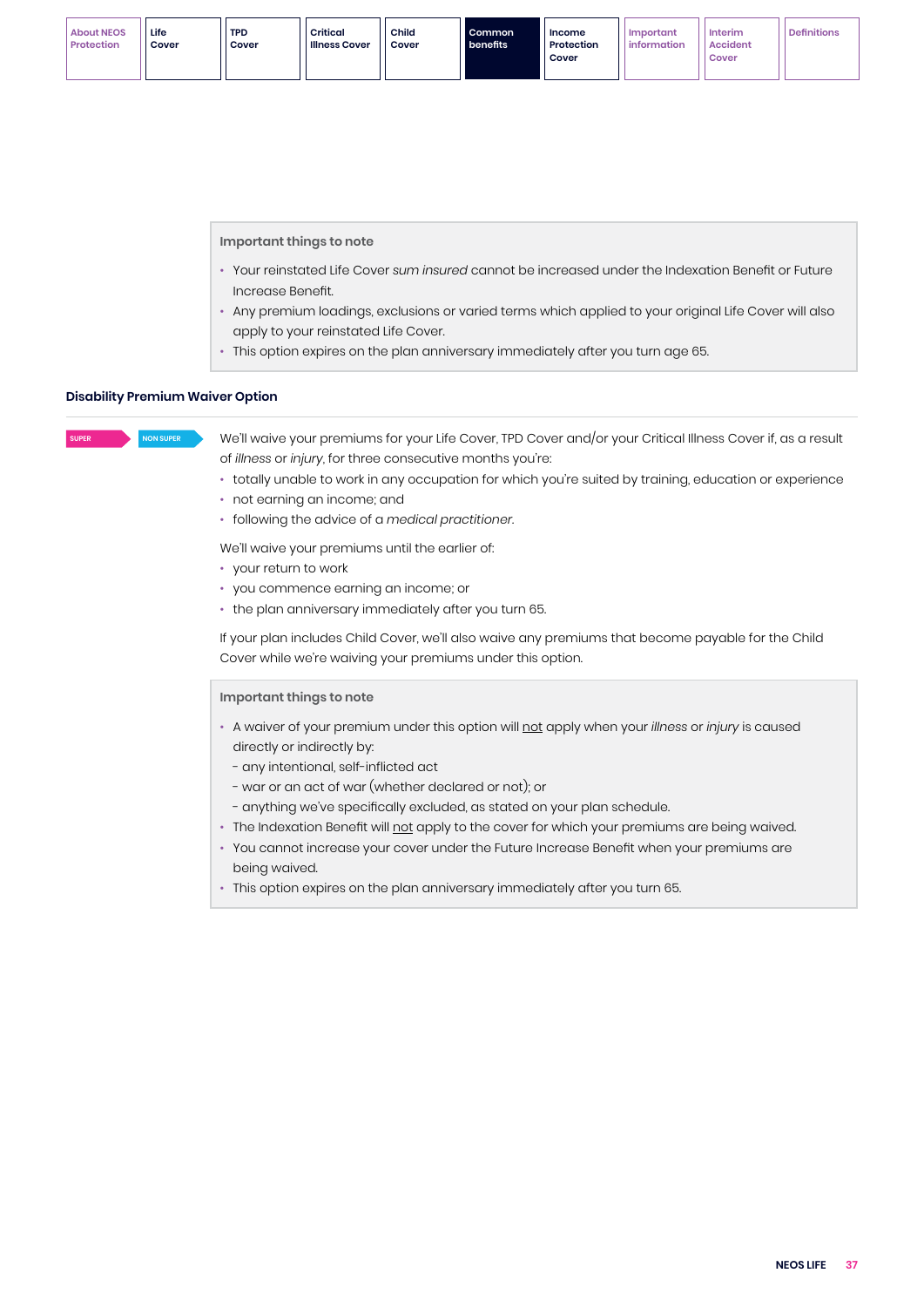# **INCOME PROTECTION COVER**

## **Cover overview**

## **SUPER NON SUPER**

Income Protection Cover provides an ongoing *monthly benefit* when you're *disabled* as a result of *illness* or *injury*.

#### **Choice of cover**

- Income Protection Super
- Income Protection Standard
- Income Protection Plus

## **Minimum entry age**

• 18

## **Maximum entry age**

• 60

## **Eligibility requirement**

You must be employed and working at least 20 hours per week at the time of application

## **Expiry ages**

- The plan anniversary after you turn 65 if your chosen
	- *benefit period* is:
	- two years
	- five years; and
	- $-$  to age 65.
- The plan anniversary after you turn 70 if your chosen *benefit period* is:
	- to age 70

## **Minimum sum insured that can be applied for**

• \$1,500 per month

#### **Maximum sum insured that can be applied for**

The maximum *sum insured* is the lower of \$30,000 (restricted to \$20,000 at plan commencement) and:

- 75% of your *regular income* up to \$26,666 per month; plus
- 50% of any *regular income* between \$26,667 and \$46,666 per month; plus
- 20% of any *regular income* greater than \$46,666 per month.

## **Premium type**

- Stepped premium
- Level premium to age 65
- Level premium to age 70

#### **Waiting periods**

- Four, eight, 13 or 26 weeks
- One or two years

#### **Benefit periods**

- Two or five years
- To age 65
- To age 70

### **Product structure combinations**

- Stand-alone
- Split

## **Exclusions**

• See page 57

**Choice of cover** 

NEOS Protection provides three levels of Income Protection Cover to choose from which provide varying degrees of protection, at varying premiums. Your plan schedule will show which choice of cover you've purchased.

| Plan ownership   | Level of cover             | <b>Description</b>                                                                                                                                                                                           |
|------------------|----------------------------|--------------------------------------------------------------------------------------------------------------------------------------------------------------------------------------------------------------|
| <b>SUPER</b>     | Income Protection Super    | • Protection that you can hold inside superannuation as all benefits<br>comply with superannuation legislation.                                                                                              |
| <b>NON SUPER</b> | Income Protection Standard | Extensive protection with a range of benefits not available in<br>superannuation.                                                                                                                            |
| <b>NON SUPER</b> | Income Protection Plus     | Our top level of protection covering the full range of benefits; including<br>a three-tier definition of total disability (i.e. three ways to qualify for a<br>benefit) as explained on page 43 of this PDS. |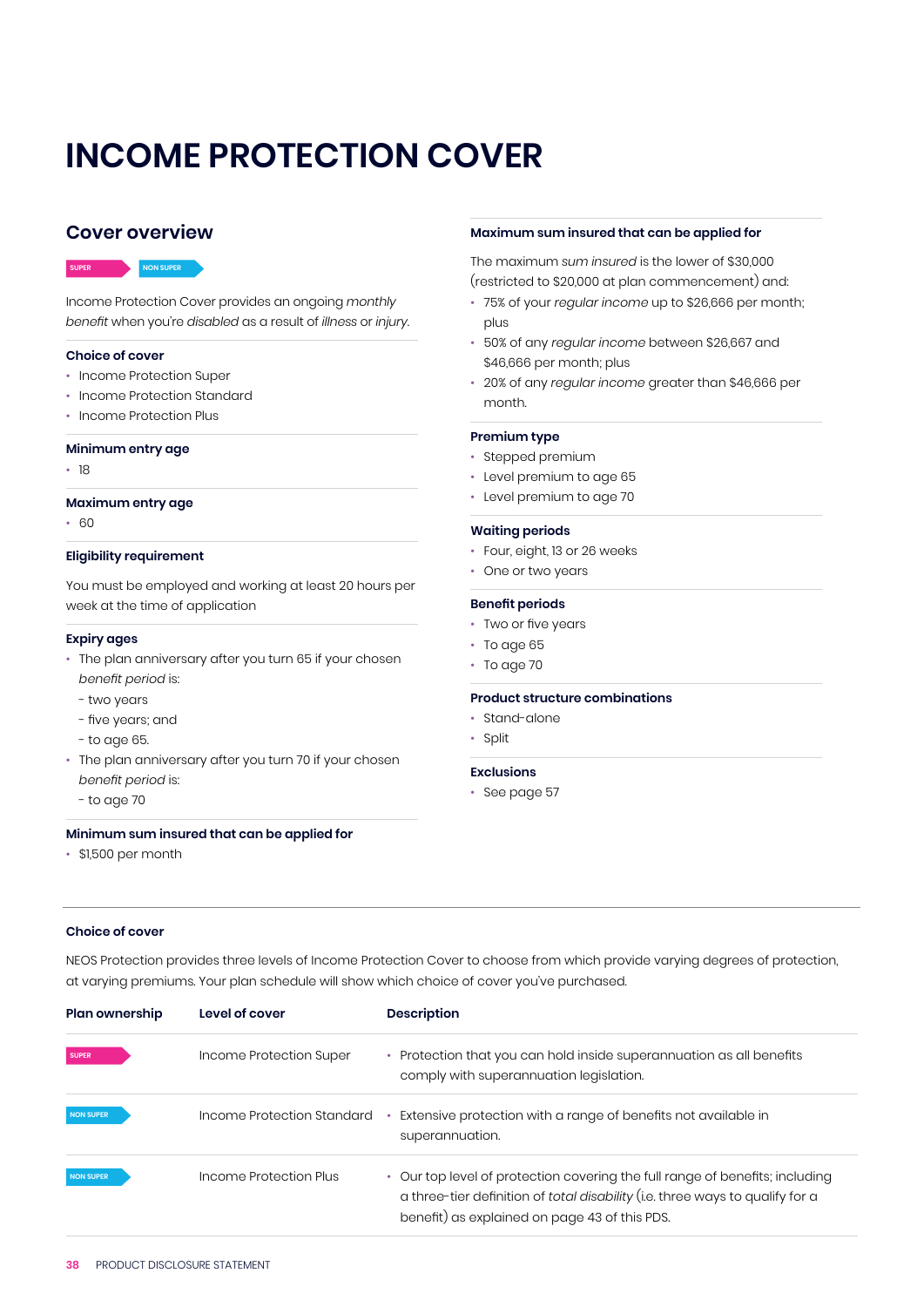| <b>About NEOS</b><br>Protection | Life<br>Cover | <b>TPD</b><br>Cover | Critical<br>Illness Cover | Child<br>Cover | Common<br>benefits | <b>Income</b><br><b>Protection</b><br><b>Cover</b> | Important<br>information | Interim<br>Accident<br>Cover | <b>Definitions</b> |
|---------------------------------|---------------|---------------------|---------------------------|----------------|--------------------|----------------------------------------------------|--------------------------|------------------------------|--------------------|
|                                 |               |                     |                           |                |                    |                                                    |                          |                              |                    |

## **Included benefits**

The following benefits are included under the various levels of Income Protection Cover as indicated.

| <b>Benefit</b>                                           | Page | <b>Super</b>     | <b>Standard</b> | <b>Plus</b> |
|----------------------------------------------------------|------|------------------|-----------------|-------------|
| <b>Total Disability Benefit</b>                          | 44   | $\checkmark$     | $\checkmark$    | ✓           |
| <b>Partial Disability Benefit</b>                        | 44   | ✓                | $\checkmark$    | ✓           |
| Waiver of Premium While on Claim Benefit                 | 45   | ✓                | $\checkmark$    | ✓           |
| Waiver of Premium While on Parental Leave Benefit        | 45   | ✓                | ✓               | ✓           |
| Waiver of Premium While Involuntarily Unemployed Benefit | 45   | ✓                | $\checkmark$    | ✓           |
| Future Increase Benefit                                  | 46   | ✓                | ✓               | ✓           |
| <b>Suspending Cover Benefit</b>                          | 46   | ✓                | $\checkmark$    | ✓           |
| <b>Indexation Benefit</b>                                | 47   | ✓                | $\checkmark$    | ✓           |
| Relapse Benefit                                          | 47   | ✓                | $\checkmark$    | ✓           |
| Death Benefit                                            | 47   | ✓                | $\checkmark$    | ✓           |
| Flexibility to Reduce Two Year Waiting Period Benefit    | 48   | ✓                | ✓               | ✓           |
| Elective Surgery Benefit                                 | 48   | X                | ✓               | ✓           |
| Rehabilitation Benefit                                   | 48   | X                | ✓               | ✓           |
| Specific Injuries Benefit                                | 49   | X                | ✓               | ✓           |
| <b>Bed Confinement Benefit</b>                           | 50   | X                | $\checkmark$    | ✓           |
| Family Support Benefit                                   | 50   | X                | $\checkmark$    | ✓           |
| Home Care Benefit                                        | 51   | X                | $\checkmark$    | ✓           |
| Accommodation Benefit                                    | 51   | $\boldsymbol{x}$ | ✓               | ✓           |
| Medical Professionals Benefit                            | 51   | X                | x               | J           |
| <b>Extended Cover Benefit</b>                            | 52   | X                | x               | ✓           |
| Overseas Assistance Benefit                              | 53   | X                | x               | ✓           |
| Child Care Benefit                                       | 53   | ×                | x               | ✓           |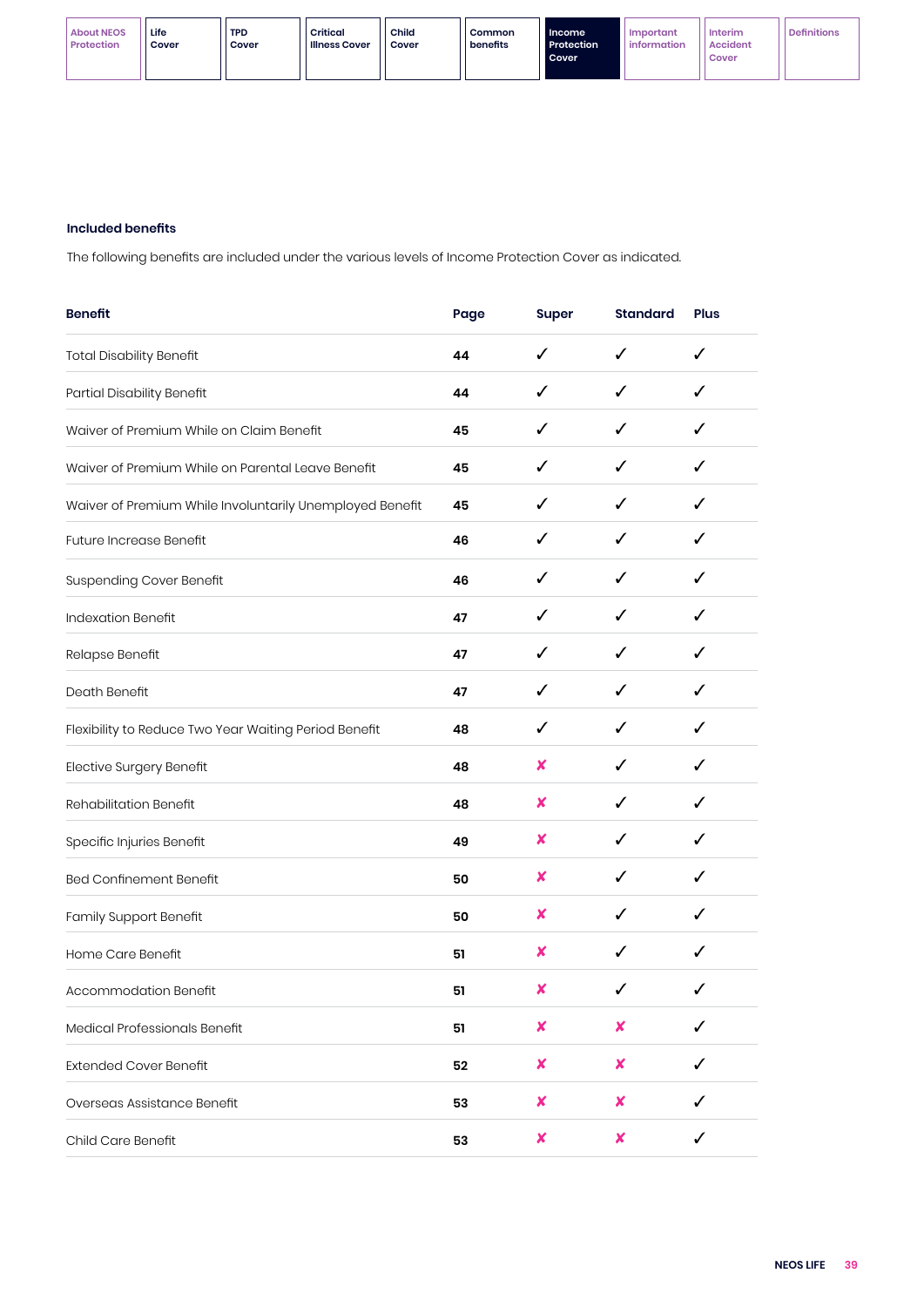### **Optional benefits available at an extra cost**

The following benefits are available at an extra cost. Your plan schedule will show which options you have purchased.

| <b>Plan ownership</b> |                  | <b>Benefit</b>                               | Page |
|-----------------------|------------------|----------------------------------------------|------|
| <b>SUPER</b>          | <b>NON SUPER</b> | Increasing Claim Option                      | 54   |
| <b>SUPER</b>          | <b>NON SUPER</b> | <b>Accident Option</b>                       | 55   |
|                       | <b>NON SUPER</b> | Superannuation<br><b>Contribution Option</b> | 54   |
|                       | <b>NON SUPER</b> | <b>Critical Illness Option</b>               | 55   |

#### **Split Income Protection Cover**

Split Income Protection Cover allows you to purchase your Income Protection Cover – Standard or Plus – both inside and outside of superannuation. Under this option, the portion of your Income Protection Cover which is consistent with superannuation rules is held under a plan inside superannuation. The remaining benefits of Income Protection Cover are then held under a plan outside superannuation. The overall level of cover which you'll hold will be equivalent to the cover provided by an individual Income Protection Cover plan; whether that be a Standard or Plus plan (as applicable).

When your Income Protection Cover is spilt across two plans, any claim you make will firstly be assessed with reference to the terms and conditions of the plan held inside of superannuation; and the amount payable will be paid to the trustee of the superannuation fund on your behalf. Any benefits not payable under the superannuation plan may be paid under the non-superannuation plan, subject to you meeting the applicable terms and conditions.

If you suffer a Specific Injury, a benefit will be paid to you under the Specific Injuries Benefit. If you're still eligible for a benefit after the payment period for the Specific Injuries Benefit has expired, you'll be assessed in the manner described in the paragraphs above.

- The premium payable for the plan held outside superannuation will be reduced by the premium charged for the plan held inside superannuation. This means that the overall premium you pay will be the same as if you held a stand-alone Income Protection Cover plan.
- Your *sum insured, waiting period, benefit period*, and any loadings or exclusions (if applicable) on each plan, must always be the same.
- Should the plan held inside superannuation be cancelled or lapsed, the non-superannuation plan will also be cancelled or lapsed.
- If the non-superannuation plan is cancelled or lapsed, the plan inside superannuation will continue as stand-alone Income Protection Super Cover.
- The maximum benefits payable under both plans will never exceed what would be payable under stand-alone Income Protection Cover; whether that be Standard or Plus.
- Your plan schedules will indicate when splitting applies.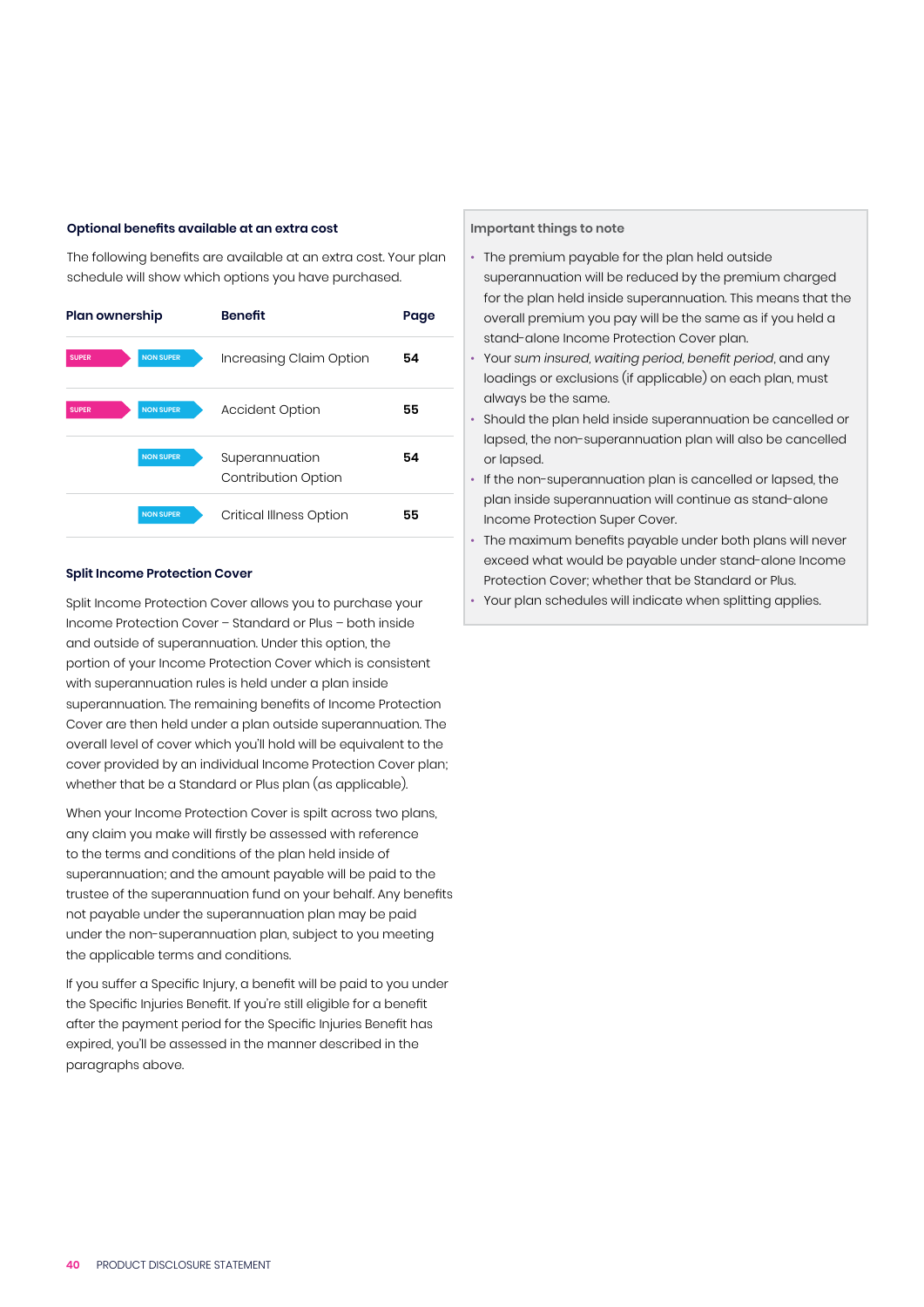| <b>About NEOS</b> |  |
|-------------------|--|
| Protection        |  |

**Child Cover**

**Accident Cover**

## **Important features of Income Protection Cover**

The following sections detail some important information about the different choices you can make when purchasing Income Protection Cover. Before choosing which option is right for you, you should consider your personal needs and speak to your financial adviser about your individual requirements.

## **Monthly benefit**

Your *monthly benefit* payable will be the lesser of:

- 75% of the first \$26,666 of your *pre-disability income*, 50% of the next \$20,000, plus 20% of any *pre-disability income* you earned above that; and
- the *sum insured* stated on your plan schedule, less any adjustments.

## **Choice of waiting period**

Most benefits under Income Protection Cover are subject to a *waiting period*.

Your *waiting period* is the minimum period of time you must be *totally disabled* or *partially disabled* as a result of the same *illness* or *injury* before you're eligible to claim a *disability* benefit.

The longer the *waiting period* you choose, the lower your premium will be.

We offer the following waiting periods:

- four, eight, 13 or 26 weeks; and
- one or two years.

Your chosen *waiting period* will be shown on your plan schedule.

## **Waiting period commencement**

Your *waiting period* will start on the earlier of:

- when you first consult a *medical practitioner* about the *illness* or *injury* that is causing your *disability*, and you're certified as *totally disabled* or *partially disabled*; or
- when you first stop working due to that *illness* or *injury* (as long as you consult a *medical practitioner* within seven days, and provide reasonable medical evidence about when the condition began).

**Disability requirements during the waiting period**

This varies according to the occupation category shown on your plan schedule.

For occupation categories MED, LAW, WCP, WCA, WCM or LBC, to be eligible for a Total Disability Benefit or Partial Disability Benefit at the end of the *waiting period*, you must have been *totally disabled* or *partially disabled* throughout the *waiting period*.

For occupation categories BC, HB or SRA, to be eligible for a Total Disability Benefit or Partial Disability Benefit at the end of the *waiting period* you must have:

- been *totally disabled* for 14 days out of the first 19 consecutive days of the *waiting period*; and
- been *totally disabled* or *partially disabled* for the remainder of the *waiting period*.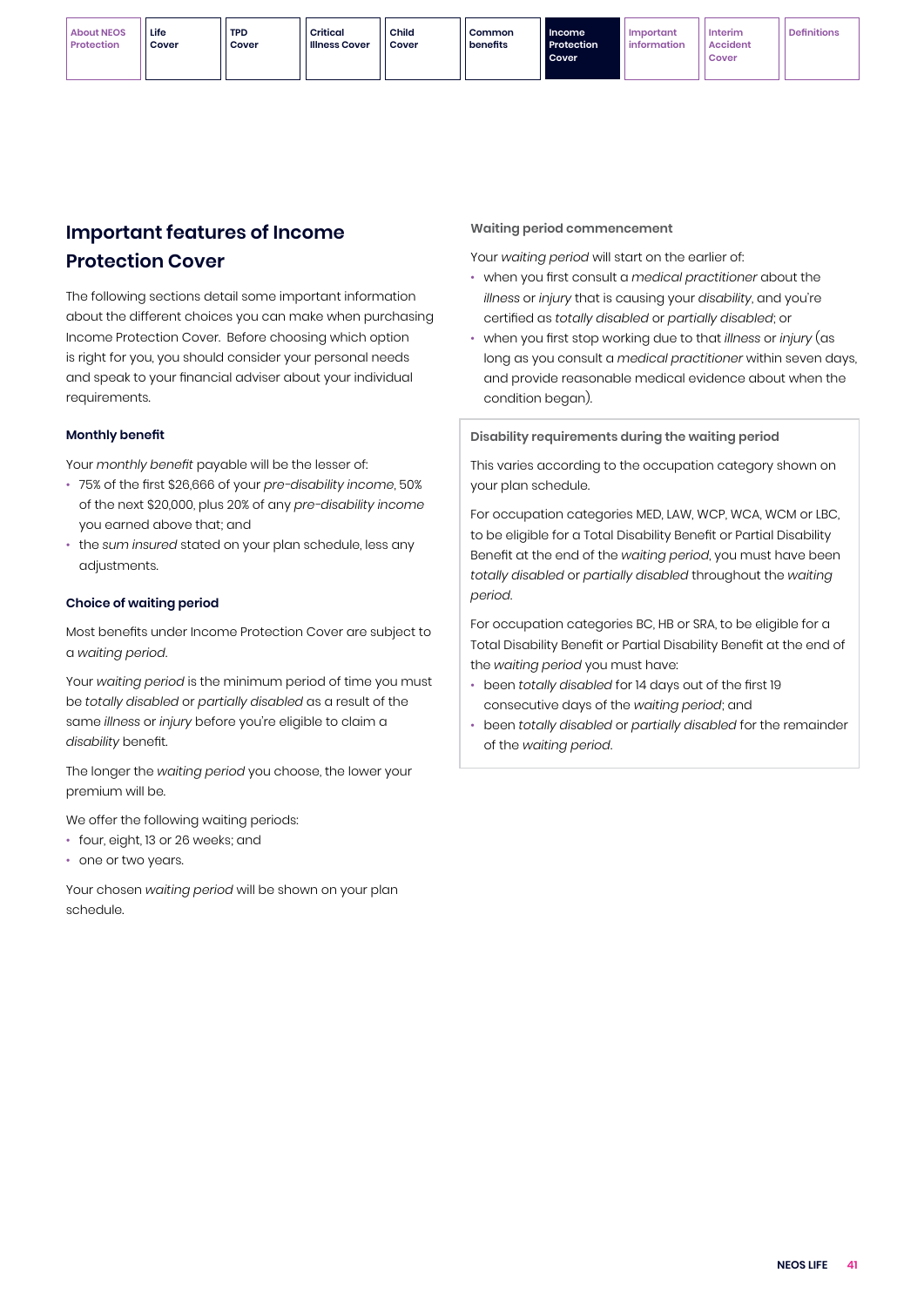## **Working during the waiting period**

If your *waiting period* is 13 weeks or less, you can return to work after the *waiting period* begins and:

- your *waiting period* won't ever be extended for days worked; and
- your *waiting period* will only start again if you're not at least *partially disabled* in a month.

If your *waiting period* is more than 13 weeks, you can return to work after the *waiting period* begins but if you return to work for:

- 10 consecutive days or less, your *waiting period* will be extended by the number of days worked; or
- more than 10 consecutive days, your *waiting period* will start again.

## **Choice of benefit period**

This is the maximum amount of time we'll pay you a *monthly benefit* in relation to any one continuous period of *disability*.

We offer the following *benefit periods*:

- two or five years; and
- to age 65 or 70.

Subject to the rules on relapse of *illness* or *injury* (as set out under the 'Relapse Benefit' section on page 47 of this PDS), a new *benefit period* will start at the end of each *waiting period*.

If your *benefit period* is five years or less, you can only claim one full *benefit period* for any one condition. If you make multiple claims for the same or related *illness* or *injury*, the periods of time on claim will be added together to determine when the *benefit period* expires.

Once a *monthly benefit* has been paid for the entire *benefit period* for a same or related *illness* or *injury*, then no further claim for that same or related *illness* or *injury* will be paid.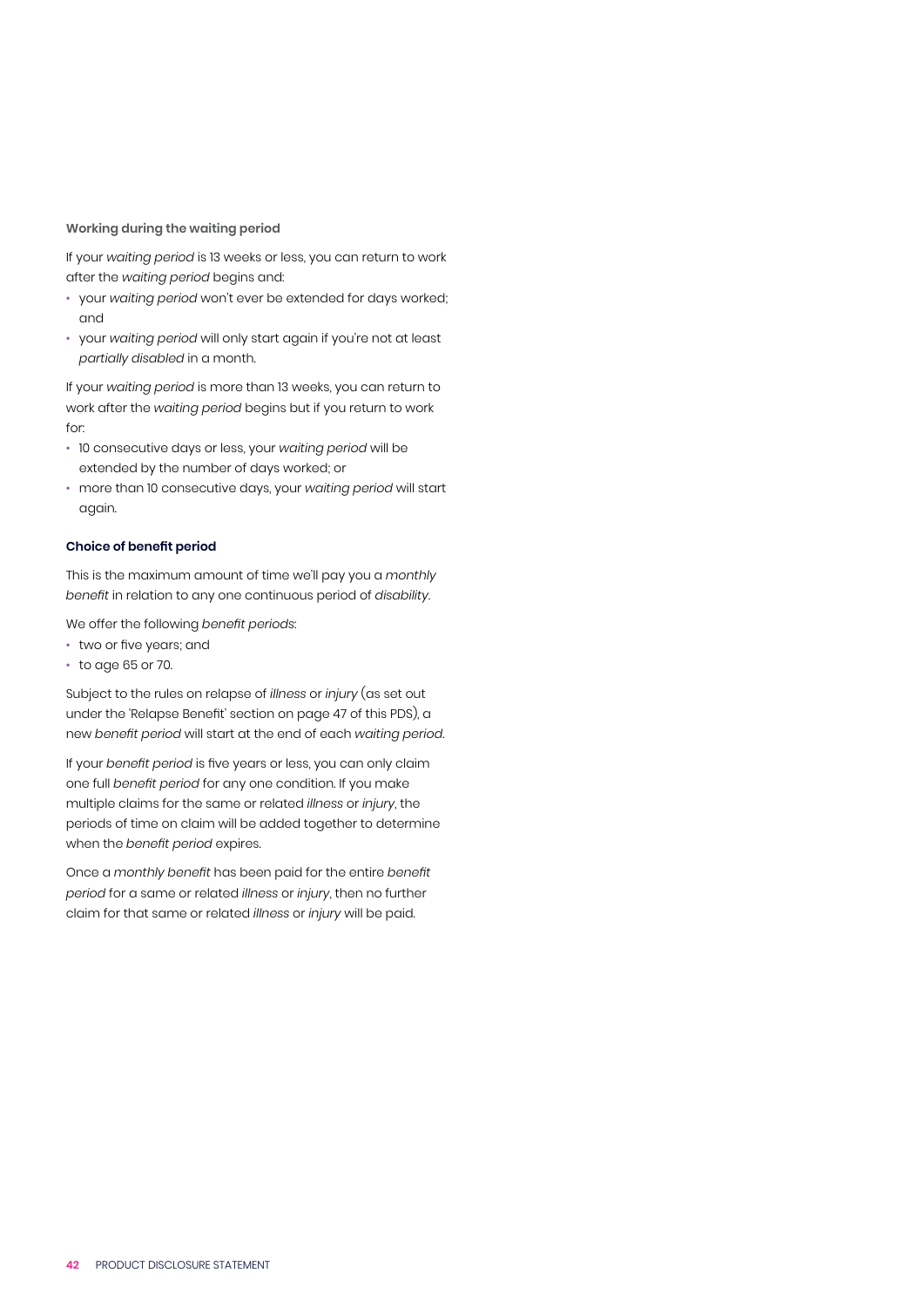| <b>About NEOS</b><br>Protection | Life<br>Cover | <b>TPD</b><br>Cover | Critical<br><b>Illness Cover</b> | Child<br>Cover | Common<br>benefits | <b>Income</b><br>Protection<br><b>Cover</b> | Important<br>information | Interim<br>Accident<br>Cover | <b>Definitions</b> |
|---------------------------------|---------------|---------------------|----------------------------------|----------------|--------------------|---------------------------------------------|--------------------------|------------------------------|--------------------|
|---------------------------------|---------------|---------------------|----------------------------------|----------------|--------------------|---------------------------------------------|--------------------------|------------------------------|--------------------|

## **Disability definitions**

## **Total disability**

The meaning of *total disability* depends on whether you have Income Protection Plus, Income Protection Standard, or Income Protection Super. This will be shown on your plan schedule.

| <b>NON SUPER</b> | Income Protection<br>Plus     | If you have Income Protection Plus, you'll be considered totally disabled if you satisfy any one<br>of the following total disability definitions at the time of claim:<br>• duties based definition<br>• hours based definition; or<br>• income based definition.                                                                                                                                                                                                                 |
|------------------|-------------------------------|------------------------------------------------------------------------------------------------------------------------------------------------------------------------------------------------------------------------------------------------------------------------------------------------------------------------------------------------------------------------------------------------------------------------------------------------------------------------------------|
| <b>NON SUPER</b> | Income Protection<br>Standard | If you have Income Protection Standard, you'll be considered totally disabled if you satisfy the<br>duties based definition at the time of claim.                                                                                                                                                                                                                                                                                                                                  |
| <b>SUPER</b>     | Income Protection<br>Super    | If you have Income Protection Super, you'll be considered <i>totally disabled</i> if, at the time of<br>claim, you satisfy:<br>• the duties based definition; and<br>• the SIS definition of temporary incapacity.<br>Note: If you're unemployed and your plan is held inside superannuation, you'll not be eligible<br>to make an Income Protection Cover claim while you're unemployed. If you do become<br>unemployed, please discuss your options with your financial adviser. |

## **Duties based definition**

*Total disability* means solely because of *illness* or *injury*, you're:

- unable to perform one or more *important income producing duties* required of your *regular occupation*
- under the regular care and following the advice of a *medical practitioner* in relation to that *illness* or *injury*; and
- not working.

#### **Hours based definition**

*Total disability* means solely because of *illness* or *injury*, you're: • not working:

- more than ten hours per week in your *regular occupation* (or five hours when you've worked less than 20 hours per week in the previous 12 months), and
- in any other *gainful employment*;
- unable to perform the required *important income producing duties* of your *regular occupation* for more than ten hours per week (or five hours per week when you've worked less than 20 hours per week in the previous 12 months); and
- under the regular care and following the advice of a *medical practitioner* in relation to that *illness* or *injury*.

#### **Income based definition**

*Total disability* means solely because of *illness* or *injury*, you're: • working in your *regular occupation*, or any other *gainful* 

- *employment*, but you're unable to generate more than 20% of your *pre-disability income*; and
- under the regular care and following the advice of a *medical practitioner* in relation to that *illness* or *injury*.

#### **SIS definition of temporary incapacity**

*Temporary incapacity*, in relation to a member of a superannuation fund who has stopped being *gainfully employed* (including a member who has temporarily ceased to receive any gain or reward under a continuing arrangement for the member to be *gainfully employed*), means ill-health (whether physical or mental) caused the member to cease to be *gainfully employed* but does not constitute *permanent incapacity*.

#### **Partial disability**

You'll be considered *partially disabled* if, solely because of *illness* or *injury*, you're:

- working in your *regular occupation* at a reduced capacity or another occupation at a reduced capacity
- not *totally disabled*
- earning less than your *pre-disability income*; and
- under the regular care and following the advice of *medical practitioner* in relation to that *illness* or *injury*.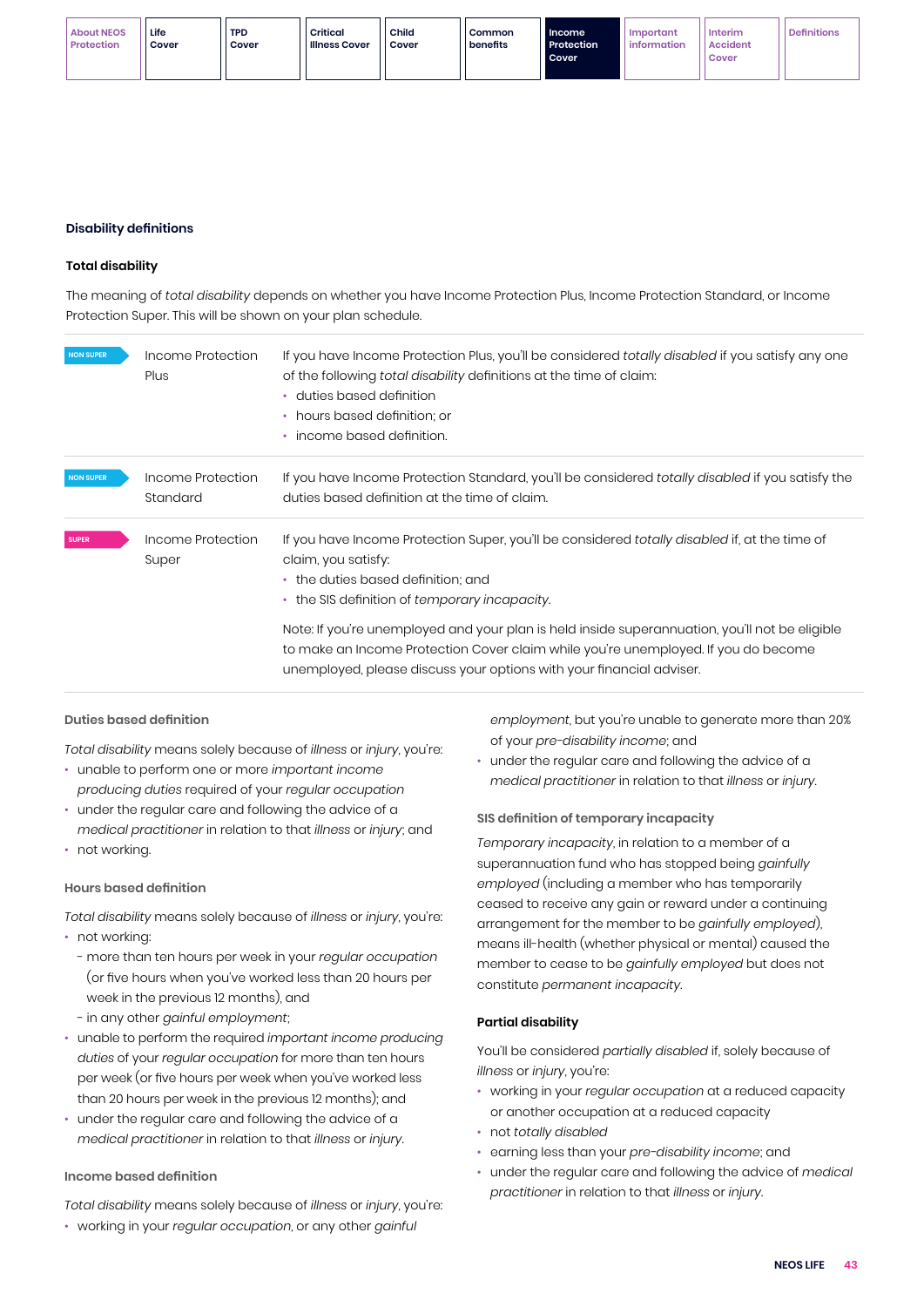## **Included benefits**

#### **Total Disability Benefit**

**SUPER NON SUPER** If you're *totally disabled*, we'll pay you a *monthly benefit*.

Your benefit will begin to accrue from the first day after the end of your *waiting period*. This will continue, for as long as you're *totally disabled*, until the end of your *benefit period*, the expiry of your cover or your death; whichever comes first.

If you're *totally disabled* for part of a month, we will pay 1/30th of the *monthly benefit* for each day you're *totally disabled*.

#### **Partial Disability Benefit**

| <b>SUPER</b> | NON SUPER |  |
|--------------|-----------|--|

If you're partially disabled, we'll pay you a proportion of your *monthly benefit*.

Your benefit will begin to accrue from the first day after the end of your *waiting period*. This will continue, for as long as you're *partially disabled*, until the end of your *benefit period,* the expiry of your cover or your death; whichever comes first.

The Partial Disability Benefit amount we'll pay you is calculated as follows:

sum 
$$
inserted x (A - B)
$$
  
A

Where:

- A = your *pre-disability income*; and
- B = the *post-disability income* you earned in the month you were *partially disabled*, and a Partial Disability Benefit is claimed.

If you're *partially disabled* for part of a month, we will pay 1/30th of the *monthly benefit* (as calculated above) for each day you're *partially disabled*.

**If you have Income Protection Super or Income Protection Standard (as shown on your plan schedule).**

If you're *partially disabled*, and not working to your full capability as a result of causes other than *illness* or *injury*, and this situation continues for at least three months, then B (*post-disability income*) will be calculated on what you could reasonably be expected to earn if you were working to your full capability.

To determine what you could reasonably be expected to earn if you were working to your full capability, we'll take into account available medical evidence (including the opinion of your *medical practitioner*) and any other relevant evidence directly related to your medical condition (including information provided by you).

If you're receiving benefit payments, and we plan to adjust these payments as a result of a change in how we calculate B, we'll let you know 30 days before this change takes place.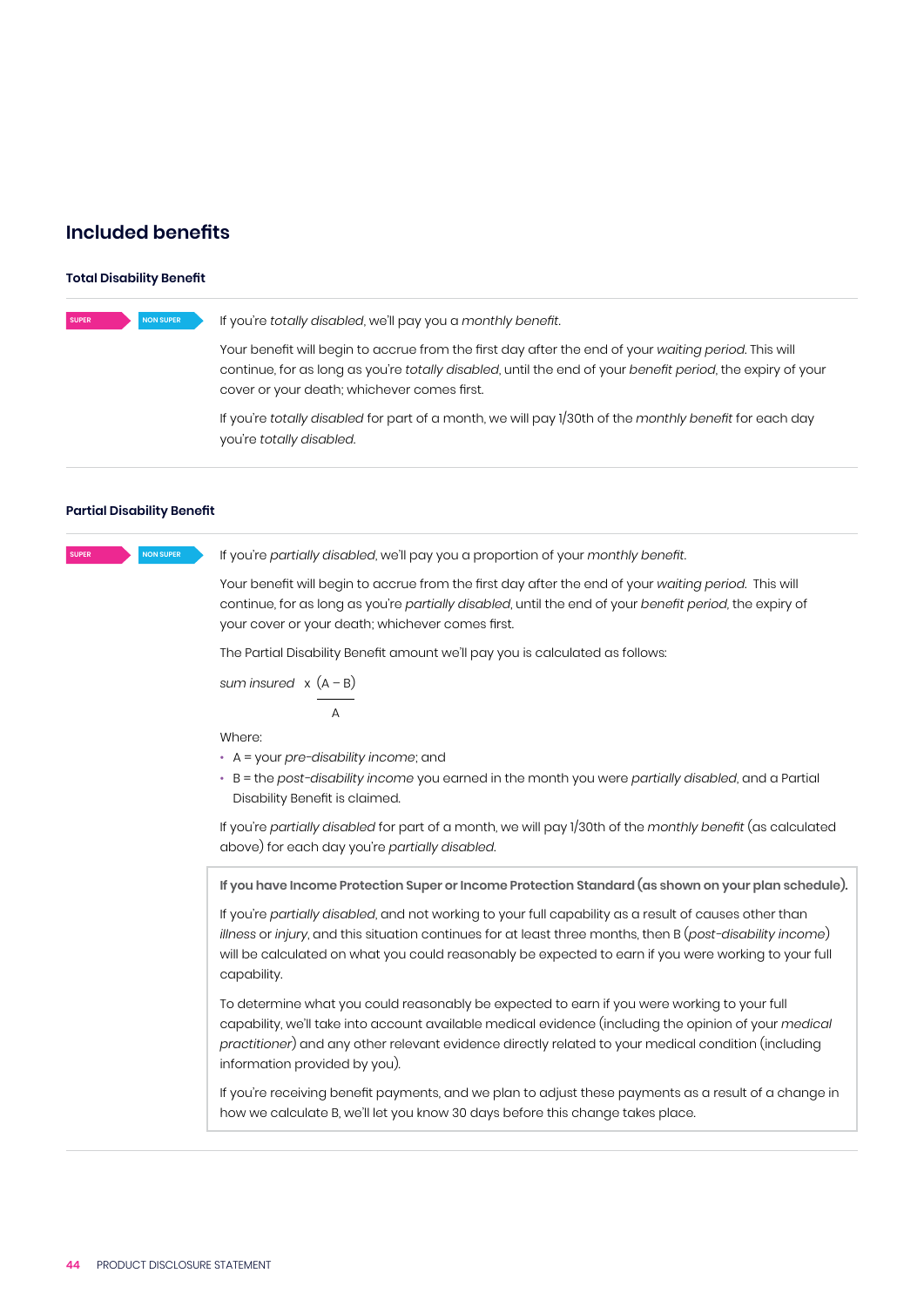| <b>About NEOS</b><br>Protection | Life<br>Cover | <b>TPD</b><br>Cover | Critical<br><b>Illness Cover</b> | Child<br>Cover | Common<br>benefits | <b>Income</b><br>Protection<br>Cover | Important<br>information | Interim<br>Accident<br>Cover | <b>Definitions</b> |
|---------------------------------|---------------|---------------------|----------------------------------|----------------|--------------------|--------------------------------------|--------------------------|------------------------------|--------------------|
|---------------------------------|---------------|---------------------|----------------------------------|----------------|--------------------|--------------------------------------|--------------------------|------------------------------|--------------------|

## **Waiver of Premium While on Claim Benefit**



**SUPER NON SUPER** We'll waive your premiums for Income Protection Cover while we're paying you a *monthly benefit*.

Any premiums that you paid during your *waiting period* will also be refunded (refunds will be pro-rated if you pay your premiums annually).

#### **Waiver of Premium While on Parental Leave Benefit**



**SUPER NON SUPER** If you go on *parental leave*, we'll waive your premium for up to three months while you're on leave.

To be eligible for this benefit, your Income Protection Cover must have been in place for at least six consecutive months.

In order to apply for this benefit, you must write to us at least 30 days prior to the commencement of your *parental leave* and your premium due date.

At the end of your waiver period, your premium payments will resume, unless you let us know otherwise.

If the resumed premiums cannot be collected, your cover will be cancelled.

**Important things to note**

- You must provide us with any information we request in relation to your *parental leave*. This may include, but is not limited to, a statement from your employer and/or *medical practitioner* (where relevant).
- This benefit is only available if you're paying your premiums monthly, and it's only available in respect of future premiums (i.e. premiums that have not yet been paid by you).
- We'll waive your premiums under this benefit for separate periods of *parental leave*; subject to a maximum of three months over the life of your plan.

#### **Waiver of Premium While Involuntarily Unemployed Benefit**



**SUPER NON SUPER** If you become *involuntarily unemployed* (other than as a direct result of *illness* or *injury*), we'll waive your premium for up to three months over the life of your plan while you're unemployed.

> To be eligible for the waiver, your Income Protection Cover must have been in place for at least 12 consecutive months.

In order to apply for the waiver, you must write to us at least 30 days before your premium due date. You'll need to provide us with satisfactory evidence of your *involuntary unemployment*.

At the end of your waiver period, all premium payments will resume, unless you let us know otherwise. If the resumed premiums cannot be collected, your cover will be cancelled.

- You must be registered with an Australian government approved employment agency by the date you notify us that you want to exercise this benefit.
- The waiver is not available for the self-employed.
- The wavier is only available if you're paying your premiums monthly and is only available in respect of future premiums (i.e. premiums that have not yet been paid by you).
- We'll waive premiums under this benefit for separate periods of *involuntary unemployment*, subject to a maximum of three months over the life of your plan.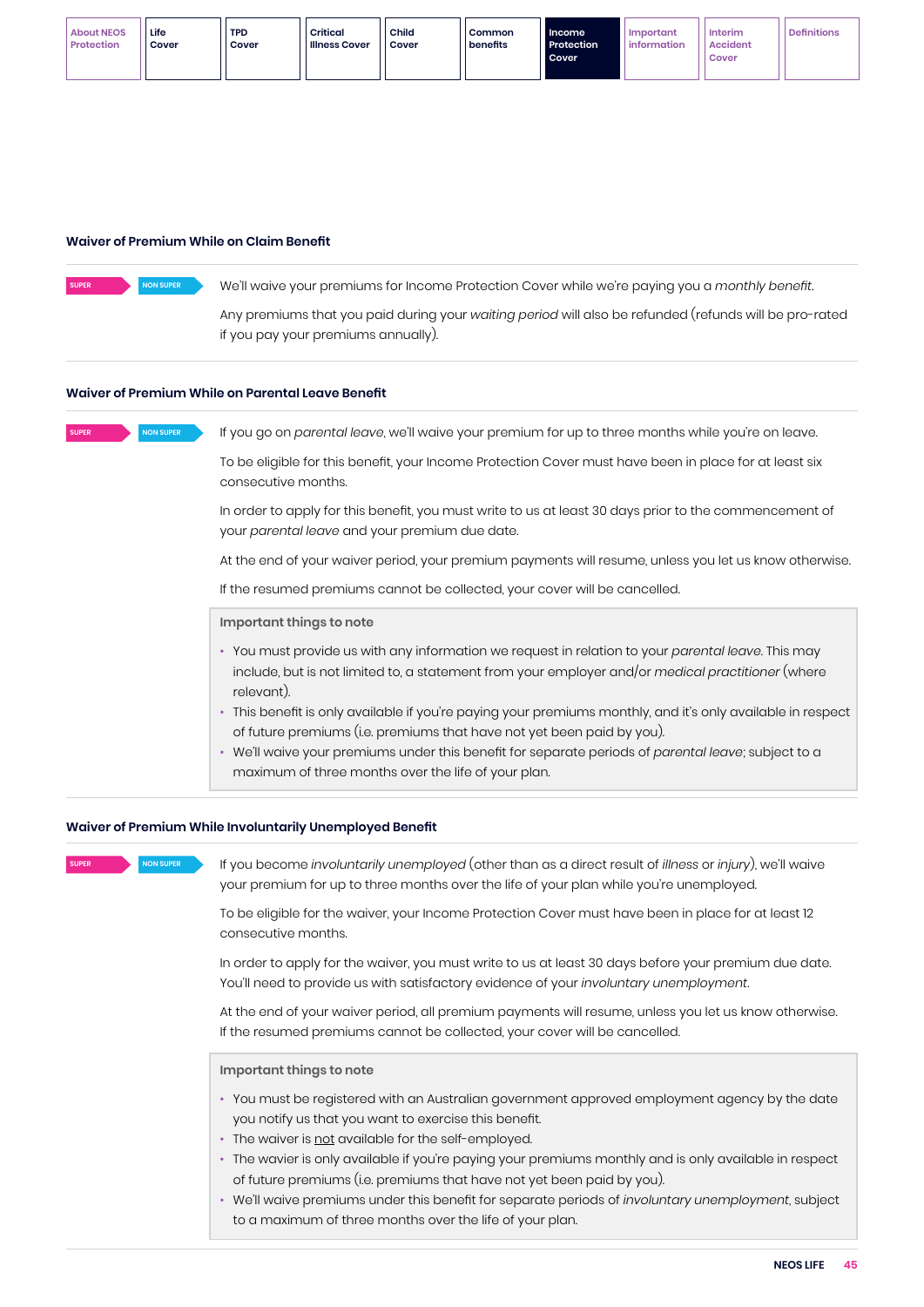#### **Future Increase Benefit**

| <b>SUPER</b><br><b>NON SUPER</b> | If your income increases, this benefit allows you to increase your sum insured by up to 15%, without having<br>to provide further medical evidence to us.                                                                                                                                                                                                                                                                                                                                                                                                                                                                                                                                                                                                                                                                                                                                                                                                                                                                                                                            |
|----------------------------------|--------------------------------------------------------------------------------------------------------------------------------------------------------------------------------------------------------------------------------------------------------------------------------------------------------------------------------------------------------------------------------------------------------------------------------------------------------------------------------------------------------------------------------------------------------------------------------------------------------------------------------------------------------------------------------------------------------------------------------------------------------------------------------------------------------------------------------------------------------------------------------------------------------------------------------------------------------------------------------------------------------------------------------------------------------------------------------------|
|                                  | You may increase your sum insured on each plan anniversary, up until the plan anniversary immediately<br>after you turn 55.                                                                                                                                                                                                                                                                                                                                                                                                                                                                                                                                                                                                                                                                                                                                                                                                                                                                                                                                                          |
|                                  | The increase allowed is the lesser of:<br>· 15% of your sum insured; and<br>• the actual increase in your regular income.<br>This increase is in addition to any increase in cover as a result of the Indexation Benefit.                                                                                                                                                                                                                                                                                                                                                                                                                                                                                                                                                                                                                                                                                                                                                                                                                                                            |
|                                  | Important things to note<br>• You must request the increase within 30 days of your plan anniversary date.<br>Any increase is subject to you providing financial evidence to support the increase amount and<br>confirmation that you're actively at work at the time of the increase.<br>. The total of all increases to your sum insured cannot exceed the original sum insured at your cover<br>commencement date.<br>• The maximum sum insured after the increase is limited to the lower of \$30,000 and:<br>- 75% of your regular income up to \$26,666 per month; plus<br>- 50% of any regular income between \$26,667 and \$46,666 per month; plus<br>- 20% of any regular income greater than \$46,666 per month.<br>• The minimum increase is \$250 per month.<br>• This benefit cannot be exercised if:<br>- a claim is being paid under your plan, a claim is being assessed, or you're eligible to make a claim<br>under your plan or another plan on your life; or<br>- your cover is issued with a medical loading greater than 100%, as stated on your plan schedule. |

#### **Suspending Cover Benefit**



**SUPER** If you've held your cover for a continuous period of at least 12 months, you can suspend your cover due to hardship (and/or unemployment if cover is held inside super) for a period of time. During this period, you'll not need to pay premiums however, you'll also be unable to make a claim in respect of any event, *illness*  or *injury* that occurs during the suspension period.

To exercise this benefit:

- you must notify us in writing at least 30 days before the premium due date (monthly or annually) from which you wish to suspend your cover
- you must specify the length of the of the suspension period required (three, six, nine or 12 months); and
- provide us with satisfactory evidence of hardship (or unemployment).

At the end of your suspension period, we'll continue your cover and your premium payments will resume, unless you let us know otherwise. If the resumed premiums cannot be collected, then your cover will be cancelled.

To cancel the suspension of your cover earlier, you must let us know.

Your cover may be suspended under this benefit for a maximum of 12 months over the life of your cover.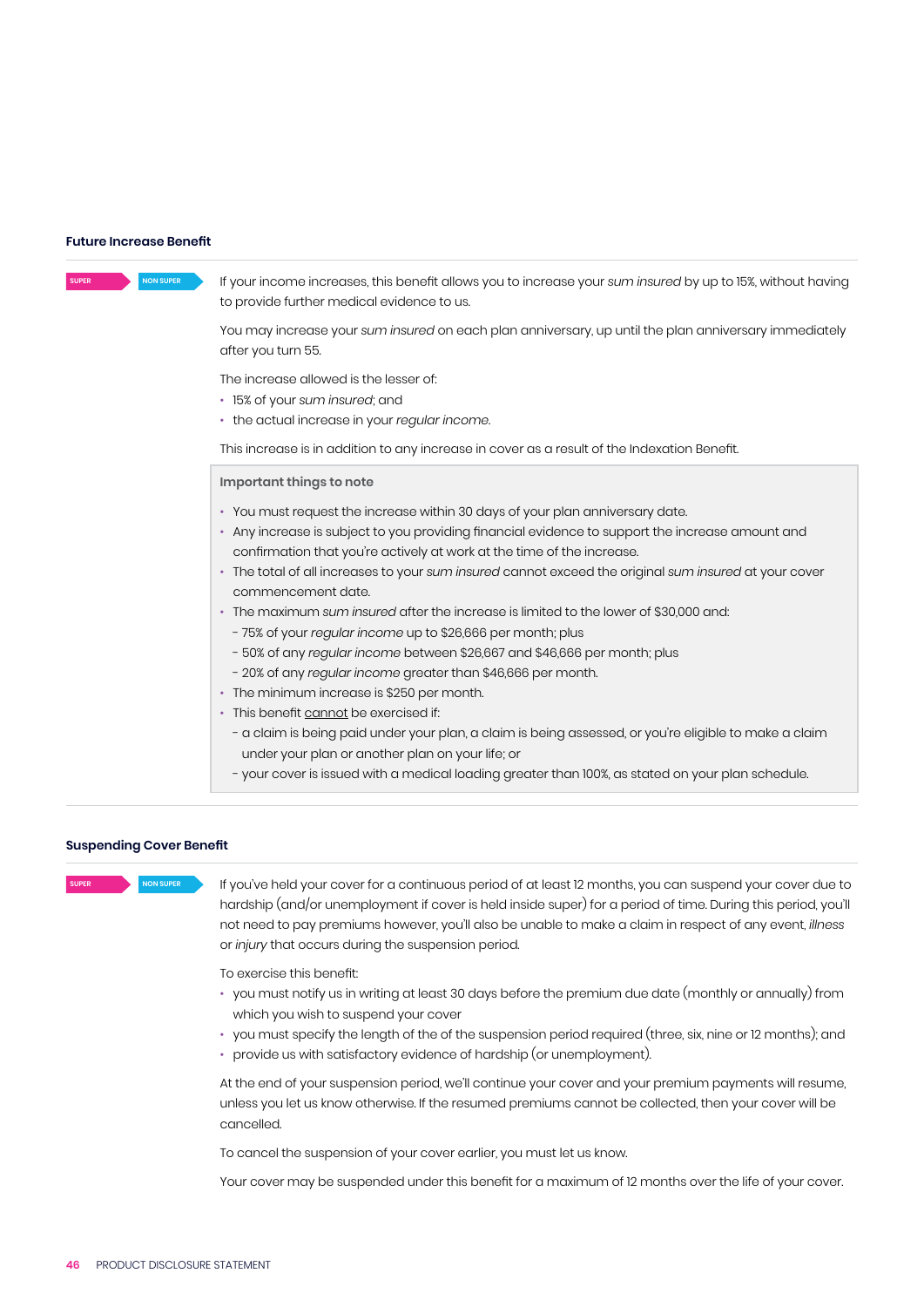| <b>About NEOS</b><br>Protection | Life<br>Cover | <b>TPD</b><br>Cover | Critical<br><b>Illness Cover</b> | Child<br>Cover | Common<br>benefits | <b>Income</b><br>Protection<br>Cover | <b>Important</b><br>information | Interim<br><b>Accident</b><br>Cover | <b>Definitions</b> |
|---------------------------------|---------------|---------------------|----------------------------------|----------------|--------------------|--------------------------------------|---------------------------------|-------------------------------------|--------------------|
|---------------------------------|---------------|---------------------|----------------------------------|----------------|--------------------|--------------------------------------|---------------------------------|-------------------------------------|--------------------|

#### **Indexation Benefit**

| <b>SUPER</b> | NON SUPER | We'll automatically increase your sum insured, including the Superannuation Contribution Option |
|--------------|-----------|-------------------------------------------------------------------------------------------------|
|              |           | amount if applicable, at each plan anniversary. The rate of increase will be the greater of:    |
|              |           | 3% and                                                                                          |

• the percentage increase in the Consumer Price Index (CPI).

Your premium will also be increased to reflect the increase in your *sum insured*.

If you don't want the Indexation Benefit to apply, you'll need let us know in writing at least 30 days after the relevant plan anniversary. If you decline an increase, you'll not be excluded from being offered increases in future years.

You can request to remove the Indexation Benefit permanently from your cover at any time, however should you wish to have the Indexation Benefit restarted, we may require further information from you before agreeing to restart it.

The Indexation Benefit will not apply if, at the Plan anniversary date:

- we're paying you a *disability* benefit; or
- your cover is suspended under the Suspending Cover Benefit.

### **Relapse Benefit**



#### **Benefit period to age 65 or 70**

If you return to work on a full-time basis after receiving a Total Disability Benefit or Partial Disability Benefit, and you suffer a relapse of the same or related *illness* or *injury* within 12 months (or within six months if you're over 65), your *waiting period* will be waived, and your *disability* claim will be treated as a continuation of the original claim.

If the relapse occurs after 12 months (or after six months if you're over 65), then your *disability* claim will be treated as a new claim.

#### **Benefit period two or five years**

If you return to work on a full-time basis after receiving a Total Disability Benefit or Partial Disability Benefit, and you suffer a relapse of the same or related *illness* or *injury* within six months, the *waiting period* will be waived, and the *disability* claim will be treated as a continuation of the original claim. The claim periods will be added together to determine when the *benefit* period expires.

If the relapse occurs after six months, then your *disability* claim will be treated as a new claim.

#### **Death Benefit**

**SUPER NON SUPER** If you die while this cover is in place, we'll pay a lump sum benefit equal to six times your *sum insured*, subject to a maximum of \$50,000 (across all Income Protection Covers held with us).

You don't have to be claiming a *disability* benefit at the time of your death to be eligible for this benefit.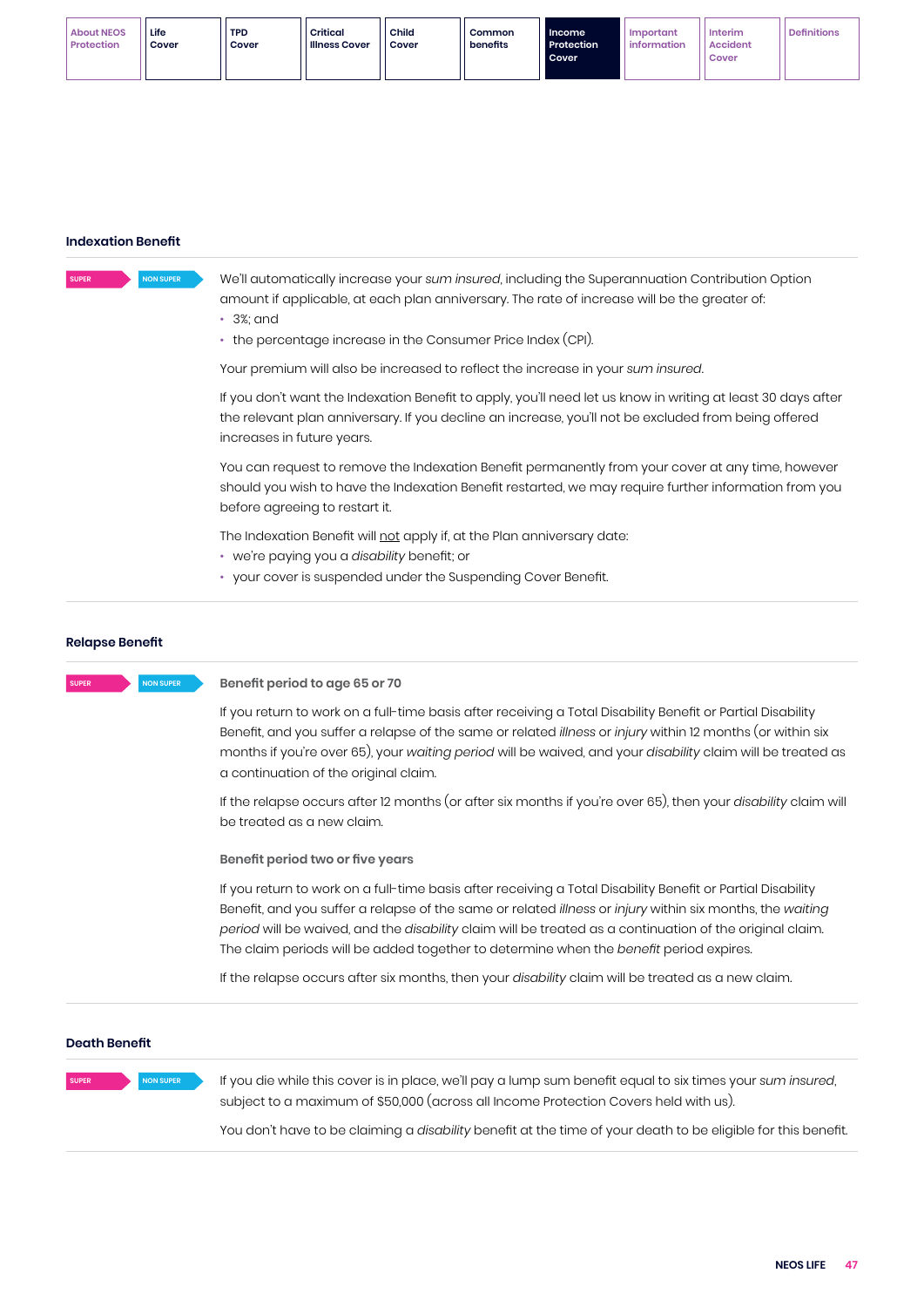#### **Flexibility to Reduce Two Year Waiting Period Benefit**

**SUPER NON SUPER** If you've selected a two-year *waiting period*, with a *benefit period* to age 65 or to age 70, in order to complement an existing group income protection policy which provides a two-year *benefit period*, and that income protection policy ceases, you can reduce your *waiting period* without the need to supply further medical evidence to us.

You may apply to reduce your *waiting period* from two years to 13 weeks, 26 weeks or one year.

To exercise this benefit, you must apply in writing within 30 days of your group income protection policy ceasing, and you'll need to provide evidence that your group policy is no longer in force.

**Important things to note**

- Once approved by us, your reduced *waiting period* and premium increase will take effect from your next premium due date.
- This benefit is not available if you're on claim or eligible to make a claim under the group income protection policy or your NEOS Income Protection Cover.

#### **Elective Surgery Benefit**

## **NON SUPER This benefit applies to Income Protection Standard and Income Protection Plus only.**

A *monthly benefit* is payable if your *total disability* or *partial disability* is as a result of:

- elective surgery performed on the advice of a *medical practitioner*
- an operation to improve your appearance as a result of an *illness* or *injury*; or
- surgery to donate a body organ or bone marrow to another recipient.

This surgery must take place at least six months after your cover commencement or reinstatement date.

#### **Rehabilitation Benefit**

#### **NON SUPER This benefit applies to Income Protection Standard and Income Protection Plus only.**

If we're paying you a Total Disability Benefit, and you participate in a rehabilitation program approved by us, and/or incur costs for equipment that we agree are needed for your rehabilitation, we'll reimburse the costs associated with your rehabilitation to you.

The maximum amount payable under this benefit over the life of your cover is 12 times your *sum insured*. This benefit is payable in addition to any other benefit payable under your cover and is payable monthly in arrears.

- We must agree in writing before you commence the rehabilitation program or purchase any equipment.
- We'll not approve any expense that you're entitled to have reimbursed by another source.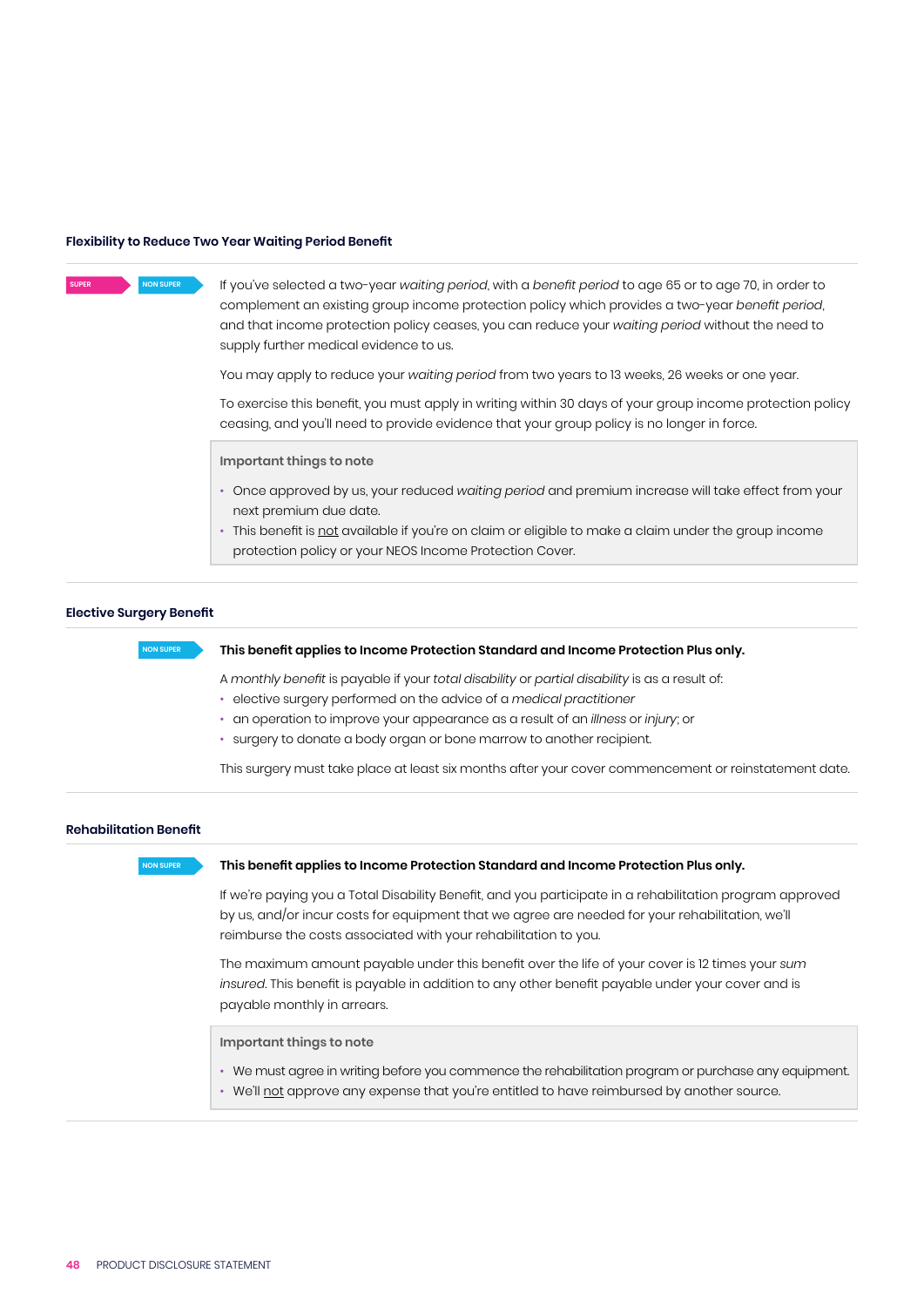| <b>About NEOS</b><br>Protection | Life<br>Cover | <b>TPD</b><br>Cover | Critical<br>Illness Cover | Child<br>Cover | Common<br>benefits | <b>Income</b><br>Protection<br>Cover | Important<br>information | Interim<br><b>Accident</b><br>Cover | <b>Definitions</b> |
|---------------------------------|---------------|---------------------|---------------------------|----------------|--------------------|--------------------------------------|--------------------------|-------------------------------------|--------------------|
|---------------------------------|---------------|---------------------|---------------------------|----------------|--------------------|--------------------------------------|--------------------------|-------------------------------------|--------------------|

## **Specific Injuries Benefit**

## **NON SUPER This benefit applies to Income Protection Standard and Income Protection Plus only.**

If you suffer any of the Specific Injuries listed in the following table before your cover expires, we'll pay you the *monthly benefit* for the payment period indicated, regardless of whether or not you're working. No *waiting period* will apply.

If you're *disabled* as a result of the Specific Injury at the end of the payment period, you may be assessed for a *disability* benefit.

| <b>Specific Injury</b>                                                                                                                | <b>Payment period in months</b> |
|---------------------------------------------------------------------------------------------------------------------------------------|---------------------------------|
| Paralysis                                                                                                                             | $60+$                           |
| Total and permanent loss of your use of any two of:<br>• hand (from the wrist)<br>• foot (from the ankle); or<br>· sight in one eye.  | 24                              |
| Total and permanent loss of your use of either:<br>• arm; or<br>$\cdot$ leg.                                                          | 18                              |
| Total and permanent loss of your use of any one of:<br>• hand (from the wrist);<br>• foot (from the ankle); or<br>· sight in one eye. | 12                              |
| Total and permanent loss of your use of the thumb and index<br>finger on the same hand at or above the first joint.                   | 6                               |
| Fracture of one of the listed bones requiring the application of a<br>plaster, pin or other immobilizing device:                      |                                 |
| spine, not resulting in paralysis                                                                                                     | 3                               |
| • thigh                                                                                                                               | 3                               |
| pelvis<br>٠                                                                                                                           | 3                               |
| skull (excluding bones of the nose or face)                                                                                           | $\overline{2}$                  |
| upper arm                                                                                                                             | $\overline{2}$                  |
| shoulder bone                                                                                                                         | $\overline{2}$                  |
| • jaw                                                                                                                                 | $\overline{2}$                  |
| $\cdot$ leg (excluding ankle)                                                                                                         | $\overline{2}$                  |
| • kneecap                                                                                                                             | 2                               |
| • forearm (including wrist)                                                                                                           | 1                               |
| collarbone                                                                                                                            | 1                               |
| ankle                                                                                                                                 | 1                               |
| • heel.                                                                                                                               | 1                               |
| $+ -$<br>$\cdot$ $\cdot$<br>$\overline{\phantom{a}}$                                                                                  |                                 |

This period is reduced to 24 months if you've chosen a two-year *benefit period*.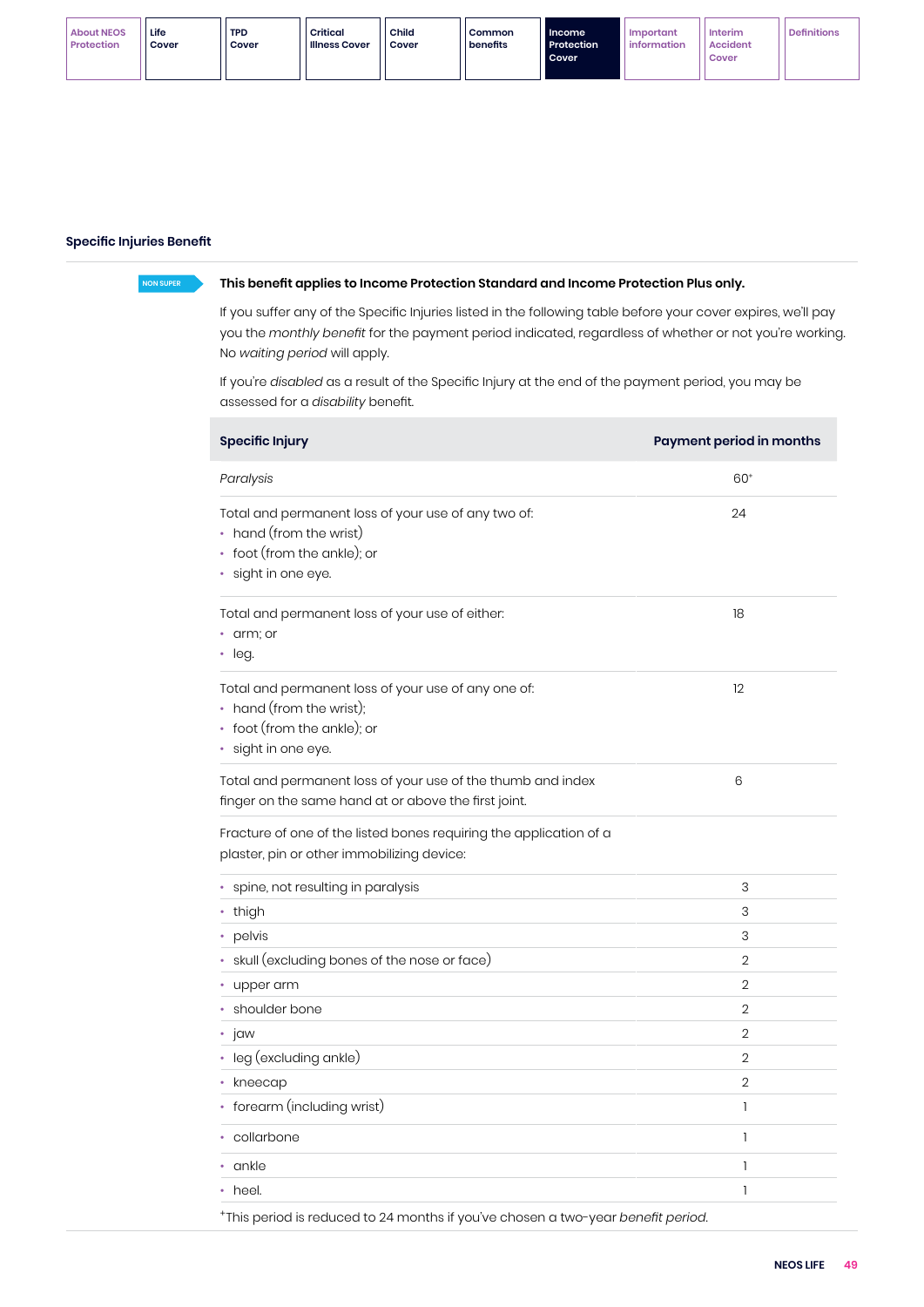#### **Specific Injuries Benefit continued**

#### **Important things to note**

- If you suffer more than one Specific Injury at the same time, we'll only pay one benefit; however, it will be the one which provides the highest benefit payment to you.
- This benefit will be paid instead of the Total Disability Benefit or Partial Disability Benefit.
- If you're eligible for payments under the Specific Injuries Benefit, Accident Option and Critical Illness Option, we'll only pay one benefit; however, it will be the one which provides the highest benefit payment to you.

#### **Bed Confinement Benefit**

#### **NON SUPER This benefit applies to Income Protection Standard and Income Protection Plus only.**

We'll pay you 1/30th of your *monthly benefit* for each day you're *totally disabled* during the *waiting period* if:

- under the advice of a *medical practitioner* you're *confined to bed* for at least three consecutive days; and
- a *medical practitioner* certifies that the continuous care of a registered nurse is required.

This benefit is payable for a maximum of 90 days, until the end of your *waiting period*, or you're no longer confined to a bed; whichever comes first.

This benefit is not payable if you're also receiving a benefit under the Accident Option or a Specific Injuries benefit.

#### **Family Support Benefit**

### **NON SUPER This benefit applies to Income Protection Standard and Income Protection Plus only.**

If, due to *total disability*, you're totally dependent on an *immediate family member* for essential everyday care to enable you to live at home (excluding nursing or similar services), and this causes a reduction in their income, we'll pay a benefit to you to help subsidise their income.

We'll pay the lesser of:

- the reduction in the income of the *immediate family member*; and
- 50% of your *monthly benefit*.

- This benefit is payable monthly in arrears for up to 90 days, provided you continue to qualify for this benefit.
- This benefit is only payable while we're paying you a Total Disability Benefit.
- We'll not pay the Family Support Benefit if a Home Care Benefit is also being paid.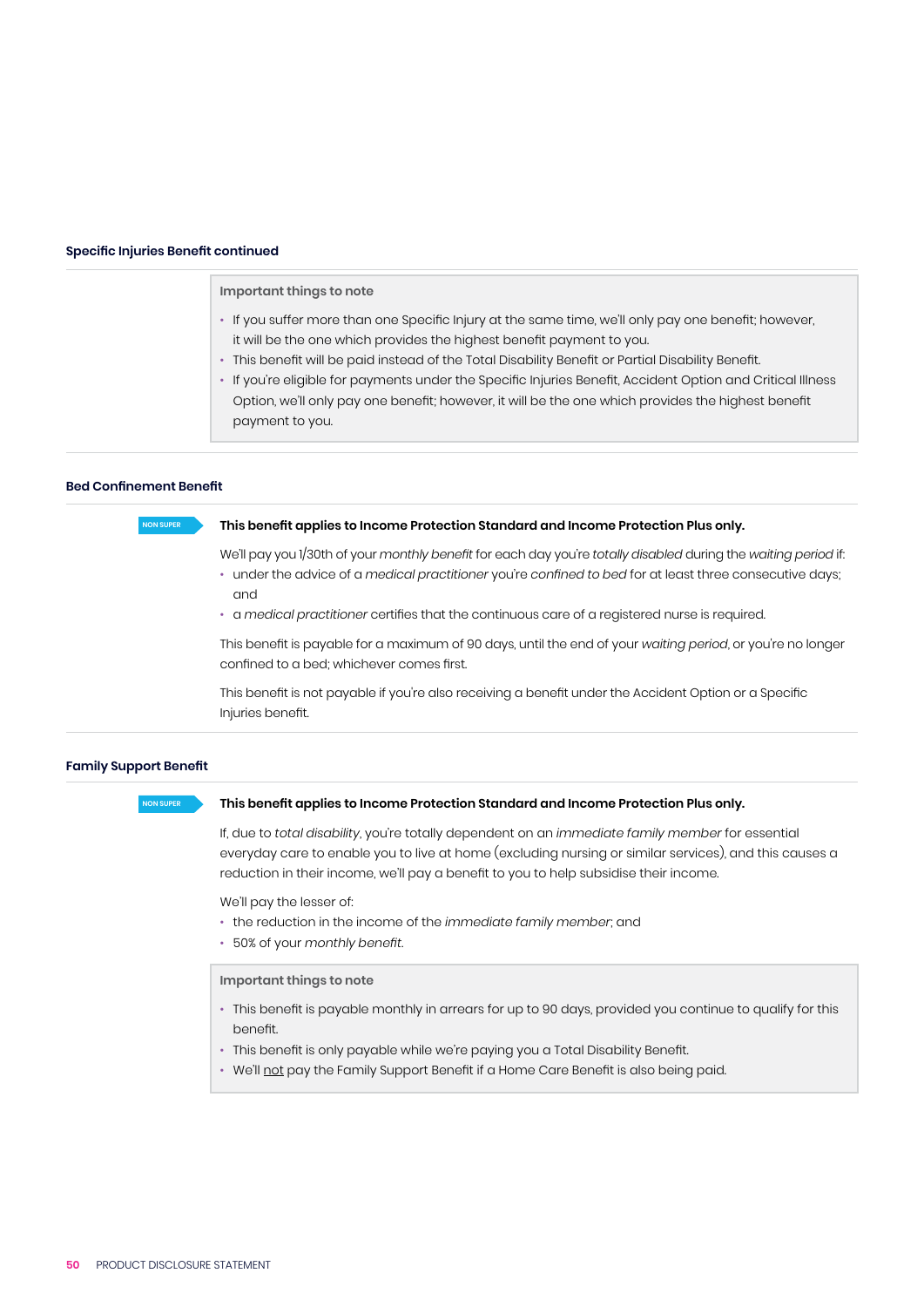| <b>About NEOS</b><br>Protection | Life<br>Cover | <b>TPD</b><br>Cover | Critical<br>Illness Cover | Child<br>Cover | Common<br>benefits | <b>Income</b><br><b>Protection</b><br>Cover | Important<br>information | Interim<br><b>Accident</b><br>Cover | <b>Definitions</b> |
|---------------------------------|---------------|---------------------|---------------------------|----------------|--------------------|---------------------------------------------|--------------------------|-------------------------------------|--------------------|
|---------------------------------|---------------|---------------------|---------------------------|----------------|--------------------|---------------------------------------------|--------------------------|-------------------------------------|--------------------|

## **Home Care Benefit**

| <b>NON SUPER</b> | This benefit applies to Income Protection Standard and Income Protection Plus only.                                                                                                                                                                                                                                                                                                                                                  |  |  |  |  |  |  |  |
|------------------|--------------------------------------------------------------------------------------------------------------------------------------------------------------------------------------------------------------------------------------------------------------------------------------------------------------------------------------------------------------------------------------------------------------------------------------|--|--|--|--|--|--|--|
|                  | If you're totally disabled after your waiting period and confined to bed (other than in a hospital or<br>similar institution), you may be eligible for the Home Care Benefit. This benefit is available if you're totally<br>dependent upon a paid professional housekeeper for essential everyday home care needs (excluding<br>nursing and similar services). In this instance, we'll pay a benefit to you to help cover the cost. |  |  |  |  |  |  |  |
|                  | We'll pay for each day you remain <i>confined to bed</i> up to the lesser of:<br>$\cdot$ \$150; and<br>• 1/30th of your monthly benefit.                                                                                                                                                                                                                                                                                             |  |  |  |  |  |  |  |
|                  | Important things to note<br>• This benefit is payable monthly in arrears for up to 180 days, provided you continue to qualify for this<br>benefit.<br>This benefit is not available if we're also paying the Family Support Benefit.<br>$\bullet$                                                                                                                                                                                    |  |  |  |  |  |  |  |

## **Accommodation Benefit**

| <b>NON SUPER</b> | This benefit applies to Income Protection Standard and Income Protection Plus only.                                                                                                                                                                                                                                                                                                                                                                                                                                                 |
|------------------|-------------------------------------------------------------------------------------------------------------------------------------------------------------------------------------------------------------------------------------------------------------------------------------------------------------------------------------------------------------------------------------------------------------------------------------------------------------------------------------------------------------------------------------|
|                  | If you're totally disabled and confined to bed, and:<br>an immediate family member is required to travel more than 100 kilometres from their place of<br>residence to be with you; or<br>you're more than 100 kilometres from your place of residence and require an immediate family<br>member to be with you,<br>we'll reimburse your <i>immediate family member's</i> accommodation costs. We'll pay you up to \$250 per<br>day, for each day you remain confined to bed, for a maximum period of 30 days in any 12-month period |
|                  | Important things to note<br>This benefit is payable during your <i>waiting period</i> and in addition to any other benefit that becomes                                                                                                                                                                                                                                                                                                                                                                                             |

- payable for *total disability*.
- This benefit is payable only once in any 12-month period.

## **Medical Professionals Benefit**

|  | <b>NON SUPER</b> |  |
|--|------------------|--|
|  |                  |  |

#### **This benefit applies to Income Protection Plus only.**

This benefit applies if you're a medical professional*,* as classified by us, at the time of application and immediately prior to claiming this benefit.

If you suffer *occupationally acquired HIV* or *occupationally acquired hepatitis B or C*, as defined in the 'Critical illness definitions' section from page 77 of this PDS, and you:

- cease to perform or assist in exposure-prone *medical procedures* as a result of your condition; and
- cease this part of your practice in compliance with your demonstrable professional obligations to the public, and the demonstrable plans of the body that authorises you to practise your profession, we'll pay you a one-off lump sum benefit, which is the lesser of:
- 50 times your *monthly benefit*; and
- \$1,000,000.

This benefit is paid in addition to any Total Disability Benefit or Partial Disability Benefit payable.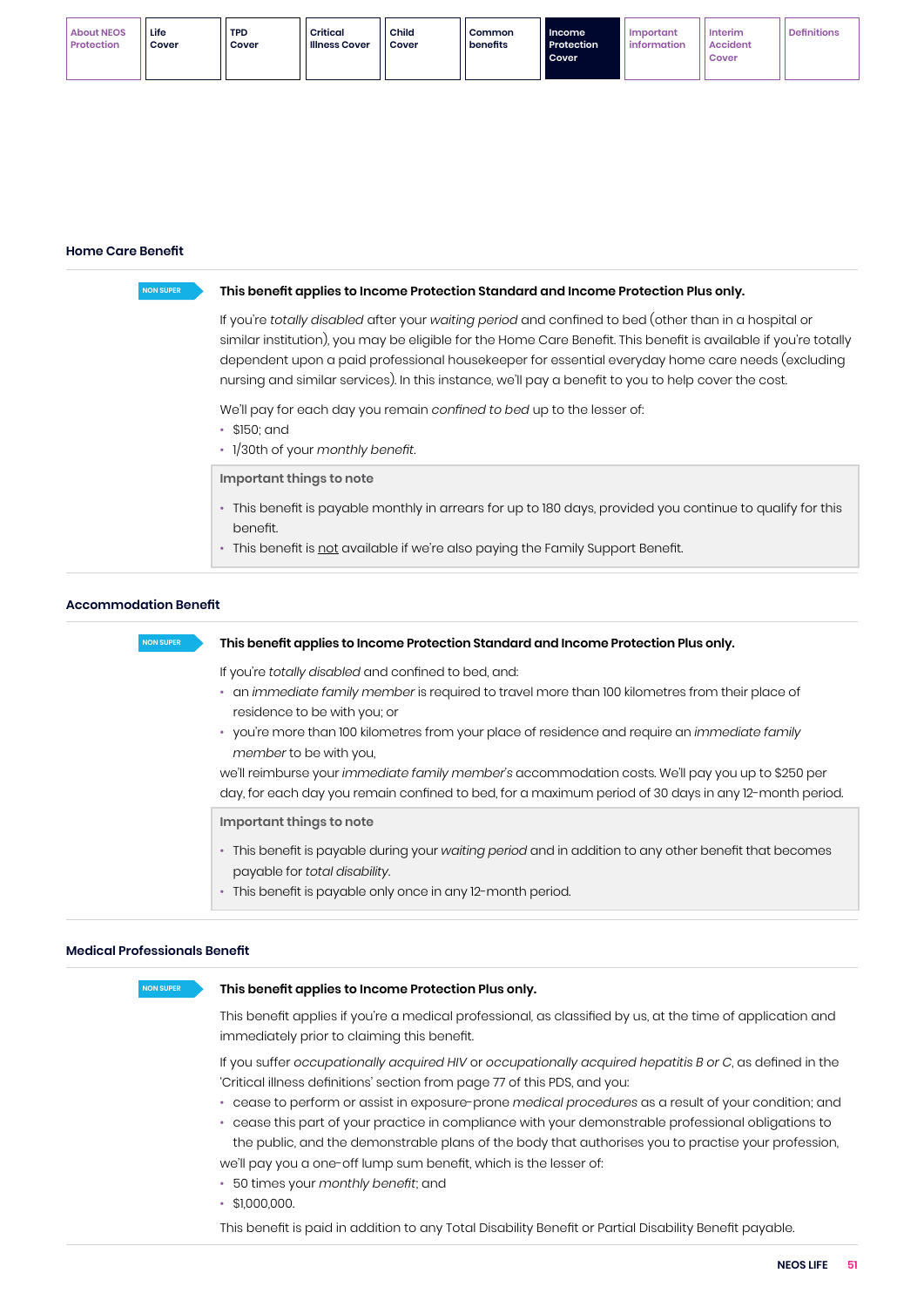#### **Medical Professionals Benefit continued**

## **Important things to note**

- Any *accident* giving rise to a potential claim must be reported to us within 30 days of the *accident*  and supported by a negative HIV, hepatitis B or hepatitis C test (as applicable) taken within seven days after the *accident*. We require access to all blood samples taken in order to facilitate independent testing, with the right to take additional samples as necessary.
- The benefit will not be payable if:
	- the HIV, hepatitis B or hepatitis C virus was not occupationally acquired, including through sexual activity or recreational intravenous drug use
	- you have not made reasonable efforts to comply with relevant state and commonwealth guidelines in relation to dealing with infectious diseases
	- the Australian government or relevant government body has approved a medical treatment which renders the hepatitis B or hepatitis C virus (as applicable) inactive and non-infectious to others
	- a medical cure is found for AIDS or the effects of the HIV virus, or a medical treatment is developed that results in the prevention of the occurrence of AIDS. ('Cure' means any Australian government approved treatment, which renders HIV inactive and non-infectious); and
	- you have not taken an approved vaccine that is recommended by the relevant government body for use in your occupation and it was available prior to the *accident* which caused infection.

#### **Extended Cover Benefit**

#### **NON SUPER This benefit applies to Income Protection Plus only.**

This benefit applies if your cover expiry date is the plan anniversary after you turn 65.

If you're still working at least 20 hours per week immediately prior to your cover expiry date (and have been doing so for the past six months), you can extend your cover beyond its expiry date, on modified terms.

Extended cover will be based on the following conditions, irrespective of what is stated on your plan schedule:

- your *waiting period* will be the greater of four weeks or the *waiting period* stated on your plan schedule
- your *benefit period* will be one year
- any Increasing Claim Option, Superannuation Contribution Option, Critical Illness Option and Accident Option you have, will no longer apply
- the maximum *monthly benefit* we'll pay will be \$30,000; and
- if level premiums applied to age 65, they will revert to stepped.

Your ongoing premium will be adjusted to reflect the modified terms above.

- Your extended cover will continue until the earlier of:
	- the plan anniversary immediately after you turn 70; and
	- when you haven't worked for at least 20 hours per week in *gainful employment* for six consecutive months.
- This benefit is not available if you're *disabled* immediately prior to your cover expiry date.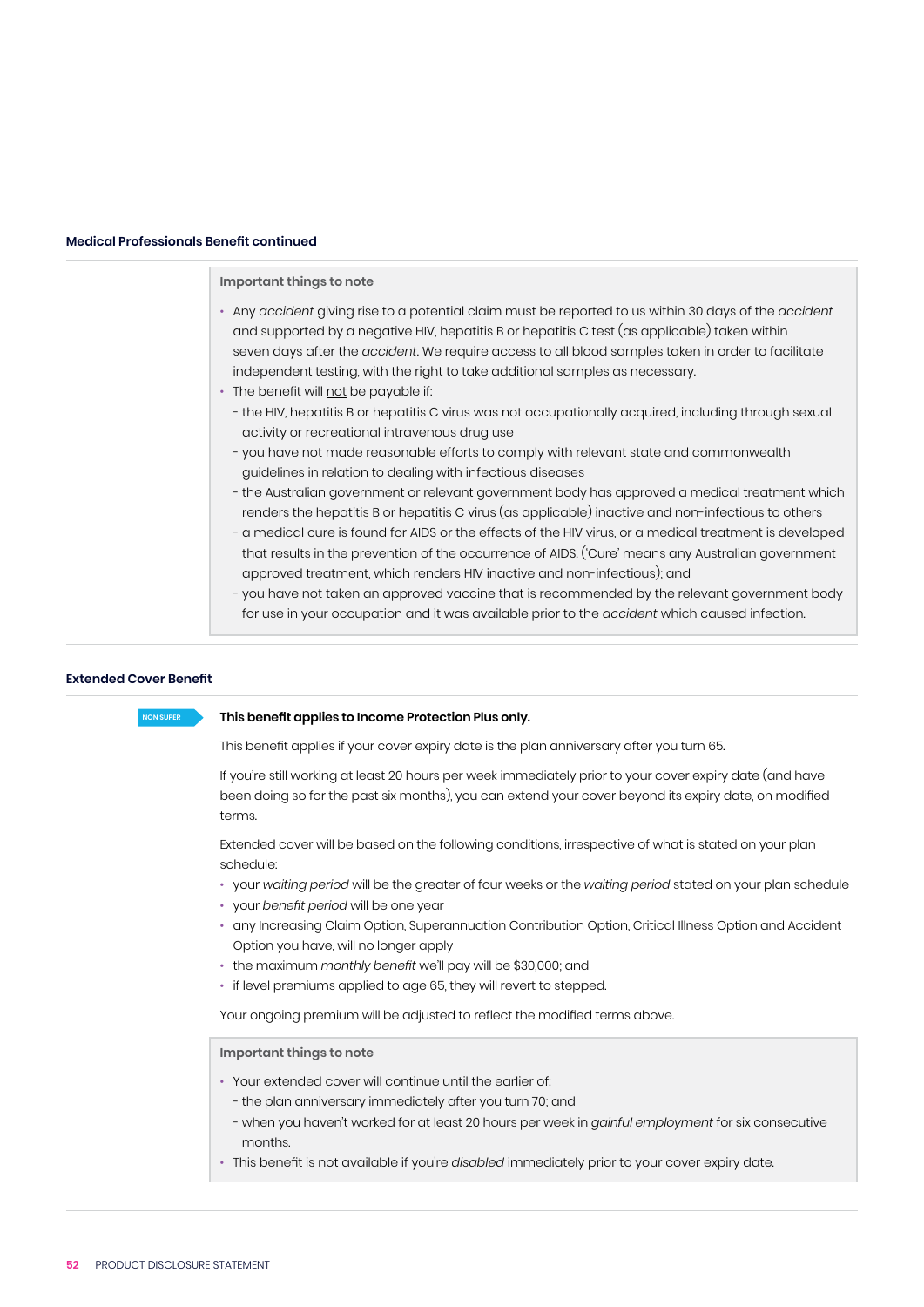| <b>About NEOS</b><br>Protection | Life<br>Cover | <b>TPD</b><br>Cover | Critical<br>Illness Cover | Child<br>Cover | Common<br>benefits | <b>Income</b><br>Protection<br>Cover | Important<br>information | Interim<br><b>Accident</b><br>Cover | <b>Definitions</b> |
|---------------------------------|---------------|---------------------|---------------------------|----------------|--------------------|--------------------------------------|--------------------------|-------------------------------------|--------------------|
|---------------------------------|---------------|---------------------|---------------------------|----------------|--------------------|--------------------------------------|--------------------------|-------------------------------------|--------------------|

#### **Overseas Assist Benefit**

## **NON SUPER This benefit applies to Income Protection Plus only.**

If you're *totally disabled* for at least one month while outside Australia, and you return to Australia because of continuing *total disability*, we'll reimburse the cost of an economy or business airfare to Australia. We'll reimburse the cost of the flight by the most direct route, including connecting flights, less any amounts that are reimbursed from another source.

The maximum amount payable is three times your *monthly benefit*. This benefit can only be claimed once in any 24-month period.

## **Child Care Benefit**

#### **NON SUPER This benefit applies to Income Protection Plus only.**

If we're paying you a Total Disability Benefit, and you incur child care costs as a result of your *total disability*, we'll reimburse those costs to you. We'll not reimburse any child care costs that you were incurring prior to your *total disability*.

If the Child Care Benefit applies, we'll pay you the lesser of:

- five per cent of your *monthly benefit*
- \$500 per month; and
- the child care costs, less amounts reimbursed from elsewhere.

- This benefit is paid monthly in arrears.
- This benefit will stop on the earlier of the following events:
	- you're no longer *totally disabled*
	- the end of your *benefit period*
	- your child no longer requires child care; or
	- the Child Care Benefit has been paid for 90 days for any one *total disability*.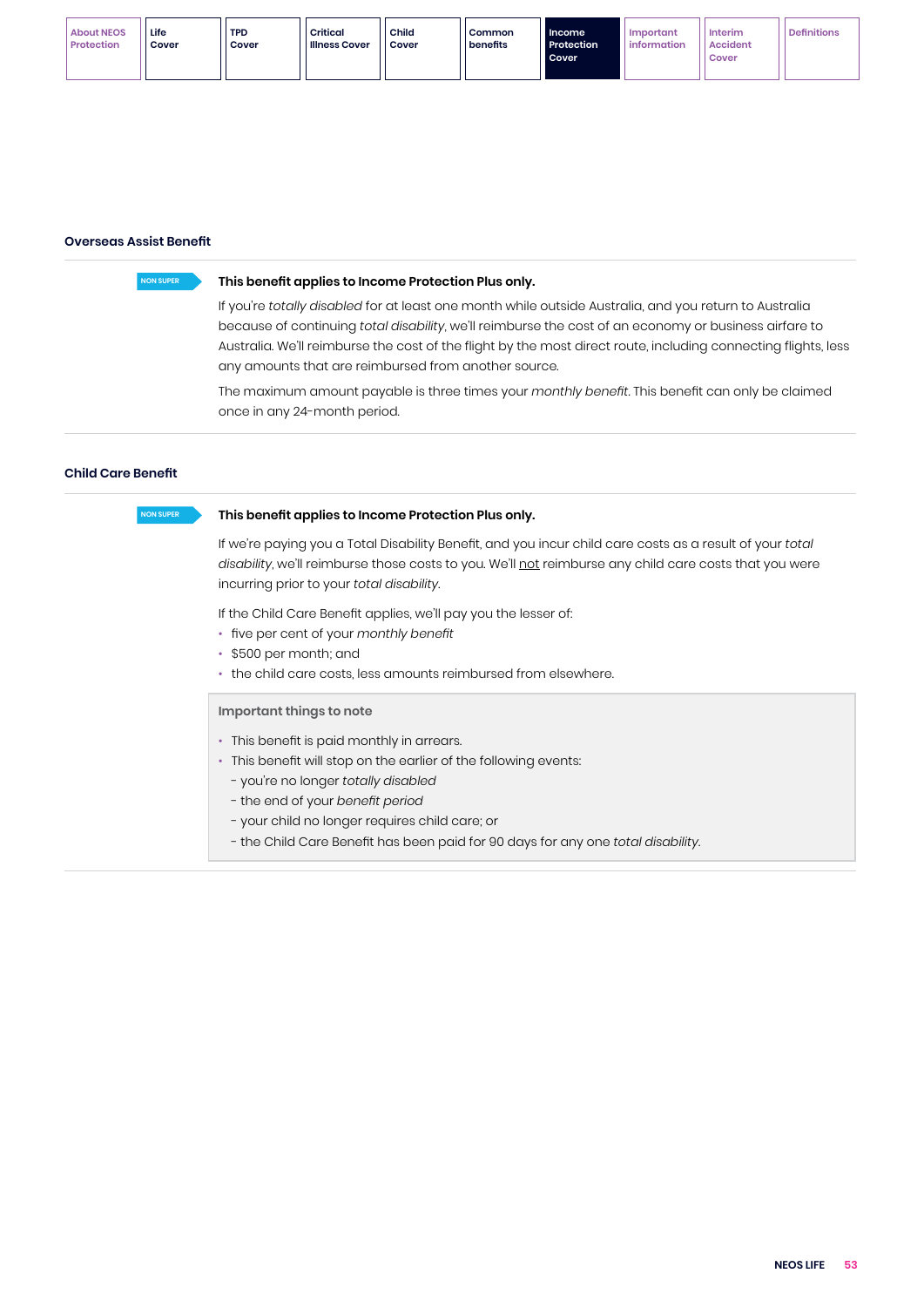## **Optional benefits**

The below optional benefits are available at an extra cost. If selected, they will be shown on your plan schedule.

## **Increasing Claim Option**

| <b>SUPER</b> | NON SUPER | If we've paid you a Total Disability Benefit or a Partial Disability Benefit for 12 months or more, we'll |
|--------------|-----------|-----------------------------------------------------------------------------------------------------------|
|              |           | increase your monthly benefit (and any Superannuation Contribution Option monthly benefit) by the         |
|              |           | rate of CPI. This will occur on the yearly anniversary of when benefits first become payable, for as long |
|              |           | as we continue to pay you a benefit.                                                                      |

This increase will be limited to five per cent when Income Protection Cover is held inside superannuation.

When we stop paying the Total Disability Benefit or Partial Disability Benefit to you, we'll increase your *sum insured* so that it's equal to the indexed *monthly benefit* which applied immediately prior to the end of your *total disability* or *partial disability* claim.

### **Superannuation Contribution Option**

**NON SUPER** This option allows you to insure up to an additional 5% of your annual *regular income* to cover superannuation contributions.

> Any time we pay a Total Disability Benefit or a Partial Disability Benefit, we'll pay the Superannuation Contribution Option *sum insured* or a proportion of the Superannuation Contribution Option *sum insured* in the case of a Partial Disability Benefit (using the same proportion as applies for the Partial Disability Benefit).

The amount we pay is the lesser of:

- the Superannuation Contribution Option *sum insured*; and
- 5% of your *pre-disability income*.

If the *monthly benefit* was decreased because of the receipt of 'other payments' (as explained on page 57) then we will decrease the Superannuation Contribution Option amount payable in the same proportion.

The Superannuation Contribution Option amount must be paid into a superannuation fund by you.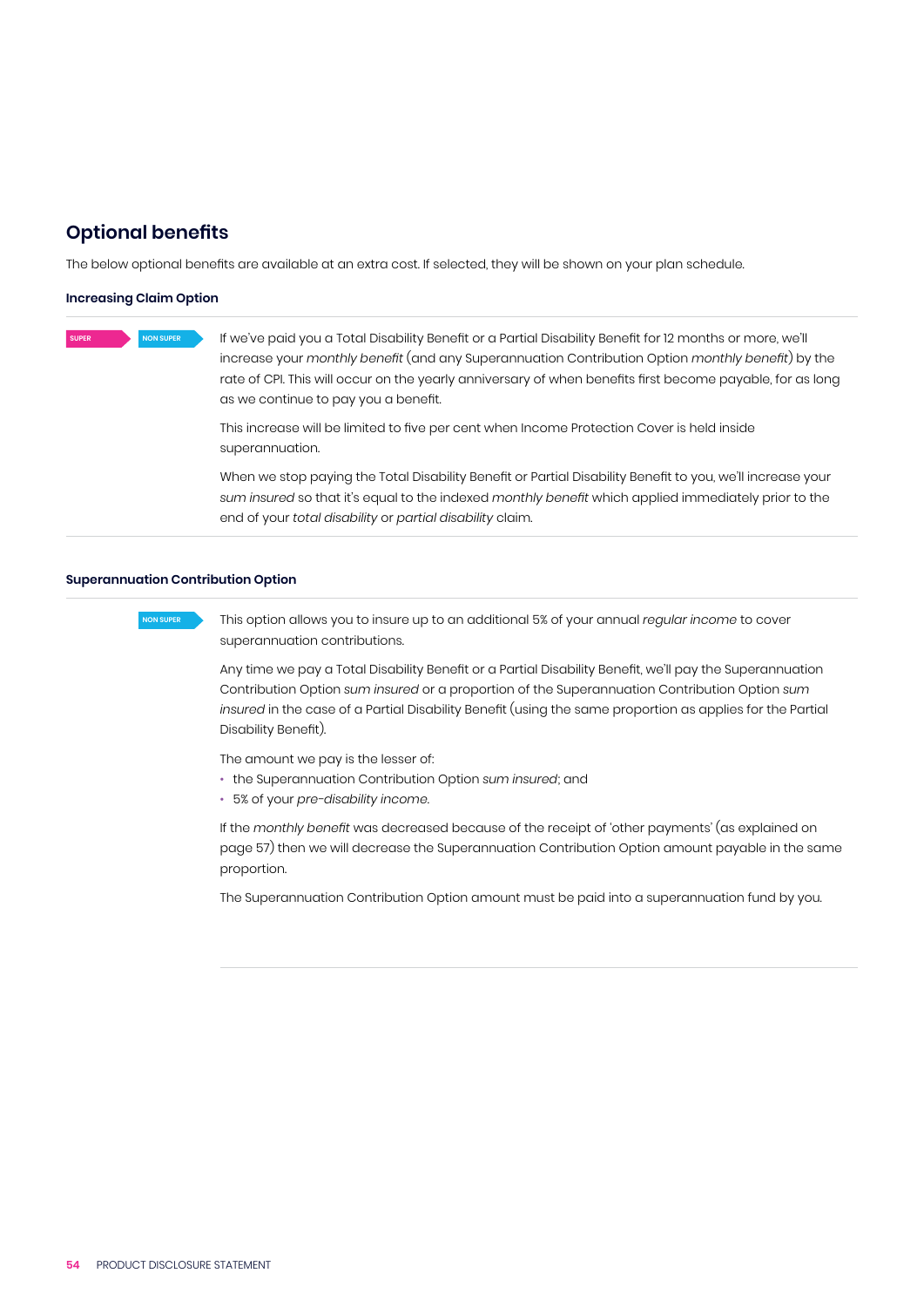| <b>About NEOS</b><br>Protection | Life<br>Cover | <b>TPD</b><br>Cover | Critical<br>Illness Cover | Child<br>Cover | Common<br>benefits | <b>Income</b><br>Protection<br><b>Cover</b> | Important<br>information | Interim<br><b>Accident</b><br>Cover | <b>Definitions</b> |
|---------------------------------|---------------|---------------------|---------------------------|----------------|--------------------|---------------------------------------------|--------------------------|-------------------------------------|--------------------|
|---------------------------------|---------------|---------------------|---------------------------|----------------|--------------------|---------------------------------------------|--------------------------|-------------------------------------|--------------------|

### **Accident Option**

| <b>SUPER</b><br><b>NON SUPER</b> | If you're totally disabled as a result of an accident, for a period of at least three consecutive days from<br>the day you first seek medical advice for your injury (or injuries), we'll pay 1/30th of your monthly benefit<br>for each day you're totally disabled during the waiting period. Your total disability must occur within 90<br>days of the accident.<br>This benefit will accrue from the first day that you're totally disabled. |
|----------------------------------|--------------------------------------------------------------------------------------------------------------------------------------------------------------------------------------------------------------------------------------------------------------------------------------------------------------------------------------------------------------------------------------------------------------------------------------------------|
|                                  | Important things to note<br>Payment of the Accident Option benefit will continue until the earlier of:<br>- the end of your waiting period; or<br>- when you're no longer totally disabled.<br>If you're eligible for payments under the Specific Injuries Benefit, Accident Option and Critical Illness<br>Option, we'll only pay one benefit; however, it will be the one which provides the highest benefit                                   |
|                                  | payment to you.<br>• This option is only available if you have a four-week waiting period.                                                                                                                                                                                                                                                                                                                                                       |

## **Critical Illness Option**

If you suffer any one of the Critical Illness Events listed in the table on the following page before your cover expiry date, we'll pay a lump sum benefit equal to six times your *monthly benefit*, regardless of whether or not you're working. This is in addition to any Total Disability Benefit or Partial Disability Benefit payable, and no *waiting period* applies.

If at the end of the six-month period, you're *disabled* as a result of the same Critical Illness Event, you may be assessed for a *disability* benefit, subject to the terms of your cover being met.

This benefit is payable only once for each Critical Illness Event over the life of your cover. If you suffer more than one Critical Illness Event at the same time, we'll only pay one benefit.

If you're eligible for payments under the Specific Injuries Benefit, Accident Option, and Critical Illness Option, we'll only pay one benefit; however, it will be the one which provides the highest benefit payment to you.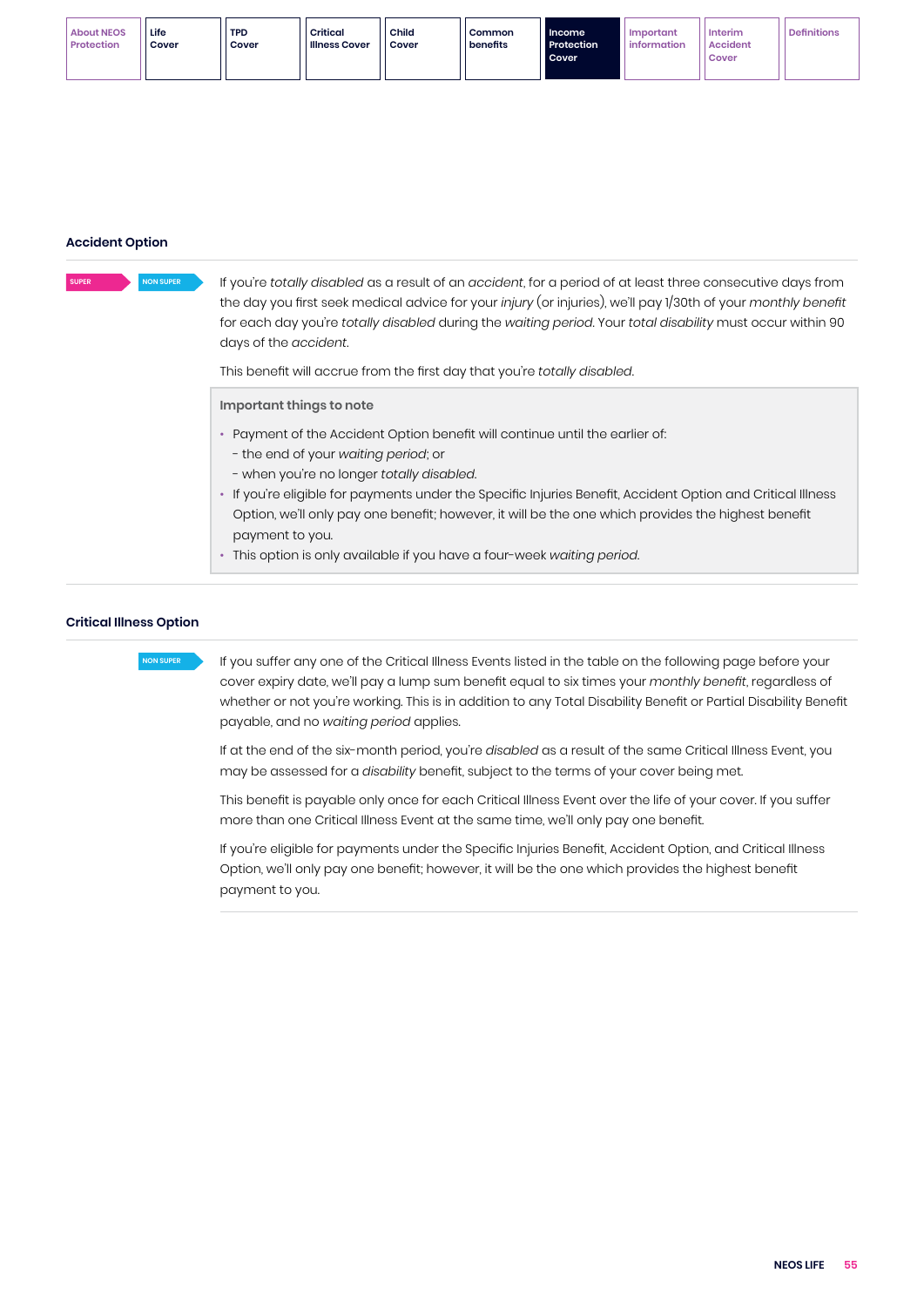#### **Critical Illness Events**

| <b>Heart conditions</b>                                                                                                                                                                                                                                                                                                                                 |                                                                                                                                                                                                                                                                                                                                          |
|---------------------------------------------------------------------------------------------------------------------------------------------------------------------------------------------------------------------------------------------------------------------------------------------------------------------------------------------------------|------------------------------------------------------------------------------------------------------------------------------------------------------------------------------------------------------------------------------------------------------------------------------------------------------------------------------------------|
| · Angioplasty^<br>• Aortic surgery<br>• Cardiomyopathy (permanent and irreversible)<br>• Heart attack^<br>• Heart valve surgery <sup>^</sup>                                                                                                                                                                                                            | • Coronary artery bypass surgery^<br>• Open heart surgery^<br>· Out of hospital cardiac arrest^<br>• Primary pulmonary hypertension<br>· Triple vessel angioplasty^                                                                                                                                                                      |
| Nervous system conditions                                                                                                                                                                                                                                                                                                                               |                                                                                                                                                                                                                                                                                                                                          |
| • Coma (of specified severity)<br>• Dementia including Alzheimer's disease (permanent and<br><i>irreversible</i> )<br>• Encephalitis and meningitis (resulting in permanent<br>neurological deficit)<br>• Major head trauma (with permanent neurological deficit)<br>• Meningococcal disease (resulting in significant permanent<br><i>impairment</i> ) | • Multiple sclerosis (with multiple episodes of neurological<br>deficit and persisting neurological abnormalities)<br>• Muscular dystrophy<br>• Paralysis (total and irreversible)<br>• Parkinson's disease (permanent)<br>• Progressive and debilitating motor neurone disease<br>• Stroke (resulting in neurological deficit) $\wedge$ |
| <b>Body organ conditions</b>                                                                                                                                                                                                                                                                                                                            |                                                                                                                                                                                                                                                                                                                                          |
| • Benign brain tumour (resulting in irreversible neurological<br>deficit)<br>• Cancer (excluding early stage cancers)^<br>• Chronic kidney failure (requiring transplantation or dialysis)<br>• Chronic liver failure (resulting in permanent symptoms)                                                                                                 | • Chronic lung failure (requiring permanent oxygen therapy)<br>· Major organ transplant<br>• Pneumonectomy<br>• Severe burns (covering at least 20% of the body's surface area)<br>• Severe rheumatoid arthritis (with significant impairment)                                                                                           |
| <b>Blood conditions</b>                                                                                                                                                                                                                                                                                                                                 |                                                                                                                                                                                                                                                                                                                                          |
| • Aplastic anaemia (requiring treatment)<br>• Medically-acquired HIV (contracted from a medical<br>procedure or operation)                                                                                                                                                                                                                              | • Occupationally-acquired HIV<br>• Occupationally-acquired hepatitis B or C<br>· Severe diabetes                                                                                                                                                                                                                                         |
| <b>Other conditions</b>                                                                                                                                                                                                                                                                                                                                 |                                                                                                                                                                                                                                                                                                                                          |
| · Prolonged intensive care<br>• Blindness (permanent and irreversible)<br>• Loss of hearing (permanent)                                                                                                                                                                                                                                                 | • Loss of independent existence (permanent)<br>• Loss of use of limbs (permanent)<br>• Loss of speech (permanent)                                                                                                                                                                                                                        |

^ The Critical Illness Option benefit will not be paid for these events, if it occurred, symptoms leading to the condition occurred, or it was diagnosed, within the 90-day qualifying period (as explained on page 22 of this PDS).

## **If you're replacing an existing income protection policy**

If your Income Protection Cover is replacing an existing income protection policy issued by us, or another insurer, that contains this benefit, the 90-day qualifying period will not apply if:

- your existing income protection cover has been in place for at least 90 consecutive days immediately prior to the commencement of your cover
- your existing income protection cover provided similar cover for the same Critical Illness Events, or events that are subject to a 90-day qualifying period; and
- your *sum insured* under the Income Protection Cover being issued by us is the same, or less than, the *sum insured* on the existing income protection cover. If your *sum insured* is higher, then the 90-day qualifying period will apply to the difference between your new Income Protection Cover *sum insured* and your existing income protection cover *sum insured*.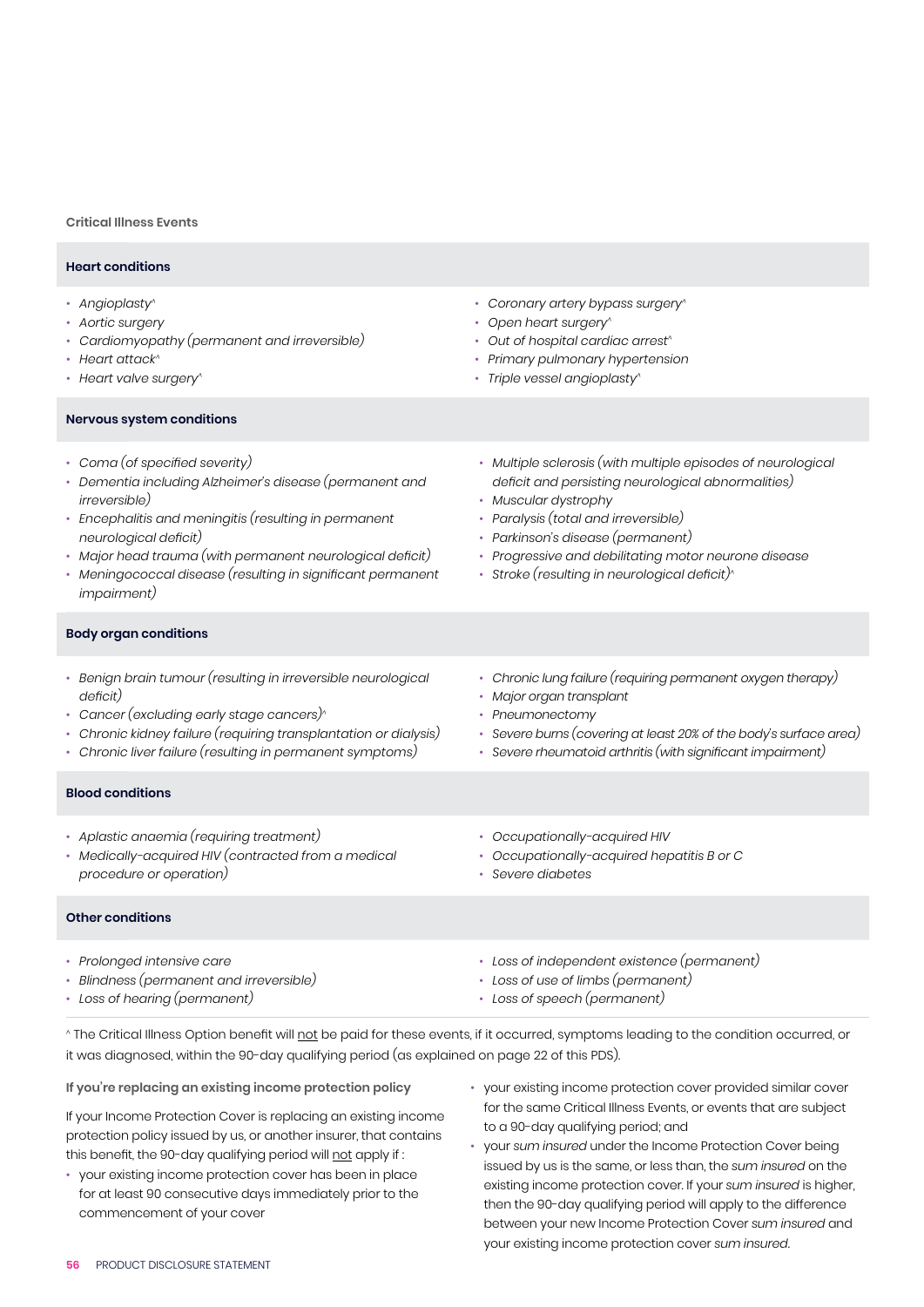| <b>About NEOS</b> | Life  |
|-------------------|-------|
| Protection        | Cover |
|                   |       |

**Critical** 

**Accident Cover**

## **Adjustments**

Your *monthly benefit* may be reduced if you receive 'other payments' for *disability* which exceed 10% of your *pre-disability income*.

If your cover is structured outside superannuation, these 'other payments' include:

- any payment received as a result of a worker's compensation or motor accident claim, or any claim under similar state or federal legislation; and
- payments received through any other individual or group disability income insurance, credit or mortgage insurance not disclosed at the commencement of your cover.

If your cover is structured inside superannuation, these 'other payments' include:

- any payment received as a result of a worker's compensation or motor accident claim, or any claim under similar state or federal legislation
- payments received through any other individual or group disability income insurance, credit or mortgage insurance not disclosed at the commencement of your cover; and.
- sick leave when you've accrued entitlements at the commencement of the *waiting period* and choose to use those entitlements during the *benefit period*.

If the 'other payment' is a lump sum payment, then for the purpose of the reduction, this will be treated as a series of 60 monthly payments, with each monthly payment equal to 1/60th of the lump sum payment.

## **Total Disability Benefits**

If you're receiving a Total Disability Benefit, we'll reduce your *monthly benefit* to ensure that, when combined with 'other payments', you don't receive more than:

- 75% of the first \$26,666 of your monthly *pre-disability income*; plus
- 50% of the next \$20,000 you earned; plus
- 20% any income you earned above that.

We'll not reduce your *monthly benefit* if you receive payment for working ten hours or less (or five hours, if applicable), per week as described under the hours definition for *total disability*.

## **Partial Disability Benefits**

If you're receiving a Partial Disability Benefit, we'll only reduce your *monthly benefit* to ensure that, when combined with 'other payments' and your *post-disability income*, you're not receiving more than 100% of your *pre-disability income*.

## **We pay one benefit at a time**

If you're *totally disabled* or *partially disabled* as a result of separate and distinct *illness* or *injuries*, only one benefit is payable under your Income Protection Cover. However, the benefit payable will be the benefit that provides the highest payment to you.

## **Exclusions**

No Income Protection Cover benefit will be paid for:

- anything that's specifically excluded on your plan schedule
- attempted suicide or an intentional, self-inflicted *injury*
- normal and uncomplicated pregnancy or childbirth (if the condition is directly or indirectly related to pregnancy, childbirth or miscarriage complications, a minimum 13 week *waiting period* will apply)
- war or an act of war (except in relation to a death benefit payment); or
- any restrictions for reimbursement of expenses which are regulated by the National Health Act 1953 (Cth) or the Private Health Insurance Act 2007 (Cth).

## **When Income Protection Cover ends**

Income Protection Cover will end on the earlier of:

- the date we receive your written request to cancel your cover
- your death
- the date we cancel your cover because premiums were not paid when due
- the date we cancel your cover in accordance with our rights in relation to your duty of disclosure
- your retirement or other intentional permanent cessation of *gainful employment* (for reasons other than *total disability*)
- if this cover has been purchased inside superannuation, 30 days after you cease to be a member of the superannuation fund; and
- the plan anniversary immediately after
- you turn 65, for *benefit periods* of two years, five years or to age 65; or
- you turn 70, for the to age 70 *benefit period*.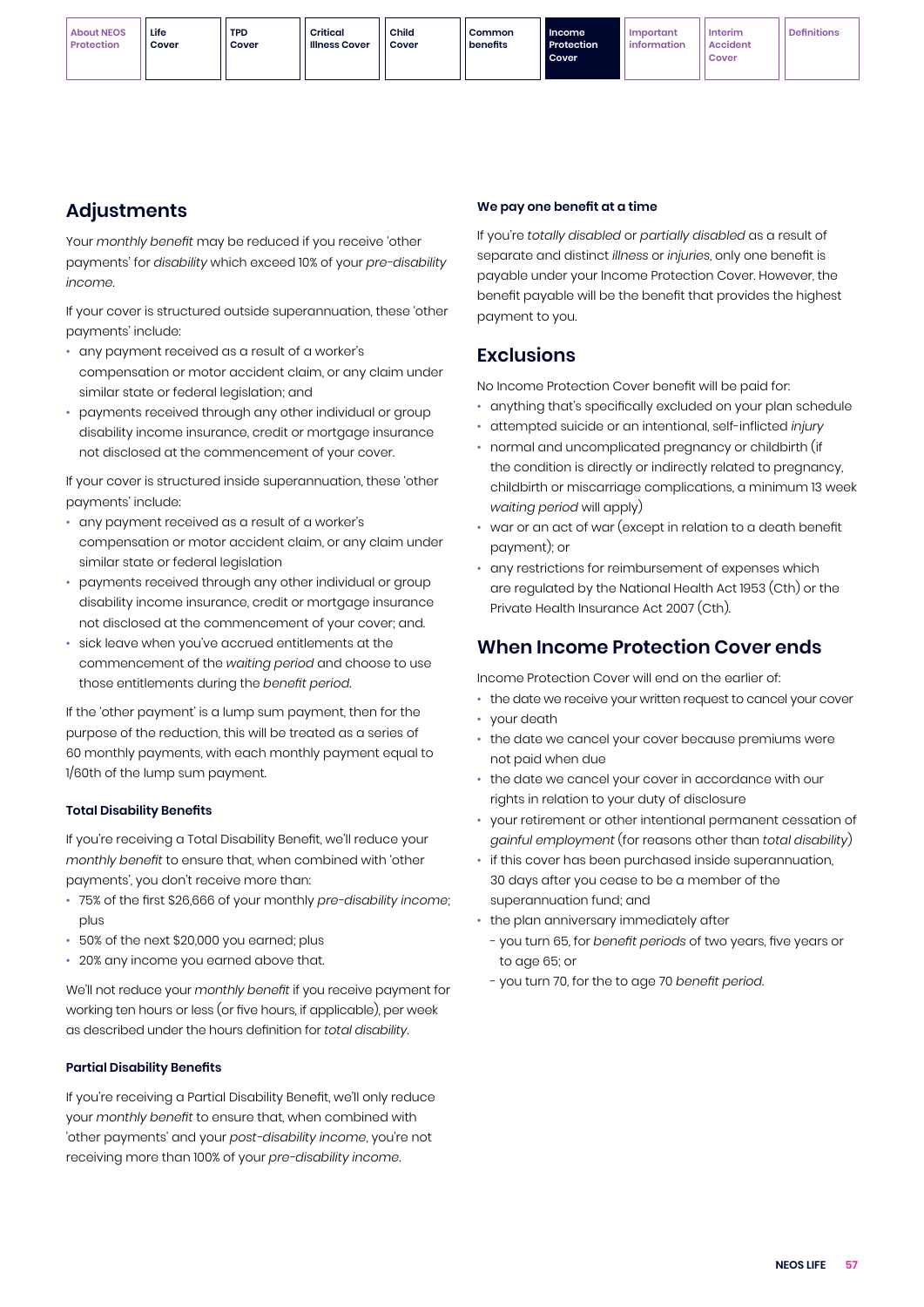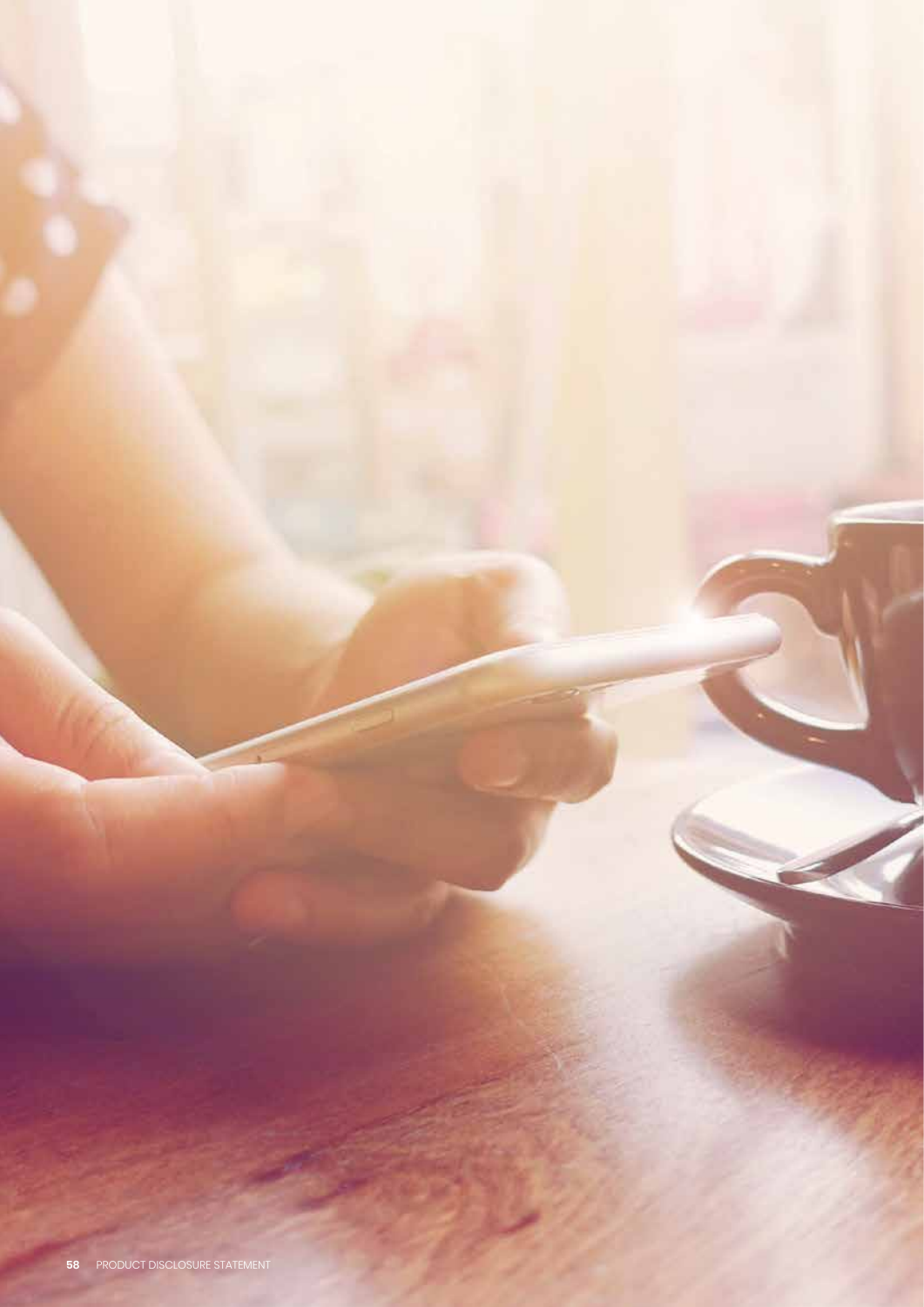**Accident Cover**

# **PREMIUMS AND OTHER COSTS**

**Critical** 

## **How much will it cost?**

**Life Cover**

The cost of your plan depends on a range of factors, including:

- your cover types
- your *sum insured*
- the options you choose (including the *waiting period* and *benefit period* for Income Protection Cover)
- your gender
- whether or not you smoke
- your occupation
- your premium frequency
- the length of time you hold your plan
- stamp duty and any other government charges; and
- whether you select stepped or level premiums.

During the assessment of your application, we may apply a premium loading (such as a percentage on top of the standard premium rate) as a result of your state of health, family history or pastimes at that time.

Each year we'll send you an annual anniversary notice outlining your premium payable.

## **Your premium type**

The way we calculate your premium depends on the premium type you select. The premium type applying to each cover type is shown on your plan schedule.

## **Stepped premiums**

With stepped premiums, we re-calculate your premium on each plan anniversary based on your age on that anniversary. Stepped premiums will generally increase each year in line with your increase in age and the increase in your *sum insured*  as a result of the Indexation Benefit (if applicable).

## **Level premiums**

With level premiums, we calculate your premium based on an age-based premium rate determined at your cover commencement date. Unless we change premium rates as described below, this rate will apply until the plan anniversary after you turn 65 (if you selected level premiums to age 65), or after you turn 70 (if you selected level premiums to age 70). After this time, stepped premiums will apply, which means your premium will increase each year in line with your age, possibly significantly with the first increase.

If your *sum insured* increases, including as a result of the Indexation Benefit, your premium for the increased amount will be based on your age at the date of increase.

Level premium are generally higher than stepped premiums during the initial years of your plan, but are lower in later years.

## **Can premium rates change?**

The premium you pay may increase each year due to regular age increases (if you have stepped premiums as described above), if you increase your *sum insured* (including through the Indexation Benefit), due to a reduction in the new cover reward discount, and as a result of any increase in tax, duty or charge introduced by government.

However, base stepped and level premium rates are guaranteed not to increase in the first three years following your plan commencement date.

After that, premium rates are not guaranteed, and we may increase or decrease your premium in the future, regardless of which premium type you select. Any change to premium rates will apply to all plans in a defined group. We'll not single out an individual plan.

If we change the premium rates, we'll write to you to let you know at least 30 days before the change takes effect.

## **Premium discounts**

You may be eligible for a premium discount. We have three, key discounts:

- size discount based on your *sum insured* in dollar terms
- multi-benefit discount if you take out a combination of eligible covers; and
- new cover discount a temporary discount for new customers who complete the application process.

The benefit of any discount will be reflected in your plan schedule and anniversary notice. We don't guarantee premium discounts, and we may remove or vary the current discounts under these terms.

## **Paying your premium**

The following premium frequencies and payment methods are available.

| <b>Premium frequencies</b> | <b>Payment methods</b> |  |  |  |  |
|----------------------------|------------------------|--|--|--|--|
| • Monthly                  | • Credit Card          |  |  |  |  |
| • Yearly                   | • Direct Debit         |  |  |  |  |

If you pay your premium monthly, we'll apply a premium frequency loading to your premium. This loading is a percentage of the annual premium and helps cover the costs of collecting your premium on a more frequent basis.

The frequency loading for paying monthly is 8% at the date this PDS was prepared.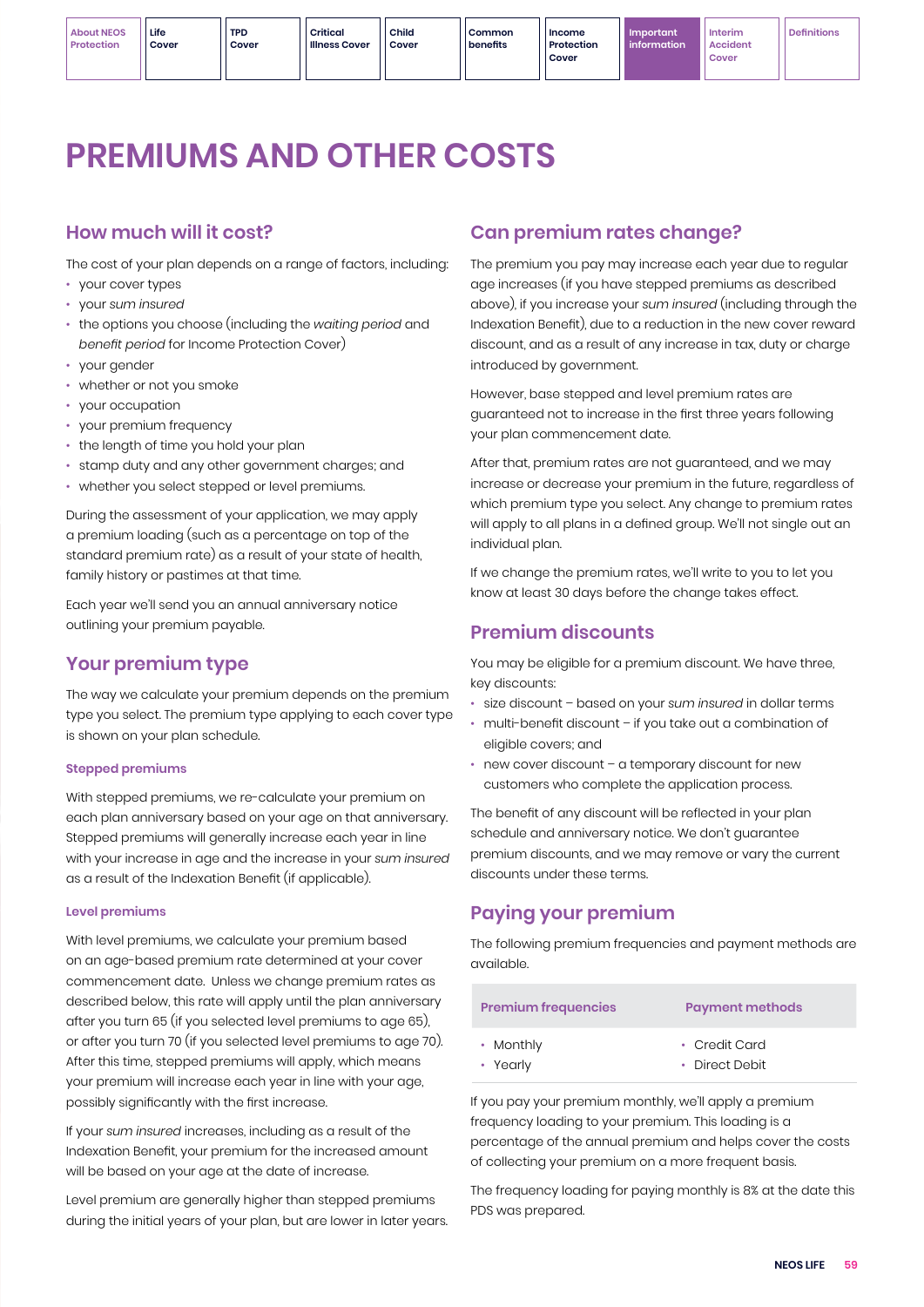## **If you stop paying your premiums**

To ensure your cover continues, you must pay your premium when it's due. If you don't pay your premium within 30 days of the due date, we'll write to advise that your cover will be cancelled. If we cancel your plan, all cover will cease, and you'll be unable to make a claim for any event which occurs after the date cover stopped.

## **Plan reinstatement**

If your plan is cancelled for non-payment of premiums, you may apply to us within 12 months to have it reinstated.

Reinstatement is subject to our approval process and you may need to provide updated medical evidence or information about your pastimes and occupation to us. As a result of this process, we may apply new exclusions or loadings to your plan/s. Any exclusion or loading previously placed on your plan, and the periods for which they applied, may also be reinstated.

Upon approval, all outstanding premiums will need to be paid. Your cover will commence on the reinstatement date. You will be unable to make a claim for any event which occurs between the date your cover stopped and the reinstatement date.

## **Government taxes and charges**

Your premium may include allowances for current government charges and taxes including stamp duty. Stamp duty is either incorporated into your base premium rate or added as an additional charge. If it's an additional charge, it will be shown on your plan schedule.

We may pass on to you any applicable new, or increased, government taxes or charges. We'll write to you to let you know at least 30 days before the change takes effect.

## **Taxation information**

The information provided in this section relates to cover held outside superannuation. It's general in nature, and based on our interpretation of the tax laws and rulings current at the date this PDS was prepared. Individual circumstances can be quite different, and the law may change, so we recommend that you speak with a taxation professional with respect to your own situation.

| <b>Type of cover</b>                       | Tax treatment of premium | Tax treatment of benefit                        |
|--------------------------------------------|--------------------------|-------------------------------------------------|
| Life Cover                                 | Generally not deductible | Generally not assessable as income <sup>+</sup> |
| Total and Permanent Disability Cover (TPD) | Generally not deductible | Generally not assessable as income <sup>+</sup> |
| Critical Illness Cover                     | Generally not deductible | Generally not assessable as income <sup>+</sup> |
| Child Cover                                | Generally not deductible | Generally not assessable as income <sup>+</sup> |
| Income Protection Cover                    | Generally deductible     | Generally treated as assessable income          |

<sup>+</sup>Capital gains tax may apply if the benefit is paid to someone who is not the original owner of the plan, or it's paid to someone who is not a relative of the insured person (as defined for tax purposes).

## **Income Protection Cover**

The premium for your Income Protection Cover will generally be deductible from your assessable income under Section 8-1 of the *Income Tax Assessment Act 1997* (Cth). Any benefit paid will generally be treated as income and taxed accordingly. However, lump sum payments received through the Critical Illness Option are not treated as income and will not be assessable.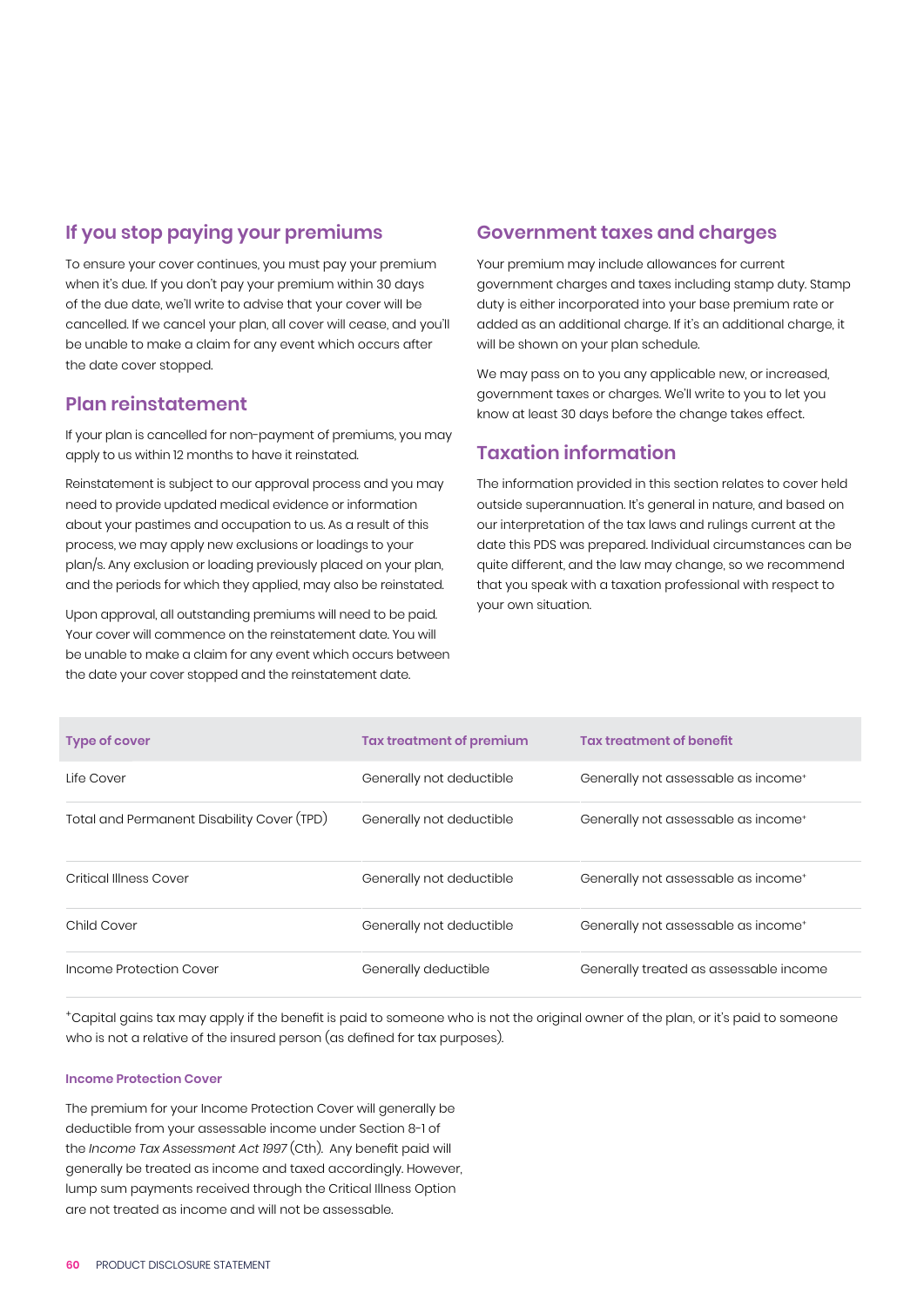**Critical** 

**Accident Cover**

# **IMPORTANT INFORMATION**

## **What we pay your financial adviser**

We may pay your financial adviser a commission. Any amount paid is factored into the cost of your plan.

Your financial adviser will provide you with a Financial Services Guide and where applicable, a Statement of Advice, which will detail the benefits they receive for selling you your plan.

## **No cash value**

The types of cover described in this PDS don't have a surrender value or a cash-in value at any point.

## **Risks**

Before applying for any form of insurance, it's important to understand the potential risks. You should consider the below risks before making your decision to purchase a NEOS Protection plan.

- The cover type, or amount of cover, may not be appropriate for your needs (you should consider the options you select carefully).
- If you become unable to pay your premium in the future, your cover may be cancelled.
- If you don't disclose to us every matter that you think, or could reasonably be expected to know, is relevant to our decision to provide cover to you, we may avoid your cover or reduce the benefit amount payable.
- Should an exclusion apply to your plan, a benefit may not be paid to you.
- Premium rates are not guaranteed, and we may increase or decrease your premium in the future, regardless of which premium type you select.
- If some or all of your cover is held inside superannuation, you may be unable to access the benefit amount if you don't meet a condition of release under superannuation law.

## **Complaints**

If you have a complaint about our service or your privacy, please write to our Dispute Resolution Officer at customerservice@neoslife.com.au.

Your feedback is valued, and we'll endeavour to resolve your complaint within 45 days of the date your complaint is lodged with us. If we're unable to resolve your complaint within that time, or you're not satisfied with the outcome of your complaint, then you can refer the matter to the Australian Financial Complaints Authority:

**Australian Financial Complaints Authority** 

GPO Box 3, Melbourne VIC 3001 Phone: 1800 931 678 Email: info@afca.org.au Website: www.afca.org.au

This service is provided to you free of charge.

## **Your privacy**

We recognise the importance of protecting your personal information that is collected and used by us, and we will follow privacy practices and procedures to maintain your privacy and protect your information. At all times we will safeguard your personal information and that of any person insured under your plan, as required by the Privacy Act 1988.

## **Your consent**

By applying for insurance with us, you will be consenting to the collection, use and disclosure of your personal information in the manner set out below. If we are not provided with the required information, we will not be able to provide you with a quote for the insurance, consider your application or provide you with any insurance.

## **Collection of personal information, including sensitive information**

We only collect personal information that is needed to assist us in providing a service to you and your family. When you provide your personal information to us, you are consenting to its use in accordance with this policy. Generally, we keep a record of:

- personal information that identifies you, such as your name, date of birth and address, your financial institution details or credit card details, your vocational and your lifestyle pursuits
- sensitive information about you including, amongst other things, health information for the purposes of assessing applications and claims under life insurance products. We will obtain your consent before we collect sensitive information about you, unless we are otherwise permitted by law to make the collection; and
- information from other service providers we use in the insurance application process and administration of your life insurance cover such as medical practitioners, pathologists, and other service providers we utilise for the purposes of assessing your insurance application and managing any claim.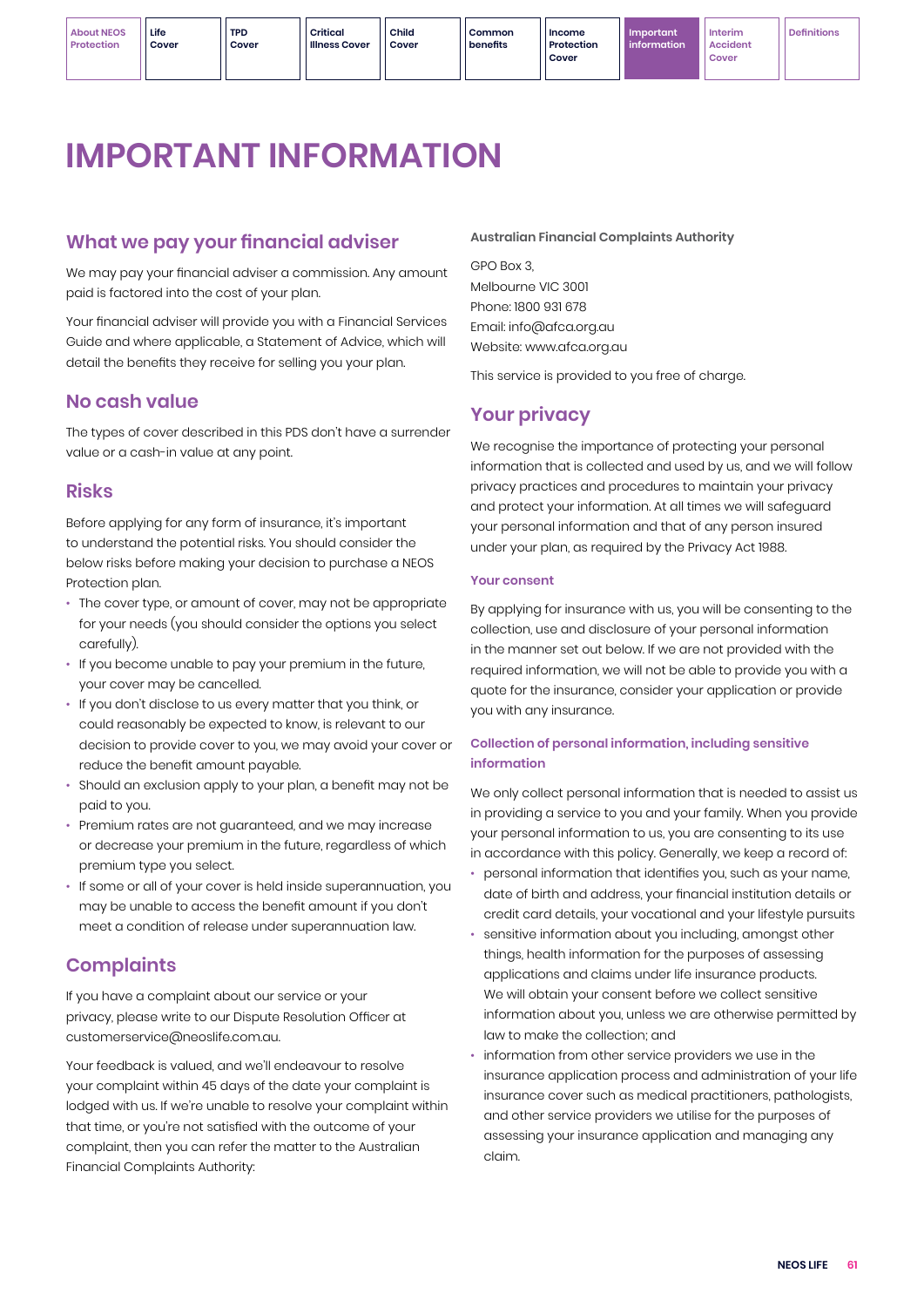We will collect personal information, including sensitive information, directly from you, or from your nominated treating doctor or other health provider. If we need to collect personal or sensitive information from third parties (such as the service providers mentioned above), we will ask for your consent to do so.

We don't ordinarily return, respond to, or store unsolicited personal information that we receive.

#### **Use and disclosure of personal information**

We will only use or disclose personal information that you provide to us for:

- the purpose of assessing and providing your insurance cover and managing your plan including any claims
- another purpose which has been disclosed to you, with your consent; or
- if we are required or authorised by law to do so.

Following your consent, we may disclose your personal and sensitive information to the appointed service providers where this information will assist with processing your insurance application and any changes you seek to make to it. You can also request that we disclose information to another person on your behalf, including your financial adviser, solicitor, accountant, executor, administrator, trustee, guardian or attorney.

We will take reasonable steps to ensure that these third parties are also bound by the Privacy Act confidentiality and non-disclosure principles, and are prohibited from using your personal information for any other purpose than those described in this privacy policy. However, we will not accept responsibility for the unauthorised use of personal information by third parties.

We may also disclose your personal information to our related companies.

#### **Marketing**

We may also use your information to inform you about any other products and services offered or promoted by us. In order to do this, we may disclose your personal information on a confidential basis to such other licensed distributors that we may choose to do this through.

You may call or write to us at any time to let us know that you do not want to receive any further marketing communications from us.

## **Privacy Policy**

Our Privacy Policy contains information about how you may access personal information held by us and how you can seek correction of such information. It also contains information about how you may complain about a breach of the Australian Privacy Principles and how we will deal with such a complaint.

You may obtain a copy of our Privacy Policy from www.neoslife.com.au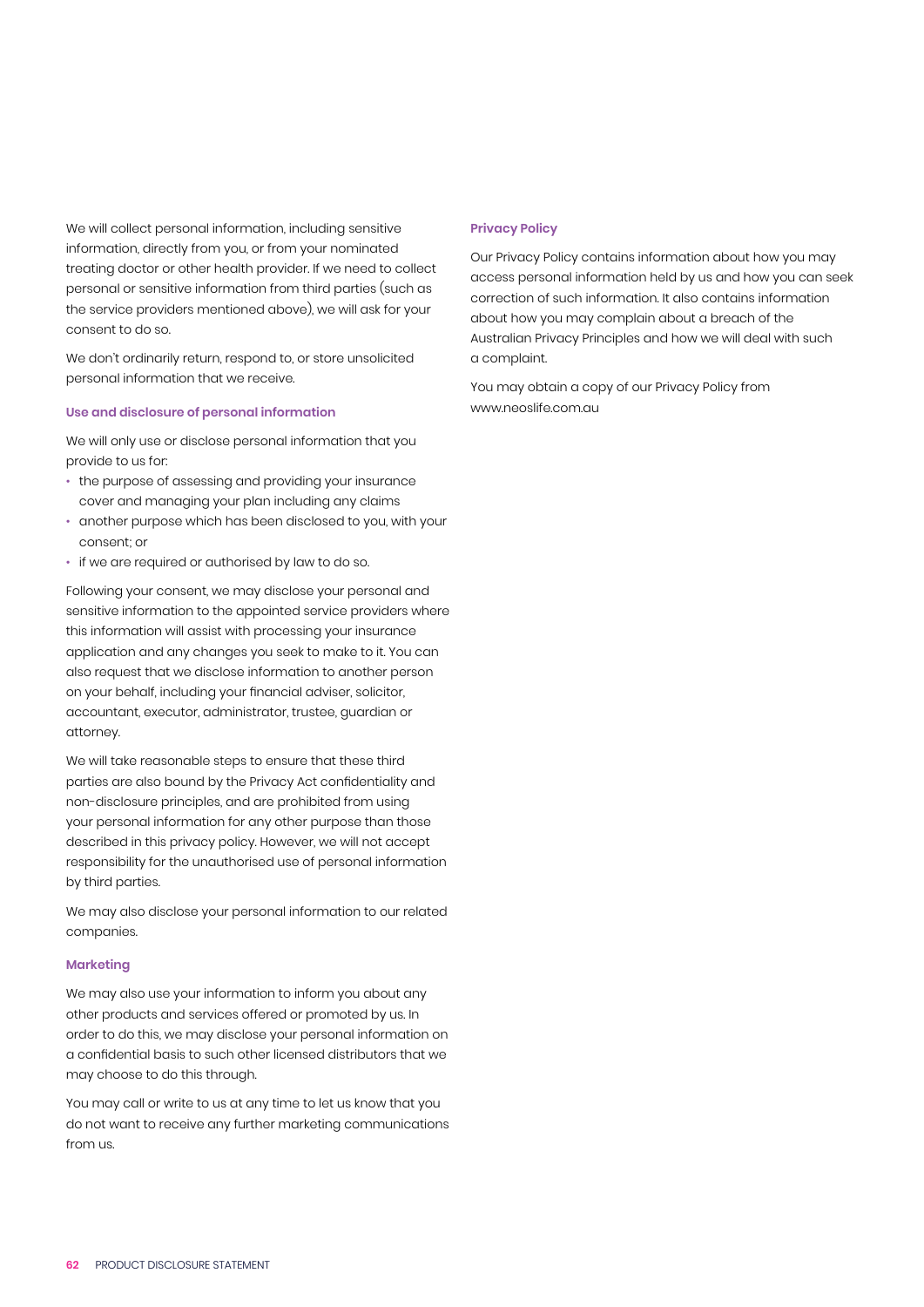**Life Cover**

**Accident Cover**

# **GENERAL PLAN CONDITIONS**

## **Changing the plan owner**

You may apply to transfer the ownership of your plan to another person, subject to relevant law, including superannuation law, by requesting and completing a Memorandum of Transfer form (which must be signed by you and the transferee) and sending it to us with your plan schedule.

## **Notices**

Any notice you give us under your plan must be given to us in writing (including via email); however, in some circumstances, notices given to us by contacting us on 1300 090 188 may be acceptable and will be effective from the date your call is received by a customer service agent.

Any notice which we give you must also be in writing, and will be sent to the last contact address you provided (including email address). The notice will be effective from the date it is posted or emailed to you.

## **Variations to your plan**

Subject to the following and the section, 'Guaranteed upgrade of benefits' on page 6 of this PDS, any variation made to your plan which affects your benefits, must be agreed to by us and you. Any agreement by us will be made to you in writing.

However, there are circumstances when we may unilaterally vary this plan. This can occur:

- as a result of any changes in the law or our regulatory requirements; or
- if the variation is not prejudicial to you.

Any unilateral variation of your plan will apply to all plans in a defined group. You'll be notified in writing at least 30 days before any new condition applies.

## **Replacement cover**

In the instance that your plan, or a cover type issued under your plan, replaces existing cover with us, or cover with another insurer, your cover with us is conditional upon the existing cover being cancelled. If your cover under the existing plan is not cancelled prior to a claim arising under this plan, we'll reduce any amount payable by us by the amount received under the plan that was to be replaced.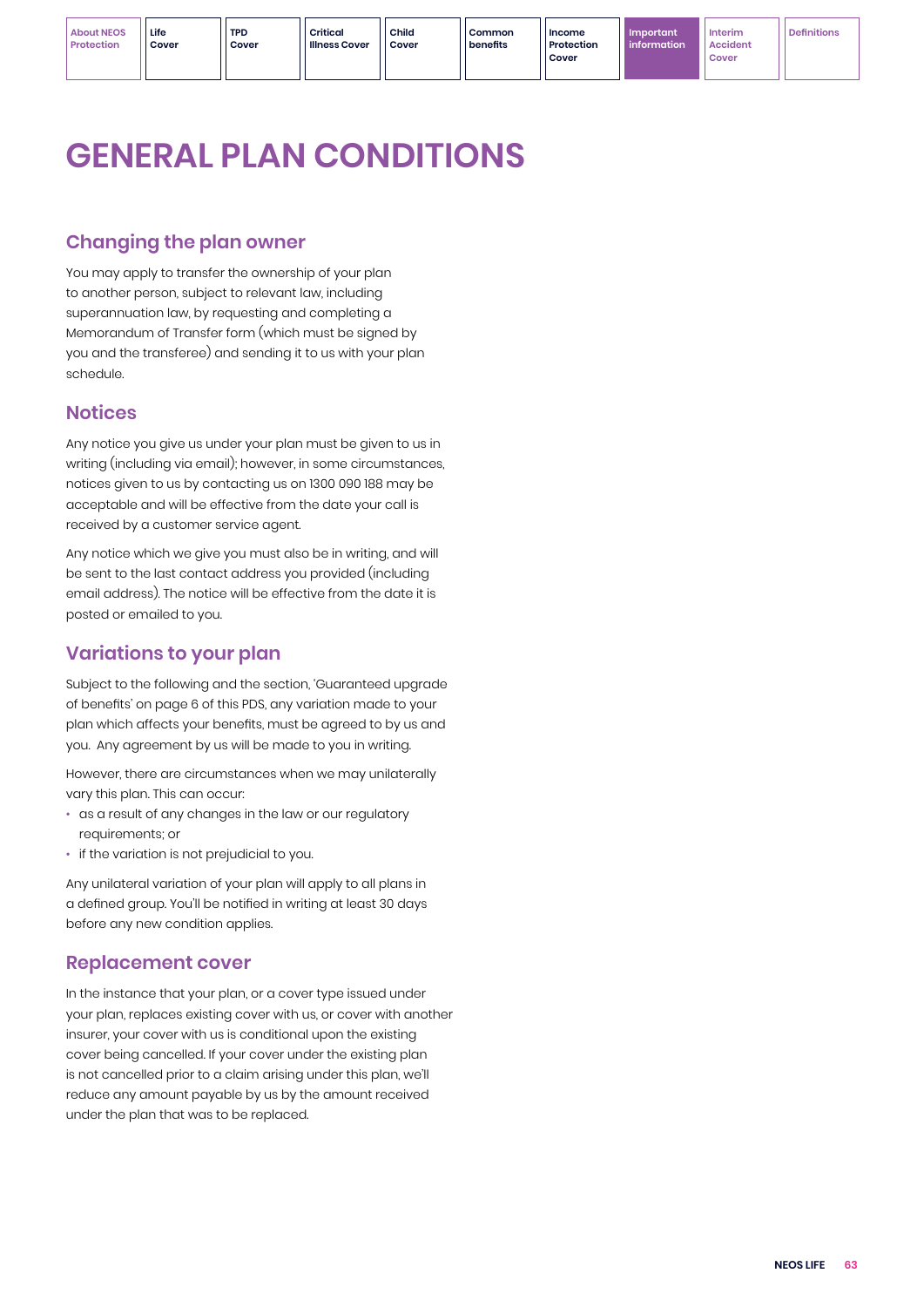# **CLAIMS**

## **Notifying us of a claim**

We're here, along with your financial adviser, to support you through the claims process. If you think you're eligible to make a claim or are unsure and would like some assistance, it's important that you, or your financial adviser, contact us right away. We'll then explain the claims process and requirements, so we can get your claim underway as soon as possible.

It's important to note that our assessment of your claim or benefit payment may delayed, reduced or prevented, if our assessment has been compromised by a delay in you notifying us of your intention to claim.

## **Payment of premiums**

It's important to continue paying your premiums while your claim is being assessed to ensure your cover is not cancelled.

## **Claim requirements**

To help us assess your eligibility for a claim, we may request financial information, or an examination or assessment, to be provided by a person nominated by us. In this instance, we'll pay the cost of this service. However, other costs which you may incur as a result of completing claim forms or providing financial information to us, are payable by you.

An event giving rise to a claim must occur while your cover is in place. Benefit payments will only be made, start to accrue or continue to accrue, when cover is in place.

## **Administrative requirements**

Your claim case manager may request the following information to help support your claim:

- a completed claim form
- your plan schedule
- proof of the event which resulted in a claim being made
- proof of payment, when a claim for reimbursement is being made
- proof of age (unless previously provided); and
- proof of probate and a death certificate for all Death Benefit claims.

## **Medical requirements**

We must be satisfied of our liability before a benefit can be paid. Depending on the type of claim and your individual circumstances, you may be required to provide or undertake the following:

- an examination by a *medical practitioner* of our choice. This may involve imaging studies and clinical, histological and laboratory evidence
- an examination by an appropriate specialist *medical practitioner* registered in Australia or New Zealand (or other country approved by us), who is not you, the insured person (if different), your partner or spouse, or their partner or spouse; and/or
- proof that a surgical procedure was medically necessary and was the usual treatment for the underlying condition.

For Terminal Illness Benefit claims, two *medical practitioners*  must certify the extent of the *illness* or *injury*; one being the specialist *medical practitioner* treating the condition and the other being a *medical practitioner* nominated by us. Both *medical practitioners* must confirm your diagnosis and life expectancy.

For Income Protection Cover claims, you'll be required to provide an initial medical attendants report and monthly medical certificates as determined by your case manager.

## **Financial requirements**

For Income Protection Cover claims, you'll be advised if you're required to provide:

- verification of your *regular income* stated in the application
- verification of your *regular income* before and after the event which gave rise to your claim; and/or
- audit documents regarding your business and personal financial circumstances as often as is required. These may include business and personal taxation returns and profit and loss statements.

For Income Protection Cover Super claims, you'll be required to provide proof of earnings in order to comply with SIS regulations.

## **Following advice of a Medical Practitioner**

Claim payments will be dependent on you following the reasonable advice of a *medical practitioner*. This includes following, and actively participating in, a recommended course of treatment and rehabilitation for any conditions for which the claim is being made.

If you travel or reside outside Australia while receiving benefit payments, payments will only continue if, in travelling or residing outside Australia, you're following the advice of the treating *medical practitioner*. In this instance, you should advise your case manager in advance of your travel start date.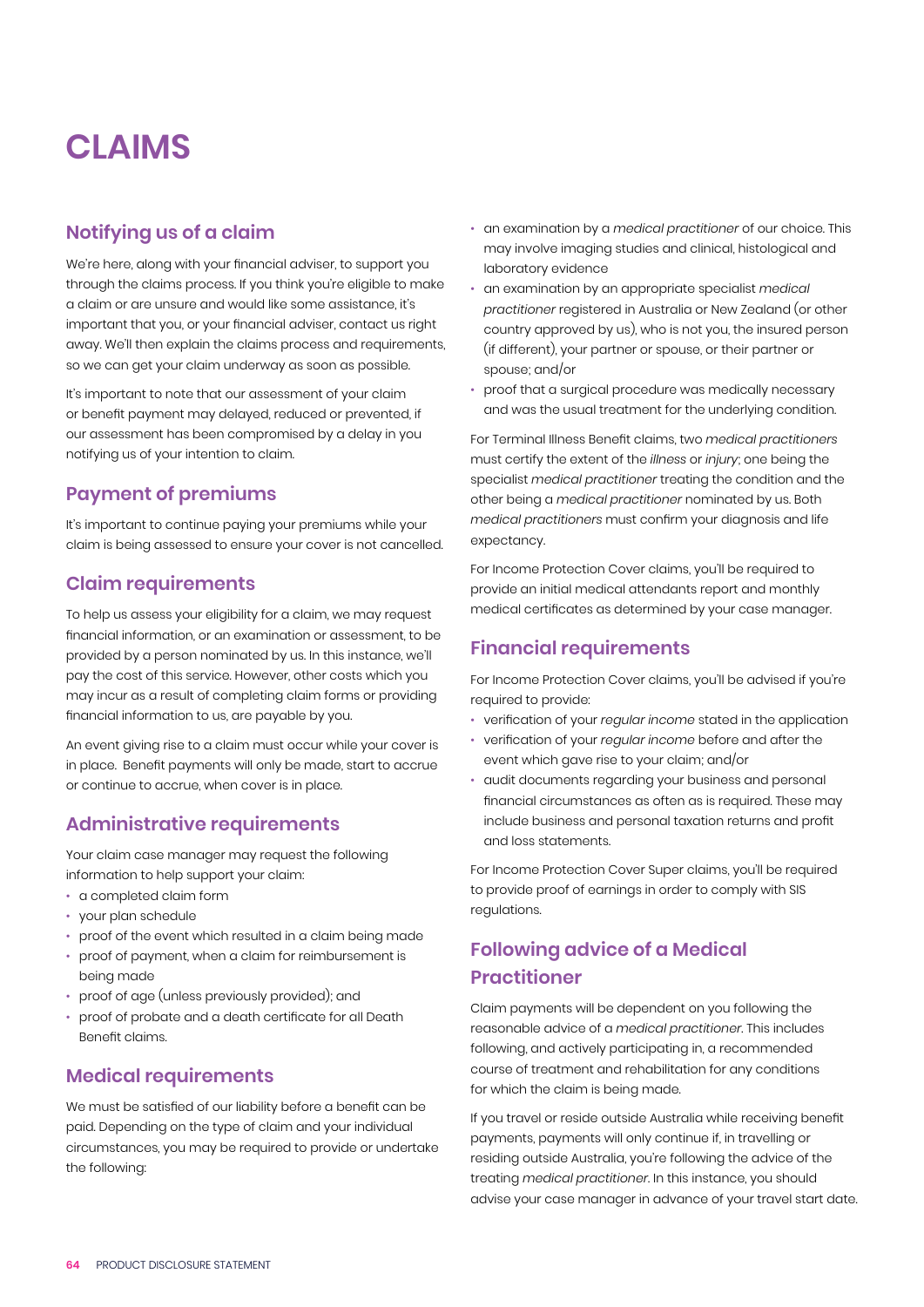**Accident Cover**

If you're outside of Australia when the claimable event occurs, your entitlement to claim may be suspended. This will occur if we're unable to appraise the medical opinion or data needed to assess your claim. As a result, you may have to return to Australia for medical assistance before your claim can be assessed.

## **Fraudulent claims**

Your plan with us may be cancelled if you make a fraudulent claim.

## **Your obligation regarding disability duration and severity**

In providing you your plan, we've contracted to insure you on the basis of the agreed cover set out in your plan schedule. While we've accepted the risks associated with any potential loss, you also have an obligation to mitigate your loss. You must not knowingly contribute to the severity or longevity of your disablement, or your claim may not be accepted.

We may reduce or decline to pay benefits during any period, or periods, of *total disability* or *partial disability* caused by failure to seek and follow medical advice or treatment. We'll waive this requirement if, in the opinion of the *medical practitioner*, continued or future treatment would be of no benefit.

## **Payment of your claim**

If you're legally competent to apply for a claim and your claim is approved, all benefits will be paid to you or your legal personal representative. In the event that you're judged not legally competent, we'll pay the benefits to whomever we're legally permitted to make payments.

You may nominate beneficiaries to receive the claim proceeds if a benefit is payable due to your death. We will pay your death benefit in such proportions as nominated by you. A beneficiary nomination form can be obtained on our website at, www.neoslife.com.au, or by calling us on 1300 090 188.

If the plan is owned by a trustee of a complying superannuation fund, and your claim is accepted, all benefits will be paid to the trustee.

We'll not be liable to you for any loss you suffer (including consequential loss) caused by the fact that we're required by law to delay, block, freeze or refuse to process a transaction.

If cover is provided under Income Protection Cover, and a claim is made for a period of *disability* of less than one month, your benefit will be paid on a pro-rata basis. The payment will be made at a rate of 1/30th of the *sum insured* for each day you're *totally disabled* or *partially disabled*.

## **Misstatement of information**

If your age, gender, weight, smoking status or occupation has been incorrectly provided and the premium paid is lower than required, any claim payments that are subsequently made will be reduced. If we would not have provided cover had the correct information been provided we may make other changes to your plan, including cancelling your cover. Refer to page 11 for more information on your duty of disclosure.

If the premium paid is higher than required, any overpaid premiums will be refunded.

If your date of birth has been incorrectly provided and the expiry date of your plan would have been different, then we may vary your plan by changing its expiry date to the date it would have been had you provided the correct date of birth to us.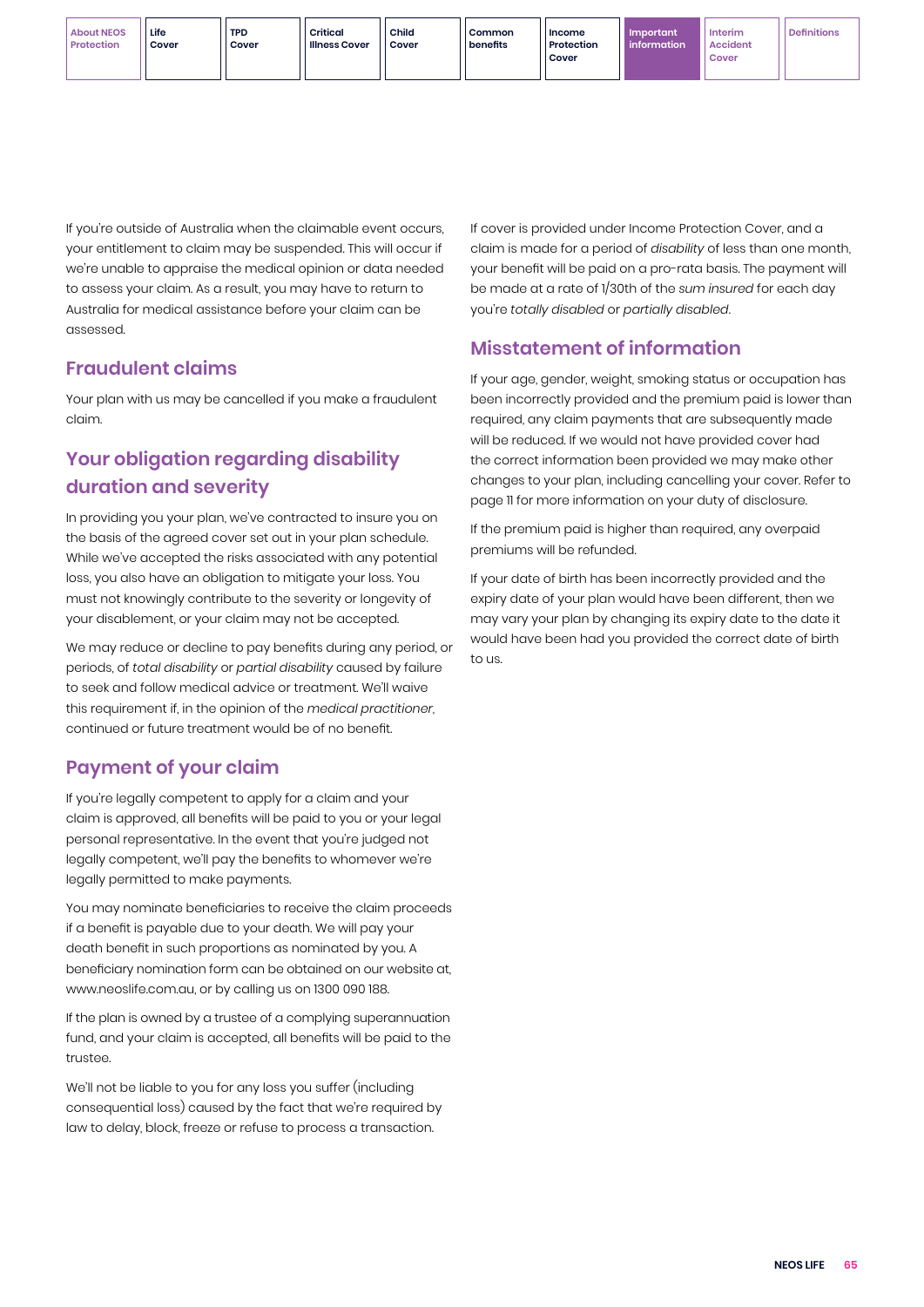# **DIRECT DEBIT SERVICE AGREEMENT**

## **Definitions**

**Account** means the account held at your financial institution from which we're authorised to arrange for your premium to be debited.

**Agreement** means the direct debit service agreement between you and us.

**Banking day** means a day other than a Saturday or a Sunday or a public holiday listed throughout Australia.

**Debit day** means the day that your premium payment is due to us.

**Debit payment** means a particular transaction where a debit is made to your account.

**Direct debit request** means the direct debit request you've provided to us.

**Premium** means the premium payable for the cover provided by your NEOS Protection plan at the debit day.

**We/us/our** means NobleOak (or any subsequent insurer of the insurance product).

**You/your** means the person who provided the direct debit request to us.

**Your financial institution** is the financial institution where you hold the account that you have authorised us to debit.

## **Debiting your account**

By providing a direct debit request, you have authorised us to arrange for funds to be debited from your account for the purpose of paying the premium on your NEOS Protection plan. You should refer to the direct debit request and this agreement for the terms of the arrangement between us and you.

We will only arrange for funds to be debited from your account for payment of the premium as authorised in the direct debit request. The amount of the premium may vary from time to time. We will not notify you of this variation unless we're required to do so under the terms and conditions of your NEOS Protection plan.

We will not issue a billing notification prior to debiting your account. If the debit day falls on a day that is not a banking day, we may direct your financial institution to debit your account on the following banking day. If you're unsure about which day your account has or will be debited, you should ask your financial institution.

## **Changes by us**

We may vary any details of this agreement or a direct debit request at any time by giving you at least 14 days written notice.

## **Changes by you**

You may change the arrangements under a direct debit request by contacting us subject to:

- if you wish to stop or defer a debit payment you must notify us at least seven days before the next debit day. This notice should be given to us in the first instance;
- you may also cancel your authority with us to debit your account at any time by giving us at least seven days' notice before the next debit day. This notice should be given to us in the first instance.

You may also cancel a direct debit request by contacting your financial institution.

## **Your obligations**

It's your responsibility to ensure that there are sufficient clear funds available in your account to allow a debit payment to be made in accordance with the direct debit request.

If there are insufficient clear funds in your account to meet a debit payment:

- you may be charged a fee and/or interest by your financial institution
- you may also incur fees or charges imposed or incurred by us; and
- you must arrange for the debit payment to be made by another method, or arrange for sufficient clear funds to be in your account by an agreed time, so that we can process the debit payment.

You should check your account statement to verify that the amounts debited from your account are correct.

If we're liable to pay goods and services tax ("GST") on a supply made in connection with this agreement, then you agree to pay us on demand an amount equal to the consideration payable for the supply, multiplied by the prevailing GST rate.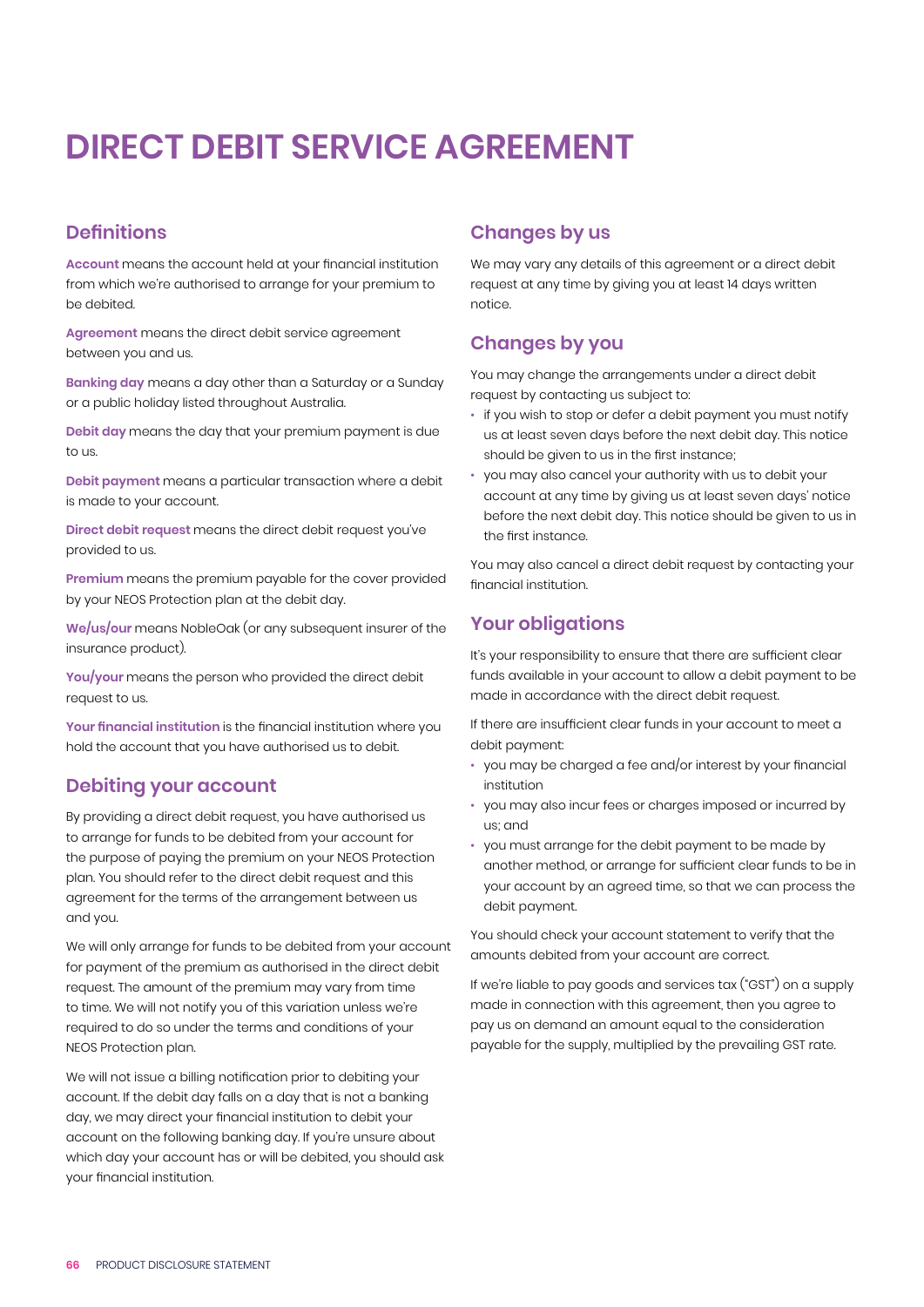**Life Cover**

**Accident Cover**

## **Disputes**

If you believe that there has been an error in debiting your account, you should notify us, and confirm that notice in writing, as soon as possible so that we can resolve your query.

If we conclude as a result of our investigations that your account has been incorrectly debited, we will respond to your query by arranging for your financial institution to adjust your account (including interest and charges) accordingly. We will also notify you of the amount by which your account has been adjusted.

If we conclude as a result of our investigations that your account has not been incorrectly debited, we will respond to your query by providing you with reasons and any evidence for this finding.

Any queries you may have about an error made in debiting your account should be directed to us in the first instance so that we can attempt to resolve the matter between us and you. If we cannot resolve the matter you can still contact your financial institution, which will obtain details from you of the disputed transaction and may lodge a claim on your behalf.

## **Accounts**

You should check:

- with your financial institution whether direct debiting is available from your account, as direct debiting is not available on all accounts offered by financial institutions
- your account details which you provided to us are correct by checking them against a recent account statement; and
- with your financial institution before completing the direct debit request if you have any queries about how to complete the direct debit request.

## **Confidentiality**

We will keep any information (including your account details) in your direct debit request confidential. We will make reasonable efforts to keep any such information that we have about you secure, and to ensure that any of our employees or agents who have access to information about you do not make any unauthorised use, modification, reproduction or disclosure of that information.

We will only disclose information that we have about you:

- to the extent specifically required by the law; or
- for the purposes of this agreement (including disclosing information in connection with any query or claim).

## **Notices**

If you wish to notify us in writing about anything relating to this agreement, our contact details are below.

Where we're providing you with notification in writing, we'll send the notice via email.

## **Change of life insurer**

If we cease to be the insurer of the life insurance cover provided by NEOS Protection as a result of the insurance being transferred to another registered life insurer, then in order for premium payments to continue, the authorities provided to us under your direct debit request will be transferred to the new insurer without the need for your consent.

## **Providing instructions**

Your direct debit request may be provided to us in writing, by calling us or by such other electronic means that we choose to accept from time to time.

Unless we require otherwise, instructions from you in connection with this agreement (including any change to the account to which your direct debit request applies) may be provided to us in writing, by calling us or by e-mail.

## **Contact us**

**Phone:** 1300 090 188 **Email:** customerservice@neoslife.com.au **Website:** www.neoslife.com.au **Mail:** GPO Box 239, Sydney NSW 2001 **Hours:** Monday to Friday 8:00am – 6:00pm EST.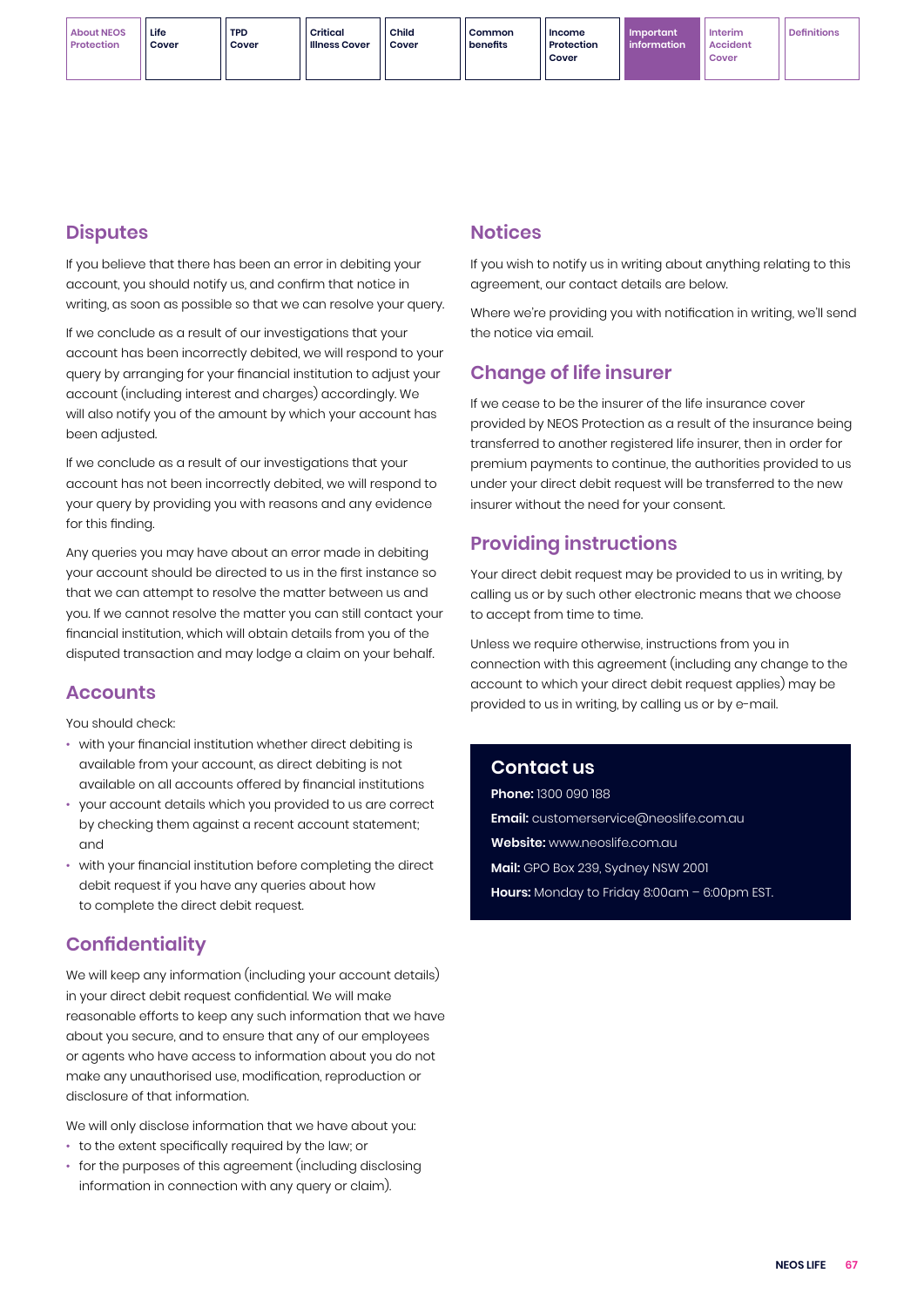# **COMPLIMENTARY INTERIM ACCIDENT COVER**

Within this section 'you' and 'your' refers to the plan owner or the person to be insured, as the context requires.

Interim Accident Cover is designed to provide you with limited cover while your application is being assessed by us.

Your Interim Accident Cover will start as soon as we receive:

- your fully completed application form
- a completed personal statement; and
- a completed premium deduction authority.

Your Interim Accident Cover will cease on the earliest of:

- 90 days after commencement of the Interim Accident Cover
- the date your plan is issued
- when you withdraw your application, or it's declined or deferred by us; and
- if our request for further information is not answered within 14 days.

If you have an *accident* that makes you eligible to receive a benefit under Interim Accident Cover, and the cover being applied for is to replace existing cover, we'll reduce the interim benefit by the amount payable under your existing cover.

## **Life Interim Accident Cover**

If you've applied for Life Cover, we'll pay the Life Interim Accident Cover benefit if you die as a direct result of an *injury*  (or *injuries*) caused by an *accident*. To be eligible for this benefit, both the *accident* and your death must have occurred while you were covered by Life Interim Accident Cover, and death must have occurred within 90 days of the *accident*.

## **Total and Permanent Disability (TPD) Interim Accident Cover**

If you've applied for TPD Cover, we'll pay the TPD Interim Accident Cover benefit if, solely because of an *injury* (or *injuries*) caused by an *accident*, you become *totally and permanently disabled*. To be eligible for this benefit, the *accident* must have occurred while you were covered by TPD Interim Accident Cover, and it must have resulted in your *disability* which caused you to become TPD within 90 days of the *accident*.

Your claim will be assessed against the TPD definition applied for in your application, provided we would normally offer that definition based on your circumstances and occupation.

## **Critical Illness Interim Accident Cover**

If you've applied for Critical Illness Cover, we'll pay the Critical Illness Interim Accident Cover if, solely because of an *injury* (or *injuries*) caused by an *accident*, you suffer a covered Critical Illness Event. To be eligible for this benefit, the *accident* must have occurred while you were covered by Critical Illness Interim Accident Cover, the Critical Illness Event must have occurred within 90 days of the *accident* and, you must survive at least 14 days following the Critical Illness Event. The Critical Illness Events covered include:

- *major head trauma (with permanent neurological deficit)*
- *paralysis (total and irreversible)*
- *blindness (permanent and irreversible)*
- *loss of hearing (permanent)*
- *severe burns (covering at least 20% of the body's surface area)*
- *loss of speech (permanent); and*
- *loss of use of limbs (permanent).*

## **Income Protection Interim Accident Cover**

If you've applied for Income Protection Cover, we'll pay the Income Protection Interim Accident Cover benefit if, solely because of an *injury* (or *injuries*) caused by an *accident* you become *totally disabled*. To be eligible for this benefit, the *accident* must have occurred while you were covered by Income Protection Interim Accident Cover, and *total disability*  must have occurred within 90 days of the *accident*.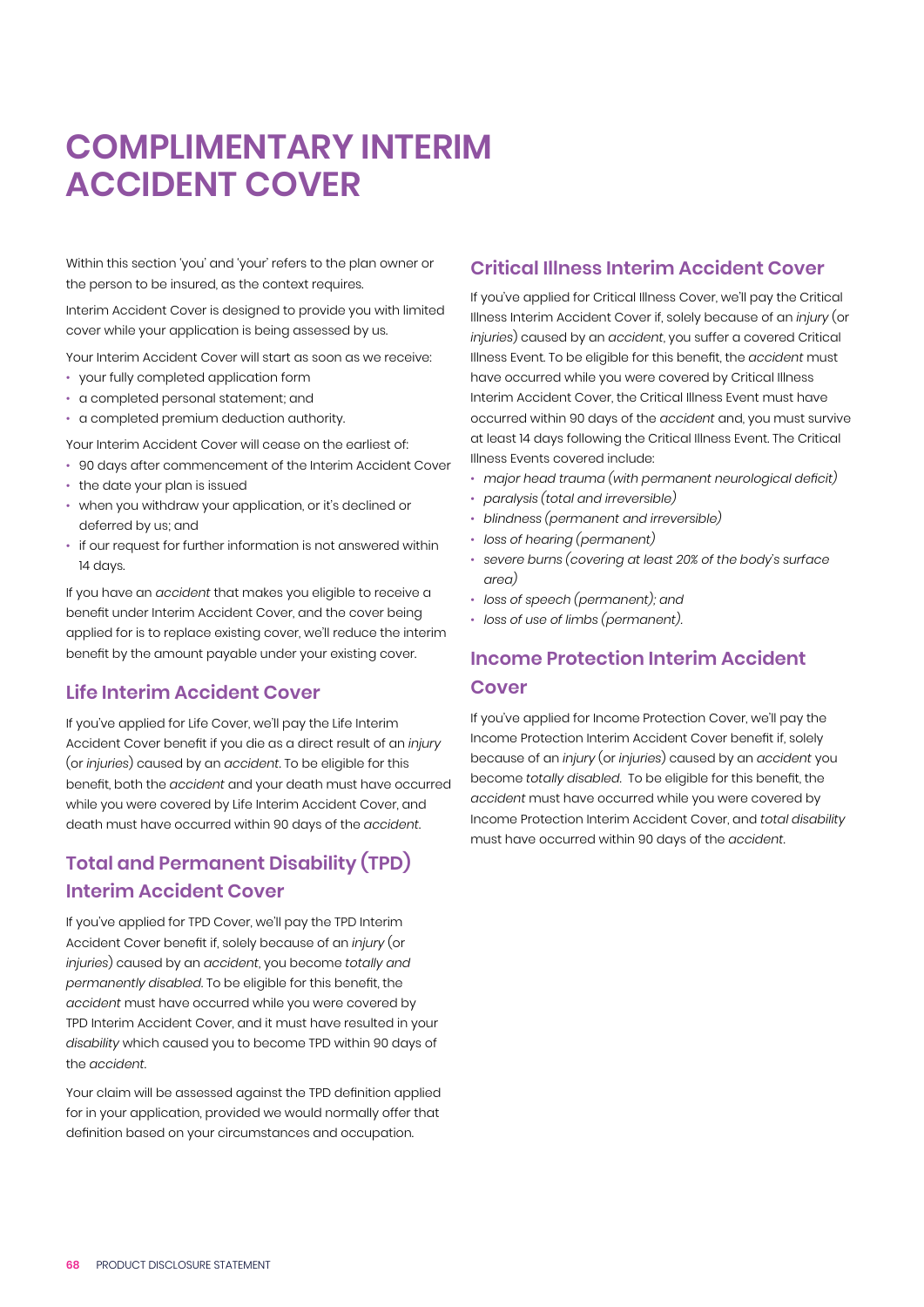| <b>About NEOS</b><br>Protection | Life<br>Cover | <b>TPD</b><br>Cover | Critical<br><b>Illness Cover</b> | Child<br>Cover | Common<br>benefits | Income<br>Protection<br>Cover | Important<br>information | <b>Interim</b><br><b>Accident</b><br>Cover | <b>Definitions</b> |
|---------------------------------|---------------|---------------------|----------------------------------|----------------|--------------------|-------------------------------|--------------------------|--------------------------------------------|--------------------|
|                                 |               |                     |                                  |                |                    |                               |                          |                                            |                    |

## **How much we will pay**

For Life Cover, TPD Cover and Critical Illness Cover, the benefit payable is the lesser of:

- the amount applied for
- \$1,000,000; and
- the amount that would have been approved under our underwriting and assessment guidelines.

For Income Protection Cover, the *monthly benefit* payable is the lesser of:

- the amount applied for
- \$5,000 per month; and
- the amount that would have been approved under our underwriting and assessment guidelines.

You'll receive this benefit for each month that you're *totally disabled* after the end of the *waiting period* you applied for, up to a maximum of 12 monthly benefit payments.

## **Exclusions**

An Interim Accident Cover benefit will not be paid:

- for any *illness*
- for any *accident* that first occurred prior to your application date
- for any reason that would make you ineligible for that particular cover type
- for suicide, attempted suicide or any intentional, self-inflicted act
- for war or an act of war (whether declared or not); and
- for any other exclusion that we would have applied through our usual underwriting and assessment guidelines.

If a claim is made under Interim Accident Cover, this will be taken into account when assessing your application and we may decline your application on this basis.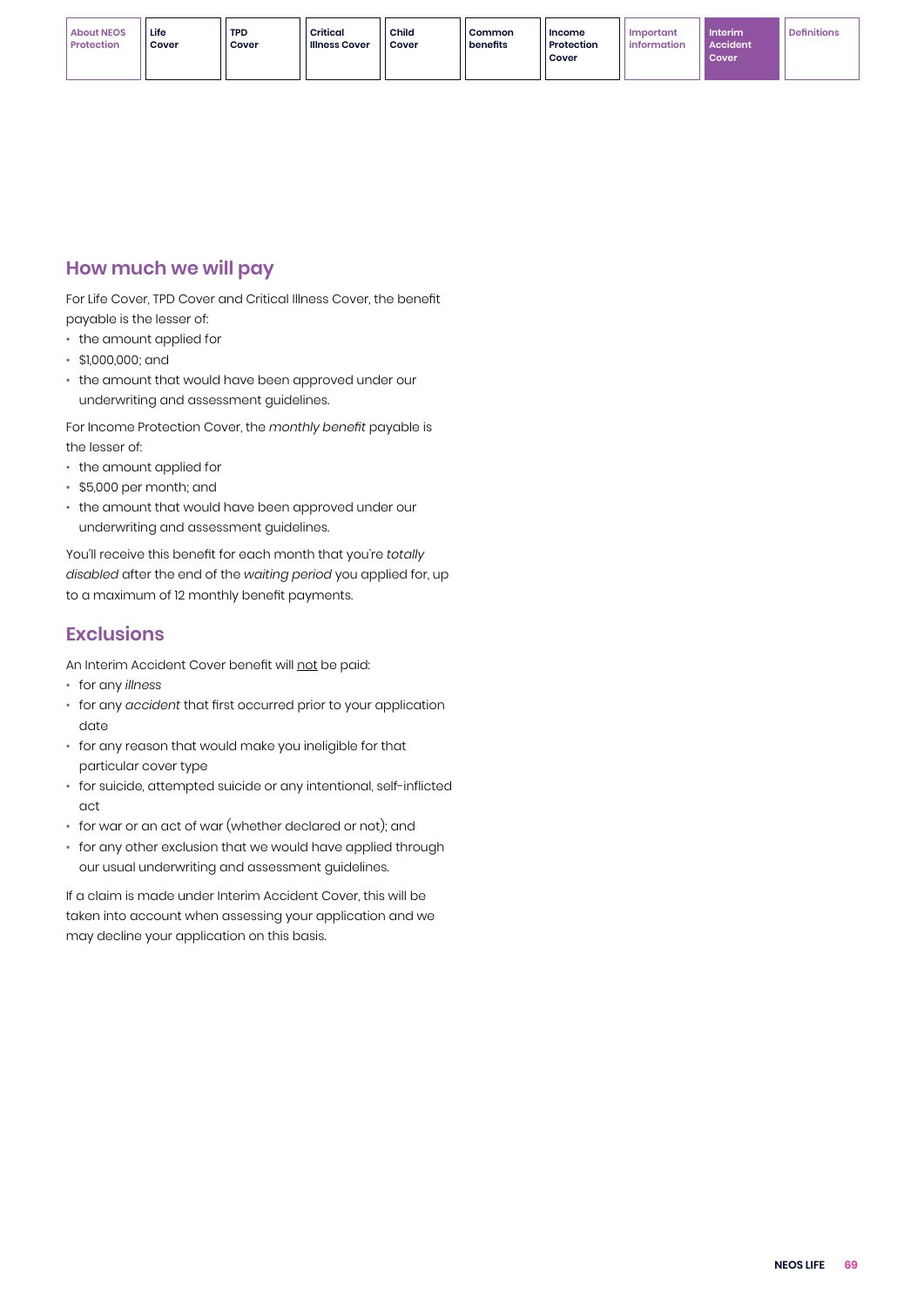# **GENERAL DEFINITIONS**

## **Accident**

Means a random and unforeseen event that results in loss, damage or harm, independent of all other causes.

#### **Activities of daily living**

Means all of the following five activities:

- Dressing putting on and taking off clothing
- Toileting using the toilet, which includes getting on and off
- Bathing the ability to shower and/or bathe
- Feeding getting food from the plate into the mouth
- Mobilising moving from place to place by walking, wheelchair or with assistance of a walking aid, or getting in and out of bed, a chair or a wheelchair.

#### **Australian resident**

Means a person who is an Australian or New Zealand citizen, an Australian permanent resident or holder of a temporary 457 working visa or equivalent (as approved by the Department of Immigration and Citizenship), who is residing in Australia at the time of the application.

#### **Benefit period**

Means the maximum period that we'll pay a *monthly benefit*  in respect of any one continuous period of *disability*.

If your benefit period is five years or less, you can only claim one full benefit period for any related *illness* or *injury*.

#### **Blindness**

Means the permanent *loss of sight* in both eyes.

## **Confined to bed**

Means you're hospitalised for at least three consecutive days, or a *medical practitioner* has certified that you need to be continuously confined to bed for at least three consecutive days, and the continuous care of a registered nurse is required.

## **Congenital condition**

Means a condition present at birth as a result of either hereditary or environmental influences.

## **Disability/disabled**

This refers to *total disability* or *partial disability* as the context implies.

## **Gainfully employed and gainful employment**

Means to be employed or self-employed for gain or reward in any business, trade, profession, vocation, calling, occupation or employment.

#### **Illness**

Means an illness or disease.

## **Injury**

Means an injury to the body caused by an *accident*.

#### **Immediate family member**

Includes spouse, child, sibling, parent, father-in-law or mother-in-law, or person in a bona fide domestic living arrangement who is financially interdependent.

#### **Important income producing duties**

Means the duties of your occupation that can be considered as primarily essential to producing your income.

### **Involuntarily unemployed or involuntary unemployment**

Means that you become unemployed due to retrenchment, redundancy or if your employer is in administration or liquidation.

For the avoidance of doubt, involuntarily unemployed excludes retirement, resignation, unsuccessful probation period, unpaid leave, voluntary redundancy, the end of a fixed term contract or dismissal from employment, or early completion of a project.

## **Key person**

Means an employed person who is essential to the economic prosperity of the business in which he or she is employed.

## **Limb**

Means an arm, leg, hand or foot. In respect of this definition, the hand or foot starts from the wrist or ankle joint, respectively.

#### **Loss of sight (permanent)**

Means the total and irrecoverable loss of sight (whether aided or unaided) in an eye, as a result of *illness* or *injury* to the extent that visual acuity in the eye, on a Snellen Scale after correction by a suitable lens is less than 6/60, or to the extent that the visual field is reduced to 10 degrees or less of arc.

#### **Loss of use of a single limb (permanent)**

Means the total and irrecoverable loss of use of one *limb*.

### **Loss of independent existence (permanent)**

Means *significant cognitive impairment* or permanent and irreversible inability to perform without the assistance of another person any two of the *activities of daily living*.

#### **Monthly benefit**

Means the actual amount payable to you each month during a claim. The monthly benefit is payable monthly in arrears.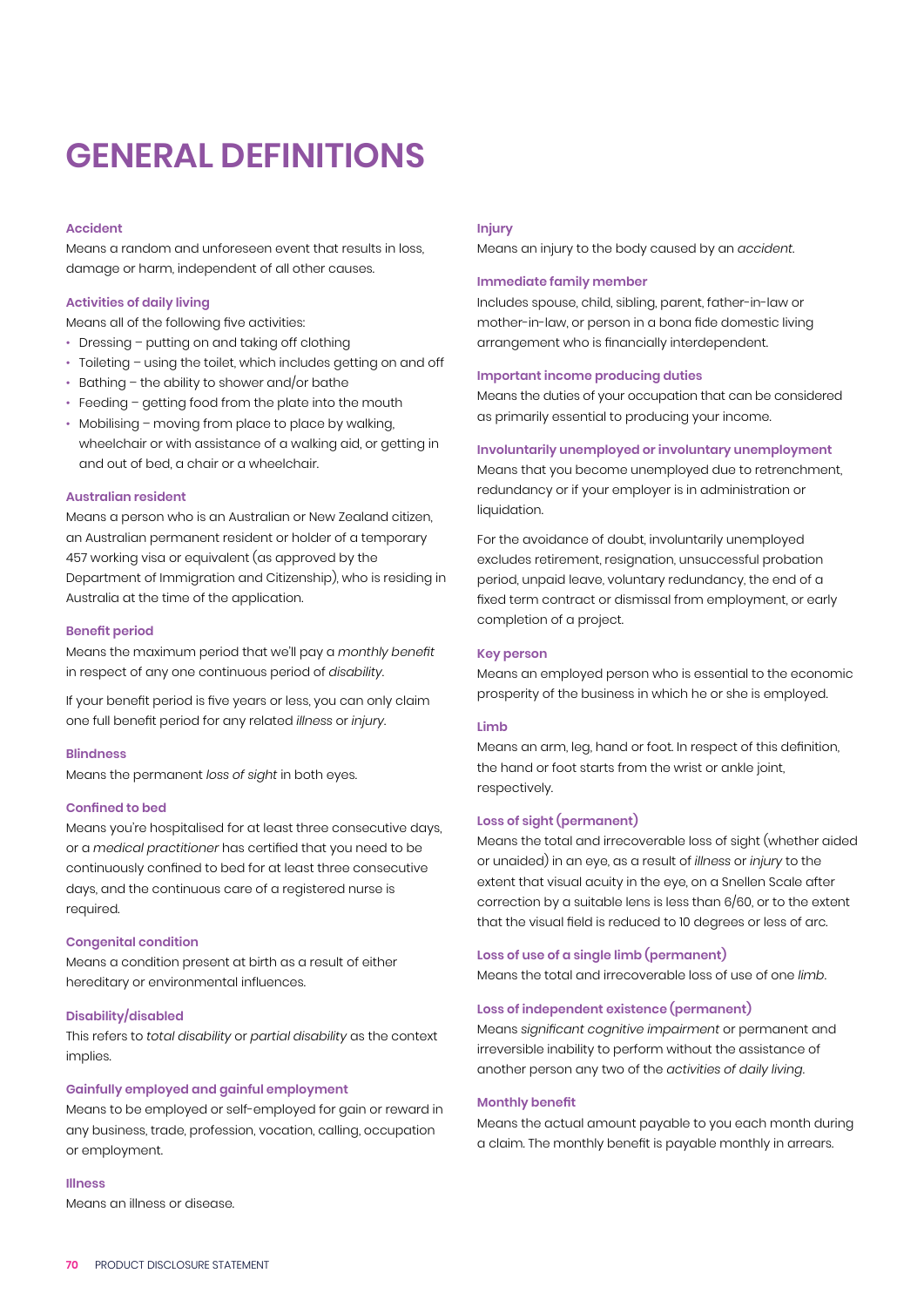| <b>About NEOS</b> | Life  | <b>TPD</b> | Critical             | Child | Common   | Income     | Important | Interin  |  |
|-------------------|-------|------------|----------------------|-------|----------|------------|-----------|----------|--|
| Protection        | Cover | Cover      | <b>Illness Cover</b> | Cover | benefits | Protection | natior    | Accident |  |
|                   |       |            |                      |       |          | Cover      |           | Cover    |  |

**Medical practitioner**

Means a medical practitioner who is legally qualified and registered to practice in Australia (or if outside Australia, has the equivalent qualifications and is approved by us) that is not you, the plan owner or an *immediate family member* or business partner of you or the plan owner.

Note: chiropractors, physiotherapists and alternative therapy providers are not regarded as medical practitioners.

## **Normal domestic duties**

Means all of the following activities:

- Cooking meals to use kitchen and cooking utensils, appliances and equipment to prepare more than the most basic meals for oneself and/or others
- Cleaning the home to use domestic appliances and equipment to clean and maintain a home and do laundry to basic standards
- Shopping for food to shop for everyday household provisions
- Driving a car the physical ability to drive a car
- Providing care for children and/or dependent adults (where applicable).

Normal domestic duties do not include duties performed outside of your home for salary, reward or profit.

## **Own occupation**

Means the most recent occupation that you were engaged in immediately prior to the date of your *total and permanent disability*.

## **Parental leave**

Has the meaning as contemplated in the Fair Work Act 2009 (Cth).

## **Partial disability** and **partially disabled**

Has the meaning as described on page 43 of this PDS.

## **Post-disability income**

Means the *regular income* earned by you during the month of *disability* in which the *monthly benefit* is being calculated for.

## **Pre-disability income**

This is your highest average *regular income* for any consecutive 12-month period in the three years prior to date of the *disability*. If you're not *gainfully employed*, or are on sabbatical, maternity, paternity or long service leave, it's based on your average *regular income* earned in the 12 months prior to when that period of unemployment or leave commenced.

Once on claim, your *pre-disability income* will be notionally increased by the rate of CPI at each claim anniversary.

## **Regular income**

If you're self-employed or a working director, *regular income*  is the gross monthly income generated by the business, or professional practice, as a result of your personal physical exertion less your share of the allowable business expenses necessarily incurred in generating that income.

If you're not self-employed, *regular income* is your gross monthly income earned from personal exertion by way of total remuneration package including salary, regular overtime, superannuation contributions, commissions, bonus payments and other fringe benefits.

In each case, *regular income* does not include income which is not derived from your personal exertion or activities, such as interest or dividend payments

## **Regular occupation**

Means the occupation in which you were working immediately prior to the *illness* or *injury* causing *disability*, unless you:

- were working in that occupation for less than ten hours a week; or
- were unemployed or on sabbatical, long service, maternity or paternity leave for more than 12 months,

in which case regular occupation will be any occupation for which you are suited by training, education or experience.

If you had been working in more than one occupation that meets these criteria, your regular occupation will include all of those occupations.

## **Significant cognitive impairment**

Means a total and permanent deterioration, or loss of intellectual capacity, to the extent that you require ongoing continuous care and assistance by another adult to perform any of the *activities of daily living*. Severe cognitive decline must be confirmed by formal neuropsychological testing by a specialist physician.

## **Sum insured**

Means the amount of cover you're insured for, as shown in your plan schedule.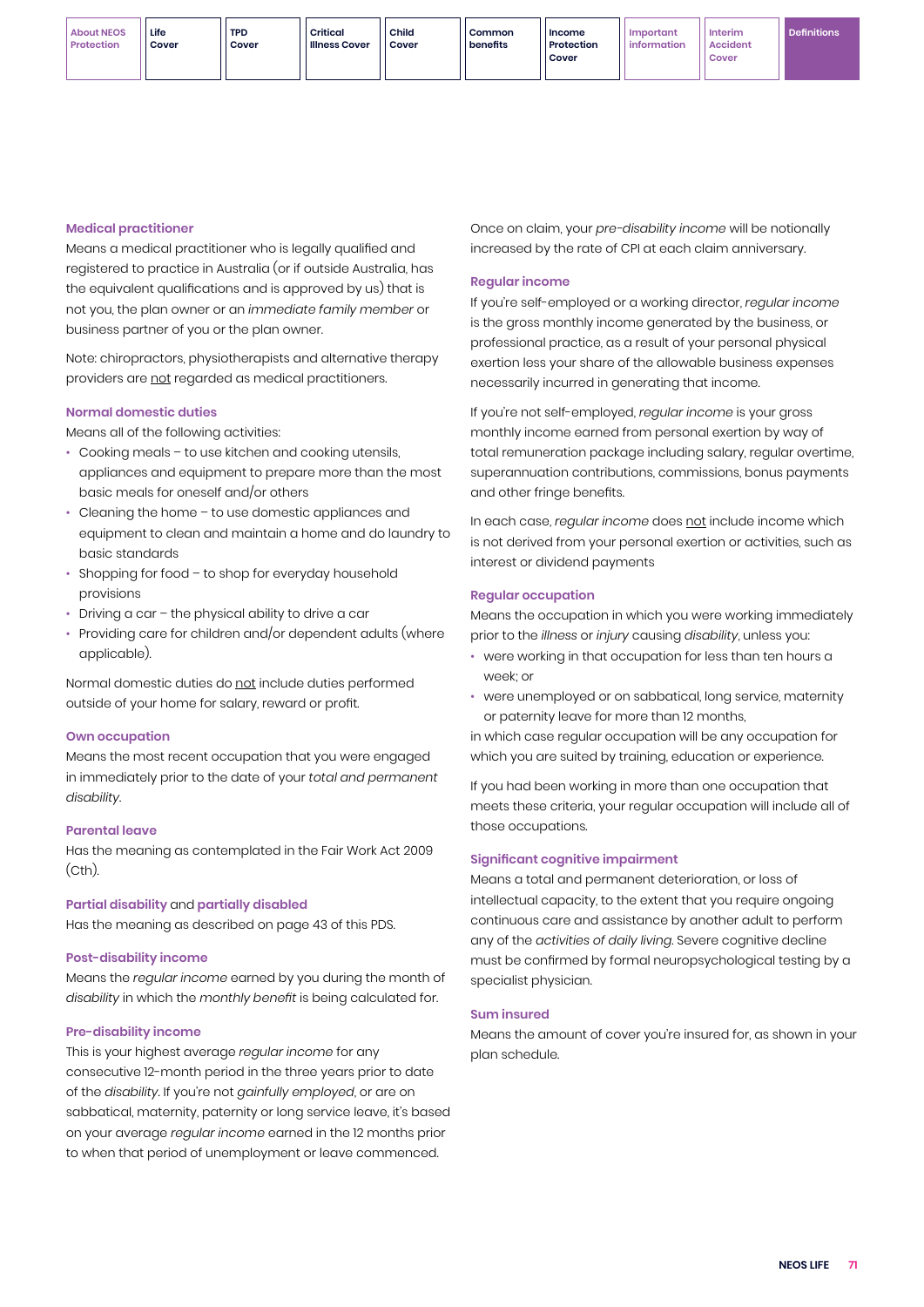## **Terminal illness** and **terminally ill**

## Means that:

- a *medical practitioner* certifies that you suffer from an *illness*, or have incurred an *injury*, that is likely to result in your death within 24 months of diagnosis; regardless of any reasonable medical treatment that may be undertaken; and
- after consideration of the medical evidence, we agree with that prognosis.

When Life Cover is structured inside superannuation, you must also satisfy the SIS definition of *Terminal Medical Condition*  (see below under Superannuation Definitions).

## **Total and permanent disability** and **totally and permanently disabled**

## **Any occupation TPD**

If the 'any occupation' definition applies to your TPD Cover, then *total and permanent disability* means that as a result of *illness* or *injury*, you:

- have been absent from, and unable to work, for three consecutive months; and
- are disabled at the end of these three consecutive months, in our opinion after consideration of medical and any other evidence, to such an extent that you're unlikely to be able to engage in any occupation ever again:
- for which you're reasonably suited by education, training or experience; and
- which is likely to generate a *regular income* of at least 25% of your average *regular income* in the 12 months prior to your claim.

#### OR

- suffer at least 25% permanent whole person impairment as defined in the American Medical Association publication, 'Guides to the Evaluation of Permanent Impairment', 6th Edition, or an equivalent guide to impairment approved by us; and
- are disabled to such an extent that you're unlikely be able to engage in any occupation ever again:
- for which you're reasonably suited by education, training or experience; and
- which is likely to generate a *regular income* of at least 25% of your average *regular income* in the 12 months prior to your claim.

#### OR

• are totally and permanently unable to perform at least two of the five *activities of daily living* without the physical assistance of another person.

## OR

- suffer:
	- *blindness (permanent and irreversible)*
	- *loss of use of limbs (permanent); or*
	- - *loss of sight and use of a single limb (permanent).*

## OR

- have been solely performing *normal domestic duties* for more than 12 consecutive months immediately prior to the *illness* or *injury* that gave rise to your claim and:
- you haven't been able to perform the *normal domestic duties* for three consecutive months; and
- in our opinion after consideration of medical and any other evidence, you're incapacitated to such an extent that you're unlikely ever to be able to perform all of the *normal domestic duties* again.

## **Own occupation TPD**

If the '*own occupation*' definition applies to your TPD Cover, then *total and permanent disability* means that as a result of *illness* or *injury*, you:

- have been absent from and unable to work in your *own occupation* for three consecutive months; and
- are disabled at the end of these three consecutive months, in our opinion after consideration of medical and any other evidence, to such an extent that you're unlikely to be able to engage in your *own occupation* ever again.

### OR

- suffer at least 25% permanent whole person impairment as defined in the American Medical Association publication, 'Guides to the Evaluation of Permanent Impairment', 6th Edition, or an equivalent guide to impairment approved by us; and
- are disabled to such an extent that you're unlikely to be able to engage in your *own occupation* ever again. OR
- are totally and permanently unable to perform at least two of the five *activities of daily living* without the physical assistance of another person.

## OR

- suffer:
	- *blindness (permanent and irreversible)*
	- *loss of use of limbs (permanent); or*
	- *loss of sight and use of a single limb (permanent)*.

## OR

• have been solely performing *normal domestic duties* for more than 12 consecutive months immediately prior to the *illness* or *injury* that gave rise to your claim and: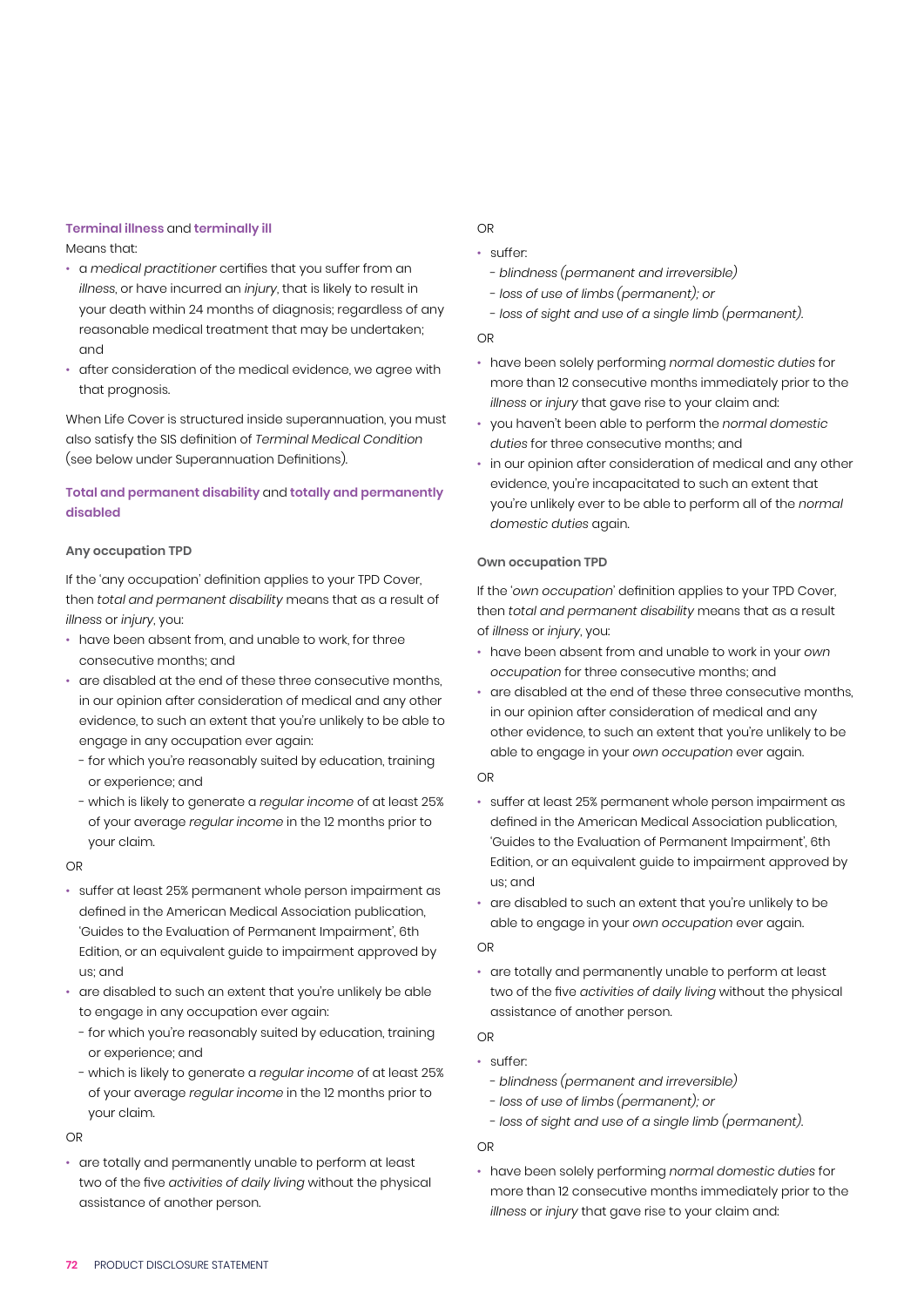| <b>About NEOS</b><br>Protection | Life<br>Cover | <b>TPD</b><br>Cover | Critical<br><b>Illness Cover</b> | <b>Child</b><br>Cover | Common<br>benefits | Income<br>Protection<br>Cover | Important<br>information | Interim<br><b>Accident</b><br>Cover | <b>Definitions</b> |
|---------------------------------|---------------|---------------------|----------------------------------|-----------------------|--------------------|-------------------------------|--------------------------|-------------------------------------|--------------------|
|                                 |               |                     |                                  |                       |                    |                               |                          |                                     |                    |

- you haven't been able to perform the *normal domestic duties* for three consecutive months; and
- in our opinion after consideration of medical and any other evidence, you're incapacitated to such an extent that you're unlikely to be able to perform all of the *normal domestic duties* again.

#### **ADL TPD**

If the 'ADL' definition applies to your TPD Cover, then *total and permanent disability* means as a result of *illness* or *injury*, you're totally and permanently unable to perform at least two of the five *activities of daily living* without the physical assistance of another person.

When cover is structured through superannuation, you must also satisfy the definition of *permanent incapacity* as defined by the *Superannuation Industry (Supervision) Act (SIS) 1993* or the *Superannuation Industry (Supervision) Regulations 1994* (as applicable).

#### **Super TPD**

If the 'super' definition applies to your TPD Cover, then *total and permanent disability* means that as a result of *illness* or *injury*, you:

- have been absent from, and unable to work, for three consecutive months; and
- are disabled at the end of these three consecutive months, in our opinion after consideration of medical and any other evidence, to such an extent that you're unlikely to be able to engage in any occupation ever again for which you're reasonably suited by education, training or experience.

#### OR

- suffer at least 25% permanent whole person impairment as defined in the American Medical Association publication 'Guides to the Evaluation of Permanent Impairment', 6th edition, or an equivalent guide to impairment approved by us; and
- are disabled to such an extent that you're unlikely to be able to engage in any occupation ever again for which you're reasonably suited by education, training or experience.

#### OR

- are totally and permanently unable to perform at least two of the five *activities of daily living* without the physical assistance of another person; and
- are disabled to such an extent that you're unlikely to be able to engage in any occupation ever again for which you're reasonably suited by education, training or experience.

## OR

- suffer:
	- *blindness (permanent and irreversible)*
	- *loss of use of limbs (permanent)*; or
	- *loss of sight and use of a single limb (permanent)*; and

are disabled to such an extent that you're unlikely to be able to engage in any occupation ever again for which you're reasonably suited by education, training or experience.

#### OR

- have been solely performing *normal domestic duties* for more than 12 consecutive months immediately prior to the *illness* or *injury* that gave rise to the claim and:
	- you haven't been able to perform the *normal domestic duties* for three consecutive months; and
	- in our opinion, after consideration of medical and any other evidence, you're incapacitated to such an extent that you:
		- are unlikely to be able to perform all of the *normal domestic duties* again; and
		- are disabled to such an extent that you're unlikely to be able to engage in any occupation ever again for which you're reasonably suited by education, training or experience.

When cover is structured through superannuation, you must also satisfy the definition of *permanent incapacity* as defined by the *Superannuation Industry (Supervision) Act (SIS) 1993* or the *Superannuation Industry (Supervision) Regulations 1994* (as applicable).

#### **Totally disabled** and **total disability**

Has the meaning described on page 43 of this PDS.

#### **Waiting period**

Has the meaning described on page 42 of this PDS.

#### **Whole person function**

Means when a payment depends on you meeting criteria based on the whole person function, the calculation is to be based on the current edition of the American Medical Association publication entitled 'Guides to the Evaluation of Permanent Impairment' until an equivalent Australian guide, sanctioned by the Australian Medical Association, has been produced, at which time the calculation in the relevant Australian guide will apply.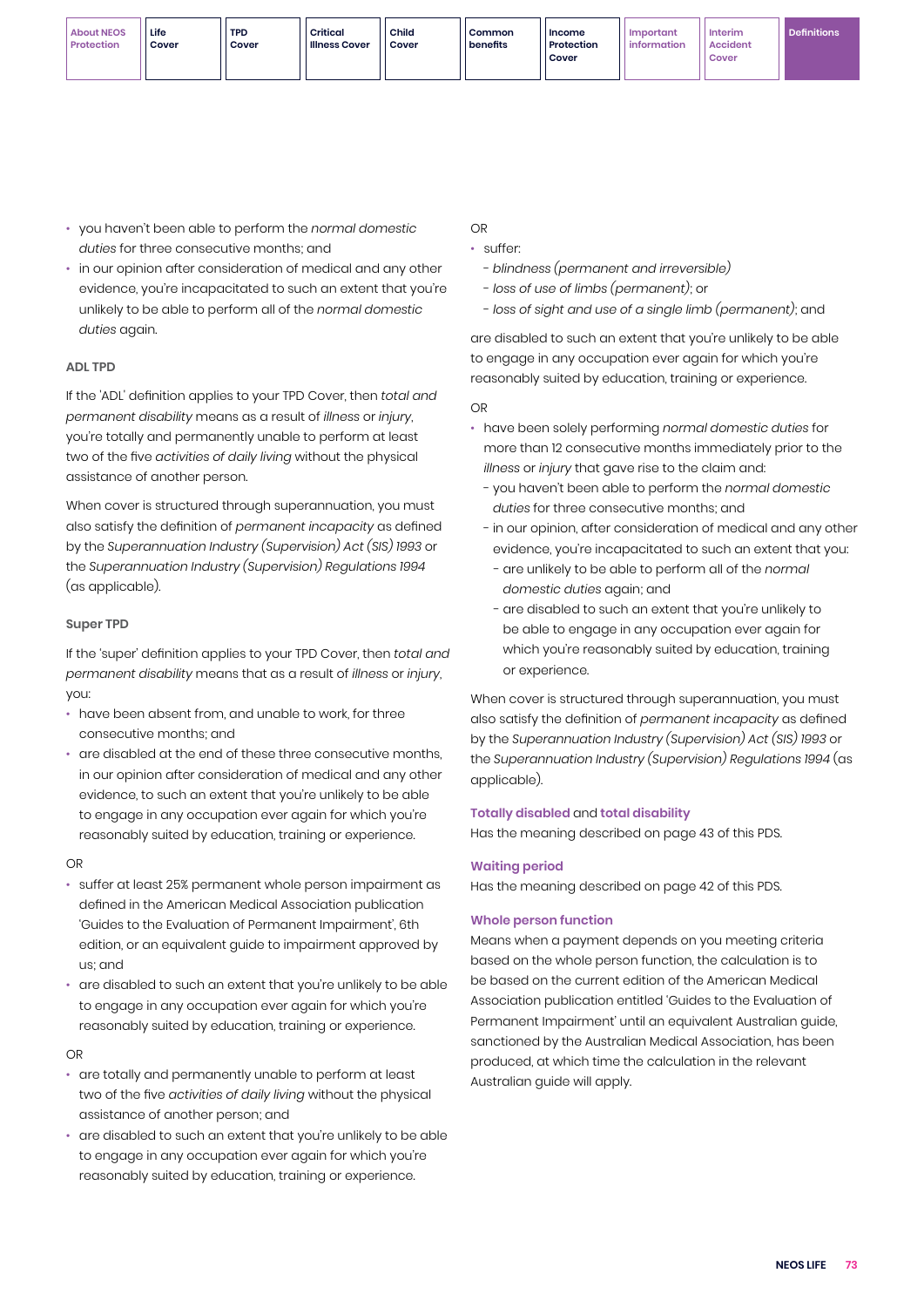## **Superannuation definitions**

The following definitions have been reproduced from SIS. You should be aware that if any of these definitions are changed in SIS, the corresponding definition reproduced here will be obsolete and replaced by the amended definition in SIS.

#### **Permanent incapacity**

Permanent incapacity in relation to a member of a superannuation fund means ill-health (whether physical or mental), where the trustee is reasonably satisfied that the member is unlikely, because of their ill-health, to engage in *gainful employment* for which the member is reasonably qualified by education, training or experience.

#### **Temporary incapacity**

Temporary incapacity in relation to a member of a superannuation fund who has ceased to be *gainfully employed* (including a member who has ceased temporarily to receive any gain or reward under a continuing arrangement for the member to be *gainfully employed*), means ill-health (whether physical or mental) that caused the member to cease to be *gainfully employed* but does not constitute *permanent incapacity*.

#### **Terminal medical condition**

Terminal medical condition exists in relation to a member of a superannuation fund at a particular time if the following circumstances exist:

- two registered *medical practitioners* have certified, jointly or separately, that you suffer from an *illness*, or have incurred an *injury*, that is likely to result in your death within a period (the certification period) that ends not more than 24 months after the date of the certification
- at least one of the registered *medical practitioners* is a specialist practicing in an area related to the *illness* or *injury*  suffered by you; and
- for each of the certificates, the certification period has not ended.

## **Critical illness definitions**

#### **Adult onset insulin dependent diabetes mellitus diagnosed after age 30**

The diagnosis after the age of 30 of Type 1 diabetes mellitus for which insulin is required for survival.

#### **Angioplasty**

The actual undergoing of coronary artery angioplasty to correct a narrowing or blockage of one or more coronary arteries.

#### **Aortic surgery**

Surgery to repair or correct an aortic aneurysm, an obstruction of the aorta, a coarctation of the aorta or traumatic *injury* to the aorta. For the purpose of this definition, aorta means the thoracic and abdominal aorta, but not its branches.

#### **Aplastic anaemia (requiring treatment)**

Bone marrow failure, which results in anaemia, neutropenia and thrombocytopenia requiring treatment, with at least one of the following:

- blood product transfusions
- marrow stimulating agents
- immunosuppressive agents; or
- bone marrow transplantation.

#### **Benign brain tumour (resulting in irreversible neurological deficit)**

A non-cancerous tumour in the brain, resulting in an irreversible neurological deficit which has caused:

- a permanent impairment of at least 25% of the *whole person function*; or
- you're totally and permanently unable to perform any one of the *activities of daily living*.

The presence of the underlying tumour must be confirmed by CT scan, MRI or other imaging studies.

#### **Blindness (permanent and irreversible)**

The *loss of sight* (*permanent*) of both eyes.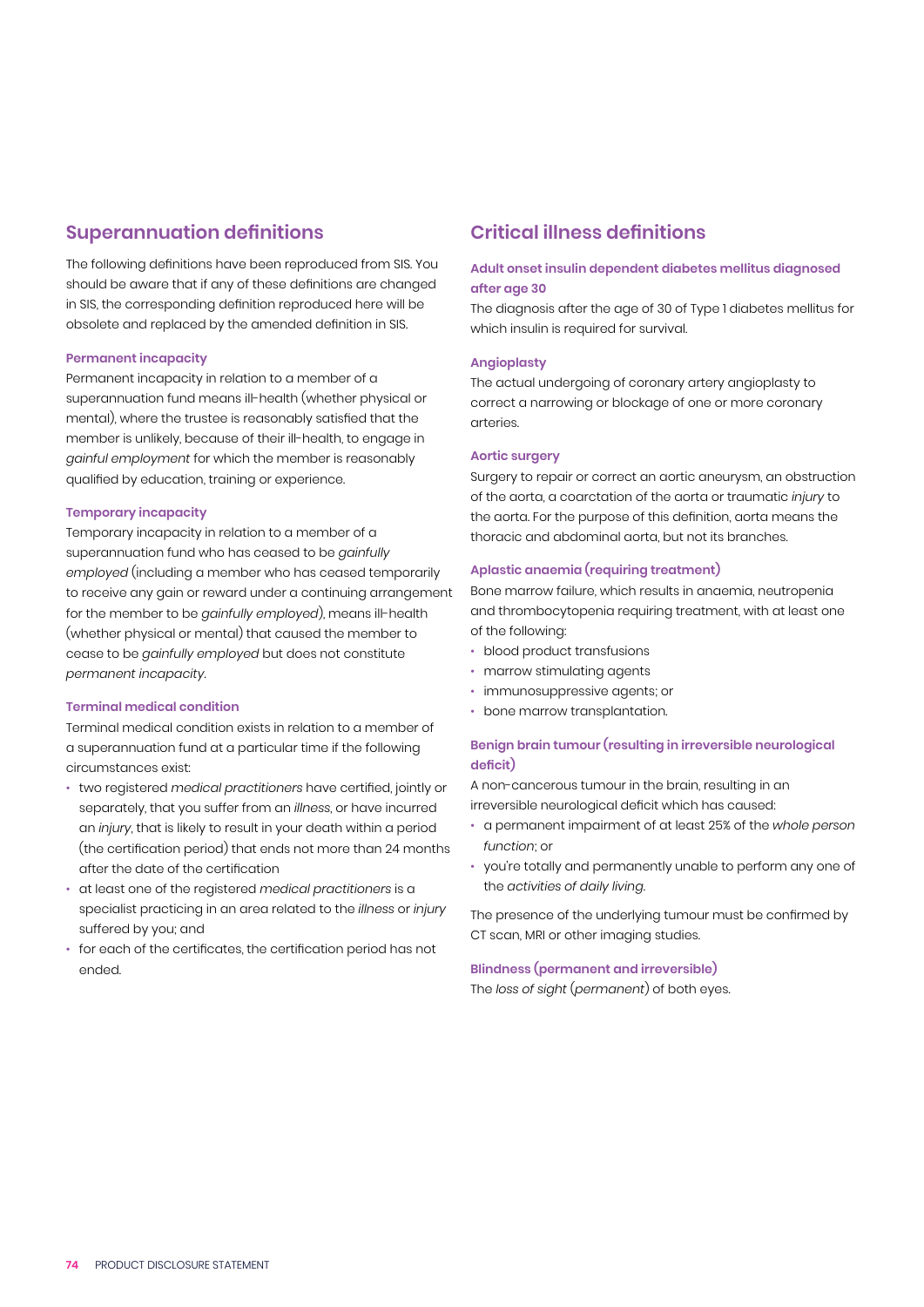**Cover**

**Interim** 

**Cover**

## **Cancer (excluding early stage cancers)**

The presence of one or more malignant tumours, including lymphoma (including Hodgkin's and non-Hodgkin's disease), leukaemia, multiple myeloma and malignant bone marrow disorders that are characterised by the uncontrolled growth and spread of malignant cells and the invasion and destruction of normal tissue beyond the basement membrane.

The following cancers are excluded:

- Tumours which are histologically described as premalignant or show the malignant changes of *carcinoma in situ*  (including cervical dysplasia, HSIL, LSIL, CIN III and lower).
- Carcinoma in situ of the breast, unless a procedure is required for:
	- the removal of the entire breast; or
	- there is breast conserving surgery together with radiotherapy or chemotherapy.

These procedures must be performed specifically to arrest the spread of malignancy and be considered the appropriate and necessary treatment.

- Carcinoma in situ of the testicle, unless a procedure is required for the removal of the entire testicle. The procedure must be performed specifically to arrest the spread of malignancy, and be considered the appropriate and necessary treatment.
- Melanomas, unless:
	- there is evidence of metastases
	- the melanoma is at least Clark level 3
	- the melanoma is showing signs of ulceration; or
	- the melanoma is greater than 1.0mm maximum thickness as determined by examination using the Breslow method.
- All hyperkeratosis, intraepidermal carcinomas, basal cell carcinomas and squamous cell carcinomas of skin, unless it has spread to other organs.
- Chronic lymphocytic leukaemia less than Rai stage 1.
- Prostatic cancers which are TNM Classification T1a, T1b or less, and have a Gleason score of 5 or less. Prostatic cancer which is TNM classification T1a, T1b or less, and which has a Gleason score of 5 or less, are covered if major interventionist therapy including radiotherapy, chemotherapy, biological response modifiers or any other major treatment has been required to arrest the spread of malignancy.

## **Carcinoma in situ**

A carcinoma in situ is characterised by a focal autonomous new growth of carcinomatous cells, which has not yet resulted in the invasion of normal tissues. 'Invasion' means an infiltration and/or active destruction of normal tissue beyond the basement membrane. The tumour must be classified as Tis according to the TNM staging method or FIGO Stage 0.

Only carcinoma in situ of the following sites are covered:

- breast
- cervix uteri (excluding Cervical Intraepithelial Neoplasia (CIN) classifications including CIN-1 and CIN-2)
- corpus uteri
- fallopian tube (the tumour must be limited to the tubal mucosa)
- ovary
- penis
- perineum
- prostate
- testicle
- vagina; and
- vulva.

Note: FIGO refers to the staging method of the Fédération Internationale de Gynécologie et d'Obstétrique.

#### **Cardiomyopathy (permanent and irreversible)**

A disease of the heart muscle causing the heart muscle to enlarge and become weaker, resulting in significant permanent and irreversible cardiac impairment to the degree of at least Class 3 of the New York Heart Association functional classification system.

#### **Chronic kidney failure (requiring transplantation or dialysis)**

End-stage renal failure presenting as chronic irreversible failure of both kidneys to function, resulting in renal transplantation or the permanent requirement for renal dialysis.

#### **Chronic liver failure (resulting in permanent symptoms)**

End-stage liver failure resulting in permanent jaundice, ascites and/or encephalopathy.

#### **Chronic lung failure (requiring permanent oxygen therapy)**

- Any lung condition causing a stable daytime arterial blood pressure of 55mmHg (7.3kPA) or less at rest; or
- End-stage lung disease with a consistent pulmonary function test result of:
	- FEV1 less than 40% predicted; or
	- a DLCO less than 40% predicted; and
	- requiring permanent oxygen therapy.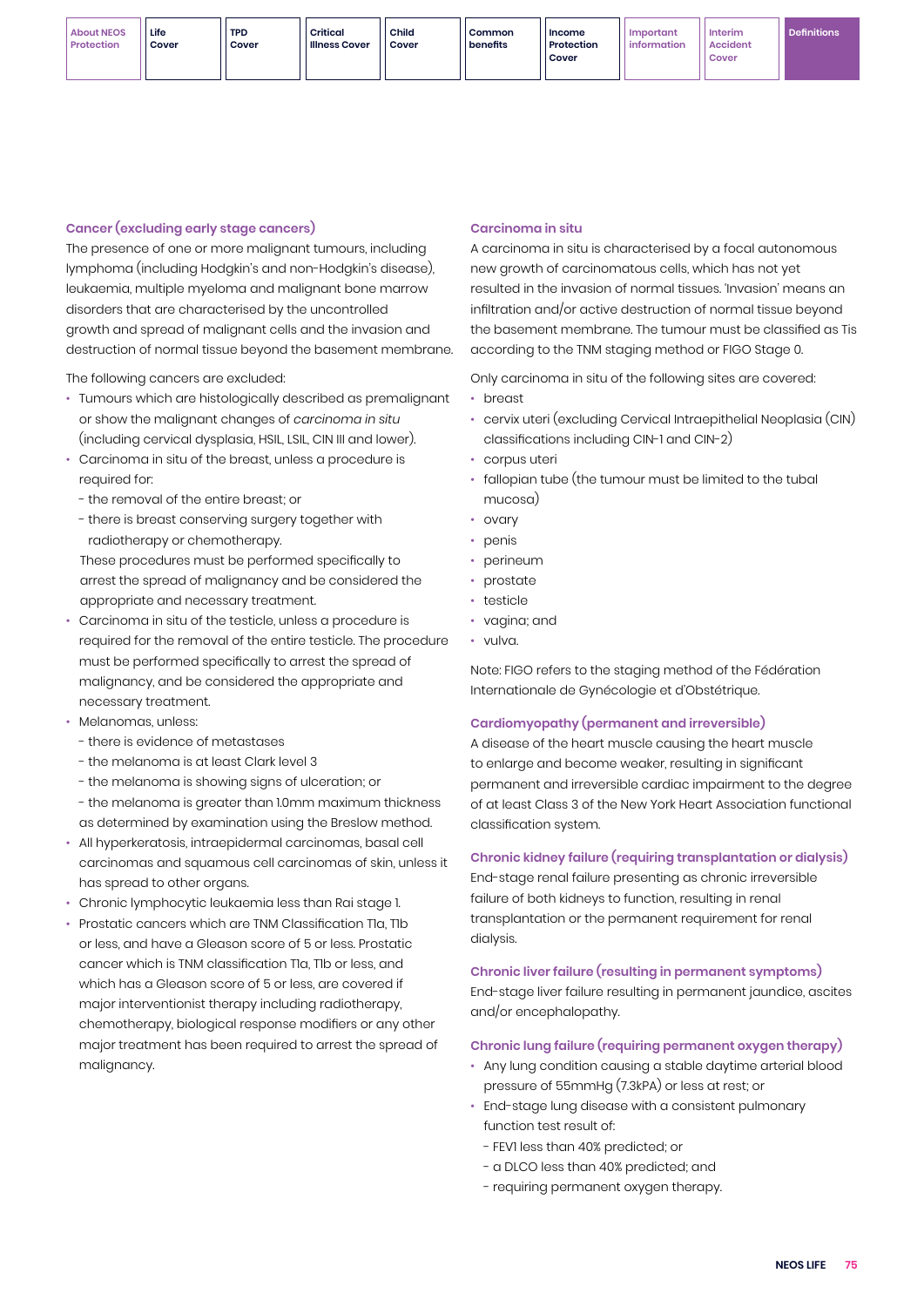#### **Coma (of specified severity)**

A state of unconsciousness with no reaction to external stimuli or internal needs, resulting in a documented Glasgow Coma Scale of 8 or less, for a continuous period of at least 72 hours.

#### **Coronary artery bypass surgery**

Bypass grafting performed to correct or treat coronary artery disease.

#### **Dementia including Alzheimer's disease (permanent and irreversible)**

The unequivocal diagnosis of dementia by a consultant neurologist or geriatrician. The diagnosis must confirm dementia or Alzheimer's disease due to permanent and irreversible failure of brain function with associated cognitive impairment. A Mini-Mental State Examination score of 24 or less out of 30, or evidence from another neuropsychometric test that is acceptable to us, is required.

#### **Diagnosed benign brain tumour**

A non-malignant tumour of the central nervous system, including:

- tumours of the brain and spinal cord
- meningiomas
- cranial nerve tumours; and
- pituitary tumours treated surgically by non-transphenoidal techniques.

The presence of the tumour must be confirmed by imaging studies such as CT scan or MRI.

#### **Early stage chronic lymphocytic leukaemia**

The presence of chronic lymphocytic leukaemia diagnosed as Rai Stage 0, which is defined to be in the blood and bone marrow only.

#### **Early stage melanoma (excluding melanoma in situ)**

The presence of one or more malignant melanomas of 1.0mm or less maximum thickness with no evidence of ulceration, as determined by histological examination using the Breslow method, or with Clark Level 2 depth of invasion as determined by histological examination. Melanoma in situ is excluded.

#### **Early stage prostate cancer**

The presence of a tumour confined within the prostate, which is histologically described as TNM Classification T1, or a Gleason Score of 5 or less, where major medical interventionalist therapy is not required.

#### **Encephalitis and meningitis (resulting in permanent neurological deficit)**

The unequivocal diagnosis of encephalitis or meningitis where the condition is characterised by severe inflammation of the brain, or the meninges of the brain, resulting in permanent neurological deficit causing:

- at least a permanent 25% impairment of *whole person function*; or
- you're totally and permanently unable to perform any one of the *activities of daily living*.

#### **Heart attack**

The death of a portion of the heart muscle as a result of inadequate blood supply to the relevant area.

The diagnosis must be supported by diagnostic rise and/or fall of cardiac biomarkers with at least one value above the 99th percentile of the upper reference limit and at least one of the following:

- signs and symptoms of ischaemia consistent with myocardial infarction
- ECG changes indicative of new ischaemia (new ST-T changes or new left bundle branch block [LBBB])
- development of pathological Q waves in the ECG; or
- imaging evidence of new loss of viable myocardium or new regional wall motion abnormality.

If the above tests are inconclusive, other appropriate and medically recognised tests will be considered.

The following are not covered:

- a rise in biological markers as a result of an elective percutaneous procedure for coronary artery disease; and
- other acute coronary syndromes including, but not limited to, angina pectoris.

#### **Heart valve surgery**

Surgery to replace or repair a cardiac valve as a consequence of a cardiac valve abnormality or a cardiac aneurysm or other cardiac defects.

#### **Loss of hearing (permanent)**

The total and irrecoverable loss of hearing, both natural and assisted, in both ears as a result of *illness* or *injury*.

#### **Loss of hearing in one ear (permanent)**

The total and irrecoverable loss of hearing in one ear, both natural and assisted, as a result of *illness* or *injury*.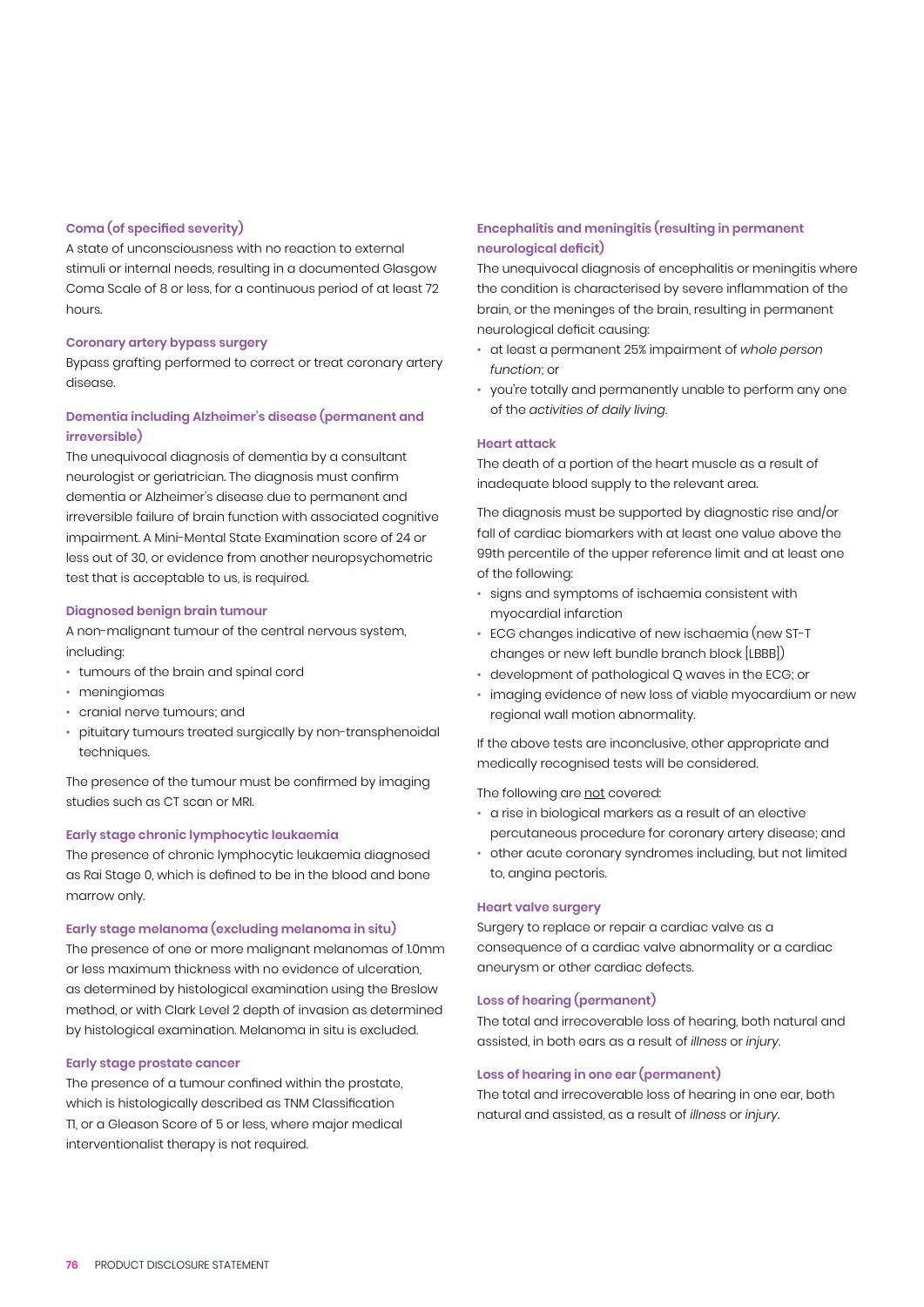| <b>About NEOS</b><br>Protection | Life<br>Cover | <b>TPD</b><br>Cover | Critical<br><b>Illness Cover</b> | Child<br>Cover | Common<br>benefits | Income<br>Protection<br>Cover | Important<br>information | Interim<br><b>Accident</b><br>Cover | <b>Definitions</b> |
|---------------------------------|---------------|---------------------|----------------------------------|----------------|--------------------|-------------------------------|--------------------------|-------------------------------------|--------------------|
|                                 |               |                     |                                  |                |                    |                               |                          |                                     |                    |

#### **Loss of independent existence (permanent)**

*Significant cognitive impairment* or permanent and irreversible inability to perform, without the assistance of another person, any two of the *activities of daily living*.

#### **Loss of sight in one eye (permanent)**

The loss of sight (permanent) in one eye.

#### **Loss of speech (permanent)**

The total and irrecoverable loss of the ability to produce intelligible speech, as a result of permanent damage to the larynx or its nerve supply or to the speech centres of the brain, due to *illness* or *injury*.

#### **Loss of use of limbs (permanent)**

The total and irrecoverable loss of use of two or more *limbs*.

#### **Loss of use of a single limb (permanent)**

The total and irrecoverable loss of use of one *limb*.

#### **Major head trauma (with permanent neurological deficit)**

*Accidental* head *injury* resulting in neurological deficit causing:

- at least a permanent 25% impairment of *whole person function*; or
- you're totally and permanently unable to perform any one of the *activities of daily living*.

#### **Major organ transplant**

Either the undergoing of, or upon the advice of a specialist *medical practitioner* the placement on a waiting list of a Transplantation Society of Australia and New Zealand recognised transplant unit for the human to human transplant from a donor to you of:

- bone marrow; or
- one of the following organs or a permanent mechanical replacement of one of the following organs:
	- kidney
	- heart
	- lung
	- liver
	- pancreas; or
	- small bowel.

The transplant of all other organs, parts of organs or any other tissue transplant is excluded.

#### **Medically-acquired HIV (contracted from a medical procedure or operation)**

*Accidental* infection, after the commencement of your NEOS Protection plan, with the human immunodeficiency virus (HIV) where the virus was acquired in Australia by you from one of the following medically necessary events conducted by a recognised and registered health professional:

- a blood transfusion
- transfusion with blood products
- organ transplant
- assisted reproductive techniques; or
- a medical procedure or operation performed by a *medical practitioner* or dentist.

Notification and proof of the incident will be required via a statement from the appropriate Statutory Health Authority that the infection was medically acquired.

HIV infection transmitted by any other means including sexual activity or the use of drugs, other than as prescribed by a *medical practitioner*, is excluded.

This Critical Illness Event will not apply, and no payment will be made, when a cure has become available or where you don't take any vaccine available prior to the Critical Illness Event. 'Cure' means an Australian Government-approved treatment, which renders the HIV inactive and non-infectious, or results in there being little or no impact on life expectancy.

'Vaccine' means a preparation approved by the Australian Government and recommended for use by the Government authority to produce immunity to the HIV.

#### **Meningococcal Disease (resulting in significant permanent impairment)**

The unequivocal diagnosis of meningococcal septicaemia resulting:

- in at least a permanent 25% impairment of *whole person function*; or
- you being totally and permanently unable to perform any one of the *activities of daily living*.

### **Multiple sclerosis (with multiple episodes of neurological deficit and persisting neurological abnormalities)**

A disease characterised by demyelination in the brain and/ or spinal cord. Multiple sclerosis must be unequivocally diagnosed. There must be more than one episode of welldefined neurological deficit with persisting neurological abnormalities.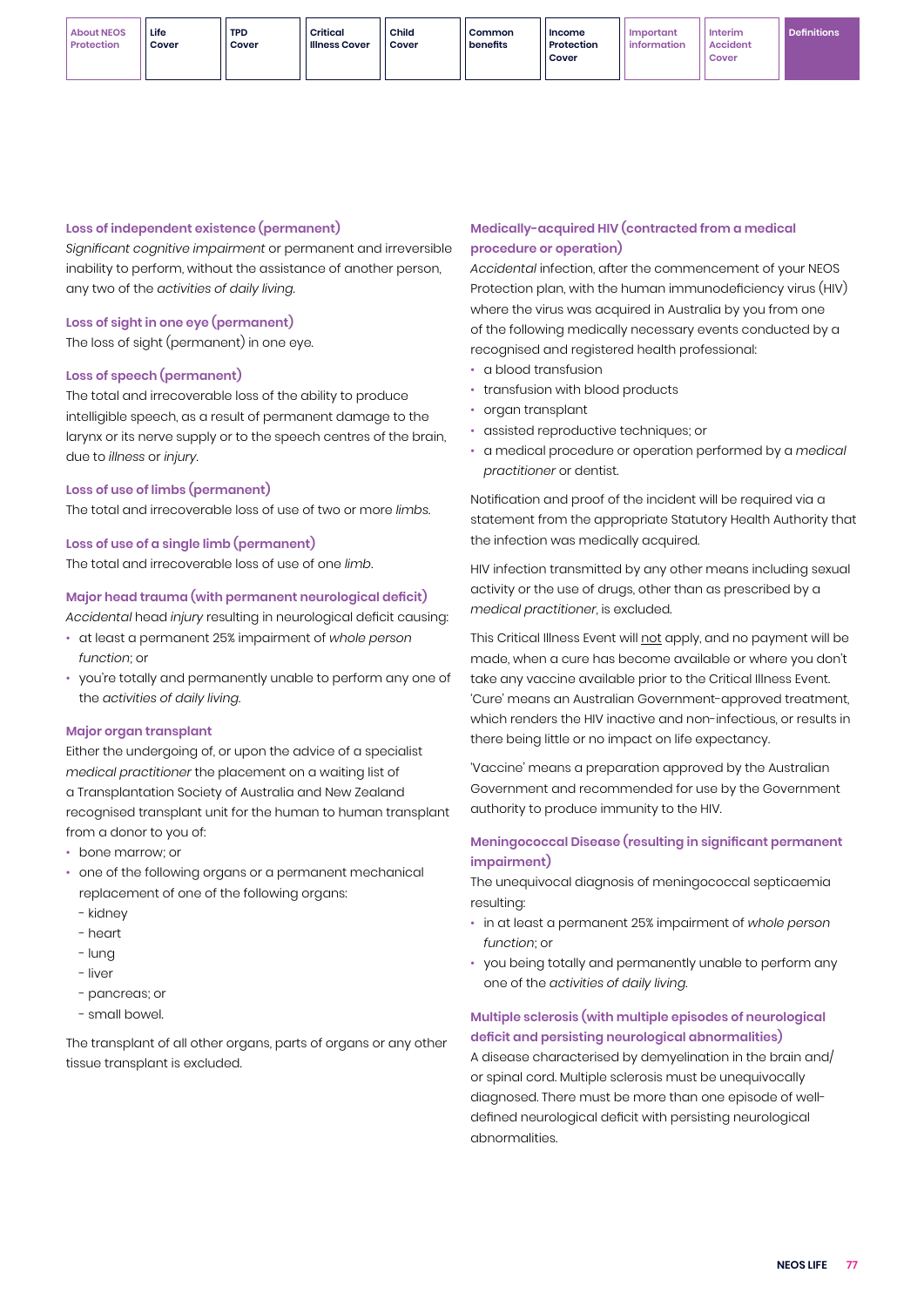Neurological investigations such as lumbar puncture, MRI (Magnetic Resonance Imaging) evidence of lesions in the central nervous system, evoked visual responses, and evoked auditory responses are required to confirm diagnosis.

#### **Muscular dystrophy**

The unequivocal diagnosis of muscular dystrophy.

#### **Occupationally-acquired hepatitis B or C**

Infection, after the commencement of your NEOS Protection plan, with hepatitis B or C when the infection is acquired as a result of:

- an *accident* arising out of your normal occupation; or
- a malicious act of another person, or persons, arising out of your normal occupation.

Proof of a new hepatitis B or C infection must be registered within six months of the *accident* or malicious act.

Any incident giving rise to a potential claim must:

- be reported to the relevant authority or employer within seven days of the incident
- be reported to us with proof of the incident within 30 days of the incident; and
- be supported by a negative hepatitis B or C test taken within seven days of the incident.

The infection must manifest itself within six months of the *accident* or malicious act. The infection must not have arisen from a deliberately, self-inflicted or induced cause, or from sexual activity (whether as part of normal occupational duties or otherwise), or from the use of drugs not medically prescribed to you.

This Critical Illness Event will not apply, and no payment will be made, when a cure has become available or when a medical treatment is developed and approved which makes these viruses inactive and non-infectious. 'Cure' means an Australian Government-approved treatment which renders hepatitis B or hepatitis C (as applicable), inactive and non-infectious, or results in there being little or no impact on life expectancy.

Hepatitis B or C infection transmitted by any other means, including sexual activity or recreational intravenous drug use is excluded.

#### **Occupationally-acquired HIV**

Infection with the human immunodeficiency virus (HIV) where such infection arose from an *accident* relating to your occupation, subject to the following conditions:

- the *accident* must have occurred after the commencement of your NEOS Protection plan; and
- within 30 days of the *accident*, proof of its occurrence must be registered with us including:
	- tests taken by a *medical practitioner* within seven days of the *accident* which resulted in a sero-negative HIV result; and
	- documents confirming any relevant authority was notified within seven days of the *accident*.

The infection must manifest itself as a sero-positive HIV test result within six months of the reported occurrence. The infection must not have arisen from a deliberately, self-inflicted or induced cause or from sexual activity (whether as part of normal occupational duties or otherwise), or from the use of drugs not medically prescribed to you.

We reserve the right to obtain independent tests and investigations, including the taking of blood samples.

This Critical Illness Event will not apply, and no payment will be made, when a cure has become available or when you don't take any vaccine available prior to the Critical Illness Event. 'Cure' means an Australian Government-approved treatment which renders the HIV inactive and non-infectious, or results in there being little or no impact on life expectancy.

'Vaccine' means a preparation approved by the Australian Government and recommended for use by the Government authority to produce immunity to the HIV.

#### **Open heart surgery**

The undergoing of open chest surgery for the surgical treatment of a cardiac defect, cardiac aneurysm or benign cardiac tumour.

#### **Out of hospital cardiac arrest**

A loss of cardiac output that is not associated with any medical procedure and is due to:

- cardiac asystole; or
- ventricular fibrillation with or without ventricular tachycardia.

The cardiac arrest must occur outside of a hospital and be documented by electrocardiogram.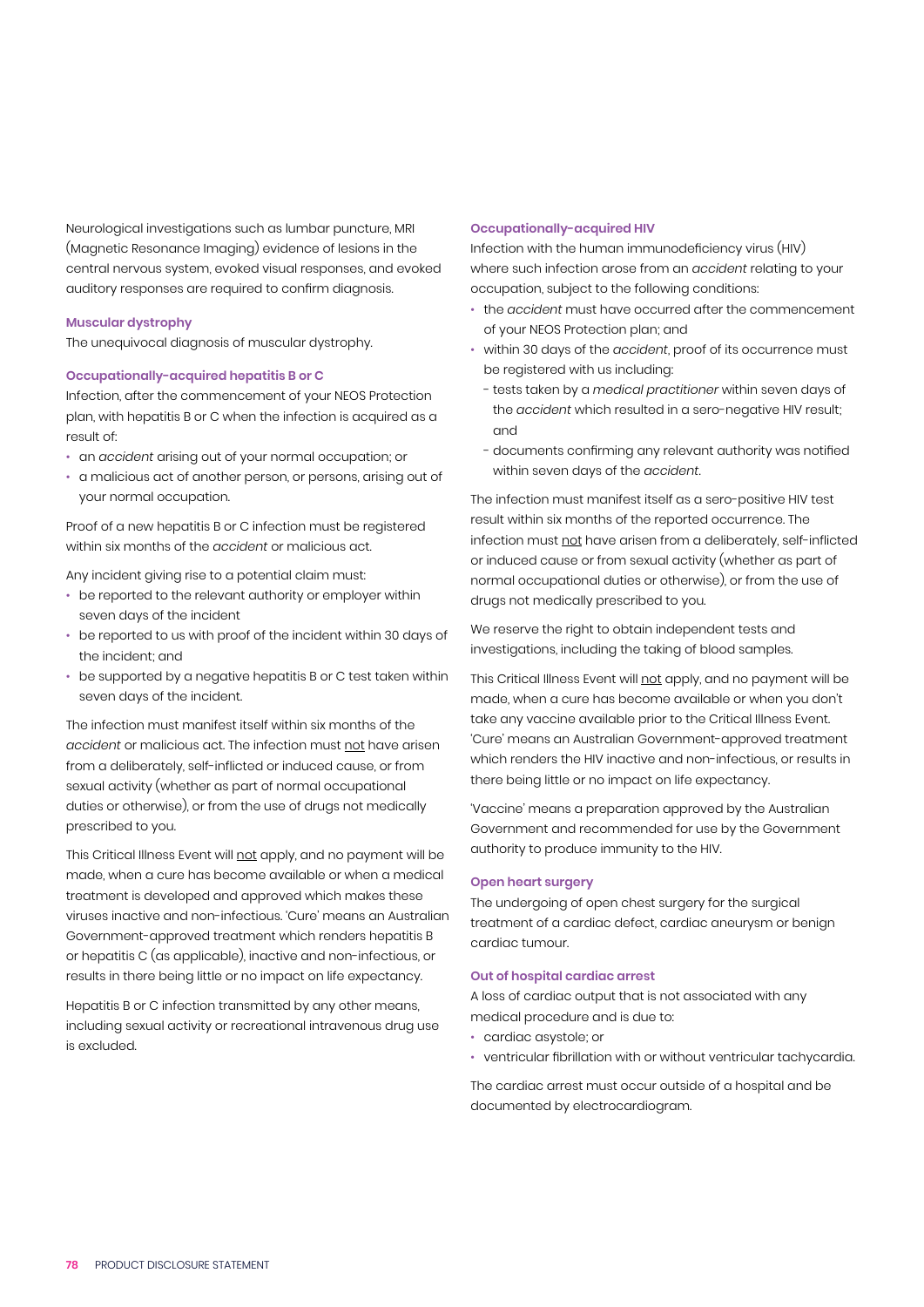| <b>About NEOS</b> | Life  | <b>TPD</b> | Critical             | Child | Common   | Income     | Important   | Interim  |  |
|-------------------|-------|------------|----------------------|-------|----------|------------|-------------|----------|--|
| Protection        | Cover | Cover      | <b>Illness Cover</b> | Cover | benefits | Protection | information | Accident |  |
|                   |       |            |                      |       |          | Cover      |             | Cover    |  |

## **Accident**

## **Paralysis (total and irreversible)**

The total and permanent loss of function of two or more *limbs*  through *illness* or *injury* causing permanent damage to the nervous system. This includes, but is not limited to, quadriplegia, paraplegia, diplegia and hemiplegia.

## **Parkinson's disease (permanent)**

The unequivocal diagnosis of degenerative idiopathic Parkinson's disease as characterised by the clinical manifestation of one or more of the following:

- rigidity
- tremor; and
- akinesia,

resulting in the degeneration of the nigrostriatal system.

All other types of Parkinsonism are excluded (e.g. secondary to medication).

#### **Pneumonectomy**

The undergoing of surgery to remove an entire lung. This treatment must be deemed the most appropriate treatment and medically necessary.

#### **Primary pulmonary hypertension**

The unequivocal diagnosis of primary pulmonary hypertension or idiopathic pulmonary hypertension with right ventricular enlargement established by investigations including cardiac catheterisation.

#### **Progressive and debilitating motor neurone disease**

The unequivocal diagnosis of a progressive form of debilitating motor neurone disease.

#### **Prolonged intensive care**

An *illness* or *injury* that has resulted in you requiring continuous mechanical ventilation by means of tracheal intubation for ten consecutive days (24 hours per day), in an authorised intensive care unit of an acute care hospital.

No amount will be paid when intensive care is the result of the consumption of alcohol or the use of non-prescribed drugs.

#### **Severe burns (covering at least 20% of the body's surface area)**

Tissue *injury* caused by thermal, electrical or chemical agents causing third degree, or full thickness burns, to at least:

- 20% of the body surface area as measured by the Lund and Browder Body Surface Chart
- 50% of both hands, requiring surgical debridement and/ or grafting; or
- 50% of the face, requiring surgical debridement and/or grafting.

#### **Severe Crohn's disease (requiring permanent immunosuppressive medication)**

The unequivocal diagnosis of Crohn's disease that has failed to be controlled by standard therapy including cortisone treatment, which requires permanent immunosuppressive medication.

#### **Severe ulcerative colitis (requiring permanent immunosuppressive medication)**

The unequivocal diagnosis of ulcerative colitis that has failed to be controlled by standard therapy including cortisone treatment, which requires permanent immunosuppressive medication.

#### **Severe diabetes**

A certified consultant endocrinologist has confirmed that at least two of the following complications have occurred as a direct result of diabetes:

- severe diabetic retinopathy resulting in visual acuity (whether aided or unaided) and corrected of 6/36 or worse in both eyes
- severe diabetic neuropathy causing motor and/or autonomic impairment
- diabetic gangrene leading to surgical intervention; or
- severe diabetic nephropathy causing chronic irreversible renal impairment as measured by a corrected creatinine clearance less than 28ml/min (CKD stage 4, International Chronic Kidney Disease classification).

#### **Severe rheumatoid arthritis (with significant impairment)**

Diagnosis of rheumatoid arthritis, confirmed by appropriate radiology and blood tests, that has failed to respond to all treatment regimens including, but not limited to: immunosuppressive and biological agents, causing permanent reduction of at least 25% to *whole person function*; or

the unequivocal diagnosis of severe rheumatoid arthritis by a Rheumatologist, supported and evidenced by all of the following criteria:

- at least a six-week history of severe rheumatoid arthritis, which involves three or more of the following joint areas:
- $p$  proximal interphalangeal joints in the hands
- <sup>n</sup> metacarpophalangeal joints in the hands; and
- $\blacksquare$  metatarsophalangeal joints in the foot, wrist, elbow, knee, or ankle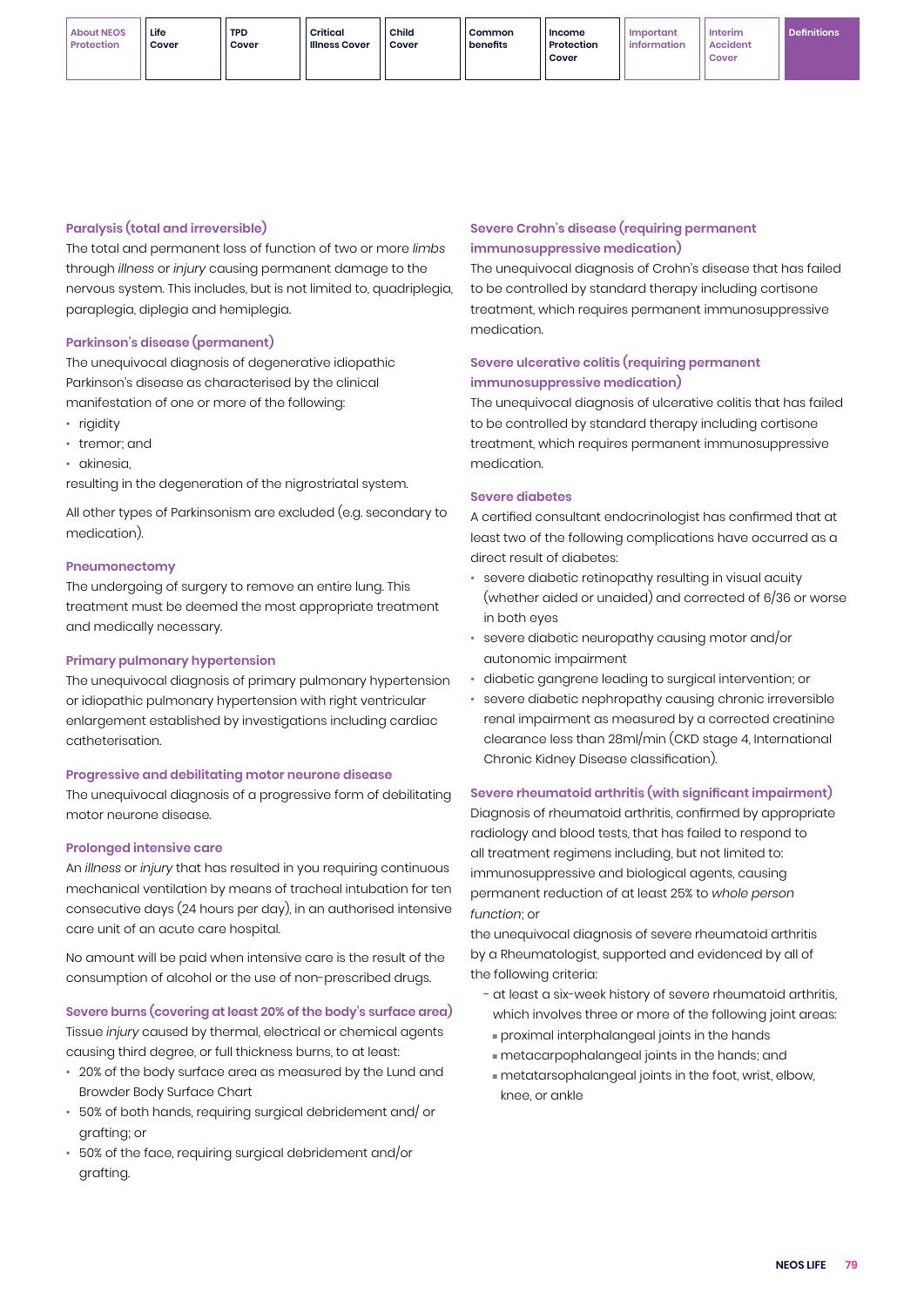- simultaneous bilateral and symmetrical joint soft tissue swelling or fluid (not bony overgrowth alone):
- <sup>n</sup> typical rheumatoid joint deformity; and
- $a$  at least two of the following criteria:
	- o morning stiffness
- <sup>m</sup> rheumatoid nodules
- o erosions seen on
- <sup>m</sup> x-ray imaging; or
- <sup>m</sup> the presence of either a positive rheumatoid factor or the serological markers consistent with the diagnosis of Severe Rheumatoid Arthritis.

Degenerative osteoarthritis and all other arthritides are excluded.

#### **Stroke (resulting in neurological deficit)**

A cerebrovascular event producing neurological deficit. This requires clear evidence on a CT, MRI or similar, appropriate scan or investigation that a stroke has occurred and of infarction of brain tissue, intracranial and/or subarachnoid haemorrhage. Transient ischaemic attacks, non-stroke related reversible neurological deficit, cerebral symptoms due to migraine, cerebral *injury* resulting from critical *illness* or hypoxia and vascular disease affecting the eye, optic nerve or vestibular functions are excluded.

#### **Subacute sclerosing panencephalitis**

The unequivocal diagnosis of this disorder.

#### **Triple Vessel Angioplasty**

The actual undergoing for the first time of coronary artery angioplasty to correct a narrowing or blockage of three or more coronary arteries within the same procedure. In the event that not all coronary arteries can be corrected in a single procedure and a second procedure is required, a benefit will be payable provided the second procedure occurs no more than two months after the first.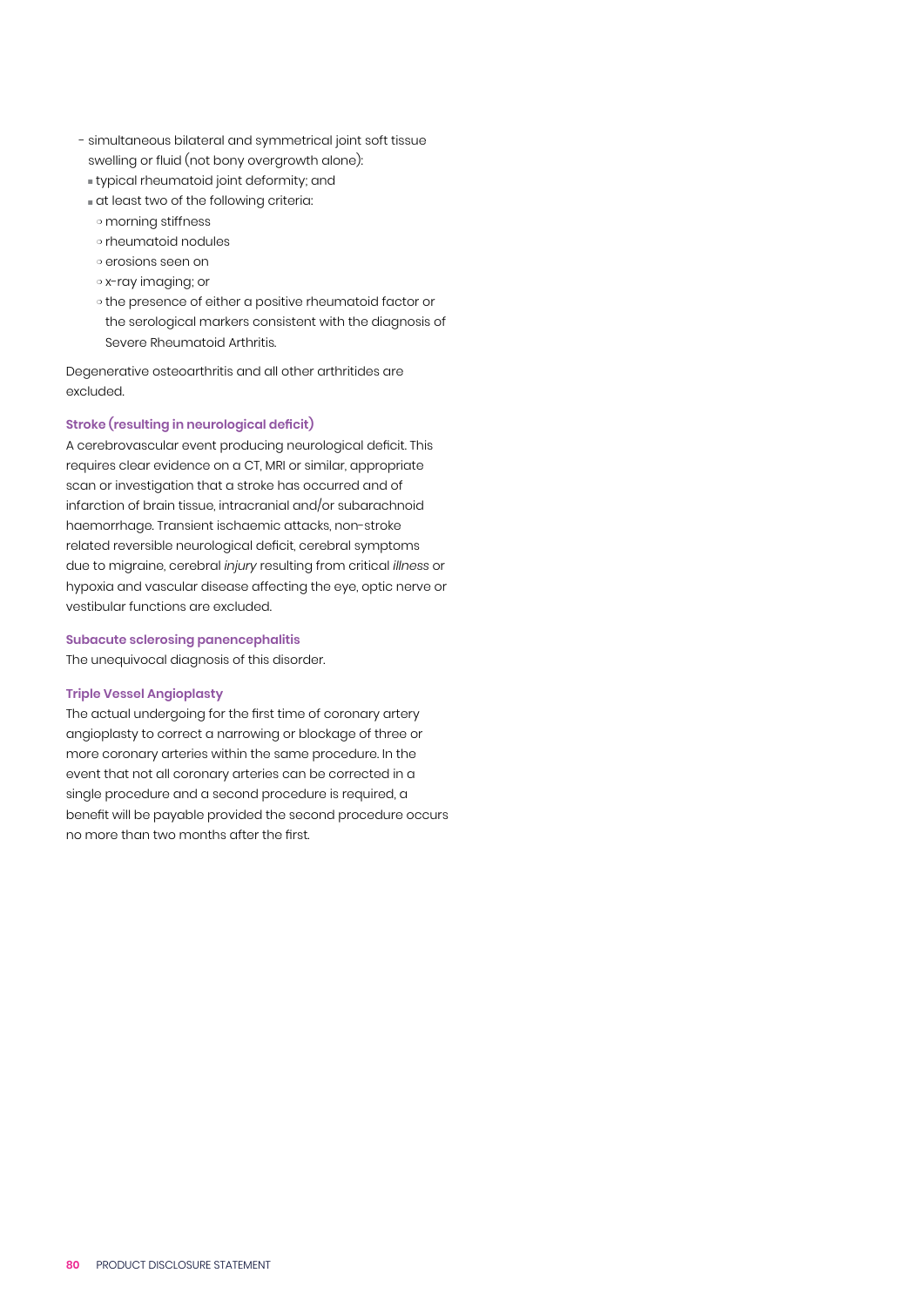# **YOUR NOTES**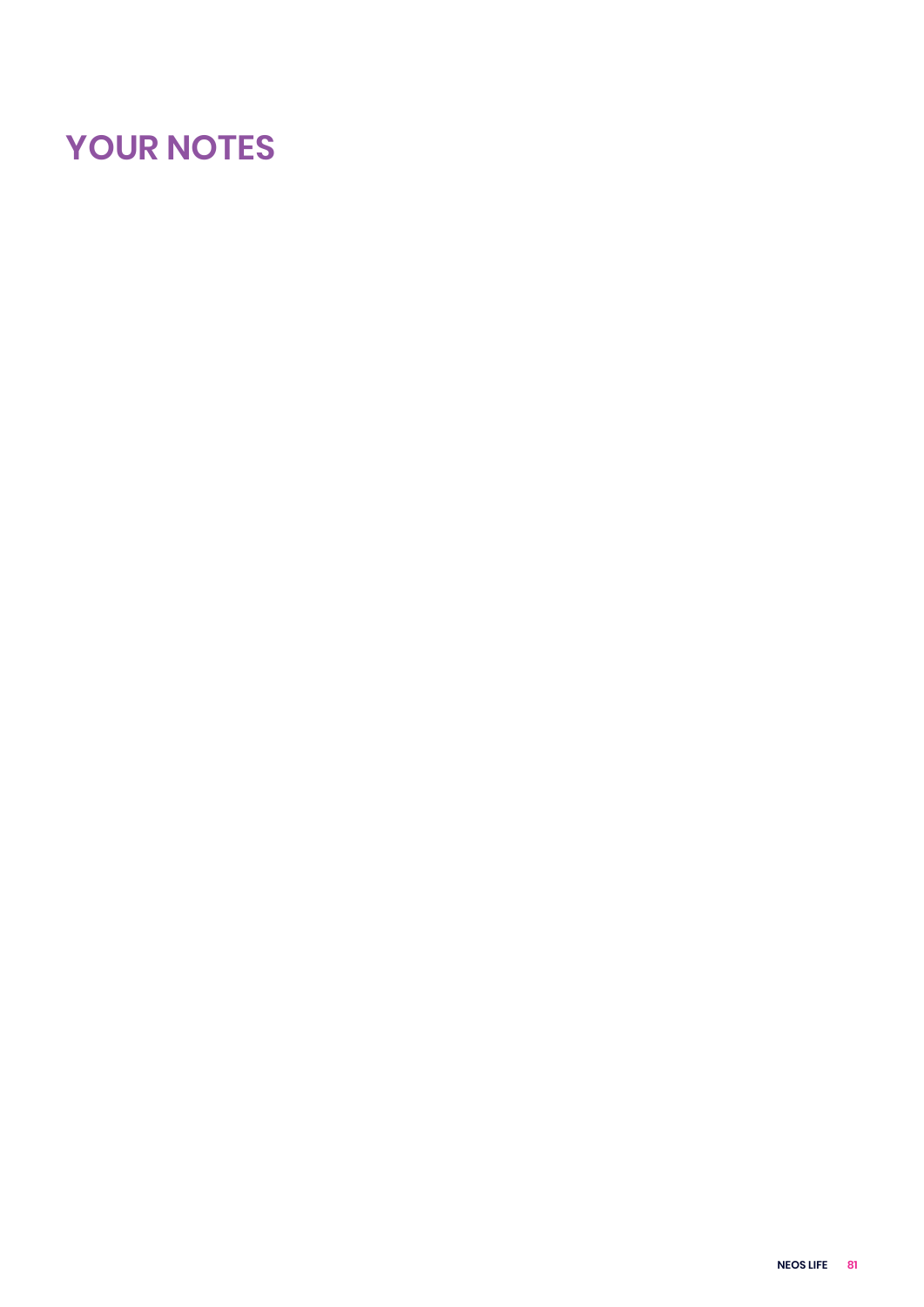## **YOUR NOTES**